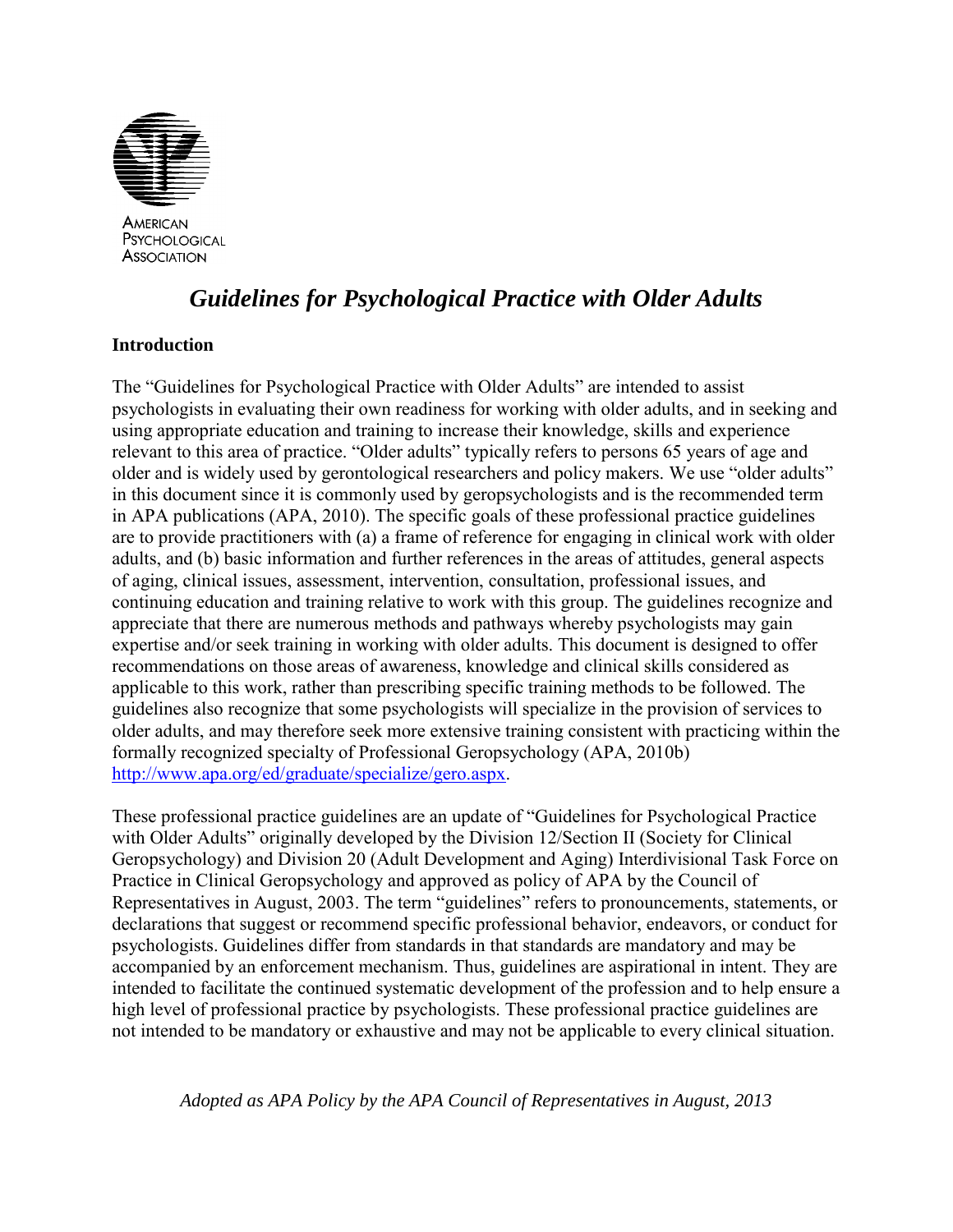They should not be construed as definitive and are not intended to take precedence over the judgment of psychologists. Professional practice guidelines essentially involve recommendations to professionals regarding their conduct and the issues to be considered in particular areas of psychological practice. Professional practice guidelines are consistent with current APA policy. It is also important to note that professional practice guidelines are superseded by federal and state law and must be consistent with the current APA Ethical Principles of Psychologists and Code of Conduct (APA, 2002a; 2010a). These guidelines were developed for use in the United States, but may be appropriate for adaptation in other countries.

### **Need**

A revision of the guidelines is warranted at this time as psychological science and practice in the area of psychology and aging have evolved rapidly. Clinicians and researchers have made impressive strides toward identifying the unique aspects of knowledge that facilitate the accurate psychological assessment and effective treatment of older adults as the psychological literature in this area has burgeoned.

As noted in the Guidelines for Psychological Practice with Older Adults (APA, 2004), professional psychology practice with older adults has been increasing, due both to the changing demography of the population and changes in service settings and market forces. The inclusion of psychologists in Medicare in 1989 markedly expanded reimbursement options for psychological services to older adults. Today, psychologists provide care to older adults in a wide range settings from home and community-based to long-term care settings. Nonetheless older adults with mental disorders are less likely than younger and middle aged adults to receive mental health services and, when they do, are less likely to receive care from a mental health specialist than younger persons (Institute of Medicine, 2012; Bogner, de Vries, Maulik, & Unützer, 2009; Karlin, Duffy, & Gleavs, 2008; Klap, Unroe, & Unützer, 2003; Wang, et al., 2005).

Unquestionably, the demand for psychologists with a substantial understanding of later life wellness, cultural, and clinical issues will expand in future years as the older population grows and becomes more diverse, and as cohorts of middle-aged and younger individuals who are receptive to psychological services move into old age (Karel, Gatz & Smyer, 2012). However, psychologist time devoted to care of older adults does not and likely will not meet the anticipated need (Karel, et al., 2012; Qualls, Segal, Norman, Niederehe, & Gallagher-Thompson, 2002). Indeed, across professions, the geriatric mental health care workforce is not adequately trained to meet the health and mental health needs of the aging population (Institute of Medicine, 2012).

Older adults are served by psychologists across subfields including clinical, counseling, family, geropsychology, health, industrial/organizational, neuropsychology, rehabilitation, and others. The 2008 APA Survey of Psychology Health Service Providers, found that 4.2% of respondents viewed older adults as their primary focus and 39% reported that they provide some type of psychological services to older adults (APA Center for Workforce Studies, 2008). Relatively few psychologists, however, have received formal training in the psychology of aging. Fewer than one third of APA member practicing psychologists who conducted some clinical work with older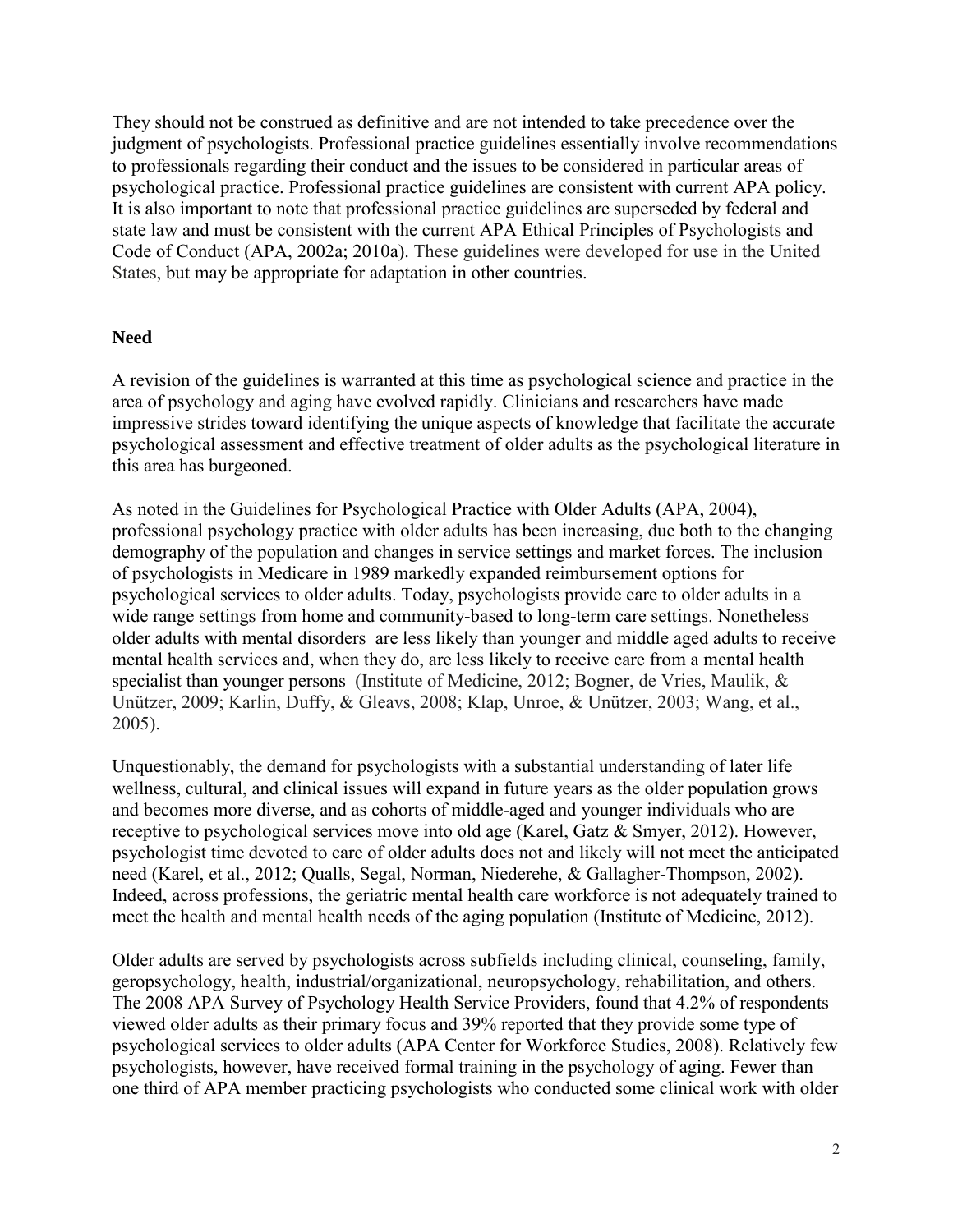adults reported having had any graduate coursework in geropsychology, and fewer than one in four received any supervised practicum or internship experience with older adults (Qualls, et.al, 2002). Many psychologists may be reluctant to work with older adults because they feel they do not possess the requisite knowledge and skills. In the practitioner survey conducted by Qualls et al., a high proportion of the respondents (58%) reported that they needed further training in professional work with older adults, and 70% said that they were interested in attending specialized education programs in clinical geropsychology. In two small surveys of psychology students, over half of those surveyed desired further education and training in this area, and 90% expressed interest in providing clinical services to older adults (Hinrichsen, 2000; Zweig, Siegal, & Snyder, 2006).

# **Compatibility**

These guidelines build upon APA's Ethics Code (APA, 2002a, 2010a) and are consistent with the "Criteria for Practice Guideline Development and Evaluation" (APA, 2002b) and preexisting APA policy related to aging issues. These policies include but are not limited to the "Resolution on Ageism" (APA, 2002d), "Integrated Health Care for An Aging Population" (APA Presidential Task Force on Integrated Health Care for An Aging Population, 2008), "Resolution on Family Caregivers" (APA, 2011), and the "Guidelines for the Evaluation of Dementia and Age-Related Cognitive Change" (APA, 2012b).

The guidelines are also consistent with the efforts that psychology has exerted over the past decade to focus greater attention on the strengths and needs of older adults, and to develop a workforce competent in working with older adults. Building on the adoption of the Guidelines for Psychological Practice with Older Adults (APA, 2004), The National Conference on Training in Professional Geropsychology was held in 2006 (funded in part by APA) and resulted in the development of the Pikes Peak Model for Training in Professional Geropsychology at the doctoral, internship, postdoctoral, and post-licensure levels (Knight, Karel, Hinrichsen, Qualls, & Duffy, 2009). That same year, the Council of Professional Geropsychology Training Programs (CoPGTP) was established "to promote state-of-the-art education and training in geropsychology among its members, to provide a forum for sharing resources and advancements in and among training programs, and to support activities that prepare psychologists for competent and ethical geropsychology practice" (http://www.copgtp.org). In 2010, the APA Commission on the Recognition of Specialties and Proficiencies in Professional Psychology recognized Professional Geropsychology as a specialty in professional psychology. Currently an initiative is underway to develop a geropsychology specialty through the American Board of Professional Psychology (ABPP). This will be one means to identify competent professional geropsychologists by a wellrecognized credentialing body.

Within APA, the Office on Aging and the Committee on Aging have ongoing initiatives to actively advocate for the application of psychological knowledge to issues affecting the health and well-being of older adults and to promote education and training in aging for all psychologists at all levels of training and at post licensure. In the past decade, aging has been a major focus of three APA Presidential Initiatives – Dr. Sharon Brehm's Integrated Health Care for an Aging Population initiative [\(http://www.apa.org/pi/aging/programs/integrated/index.aspx\)](http://www.apa.org/pi/aging/programs/integrated/index.aspx), Dr. Alan Kazdin's Psychology's Grand Challenges: Prolonging Vitality initiative [\(http://www.apa.org/research/action/gc-prolonging-vitality.pdf\)](http://www.apa.org/research/action/gc-prolonging-vitality.pdf0), and Dr. Carol Goodheart's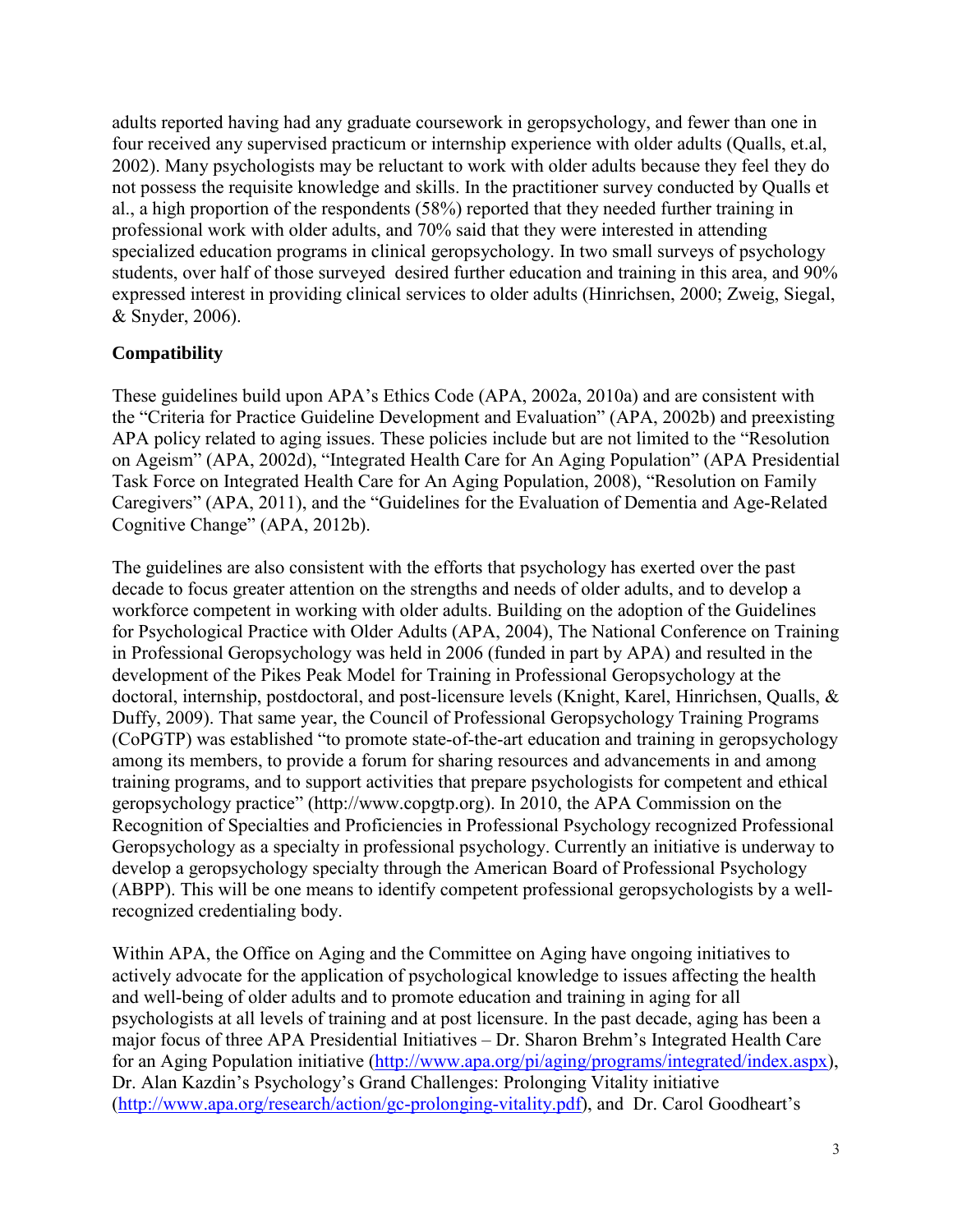Family Caregivers initiative [\(http://www.apa.org/pi/about/publications/caregivers/index.aspx\)](http://www.apa.org/pi/about/publications/caregivers/index.aspx). Further, many divisions within APA in addition to Division 20 (Adult Development and Aging) and Division 12-Section II (Society for Clinical Geropsychology), and some state, provincial and territorial psychological associations have initiated aging interest groups and other efforts directed toward practice with older adults.

# **Development Process**

In February 2012, the APA Policy and Planning Board (P&P) in accordance with Association Rule 30-8.4, provided notice to Division 20, Division 12-Section II, and the Office on Aging that on December 31, 2013 the APA Guidelines for Psychological Practice with Older Adults would expire. The Board of Professional Affairs (BPA) and the Committee on Professional Practice and Standards (COPPS) then conducted a review and recommended that the guidelines should not be sunset and revision was appropriate. Upon notice of expiration, the Presidents of Division 20 and Division 12-Section II and the Chair of APA's Committee on Aging (CONA) made recommendations for members of the Guidelines for Psychological Practice with Older Adults Revision Working Group who represented multiple, diverse, constituent groups – practice (including independent practice), science, multicultural diversity, early career psychologists, and experience in guideline development. CONA's parent board, the Board for the Advancement of Psychology in the Public Interest (BAPPI), concurred with the proposed members of the Working Group who were then approved by the APA Board of Directors.

The members of the Guidelines for Psychological Practice with Older Adults Revision Working Group are: Gregory A. Hinrichsen, PhD (Chair), Adam Brickman, PhD, Barry Edelstein, PhD, Kimberly Hiroto, PhD, Tammi Vacha-Haase, PhD, and Richard Zweig, PhD. Working Group members considered the recent relevant background literature as well as the references contained in the initial guidelines for inclusion in the revision of the guidelines. They participated in formulating and/or reviewing all portions of the guidelines document and made suggestions about the inclusion of specific content and literature citations.

Financial support for this effort was provided by the APA Council of Representatives, Division 12-Section II, and Division 20. No other financial support was received from any group or individual, and no financial benefit to the Working Group members or their sponsoring organizations is anticipated from approval or implementation of these guidelines.

These guidelines are organized into six sections: (a) competence and attitudes; (b) general knowledge about adult development, aging, and older adults; (c) clinical issues; (d) assessment; (e) intervention, consultation, and other service provision; and (f) professional issues and education.

# **Competence in and Attitudes toward Working with Older Adults**

# **Guideline 1. Psychologists are encouraged to work with older adults within their**

**scope of competence.** Training in professional psychology provides general skills that can be applied for the potential benefit of older adults. Many adults have presenting issues similar to those of other ages and generally respond to the repertoire of skills and techniques possessed by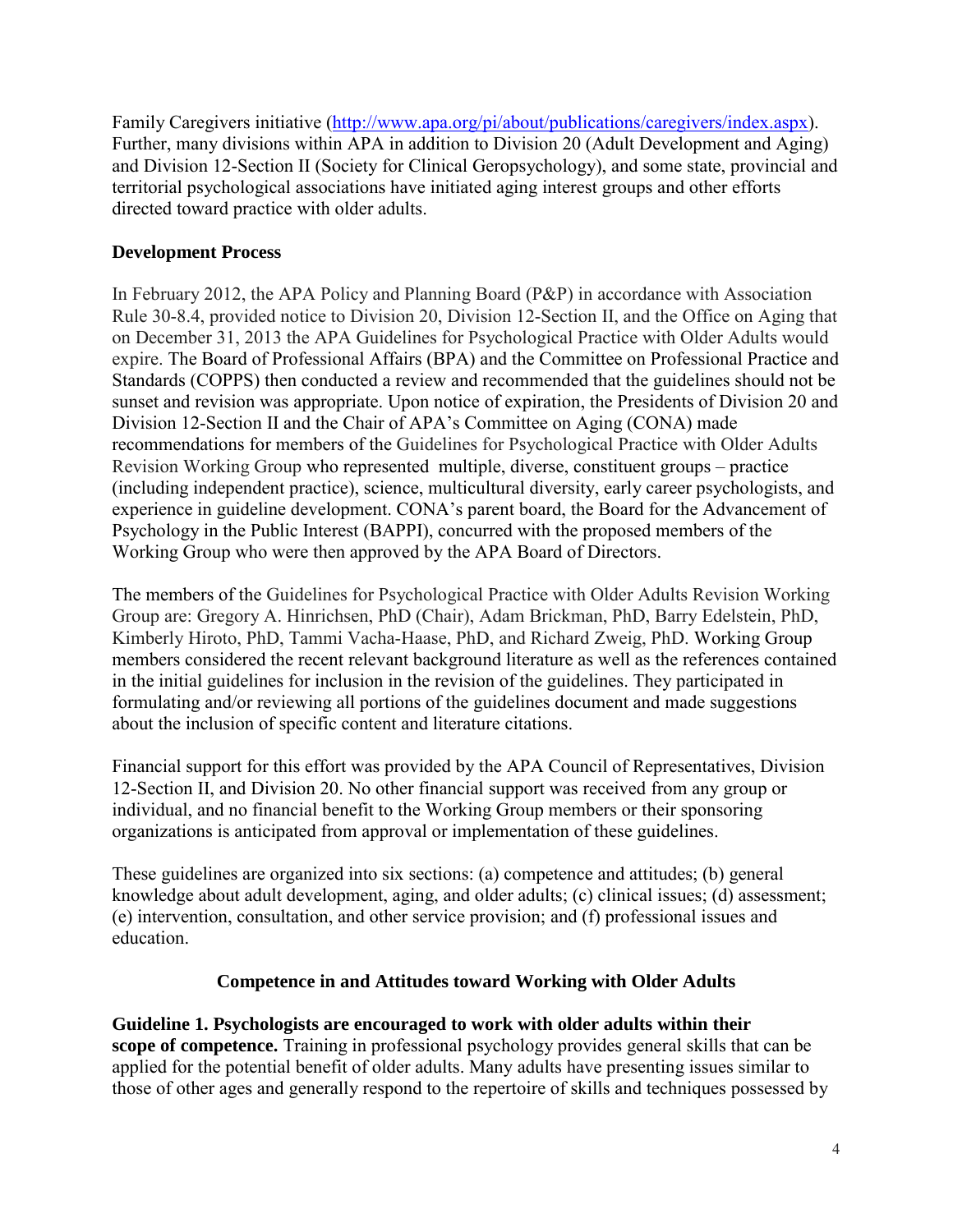all professional psychologists. For example, psychologists are often called upon to evaluate and/or assist older adults with life stress or crisis (Brown, Gibson, & Elmore, 2012) and adaptation to late life issues (e.g., chronic medical problems affecting daily functioning; Qualls & Benight, 2007). Psychologists play an equally important role facilitating the maintenance of healthy functioning, accomplishment of new life-cycle developmental tasks, and/or achievement of positive psychological growth in the later years (King & Wynne, 2004). Given some commonalities across age groups, considerably more psychologists may want to work with older adults, as many of their already existing skills can be effective with these clients (Molinari, et al., 2003).

However, other problems may be more prevalent among older adults than younger adults (e.g., dementia, delirium), may manifest differently across the lifespan (e.g., anxiety, depression), or may require modifications to treatment approaches (e.g., pace of therapy; Knight, 2009; Pachana, Laidlaw, & Knight, 2010). In some circumstances, special skills and knowledge may be essential for assessing and treating certain problems in the context of later life (Pachana, et al.; Segal, Qualls, & Smyer, 2011; Zarit & Zarit, 2012).

Clinical work with older adults may involve a complex interplay of factors, including developmental issues specific to late life, cohort (generational) perspectives and beliefs (e.g., family obligations, perceptions of mental disorders), comorbid physical illnesses, the potential for and effects of polypharmacy, cognitive or sensory impairments, and history of medical or mental disorders (Arnold, 2008; Knight & Sayegh, 2010; Robb, Haley, Becker, Polivka, & Chwa, 2003; Segal, Coolidge, Mincic, & O'Riley, 2005). The potential interaction of these factors makes the field highly challenging, and calls for psychologists to skillfully apply psychological knowledge and methods. Education and training in the biopsychosocial processes of aging along with an appreciation for and understanding of cohort factors can help ascertain the nature of the older adult's clinical issues. Additionally, consideration of the client's age, gender, cultural background, degree of health literacy, prior experience with mental health providers, resiliencies, and usual means of coping with life problems inform interventions (Wolf, Gazmararian, & Baker, 2005). Thus, psychologists working with older adults can benefit from specific preparation for clinical work with this population.

Although it would be ideal for all practice-oriented psychologists to have completed courses relating to the aging process and older adulthood as part of their clinical training (Knight, et al., 2009), this is not the case for most (Qualls et al., 2002). Having reviewed these guidelines, psychologists can match the extent and types of their work with their scope of competence (APA Ethics Code, 2000a, 2010a) and can seek consultation or make appropriate referrals when the problems encountered lie outside of their expertise. The guidelines also may help psychologists who wish to further expand their knowledge base in this area through continuing education and self-study.

A similar process of self-reflection and commitment to learning also extends to psychologists serving as teachers and/or supervisors to students along a wide continuum of training. When supervising doctoral and post-doctoral psychology students, psychologists are encouraged to consider their own level of awareness, knowledge, training, and experience in working with older adults, especially given the movement toward a competence-based model of supervision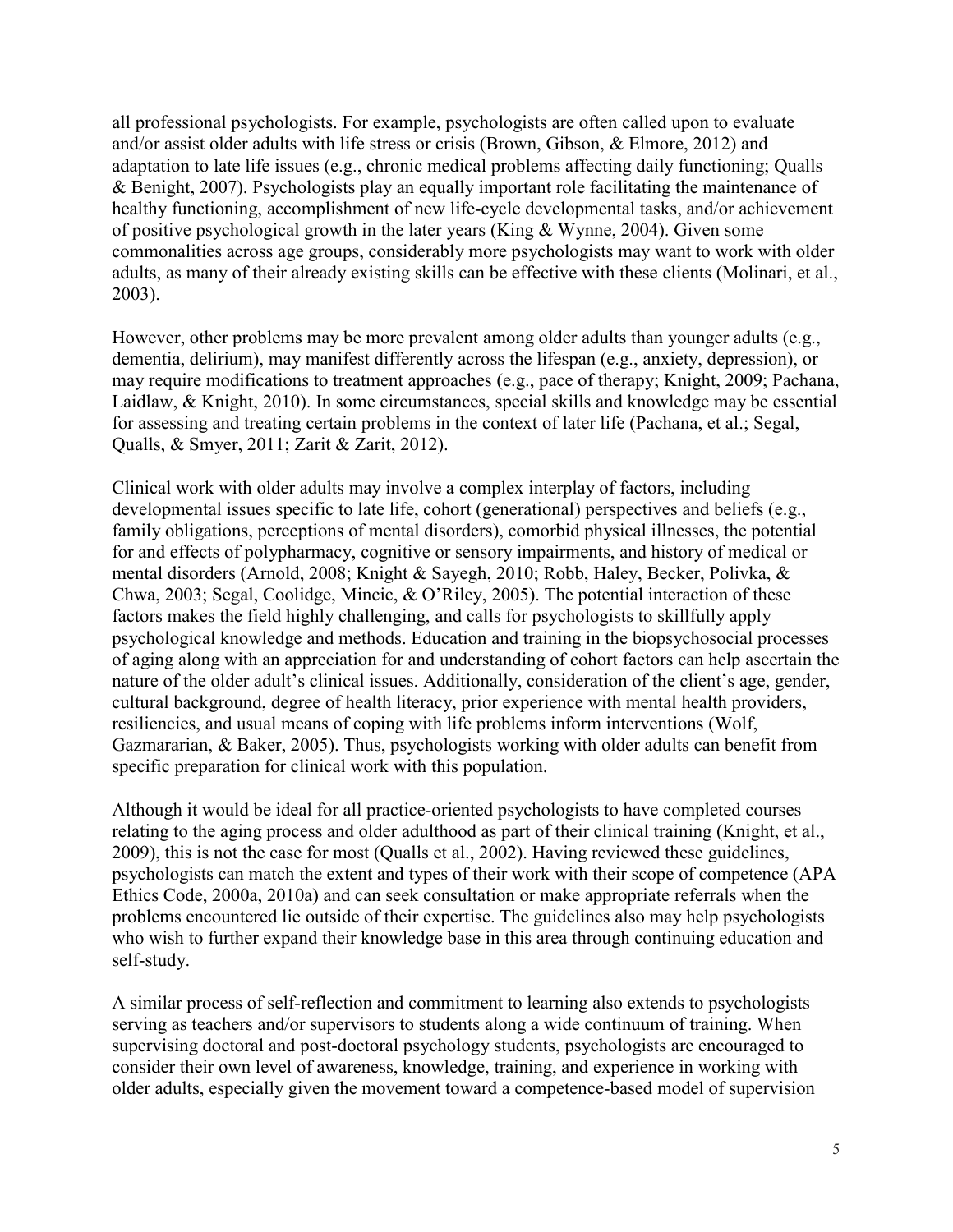(Falender & Shafranske, 2007). In addition to self-reflection, standardized self-evaluation tools, such as the Pikes Peak Geropsychology Knowledge and Skill Assessment Tool, can be helpful with this process for both the supervisor and supervisee (Karel, Emery, Molinari, & CoPGTP Task Force on the Assessment of Geropsychology Competencies, 2010; Karel, et al., 2012). The following guidelines, particularly Guideline 21, direct the reader to resources for psychologists interested in furthering their knowledge of aging and older adults.

**Guideline 2. Psychologists are encouraged to recognize how their attitudes and beliefs about aging and about older individuals may be relevant to their assessment and treatment of older adults, and to seek consultation or further education about these issues when indicated.** Principle E of the APA Ethics Code (APA, 2002a, 2010a) urges psychologists to respect the rights, dignity, and welfare of all people and eliminate the effect of cultural and sociodemographic stereotypes and biases (including ageism) on their work. In addition, the APA Council of Representatives passed a resolution opposing ageism and committing the Association to its elimination as a matter of APA policy (APA, 2002c).

Ageism, a term first coined by Butler (1969), refers to prejudice toward, stereotyping of, and/or discrimination against people simply because they are perceived or defined as "old" (International Longevity Center, 2006; Nelson, 2002, 2005; Robb, Chen, & Haley, 2002). Ageism has been evident among most health care provider groups, including marriage and family therapists (Ivey, Wieling, & Harris, 2000), social workers (Curl, Simons, & Larkin, 2005; Kane, 2004), clinical psychology graduate students (Lee, Volans, & Gregory, 2003; Rosowsky, 2005), and health care providers to adults with Alzheimer's disease (Kane, 2002). Attitudes toward older men and women differ in a manner that reflects the convergence of sexism and ageism (Kite & Wagner, 2002) and differentially impact older adults based on gender (Calasanti & Slevin, 2001; Chrisler, 2007). For example, cultural standards of beauty may be magnified for older women (Clarke, 2011) and create pressure on them to maintain a certain body and appearance consistent with a youthful image (Calasanti & Slevin, 2001). Ageist biases can foster a higher recall of negative traits regarding older persons than of positive ones and encourage discriminatory practices (Perdue & Gurtman, 1990; Emlet, 2006). Moreover, ageist attitudes can take multiple forms, sometimes discreet and often without intentional malice (Nelson, 2005). Even persons with severe dementia respond with behavioral resistance when spoken to in an infantilizing manner (Williams, Herman, Gajewski, & Wilson, 2009; Williams, Kemper, & Hummert, 2004).

There are many inaccurate stereotypes of older adults that can contribute to negative biases (Cuddy, Norton, & Fiske, 2005) and affect the delivery of psychological services (Knight, 2004, 2009). For example, stereotypes include the views that: (1) with age inevitably comes dementia; (2) older adults have high rates of mental illness, particularly depression; (3) older adults are inefficient in the workplace; (4) most older adults are frail and ill; (5) older adults are socially isolated; (6) older adults have no interest in sex or intimacy; and (7) older adults are inflexible and stubborn (Edelstein  $&$  Kalish, 1999). These stereotypes are not accurate since research has found that the vast majority of older adults are cognitively intact, have lower rates of depression than younger persons (Fiske, Wetherell, & Gatz, 2009), are adaptive and in good functional health (Depp & Jeste, 2006; Rowe & Kahn, 1997), and have meaningful interpersonal and sexual relationships (Carstensen et al., 2011; Hillman, 2012). In fact, many older adults adapt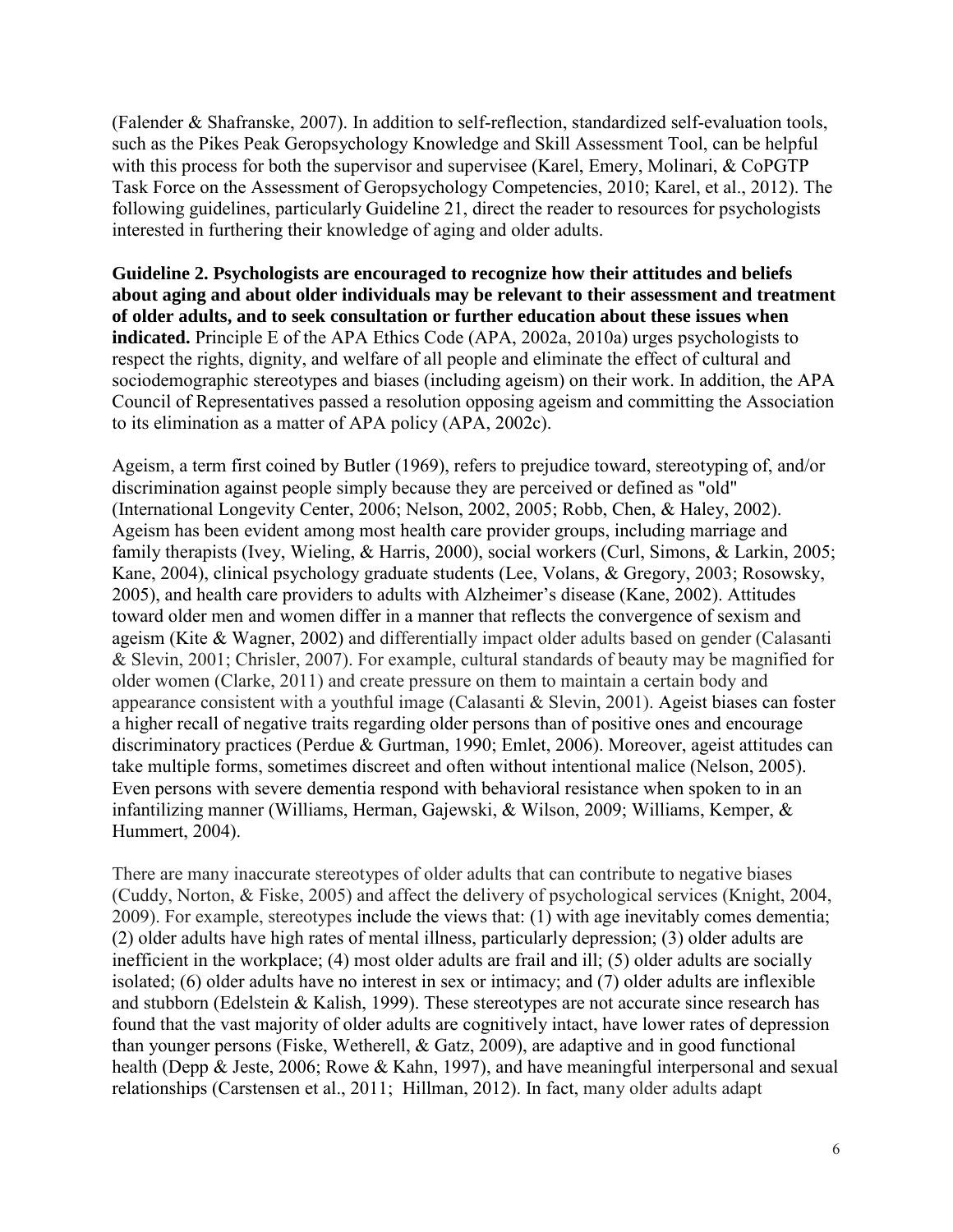successfully to life transitions and continue to evidence personal and interpersonal growth (Hill, 2005). Older adults themselves can also harbor negative age stereotypes (Levy, 2009) and these negative age stereotypes have been found to predict an array of adverse outcomes such as worse physical performance (Levy, Slade, & Kasl, 2002), worse memory performance (Levy, Zonderman, Slade, & Ferrucci, 2012) and reduced survival (Levy, Slade, Kunkel, & Kasl, 2002). Subgroups of older adults may hold culturally consistent beliefs about aging processes that are different from mainstream biomedical and Western conceptions of aging (Dilworth-Anderson & Gibson, 2002). It is helpful for psychologists to take into account these differences when addressing an individual's specific needs (Gallagher-Thompson, Haley, Guy, Rupert, Arguelles, Zeiss, Long, et al., 2003).

Negative stereotypes can become self-fulfilling prophecies and adversely affect health care providers' attitudes and behaviors toward older adult clients. For example, stereotypes can lead health care providers to misdiagnose disorders (Mohlman, Sirota, Papp, Staples, King, & Gorenstein, 2011), inappropriately lower their expectations for the improvement of older adult clients (so-called "therapeutic nihilism"; Lamberty & Bares, 2013), and delay preventive actions and treatment (Levy & Myers, 2004). Providers may also misattribute older adults' report of treatable depressive symptoms (e.g., lethargy, decreased appetite, anhedonia) to aspects of normative aging. Some psychologists unfamiliar with facts about aging may assume that older adults are too old to change (Ivey, et al., 2000; Kane, 2004) or are less likely than younger adults to benefit from psychosocial therapies (Gatz & Pearson, 1988). What may seem like discriminatory behavior by some health providers toward older adults may be more a function of lack of familiarity with aging issues than discrimination based solely on age (James & Haley, 1995). For example, many psychologists still believe that with aging, those with schizophrenia do not show symptom improvement. However, research on older adults with schizophrenia reveals that positive symptoms of schizophrenia do abate with age (Harvey, Reichenberg, & Bowie, 2006).

Psychologists may also benefit from considering their own responses to working with older adults. Some health professionals may avoid serving older adults because such work evokes discomfort related to their own aging or relationships with parents or other older family members (Nelson, 2005; Terry, 2008). Additionally, working with older adults can increase professionals' awareness of their own mortality, raise fears about their own future aging processes, and/or highlight discomfort discussing issues of death and dying (Nelson, 2005; Yalom, 2008). As well, it is not uncommon for therapists to take a paternalistic role with older adult patients who manifest significant functional limitations, even if the limitations are unrelated to their abilities to benefit from interventions (Sprenkel, 1999). Paternalistic attitudes and behavior can potentially compromise the therapeutic relationship (Horvath & Bedi, 2002; Knight, 2004; Nelson, 2005; Newton & Jacobowitz, 1999), affect cognitive and physical performance (Levy & Leifheit-Limson, 2009), and reinforce dependency (Balsis & Carpenter, 2006; Baltes, 1996). Seemingly positive stereotypes about older adults (e.g., that they are "cute," "childlike," or "grandparentlike"), are often overlooked in discussions of age-related biases (Brown & Draper, 2003; Edelstein & Kalish, 1999). However, they can also adversely affect assessment of, therapeutic processes with, and clinical outcomes with older adults (Kimerling, Zeiss, & Zeiss, 2000; Zarit & Zarit, 2007).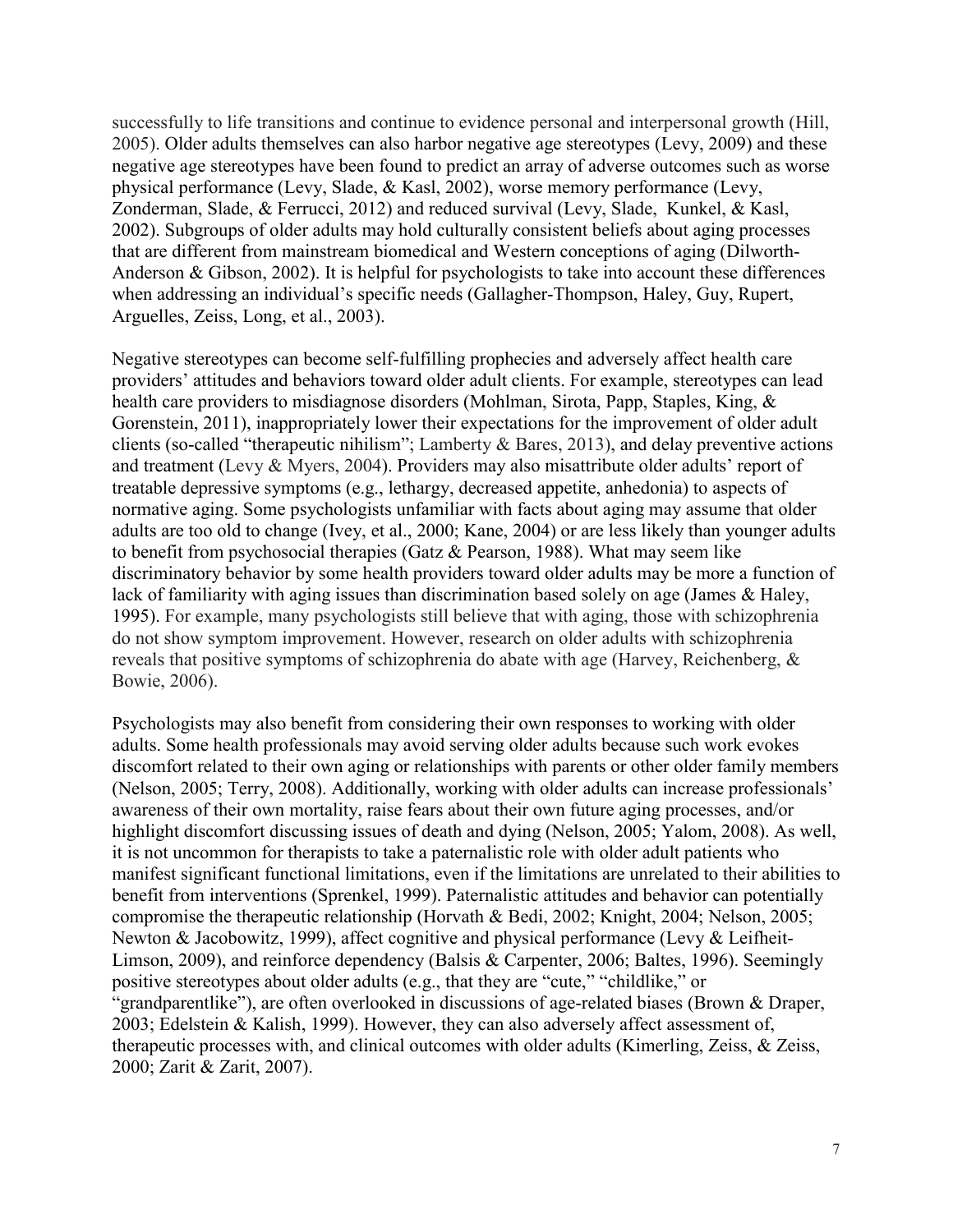Psychologists are encouraged to develop more realistic perceptions of the capabilities and strengths, as well as vulnerabilities of this segment of the population. To reduce biases that can impede their work with older adults, it is important for psychologists to examine their attitudes towards aging and older adults and (since some biases may constitute "blind spots") to seek consultation from colleagues or others, preferably those experienced in working with older adults.

### G**eneral Knowledge about Adult Development, Aging, and Older Adults**

**Guideline 3. Psychologists strive to gain knowledge about theory and research in aging.**  APA-supported training conferences have recommended that psychologists acquire familiarity with the biological, psychological, cultural, and social content and contexts associated with normal aging as part of their knowledge base for working clinically with older adults, (Knight et al., 1995; Knight, et al., 2009; Santos & VandenBos, 1982). Most practicing psychologists will work with clients, family members, and caregivers of diverse ages. Therefore a rounded preparatory education for anyone delivering services to older adults encompasses training with a lifespan-developmental perspective for which knowledge of a range of age groups including older adults is very useful (Abeles et al., 1998). APA accreditation criteria now require that students be exposed to the current body of knowledge in human development across the lifespan (Commission on Accreditation Implementing Regulations, Section C: [http://www.apa.org/ed/accreditation/about/policies/implementing-regs.pdf\)](http://www.apa.org/ed/accreditation/about/policies/implementing-regs.pdf).

Over the past 40 years, a substantial scientific knowledge base has developed in the psychology of aging, as reflected in numerous scholarly publications. *The Psychology of Adult Development and Aging* (Eisdorfer & Lawton, 1973), published by APA, was a landmark publication that laid out the current status of substantive knowledge, theory, and methods in psychology and aging. It was followed by numerous scholarly publications that provided overviews of advances in knowledge about normal aging as well as psychological assessment and intervention with older adults (e.g., Bengtson, Gans, Putney & Silverstein, 2008; Schaie & Willis, 2011; Lichtenberg, 2010; Scogin & Shah, 2012). Extensive information on resource materials is now available for instructional coursework or self-study in geropsychology, including course syllabi, textbooks, videotapes, and literature references at various websites, among them APA Division 20 [\(http://apadiv20.phhp.ufl.edu/](http://apadiv20.phhp.ufl.edu/) ), the Council of Professional Geropsychology Training Programs [\(http://www.copgtp.org/](http://www.copgtp.org/) ), GeroCentral [\(www.gerocentral.org\)](http://www.gerocentral.org/), and the APA Office on Aging [\(http://www.apa.org/pi/aging/index.aspx\)](http://www.apa.org/pi/aging/index.aspx).

Training within a lifespan developmental perspective includes such topics as concepts of age and aging, longitudinal change and cross-sectional differences, cohort effects (differences between persons born during different historical periods of time), and research designs for adult development and aging (e.g., Baltes, Reese & Nesselroade, 1988; Fingerman, Berg, Smith & Antonucci, 2010). Longitudinal studies, in which individuals are followed over many years, permit observation of how individual trajectories of change unfold. Cross-sectional studies in which individuals of different ages are compared, allow age groups to be compared. However, individuals are inextricably bound to their own time in history. That is, people are born, mature, and grow old within a given generational cohort. Therefore, it is useful to combine longitudinal and cross-sectional methods to differentiate which age-related characteristics reflect change over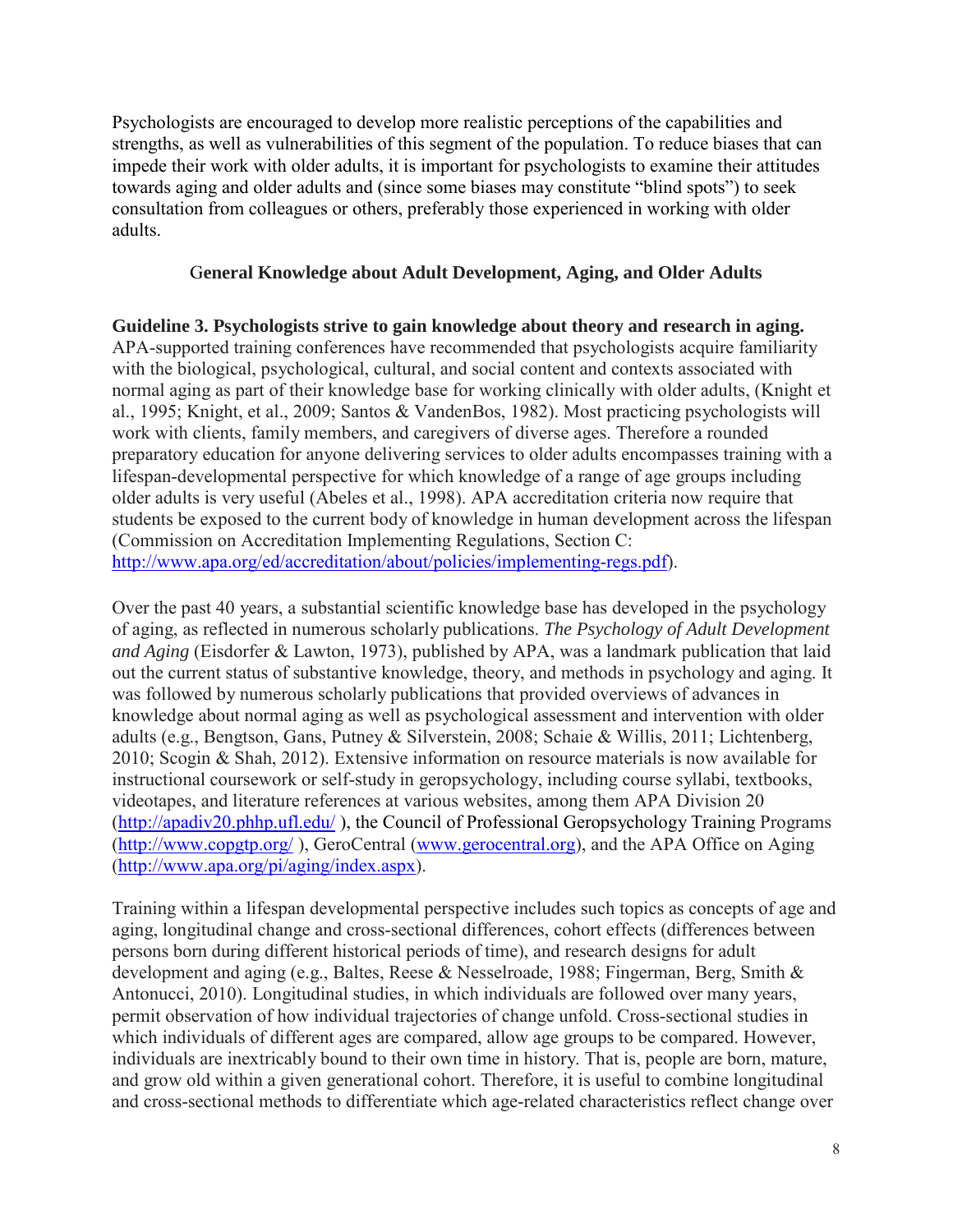the lifespan and which reflect differences due to historical time (Schaie, 1977, 2011). For example, compared to young adults, some older adults may be less familiar with using technology, such as computerized testing. Understanding the influence of an older adult's cohort aids in understanding the individual within his or her cultural context (Knight, 2004; see Guideline 5 for further discussion as well as Yeo (2001) *Curriculum in Ethnogeriatrics*).

There are a variety of conceptions of "successful" late adult development (see Bundick, Yeager, King, & Damon, 2010). Inevitably, aging includes the need to accommodate to physical changes, functional limitations, and other changes in psychological and social functioning, although there are significant individual differences in the onset, course, and severity of these changes. The majority of older adults adapt successfully to these changes. Several models that explain adaptation in later life have been proposed in recent years, with considerable empirical support for each (see Staudinger & Bowen, 2010; Geldhof, Little, & Colombo, 2010). A related life-span developmental perspective is that despite biological decrements associated with aging, the potential exists for positive psychological growth and maturation in late life (Gutmann, 1987; Hill, 2005). A life-span developmental perspective informs the work of practitioners as they draw upon psychological and social resilience built during the course of life to effectively address current late life problems (Knight, 2004; Anderson, Goodman, & Schlossberg, 2012).

**Guideline 4. Psychologists strive to be aware of the social/psychological dynamics of the aging process.** As part of the broader developmental continuum of the life span, aging is a dynamic process that challenges the aging individual to make continuing behavioral adaptations (Labouvie-Vief, Diehl, Jain, & Zhang, 2007). Just as younger individuals' developmental pathways are shaped by their ability to adapt to normative early life transitions, so are older individuals' developmental trajectories molded by their ability to contend successfully with normative later life transitions such as retirement (Sterns & Dawson, 2012), residential relocations, changes in relationships with partners or in sexual functioning (Levenson, Carstensen, & Gottman, 1993; Matthis, Lubben, Atchison, & Schweitzer, 1997; Hillman, 2012), and bereavement and widowhood (Kastenbaum, 1999), as well as non-normative experiences such as traumatic events (Cook & Elmore, 2009; Cook & O'Donnell, 2005), and social isolation and loneliness. Clinicians who work with older adults strive to be knowledgeable of issues specific to later life, including grandparenting (Hayslip & Kaminski, 2005), adaptation to typical age-related physical changes including health problems and disability (Aldwin, Park, & Spiro, 2007; Schulz & Heckhausen, 1996), or a need to integrate or come to terms with one's personal lifetime of aspirations, achievements and failures (Butler, 1969).

Among the special stresses of later adulthood are a variety of losses ranging from persons, objects, animals, roles, belongings, independence, health, and financial well-being. These losses may trigger problematic reactions, particularly in individuals predisposed to depression, anxiety or other mental disorders. Because these losses are often multiple, their effects can be cumulative. Nevertheless, many older adults challenged by loss find unique possibilities for achieving reconciliation, healing, or deeper wisdom (Baltes & Staudinger, 2000; Sternberg & Lubart, 2001; Bonanno, Wortman, & Nesse, 2004). Moreover, the vast majority of older people maintain positive emotions, improve their affect regulation with age (Charles & Carstensen, 2010), and express enjoyment and high life satisfaction (Charles, 2011; Scheibe & Carstensen, 2010). It is similarly noteworthy that despite the aforementioned multiple stresses,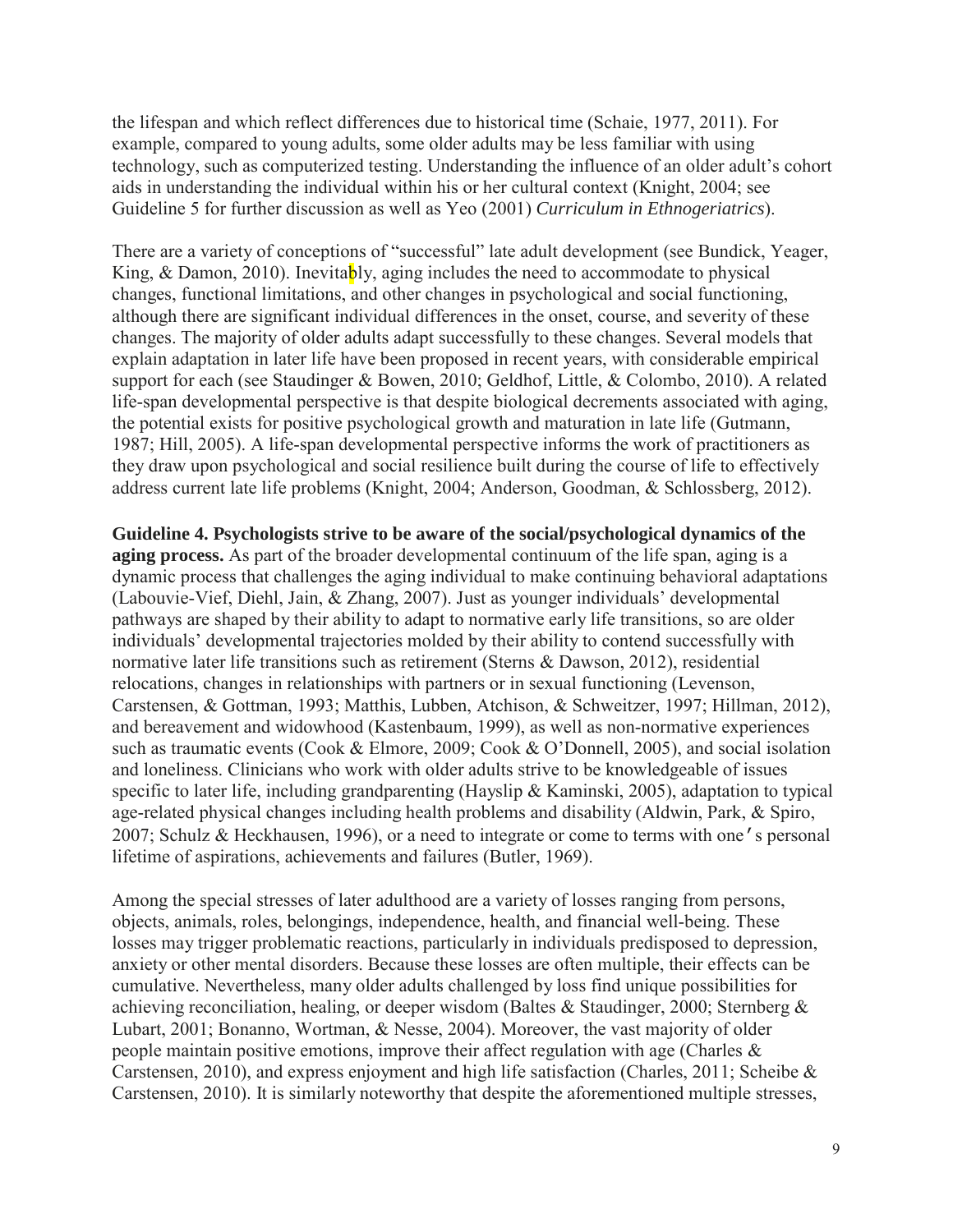older adults have a lower prevalence of psychological disorders (other than cognitive disorders) than do younger adults (Gum, King-Kallimanis, & Kohn, 2009). In working with older adults, psychologists may find it useful to remain cognizant of the strengths that many older people possess, the many commonalities they retain with younger adults, the continuity of their sense of self over time, and the opportunities for using skills and adaptations they developed over their lifespan for continued psychological growth in late life.

Late life development is characterized by both stability and change (Baltes, 1997). For example, although personality traits demonstrate substantial stability across the lifespan (McCrae, et al 2000; Lodi-Smith, Turiano, & Mroczek, 2011), growing evidence suggests a greater degree of plasticity of personality across the second half of life than was previously believed (Costa & McCrae, 2011; Roberts, Walton, & Viechtbauer, 2006). Of particular interest are mechanisms of continuity and change such as how a sense of well-being is maintained. For example, although people of all ages reminisce about the past, older adults are more likely to use reminiscence in psychologically intense ways to integrate experiences (O'Rourke, Cappeliez, & Claxton, 2011; Webster, 1995). Later-life family, intimate, friendship and other social relations (Blieszner & Roberto, 2012), and intergenerational relationships (Fingerman, Brown & Blieszner, 2011; Bengtson, 2001) are integral to sustaining well-being in older adulthood.

There is considerable empirical evidence that aging typically brings a heightened awareness that one's remaining time and opportunities are limited (Carstensen, Isaacowitz, & Charles, 1999). With this shortened time horizon, older adults are motivated to place increasing emphasis on emotionally meaningful goals. Older adults tend to prune social networks and selectively invest in proximal relationships that are emotionally satisfying, such as those with family and close associates, which promotes emotion regulation and enhances well-being (Carstensen, et al., 2011; Carstensen, 2006). Families and other support systems are thus critical in the lives of most older adults (Antonucci, Birdett, & Ajrouch, 2011). Working with older adults often involves their families and other supports -- or sometimes their absence (APA, Presidential Task Force on Integrated Health Care for An Aging Population, 2008). Psychologists often appraise carefully older adults' social supports (Edelstein, Martin, & Gerolimatos, 2012; Hinrichsen & Emery, 2005) and are mindful of the fact that the older adult's difficulties may have an impact on the well-being of involved family members. With this information they may seek solutions to the older person's concerns that strike a balance between respecting their dignity and autonomy and recognizing the views of others about their need for care (see Guideline 19).

Though the individuals who care for older adults are often family members related by blood ties or marriage, increasingly psychologists may encounter complex, varied and nontraditional relationships including lesbian, gay, bisexual and transgender partners, step-family members, and fictive kin as part of older adults' patterns of intimacy, residence and support. This document uses the term "family" broadly to include all such relationships, and recognizes that continuing changes in this context are likely in future generations. Awareness of and training in these issues can be useful to psychologists in dealing with older adults with diverse family relationships and supports.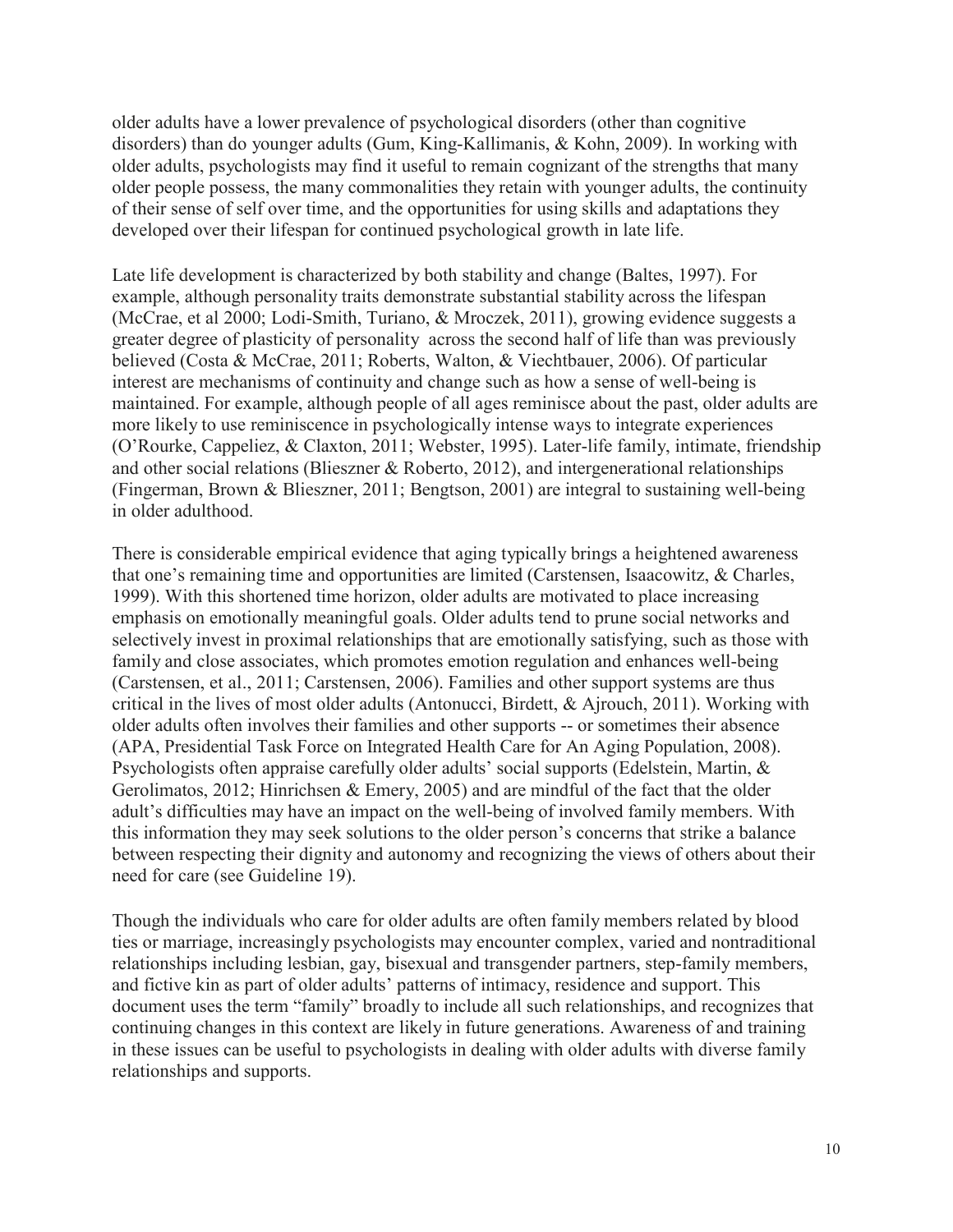**Guideline 5. Psychologists strive to understand diversity in the aging process, particularly how sociocultural factors such as gender, race, ethnicity, socioeconomic status, sexual orientation, disability status, and urban/rural residence may influence the experience and expression of health and of psychological problems in later life.** The older adult population is highly diverse and is expected to become even more so in coming decades (Administration on Aging, 2011). The heterogeneity among older adults surpasses that seen in other age groups (Crowther & Zeiss, 2003; Cosentino, Brickman, & Manly, 2011). Psychological issues experienced by older adults may differ according to factors such as age cohort, gender, race, ethnicity and cultural background, sexual orientation, rural/frontier living status, education and socioeconomic status, and religion. It should be noted that age may be a weaker predictor of outcomes than factors such as demographic characteristics, physical health, functional ability, or living situation (Lichtenberg, 2010; Schaie, 1993). For example, clinical presentations of symptoms and syndromes may reflect interactions among these factors and type of clinical setting or living situation (Gatz, 1998; Knight & Lee, 2008).

As noted in Guideline 3, an important factor to take into account when providing psychological services to older adults is the influence of cohort or generational issues. Each generation has unique historical circumstances that shape that generation's collective social and psychological perspectives throughout the lifespan. For example, generations that came of age during the first half of the twentieth century may hold values of self-reliance (Elder, Clipp, Brown, Martin, & Friedman, 2009; Elder, Johnson, & Crosnoe, 2003) more strongly than later cohorts. These formative values may influence attitudes toward mental health issues and professionals. As a result, older adults from earlier generational cohorts may be more reluctant than those from later cohorts to perceive a need for mental health services when experiencing symptoms and to accept a psychological frame for problems (Karel, et al., 2012). Emerging cohorts of older adults (e.g. "Baby-boomers") are likely to have generational perspectives that differentiate them from earlier cohorts, and these generational perspectives will continue to profoundly influence the experience and expression of health and psychological problems (Knight & Lee, 2008).

A striking demographic fact of late life is the preponderance of women surviving to older ages (Administration on Aging, 2011; Kinsella & Wan, 2009), which infuses aging with gender-related issues (Laidlaw & Pachana, 2009). Notably, because of the greater longevity of women, the older client is more likely to be a woman than a man. This greater longevity has many ramifications. For example, it means that as women age they are more likely to become caregivers to others, experience widowhood, and be at increased risk themselves for health conditions associated with advanced age (APA Joint Task Force of APA Divisions 17 and 35, 2007). Moreover, some cohorts of older women were less likely to have been in the paid workforce than younger generations and therefore may have fewer economic resources in later life than their male counterparts (Whitbourne & Whitbourne, 2012). Financial instability may be particularly salient for the growing numbers of female grandparents raising grandchildren (Fuller-Thompson & Minkler, 2003).

Older men may have an experience of aging that is different from women (Vacha-Haase, Wester, & Christianson, 2010). For example, due to social norms prevalent during their youth, some men may want to appear "strong" and "in control" and as older adults they may struggle as they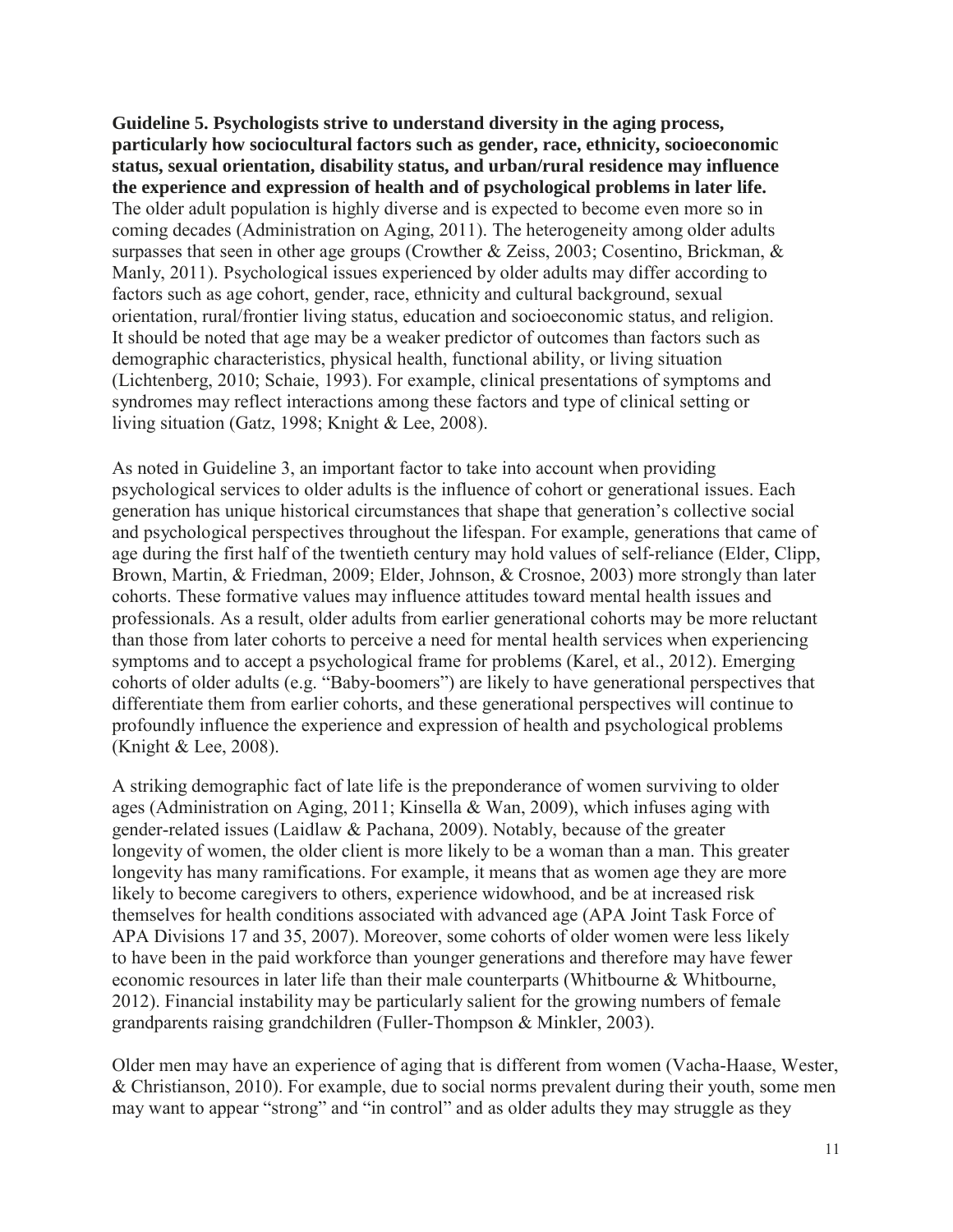encounter situations (e.g., forced retirement from work, declining health, death of a loved one) where control seems to elude them. Further, an older man's military service and combat experience may be relevant to his overall well-being, as well as have a negative impact on health-related changes with age (Wilmoth, London, & Parker, 2010). These issues have practice implications, as older men may be less willing to seek help for mental health challenges (Mackenzie, Gekoski, & Knox, 2006), and more reluctant to participate in treatment. Therefore, awareness of issues germane both to older women (Trotman & Brody, 2002) and men (Vacha-Haase, et al., 2010) enhances the process of assessing and treating them.

It is critical also to consider the pervasive influence of cultural factors on the experience of aging (Tazeau, 2011; Tsai & Carstensen, 1996; Whitfield, Thorpe, & Szanton, 2011; Yeo & Gallagher-Thompson, 2006). The population of older adults today is predominantly White but by the year 2050, non-White minorities will represent one-third of all older adults in the United States (Administration on Aging, 2011). Historical and cultural factors, such as the experience of bias and prejudice, may influence the identities of minority older adults and thereby affect their experience of aging and patterns of coping. Many older minority persons faced discrimination and were denied access to quality education, jobs, housing, health care, and other services. As a result, many older minority persons have fewer economic resources than majority persons although this may change in future generations. For example, more than half of African American and Latino older adults are economically insecure (Meschede, Sullivan & Shapiro, 2011). Being a member of a minority and being older is sometimes referred to as "double jeopardy" (Ferraro, & Farmer, 1996). As a consequence of these and other factors (such as education and income disparities), minority older adults have more physical health problems than the majority of older persons and they often delay or refrain from accessing needed health and mental health services, which may in part be attributable to an historical mistrust of the mental health and larger healthcare system (New Freedom Commission on Mental Health, 2003; APA Committee on Aging, 2009; Iwasaki, Tazeau, Kimmel, Baker, & McCallum, 2009; Kelley-Moore & Ferraro, 2004). Other factors tied to older minority group status including degree of health literacy, satisfaction with and attitudes toward health care, and adherence to medical regimens are associated with differential health outcomes (APA, 2007).

In addition to ethnic and minority older adults, there are sexual minorities including persons identifying as lesbian, gay, bisexual, and transgender (LGBT; David & Cernin, 2008; Kimmel, Rose, & David, 2006; Fassinger & Arseneau, 2007). It is important to be mindful that identity as a sexual minority intersects with other aspects of identity (e.g., gender, race, ethnicity, disability status). LGBT persons have often suffered discrimination from the larger society (David & Knight, 2008), including the mental health professions, which previously labeled sexual variation as psychopathology and utilized psychological and biological treatments to try to alter sexual orientation. As with other minority groups, discriminatory life experiences can negatively result in health disparities. Guideline 13 of APA's Guidelines for Psychological Practice with Lesbian, Gay and Bisexual Clients (2012c) discusses particular challenges faced by older adults in this minority status.

Aging presents special issues for individuals with developmental or acquired disabilities (e.g., mental retardation, autism, cerebral palsy, seizure disorders, spinal cord injury, traumatic brain injury), as well as physical impairments such as blindness, deafness, and musculoskeletal impairments (Janicki & Dalton, 1999; Rose, 2012; APA, 2012). Given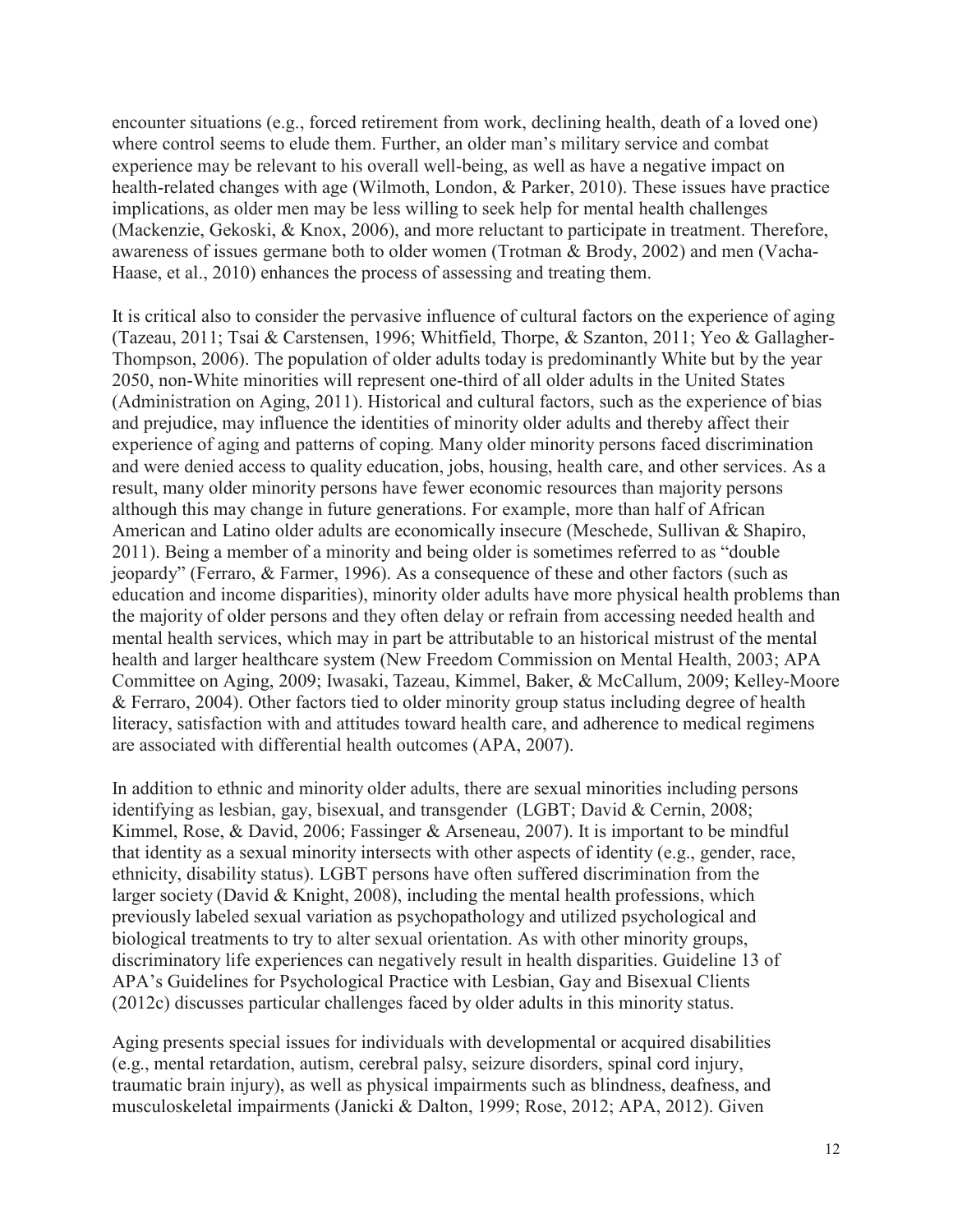available supports, life expectancy for persons with serious disability may approach or equal that of the general population (McCallion & Kolomer, 2008; Davidson, Prasher, & Janicki, 2008). Many chronic impairments may affect risk for and presentation of psychological problems in late life (Tsiouris, Prasher, Janicki, Fernando, & Service, 2011; Urv, Zigman, & Silverman, 2008), and/or may have implications for psychological assessment, diagnosis, and treatment of persons who are aging with these conditions (APA, 2012a).

Aging is also a reflection of the interaction of the person with the environment (Wahl, Iwarsson, & Oswald, 2012; Wahl, Fange, Oswald, Gitlin, & Iwarsson, 2009). For example, older adults residing in rural areas often have difficulty accessing aging-related resources (e.g., transportation, community centers, meal programs) and may experience low levels of social support and high levels of isolation (Guralnick, Kemel, Stamm, & Greving, 2003; Morthland & Scogin, 2011). Older adults living in rural areas also have less access to community mental health services and to mental health specialists in nursing homes compared to those not residing in rural areas (Averill, 2012; Coburn & Bolda, 1999). Recent models that draw upon standardized treatments (Gellis & Bruce, 2010) and telehealth technologies (Richardson, Frueh, Grubaugh, Egede & Elhai, 2009) have begun to expand access to mental health care for homebound and rural older adults.

**Guideline 6. Psychologists strive to be familiar with current information about biological and health-related aspects of aging.** In working with older adults, psychologists are encouraged to be informed about the normal biological changes that accompany aging. Though there are considerable individual differences in these changes, with advancing age the older adult almost inevitably experiences changes in sensory acuity, physical appearance and body composition, hormone levels, peak performance capacity of most body organ systems, and immunological responses and increased susceptibility to illness (Masoro & Austad, 2010; Saxon, Etton, & Perkins, 2010). Disease accelerates age-related decline in sensory, motor, and cognitive functioning, whereas lifestyle factors may mitigate or moderate the effects of aging on functioning. Such biological aging processes may have significant hereditary or genetic components (McClearn & Vogler, 2001) about which older adults and their families may have concerns. Adjusting to age-related physical change is a core task of normal psychological aging process (Saxon, et al.). Fortunately, life style changes, psychological interventions, and the use of assistive devices can often lessen the burden of some of these changes. When older clients discuss concerns about their physical health, most often they involve memory impairment, vision, hearing, sleep, continence, and energy levels or fatigability.

It is useful for the psychologist to be able to distinguish normative patterns of change from nonnormative changes, and to determine the extent to which an older adult's presenting problems are symptoms of physical illness, or represent the adverse consequences of medication. This information aids in devising appropriate interventions. When the older adult is dealing with physical health problems, the practitioner may help the older adult cope with physical changes and manage chronic disease (Knight, 2004). Most older adults have multiple chronic health conditions (Federal Interagency Forum on Aging-Related Statistics, 2012), each requiring medication and/or management. The most common chronic health conditions of late life include arthritis, hypertension, hearing impairments, heart disease, and cataracts (Federal Interagency Forum on Aging-Related Statistics, 2012). Other common medical illnesses include diabetes,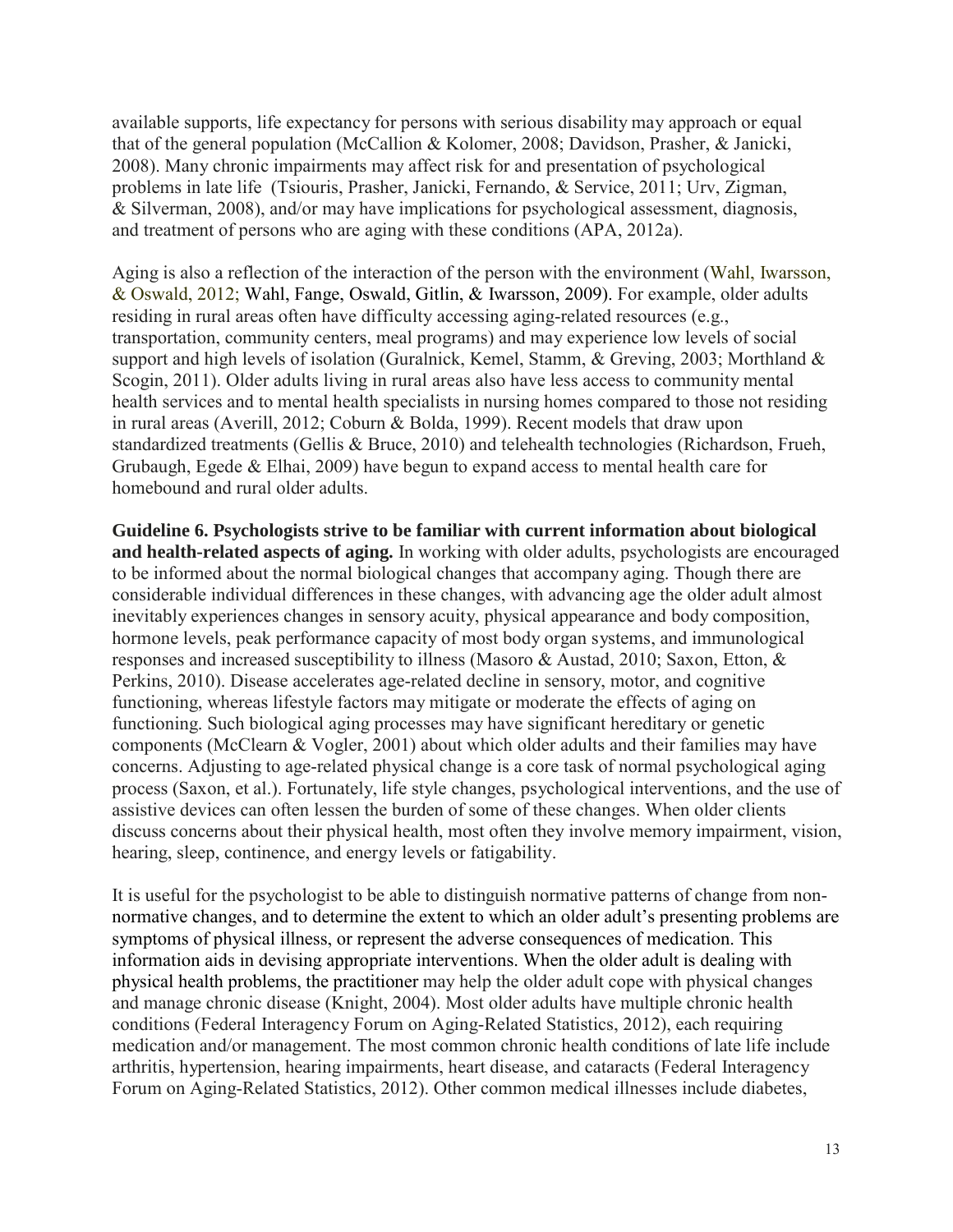osteoporosis, vascular diseases, neurological diseases (including stroke), and respiratory diseases. Many of these physical conditions have associated mental health problems (Butler & Zeman, 2005; Frazer, Leicht, & Baker, 1996; Lyketsos, Rabins, Lipsey, & Slavaney, 2008), either through physiological contributions (e.g., post-stroke depression) or in reaction to disability, pain, or prognosis (Frazer, et al.).

Because older adults frequently take medications for health problems, it is useful to have knowledge about common pharmacological interventions for mental and physical disorders in later life. Knowledge of the medications would include, for example, familiarity with prescription terminology (e.g., "prn"), brand and generic names of commonly used medications, common side effects of these medications, classes of medications, drug interactions, and age-related differences in the pharmacodynamics and pharmacokinetics of these medications (Koch, Gloth, & Nay, 2010). Many older adults with mental disorders who are seen for assessment or treatment by psychologists are prescribed psychotropic medications (Olfson & Marcus, 2009; Mojtabai & Olfson, 2008). Although pharmacological treatment of older adults with mental disorders is a common and often effective treatment for depression (Beyer, 2007), anxiety (Wolitzky-Taylor, Castriotta, Lenze, Stanley, & Craske, 2010), and psychosis (Chan, Lam, & Chen, 2011), adverse side effects of these medications are common and potentially harmful. Adverse effects are particularly common for older adults with dementia. For example, safety concerns have been raised in recent years about prescribing antipsychotic medications to older adults with dementia because they face increased risk of stroke and transient ischemic events with atypical antipsychotic use, and death with both atypical and conventional antipsychotic medications (Huybrechts, Rothman, Silliman, Brookhart, & Schneeeweiss, 2011; Jin, et al., 2013).

According to the National Center for Health Statistics, 18 percent of older adults reported use of prescription pain relievers, and 12 percent of older women and 7 percent of older men reported taking antianxiety medications, hypnotics, and prescription sedatives during the past month (NCHS, 2011). Older women are at greater risk of misusing antianxiety medications (including benzodiazepines) as well as using them for longer periods of time than men. Long term use of these medications is not recommended particularly for older people (Blazer, Hybels, Simonsick, & Hanlon, 2000; Gray, Eggen, Blough, Buchner, & LaCroix, 2003). Given that adults 60 years of age and older fill more than a dozen prescriptions per year (Wilson, et al., 2007), significant problems can develop from use of multiple medications (Arnold, 2008). Increased awareness and interventions aimed at reducing exposure and minimizing the risks associated with medications and their interactions in older adults are important especially in long-term care settings (Hines & Murphy, 2011).

Psychologists may help older adults with lifestyle and behavioral issues in maintenance or improvement of health, such as nutrition, diet, and exercise (Aldwin, et al., 2007) and the treatment of sleep disorders (McCurry, Logsdon, Teri, & Vitiello, 2007). They can help older adults achieve pain control (Turk & Burwinkle, 2005) and manage their chronic illnesses and associated medications with greater adherence to prescribed regimens (Aldwin, Yancura, & Boeninger, 2007). Other health-related issues include prevention of falls and associated injury (World Health Organization, 2008) and management of incontinence (Markland, Vaughan, Johnson, Burgio, & Goode, 2011). Older adults struggling to cope with terminal illness can also benefit from psychological interventions (Doka, 2008). Clinical health psychology approaches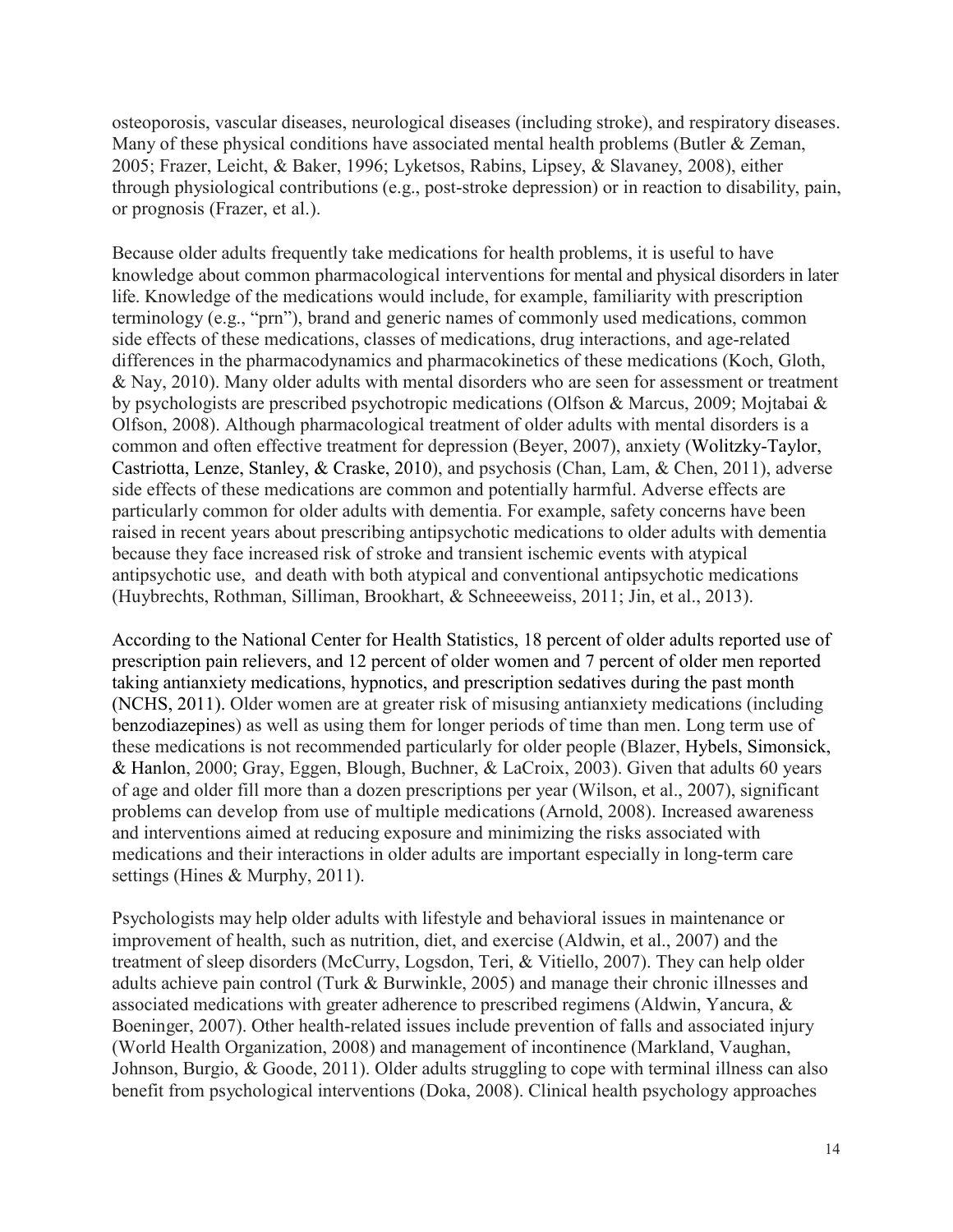have great potential for contributing to effective and humane geriatric health care and improving older adults' functional status and health-related quality of life (Aldwin, et al.).

A related issue is that while many older adults experience some changes in sleep, it is often difficult to determine whether these are age-related or stem from physical health problems, mental health problems, or other causes (Trevorrow, 2010). Sleep can often be improved by implementing simple sleep hygiene procedures and by behavioral treatment, including relaxation, cognitive restructuring, and stimulus control instructions (Ancoli-Israel & Ayalon, 2006; Dillon, Wetzler, & Lichstein, 2012).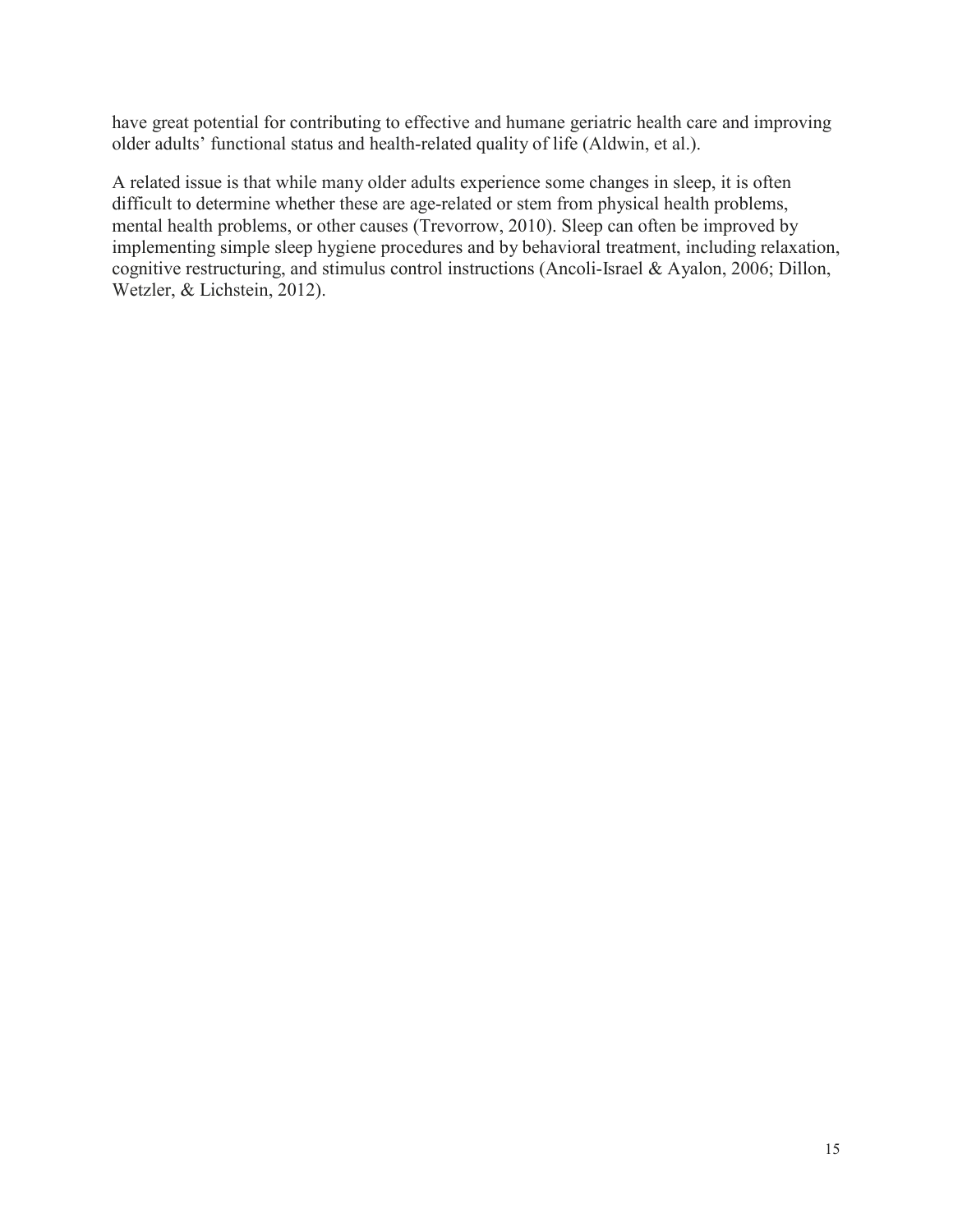#### **Clinical Issues**

**Guideline 7. Psychologists strive to be familiar with current knowledge about cognitive changes in older adults.** Numerous reference volumes offer comprehensive coverage of research on cognitive aging (e.g., Craik & Salthouse, 2007; Park & Schwarz, 2000; Salthouse, 2010; Schaie & Willis, 2011). From a clinical perspective, one of the greatest challenges facing practitioners who work with older adults is knowing when to attribute subtle observed cognitive changes to an underlying neurodegenerative condition *versus*  normal developmental changes. Further, several moderating and mediating factors contribute to age-associated cognitive changes within and across individuals.

For most older adults, age-associated changes in cognition are mild and do not significantly interfere with daily functioning. The vast majority of older adults continue to engage in longstanding pursuits, interact intellectually with others, actively solve real-life problems, and achieve new learning. Cognitive functions that are better preserved with age include aspects of language and vocabulary, wisdom, reasoning, and other skills that rely primarily on stored information and knowledge (Baltes, 1993). Older adults remain capable of new learning, though typically at a somewhat slower pace than younger individuals.

However, many older adults do experience change in cognitive abilities. There is evidence that executive abilities (e.g., planning and organizing information) show a greater amount of change relative to other domains (West, 1996). Psychomotor slowing, reduction in overall speed of information processing, and a reduction in motor control abilities are other changes commonly associated with normal aging (Salthouse, 1996; Sliwinski & Buschke, 1999). The changes likely reflect subtle non-specific, widespread cortical and subcortical dysfunction. Attention is also affected, particularly the ability to divide attention, shift focus rapidly, and deal with complex situations (Glisky, 2007). Memory functioning refers to implicit or explicit recall of recently and distantly encoded information. Several aspects of memory show decline with normal aging (Brickman & Stern, 2009). These include: working memory (retaining information while using it in performance of another mental task), episodic memory (the explicit recollection of events), source memory (the context in which information was learned), and short term memory (the passive short-term storage of information). These changes in memory occur despite relatively preserved semantic memory (the recall of general or factual acquired knowledge), procedural memory (skill learning and recall) and priming (a type of implicit memory where the response to a probe has been influenced by a previous exposure to a stimulus).

Many factors influence cognition and patterns of maintenance or decline in intellectual performance in old age, including genetic, health, sensory, personality, poverty, discrimination and oppression, affective and other variables. Sensory deficits, particularly vision and hearing impairments, often impede and limit older adults' cognitive functioning (Glisky, 2007). Cardiovascular disease may impair cognitive functioning as well as certain medications used to treat illnesses common in later life (Waldstein, 2000; Backman et al., 2003). Cumulatively, such factors may account for much of the decline that older adults experience in cognitive functioning, as opposed to simply the normal aging process. In addition to sensory integrity and physical health, psychological factors may influence older adults' cognition. Examples include affective state, sense of control and self-efficacy (Fuller-Iglesias, Smith, & Antonucci, 2009),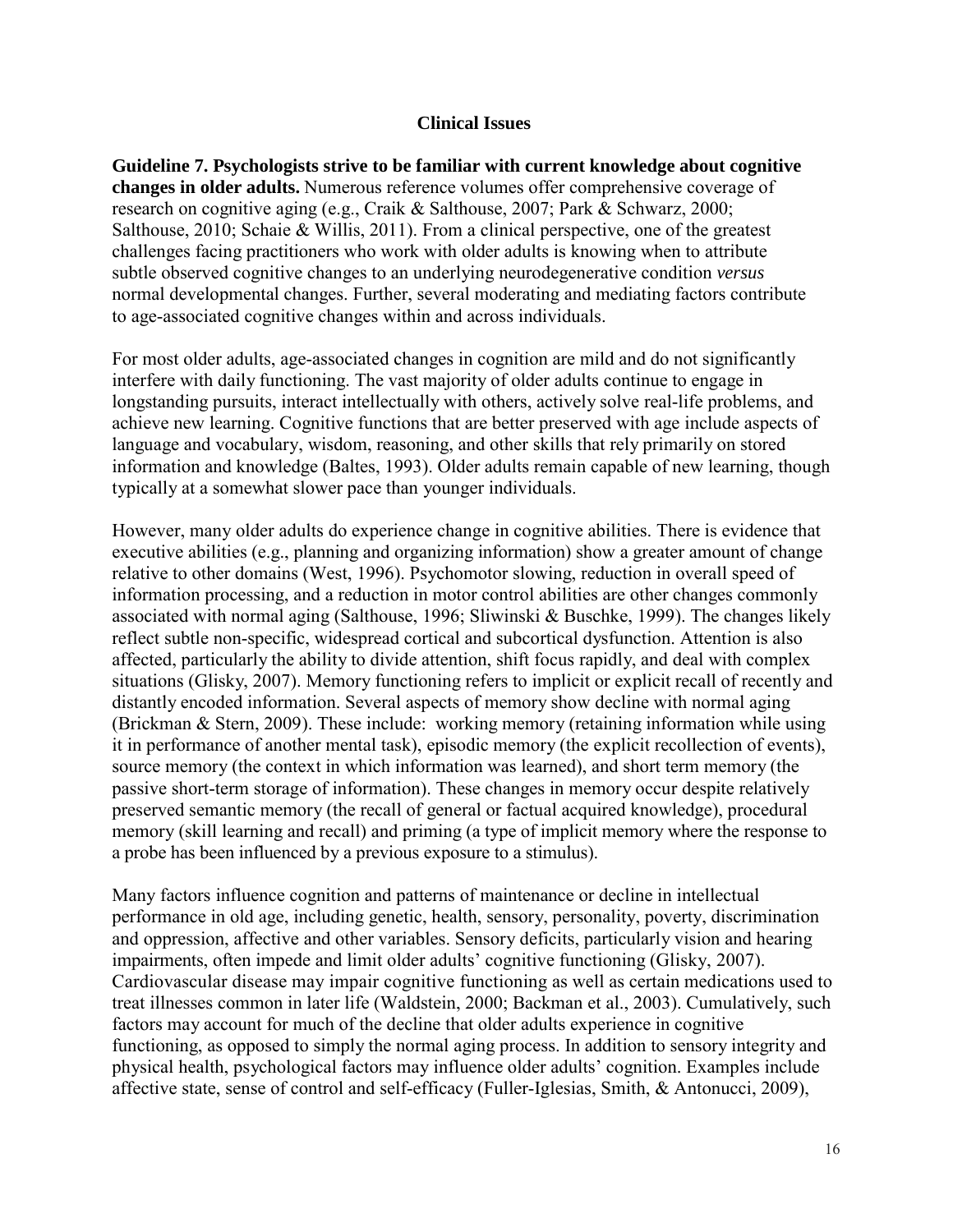active use of information processing strategies and continued practice of existing mental skills (Schooler, Mulatu, & Oates, 1999).

In recent years, there has been an increased recognition that lifestyle factors can impact cognition in late life. Maintenance of vascular health has a clearly established impact on physical wellbeing and has been found to affect cognitive health as well. High blood pressure, diabetes, history of smoking, heart disease, and obesity have each been linked with suboptimal cognitive aging and to increased risk for neurodegenerative conditions such as Alzheimer's disease (Barnes & Yaffe, 2011). On the other hand, engagement in aerobic exercise, engagement in cognitively-stimulating activities, and adherence to a "Mediterranean-style" diet (Scarmeas et al., 2009; Wilson et al., 2002) may have benefits for cognitive aging.

An appreciable minority of older adults suffers significantly impaired cognition that impacts functional abilities. Under current clinical conceptualization (American Psychiatric Association DSM IV-TR; McKhann et al., 1984) a diagnosis of dementia is made when cognitive impairment develops and is severe enough to impact basic or instrumental activities of daily living. The prevalence of dementia increases dramatically with age, with approximately 5% of the population between ages 71 and 79 years and 37% of the population above age 90 suffering with this condition (Plassman et al., 2007). The most common causes of dementia are Alzheimer's disease and cerebrovascular disease. Alzheimer's disease refers to the presence of characteristic brain pathology (i.e., plaques and tangles) that ultimately results in dementia. While impairment in delayed recall is a hallmark of the cognitive symptoms of Alzheimer's disease, the illness can present quite variably and other neurogenerative disorders may have similar symptoms. Among individuals with mild impairment, disproportionate deficits in visuospatial or executive functions may indicate other etiologies. Dementia due to Lewy bodies, Parkinson's disease, and Multiple Sclerosis is also relatively common. Less common causes of dementia include frontotemporal lobe degeneration, progressive supranuclear palsy, cortico-basal degeneration, Creutzfeldt Jakob disease, chronic traumatic encephalopathy, and others. The current clinical standard is to diagnose Alzheimer's disease syndromically: individuals with progressive cognitive impairment in memory functioning and at least one other cognitive domain coupled with functional impairment and the absence of other pathologic features that can fully explain the syndrome meet diagnostic criteria (McKhann et al.). Based on decades of research into the biology of Alzheimer's disease, there has been a greater appreciation of the cascade of biological changes that may be responsible for the dementia syndrome associated with the disease (Jack Jr. et al., 2010). In 2012 the US Food and Drug Administration approved the use of amyloid PET imaging for use in Alzheimer's disease diagnosis (Garber, 2012). Psychologists strive to understand the biological changes related to Alzheimer's disease and other causes of dementia and their associated neuropsychological and neuropsychiatric symptoms.

Some older adults experience significant cognitive decline that is greater than what would be expected for normal aging, but not severe enough to impact functional abilities. The term "mild cognitive impairment" (MCI) is typically applied to describe these individuals. MCI can be subdivided into various subtypes (e.g., amnestic versus non-amnestic, single vs. multiple domains affected) which may have some prognostic utility with respect to future cognitive decline and underlying etiology (Winblad, et al., 2004). There also are numerous biological and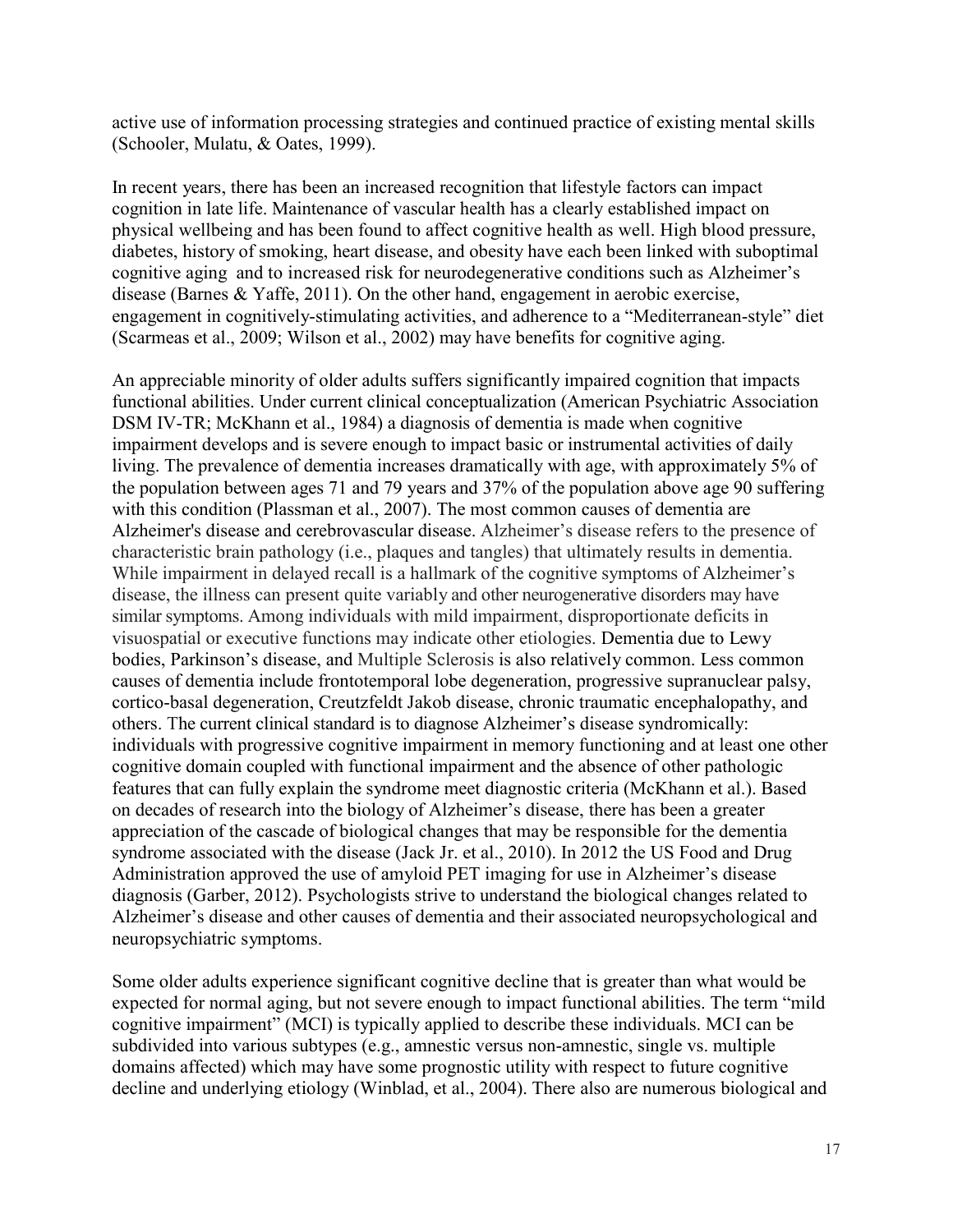psychological causes of cognitive impairment in old age that may be reversible (e.g., medications, thyroid disorders, vitamin B12 deficiency, depression, systemic inflammatory disorders; Ladika & Gurevitz, 2011). Similarly, acute confusional states (delirium) often signal underlying illness, infection processes, or toxic reactions to medications or drugs of abuse, which can be lethal if not treated but may be ameliorated or reversed with prompt medical attention (Inouye, 2006).

Cognitively impaired older adults require considerable assistance from family members; and it is well established that those family members are often highly stressed and require ongoing support and access to community resources (APA Presidential Task Force on Caregivers, 2011; APA, 2011).

**Guideline 8. Psychologists strive to understand the functional capacity of older adults in the social and physical environment.** Most older adults maintain high levels of functioning, suggesting that factors related to health, lifestyle, and the match between functional abilities and environmental demands more powerfully determine performance than does age (Baltes, Lindenberger & Staundinger, 2006; Lichtenberg, 2010). Functional ability and related factors weigh heavily in decisions older adults make about employment, health care, relationships, leisure activities, and living environment. For example, many older adults may wish or need to remain in the work force (Sterns & Dawson, 2012). However, the accumulation of health problems and their effect on functioning may make that difficult for some older adults. Changes in functional abilities may impact other aspects of older adults' lives. Intimate relationships may become strained by the presence of health problems in one or both partners. Discord among adult children may be precipitated or exacerbated because of differing expectations about how much care each child should provide to the impaired parent (Qualls & Noecker, 2009). Increasing needs for health care can be frustrating for older adults because of demands on time, finances, transportation, and lack of communication among care providers.

The degree to which the older individual retains or does not retain "everyday competence" (i.e., the ability to function independently vs. rely on others for basic self-care; Smith & Baltes, 2007; Knight & Losada, 2011) determines the need for supports in the living environment. In adding supports in the older adult's living environment it is important to balance the person's need for autonomy and quality of life with safety. For example, for some older adults, health problems make it difficult to engage in activities of daily living which may require the need for home health care. Some older adults find the presence of health care assistants in their homes to be stressful because of the financial demands of such care, differences in expectations about how care should be provided, racial and cultural differences between care provider and recipient, or beliefs that family members are the only acceptable caregivers. Theoretical perspectives on person-environment fit (Wahl, et al., 2009) have considerable applicability when an older adult evidences functional decline. For example, some older adults with mild cognitive or functional impairment successfully adapt to environments that impose few demands on them. As an older adult's functional ability declines, the environment becomes increasingly important in maximizing their functioning and maintaining their quality of life (Lawton, 1989; Wahl, et al., 2012).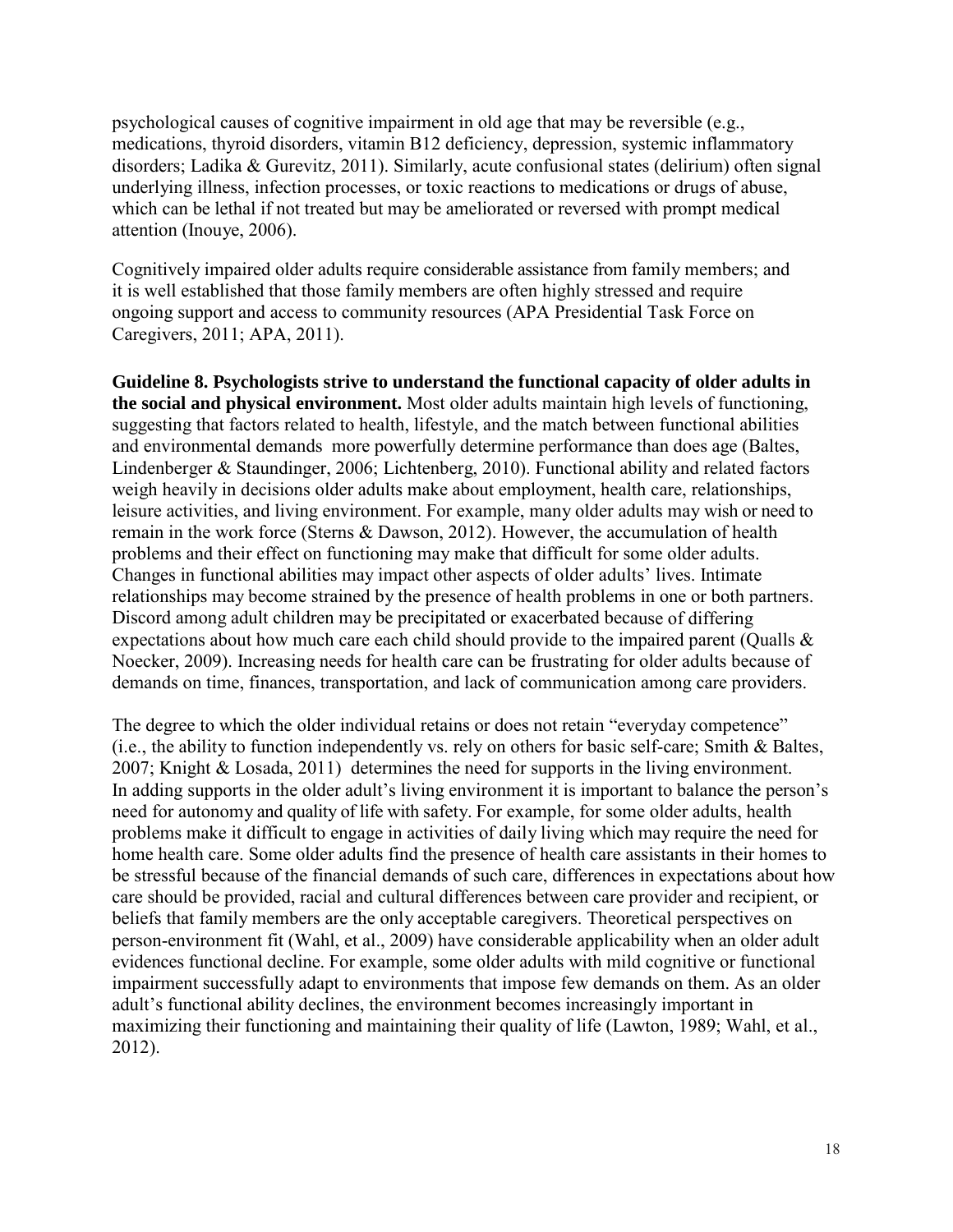Changes in functional capacity may prompt changes in social roles and may place an emotional strain on both the individual and family members involved in their care (Schulz & Martire, 2004; Qualls & Zarit, 2009). Older adults and their family members often confront difficult decisions about whether the older person with waning cognitive ability can manage finances, drive, live independently, manage medications and many other issues (Marson, Hebert, & Solomon, 2011). Caregivers often experience high levels of stress and are at increased risk for depression, anxiety, anger and frustration (Gallagher-Thompson et al., 2003; APA, 2011), as well as compromised immune system function (Fagundes, Gillie, Derry, Bennett, & Kiecolt-Glaser, 2012), although research suggests certain cultural values and beliefs may decrease perceived caregiver burden (Aranda & Knight, 2008). Similarly, older adults who are responsible for others (e.g., aging parents of adult offspring with longstanding disabilities or severe mental disorders) may need to arrange for their dependents' future care (Davidson, et al., 2008). Older grandparents who assume primary responsibility for raising their grandchildren face the strains (as well as potential rewards) of late life parenting (Fuller-Thomson, Minkler, & Driver, 1997; Hayslip & Goodman, 2008).

Even older adults who remain in relatively good cognitive and physical health are witness to a changing social world as older family members and friends experience health declines (Fingerman & Birditt, 2011; Myers, 1999). Relationships change, access to friends and family becomes more difficult, and demands to provide care to others increase. Many individuals subject to caregiving responsibilities and stresses are themselves older adults, who may be contending with physical health problems and psychological adjustment to aging. Death of friends and older family members is something many older people experience (Ramsey, 2012). The oldest old (those 85 years and older) sometimes find they are the only surviving members of the age peers they have known. These older people must not only deal with the emotional ramifications of these losses but also the practical challenges of how to reconstitute a meaningful social world. For some older adults, spirituality and other belief systems may be especially important in contending with these losses (McFadden, 2010; Ramsey).

**Guideline 9. Psychologists strive to be knowledgeable about psychopathology within the aging population and cognizant of the prevalence and nature of that psychopathology when providing services to older adults.** Most older people have good mental health. However, prevalence estimates suggest that approximately 20-22% of older adults may meet criteria for some form of mental disorder, including dementia (Karel, et al., 2012; Jeste et al., 1999). Older women have higher rates of certain mental disorders (e.g., depression) than do men (Norton, et al., 2006). Older women have higher rates of certain mental disorders (e.g., depression) than do men, with research continuing to support a slightly lower subjective well-being for older women when compared to their male counterparts, most likely due to disadvantages older women experience in regard to health, SES and widowhood (Pinquart & Sörensen, 2001). For those living in a long-term care (LTC) setting during their later years, estimates are much higher, with almost 80% suffering from some form of mental disorder (Conn, Hermann, Kaye, Rewilak, & Schogt, 2007). Older adults may present a broad array of psychological issues for clinical attention. These issues include almost all of the problems that affect younger adults. In addition, older adults may seek or benefit from psychological services when they experience challenges specific to late life, including developmental issues and social changes. Some problems that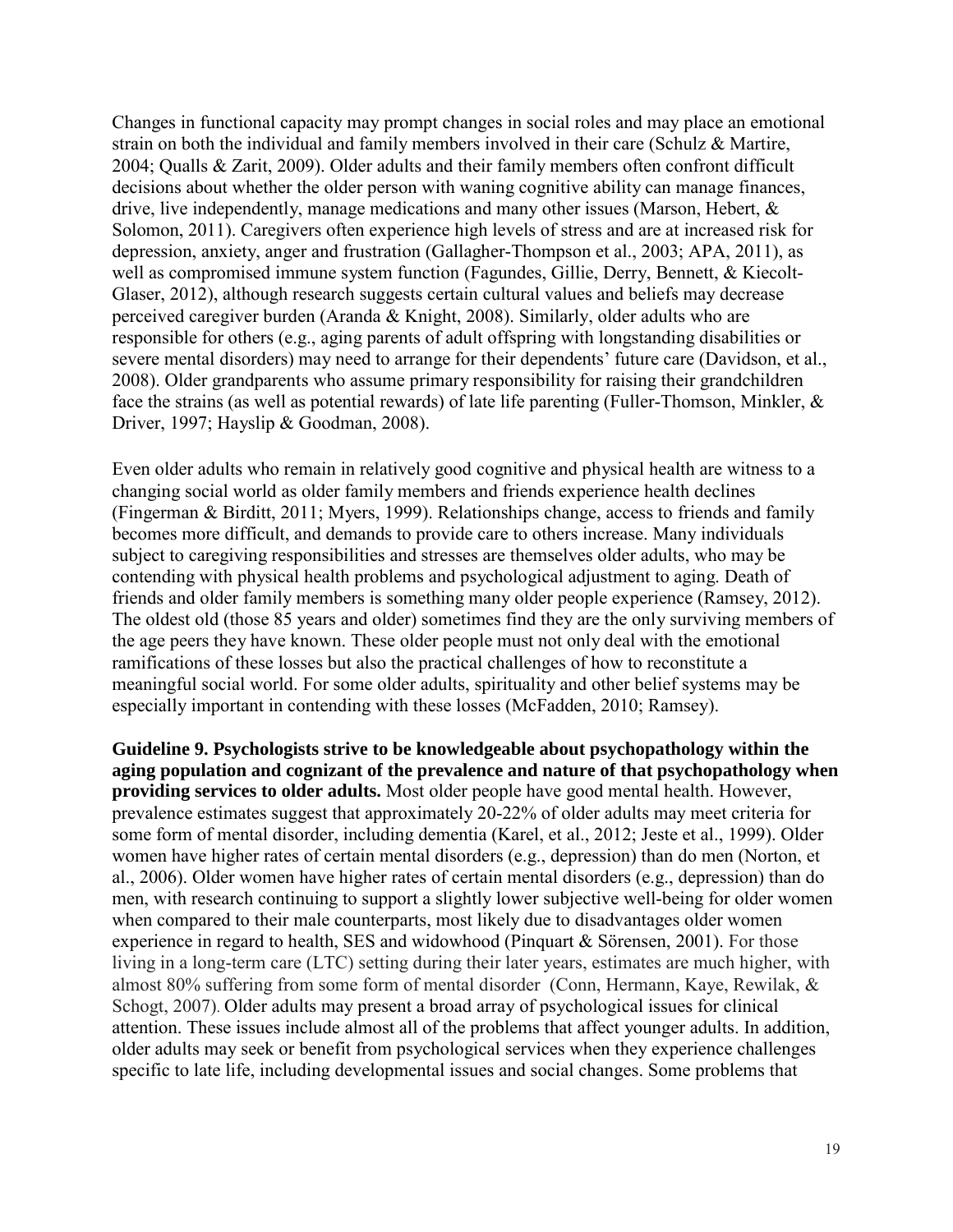rarely affect younger adults, notably dementias due to degenerative brain diseases and stroke, are much more common in old age (see Guideline 7).

Older adults may suffer recurrences of psychological disorders they experienced when younger (Whitbourne & Meeks, 2011; Hyer & Sohnle, 2001) or develop new problems because of the unique stresses of old age or neuropathology. Other older persons have histories of chronic mental illness or personality disorder, the presentation of which may change or become further complicated because of cognitive impairment, medical comorbidity, polypharmacy, and end-oflife issues (Feldman & Periyakoil, 2006; King, Heisel, & Lyness, 2005; Zweig & Agronin, 2011). Indeed, those older adults with Serious Mental Illness present particular assessment and intervention challenges in part due to reduced social support in their later years that may result in homelessness and inappropriate admission to long-term care facilities (Depp, Loughran, Vahia, & Molinari, 2010; Harvey, 2005). Among older adults seeking health services, depression and anxiety disorders are common, as are adjustment disorders and problems stemming from inadvertent misuse of prescription medications (Gum, et., 2009; Wetherell, Lenze, & Stanley, 2005; Reynolds & Charney, 2002). Suicide is a particular concern in conjunction with depression in late life, as suicide rates in older adults – particularly, older White males -- are among the highest of any age group (Heisel & Duberstein, 2005; Kochanek, Xu, Murphy, Minino, & Kung, 2012; see Guideline 16). As noted earlier, cognitive disorders including Alzheimer's disease are also commonly seen among older adults who come to clinical attention. The vast majority of older adults with mental health problems seek help from primary medical care settings, rather than in specialty mental health facilities (Areán, et al., 2005; Gum, et al., 2006).

Older adults often have concurrent health and mental health problems. Mental disorders may coexist with each other in older adults (for example, those with a mood disorder who also manifest concurrent substance abuse or personality pathology; Segal, Zweig, & Molinari, 2012). Likewise, older adults suffering from dementia typically evidence coexistent psychological symptoms, which may include depression, anxiety, paranoia, and behavioral disturbances. Because chronic diseases are more prevalent in old age than in younger years, mental disorders are often comorbid and interactive with physical illness (Aldwin, et al., 2007; Karel, et al., 2012). Being alert to comorbid physical and mental health problems is a key concept in evaluating older adults. Further complicating the clinical picture, many older adults receive multiple medications and have sensory or motor impairments. All of these factors may interact in ways that are difficult to disentangle diagnostically. For example, sometimes depressive symptoms in older adults are caused by physical illnesses (Frazer, et al., 1996; Weintraub, Furlan, & Katz, 2002). At other times, depression is a response to the experience of physical illness. Depression may increase the risk that physical illness will recur and reduce treatment adherence, or otherwise dampen the outcomes of medical care. Growing evidence links depression in older adults to increased mortality, not attributable to suicide (Schulz, Martire, Beach, & Scherer, 2000).

Some mental disorders such as depression and anxiety may have unique presentations in older adults, and are frequently comorbid with other mental disorders. For example, late life depression may coexist with cognitive impairment and other symptoms of dementia, or may be expressed in forms that lack overt manifestations of sadness (Fiske, et al., 2009). It may thus be difficult to determine whether symptoms such as apathy and withdrawal are due to a primary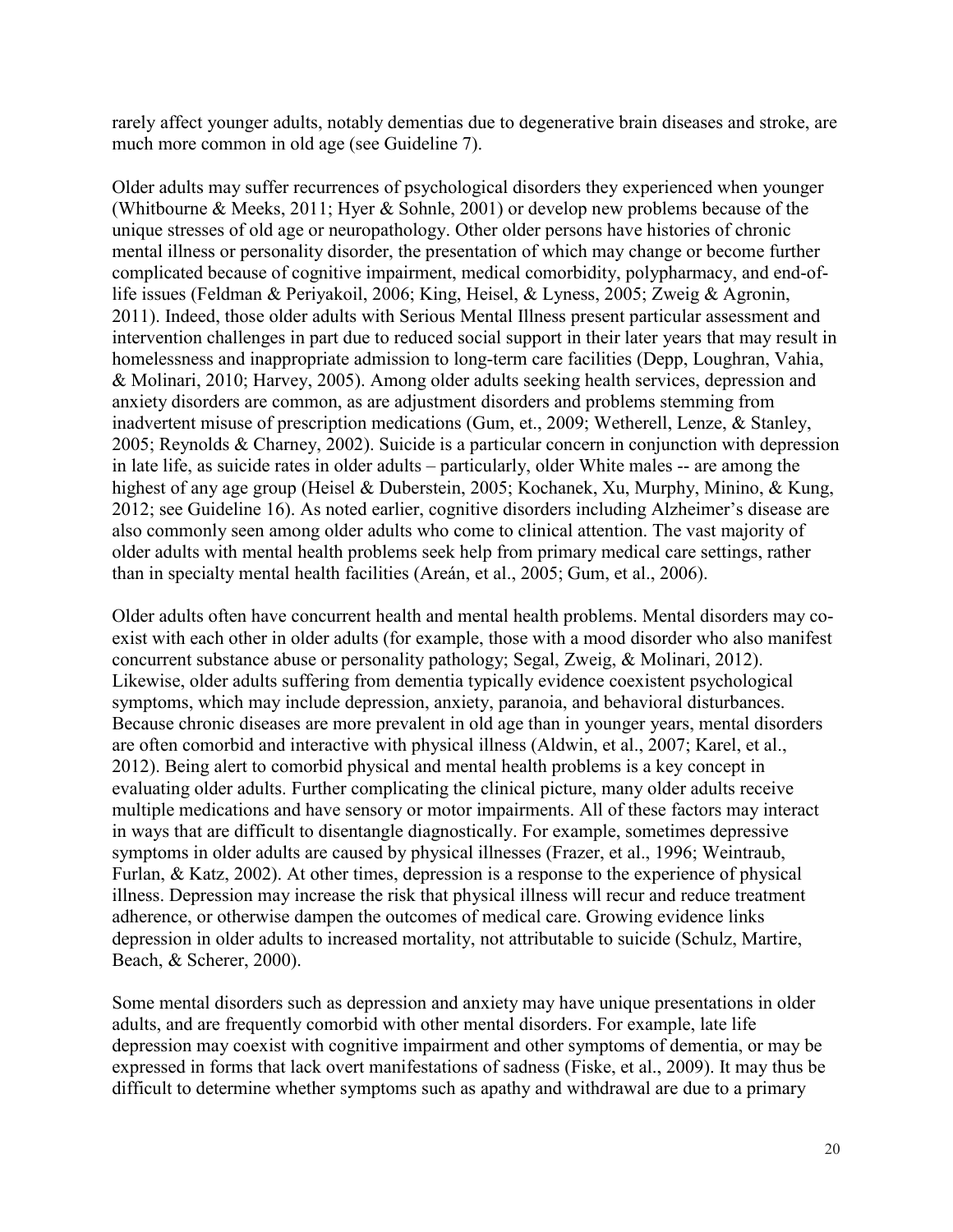mood disorder, a primary neurocognitive disorder, or a combination of disorders. Furthermore, depressive symptoms may at times reflect older adults' confrontation with developmentally challenging aspects of aging, coming to terms with the existential reality of physical decline and death, or spiritual crises.

Anxiety disorders, while relatively common in older adults, are less prevalent than in younger populations and are not part of normal aging (Wolitzky-Taylor, et al., 2010). Although older adults tend to present anxiety symptoms that are similar to those of younger adults, the content of older adults' fears and worries tend to be age-related (e.g. health concerns; Stanley & Beck, 2000). Some have found that older adults who present with Panic Disorder or Post-Traumatic Stress Disorder tend to exhibit patterns of symptoms (e.g. fewer arousal symptoms or more intrusive recollections, respectively) that differ from those of younger adults (Lauderdale, Cassidy-Eagle, Nguyen, & Sheikh, 2011). Further, while first onset of an anxiety disorder in older adulthood is uncommon, this may be true for some anxiety disorders (e.g. Panic Disorder; Social Phobia) more than others (e.g. Generalized Anxiety Disorder; Post-Traumatic Stress Disorder; Stanley & Beck, 2000; Wolitzky-Taylor, et al.). As is the case with depression, anxiety symptoms in older persons often co-exist with and may be difficult to distinguish from symptoms attributable to co-existing depression, medical problems, medications, or cognitive decline. Reciprocal relationships are also observed; for example, when an anxiety problem (e.g. avoidance of walking due to a fear of falling) develops following a medical stressor, it may significantly complicate an older person's physical recovery. Further, recent research suggests that the common co-occurrence of anxiety with depression may slow treatment response for depressed older adults (Andreescu, Lenze, & Mulsant, et al., 2009), and that even sub-threshold levels of anxiety symptoms may be the fruitful focus of clinical efforts (Wolitzky-Taylor, et al.).

Substance abuse is an issue that often comes to clinical attention in work with older adults (IOM, 2012; Blow, Oslin, & Barry, 2002). Almost half of all older adults drink alcohol, and 3.8 percent of older adults living in the community report binge drinking (IOM, 2012). All older adults are at increased risk for alcohol-related problems due to age-related physiological changes, however women at all ages tend to be more susceptible than men to the physical effects of alcohol (Blow and Barry, 2002; Epstein et al., 2007). Approximately 2.2 percent of older men and 1.4 percent of older women report using illicit drugs such as cocaine, heroin, and marijuana in the past year, and this rate is expected to increase as the baby boomers age (IOM, 2012).

Other issues seen in older adult clients include complicated grief (Frank, Prigerson, Shear, & Reynolds, 1997; Lichtenthal, Cruess, & Prigerson, 2004), insomnia (McCurry, et al., 2007), sexual dysfunction, psychotic disorders, including schizophrenia and delusional disorders (Palmer, Folsom, Bartels, & Jeste, 2002), personality disorders (Segal, Coolidge, & Rosowsky, 2006), and disruptive behaviors (e.g., wandering, aggressive behavior) which can be present in individuals suffering from dementia or other cognitive impairment (Cohen-Mansfield & Martin, 2010). Familiarity with mental disorders in late life commonly seen in clinical settings, their presentations in older adults, and their relationship with physical health problems will facilitate accurate recognition of and appropriate therapeutic response to these syndromes. Many comprehensive reference volumes are available as resources for clinicians with respect to latelife mental disorders (e.g., Laidlaw & Knight, 2008; Pachana, & Laidlaw, in press; Pachana,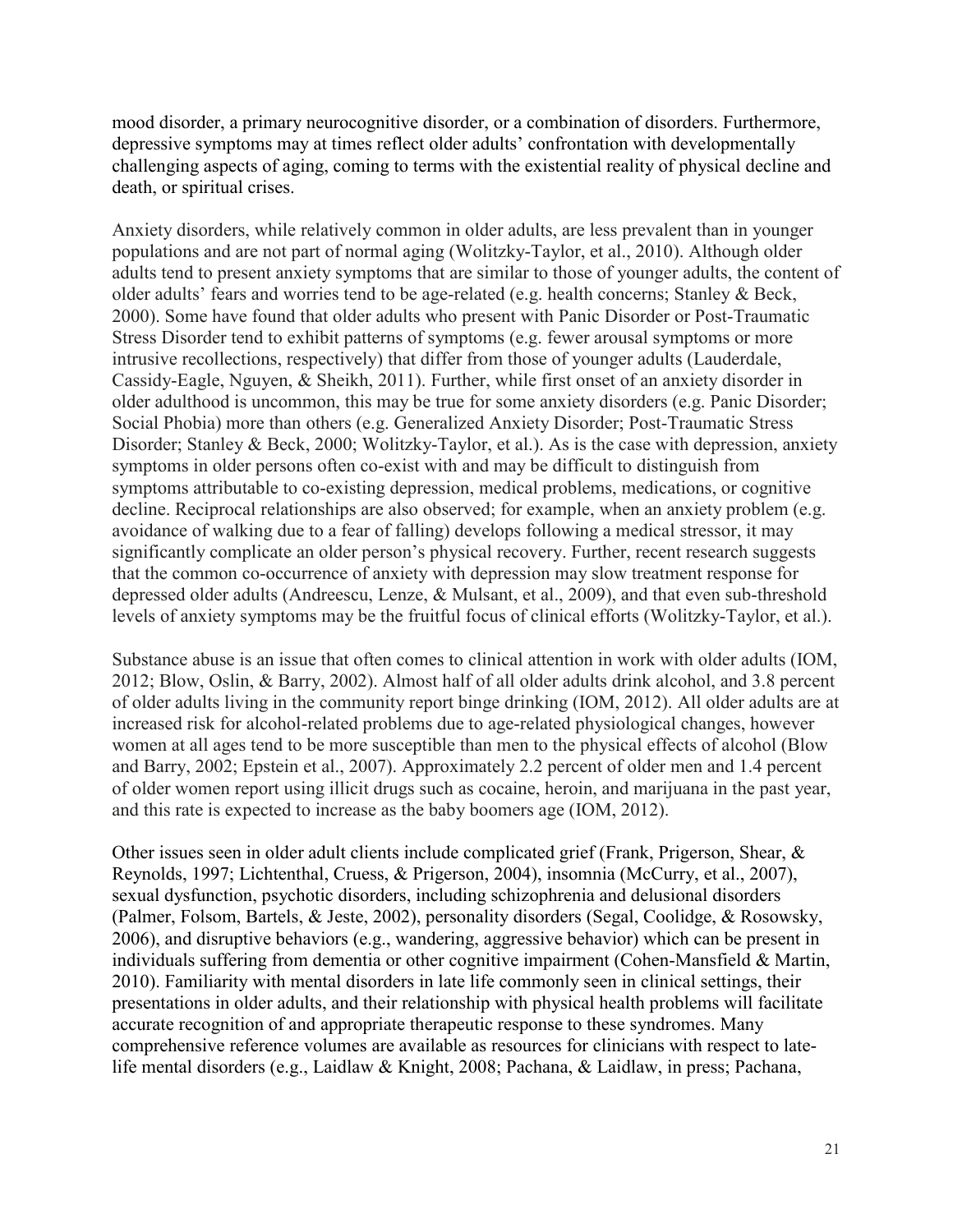Laidlaw, & Knight, 2010; Segal, et al., 2011; Whitbourne, 2000; Zarit & Zarit, 2007), and the literature in this area is rapidly expanding.

#### **Assessment**

**Guideline 10. Psychologists strive to be familiar with the theory, research, and practice of various methods of assessment with older adults, and knowledgeable of assessment instruments that are culturally and psychometrically suitable for use with them.** Relevant methods for assessment of older adults may include clinical interviewing, use of self-report measures, cognitive performance testing, direct behavioral observation, role play, psychophysiological techniques, neuroimaging, and use of informant data. Psychologists should aspire to have familiarity with contemporary biological approaches for differential diagnosis or disease characterization, and how this information can contribute to the assessment process and outcome, even if they do not apply these techniques themselves.

A thorough geriatric assessment is preferably an interdisciplinary one, focusing on both strengths and weaknesses, determining how problems interrelate and taking account of contributing factors. In evaluating older adults it is useful to ascertain the possible influence of medications and medical disorders since, for example, medical disorders sometimes mimic psychological disorders. Other possible influences to review include immediate environmental factors on the presenting problem(s), and the nature and extent of the individual's familial or other social support. In many contexts, particularly hospital and outpatient care settings, psychologists are frequently asked to evaluate older adults with regard to depression, anxiety, cognitive impairment, sleep disturbance, suicide risk factors, psychotic symptoms, decision-making capacity, and the management of behavior problems associated with these and other disorders.

Developing knowledge and skill with respect to standardized measures involves understanding psychometric theory, test standardization, and the importance of using assessment instruments that have been shown to be reliable and valid with older adults (American Educational Research Association (AERA), American Psychological Association (APA), & National Council of Measurement in Education (NCME), 1999; under revision). This effort includes an understanding of the importance of appropriate content and age norms. When no instruments for measuring a particular assessment domain (e.g., personality, psychopathology) has been developed for older adults specifically, clinicians are encouraged to rely upon assessment instruments developed with young adults for which normative data are available, and for which there is validity and reliability evidence to support their use with older adults.

The practitioner strives to understand the limitations of using such instruments, to consider that this approach leaves open the question of content validity (i.e., the age-relevant item content coverage for the construct being measured), and to interpret the assessment results accordingly. Various resources are available (e.g., Edelstein, et al., 2008; Lichtenberg, 2010) that provide discussions of the assessment of various older adult disorders and problems. Gaining an understanding of the presenting clinical problem also may be aided by assessments of other persistent maladaptive behavior patterns (e.g., excess dependency) and/or contextual factors (such as family interaction patterns, degree of social support, and interactions with other residents and staff if working in a long-term care setting).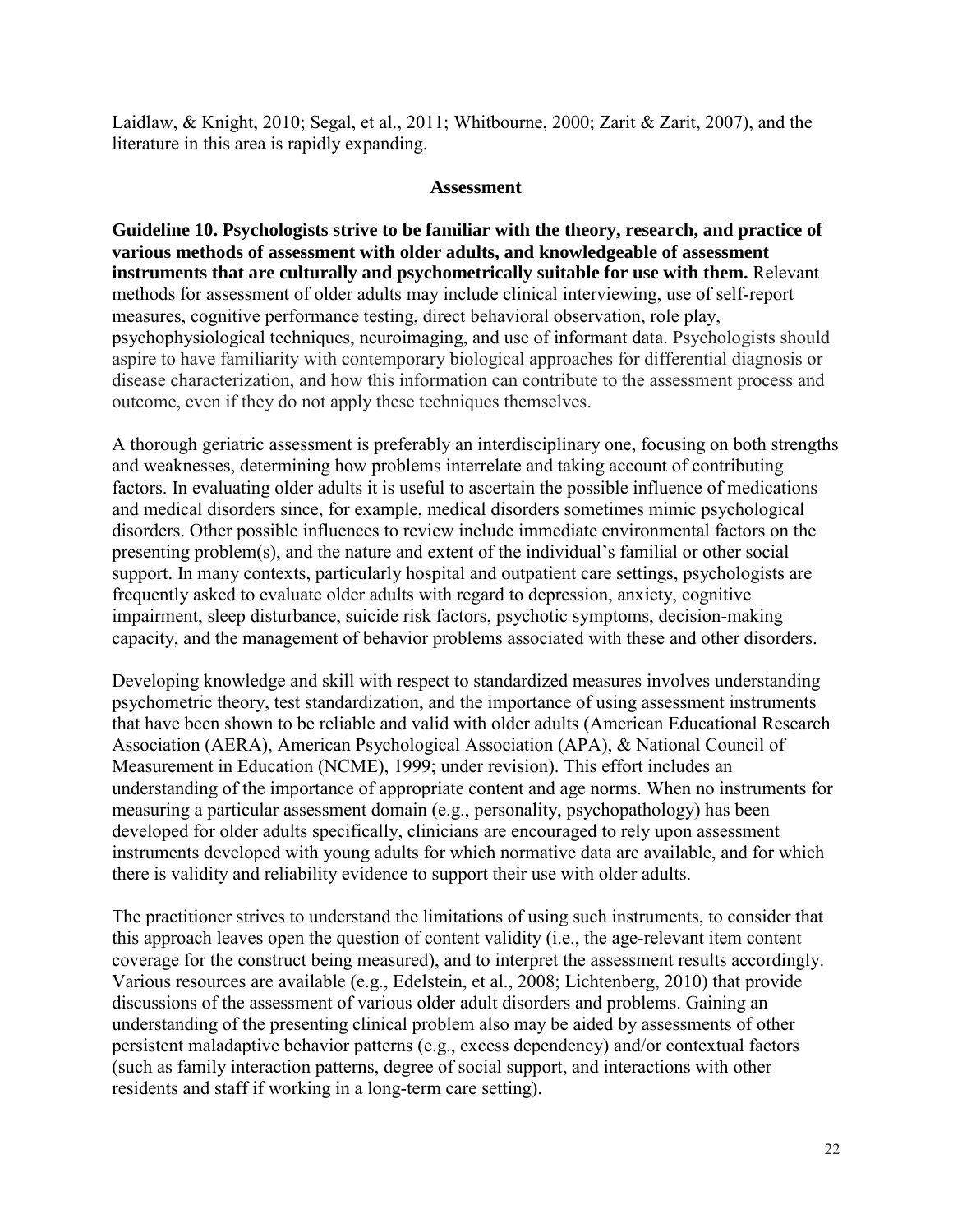Age is not the only potential limitation on the use of some diagnostic and standardized assessment instruments. Multicultural factors also can play a significant role in the process and outcome of assessment (see Guideline 5). It is important for psychologists to appreciate potential cultural influences on the psychometric characteristics of assessment instrument. Culturally appropriate norms are not always available for assessment instruments, so it behooves the psychologist to understand the potential limitations of existing normative data and related ethical issues when assessing racially and culturally diverse older adults (e.g., Brickman, Cabo, & Manly, 2006). The content validity of assessment instruments can be compromised by crosscultural differences in the experience and presentation of psychological disorders (e.g., depression; Futterman, Thompson, Gallagher-Thompson, & Ferris, 1997). Considerable withingroup and between-group differences can be found among diverse cultures, and clinical presentations may vary through differences in degree of assimilation, educational experience, and acculturation (Edelstein, Drozdick, & Ciliberti, 2010). Response styles to test items can vary across cultural groups and affect the outcome of assessment. For example, Asian American individuals have a tendency to avoid the use of the extremes on rating scales (Sue, Cheng, Saad, & Chu, 2012). Finally, it is important that the psychologist synthesize assessment results with an eye to the cultural and linguistic characteristics of the person being assessed (AERA, APA, & NCME, 1999; APA, 2002c).

In addition to diagnostic and other standardized assessment, behavioral assessment has many applications in working with older adults, particularly for psychologists working in hospital, rehabilitation, or other institutionalized settings (Dwyer-Moore & Dixon, 2007; Molinari & Edelstein, 2010; Zarit & Zarit, 2011). Functional analysis and assessment are often useful with individuals who exhibit problems such as wandering (Dwyer-Moore & Dixon, 2007; Hussian, 1981) and aggression and agitation (Cohen-Mansfield & Martin, 2010; Curyto, Trevino, Ogland-Hand, & Lichtenberg, 2011) by enabling the clinician to identify the variables underlying the problem behaviors. The combination of norm-based standardized testing and behavioral assessment also can be valuable. In assessing older adults, particularly those with significant cognitive impairment, psychologists may rely considerably on data provided by other informants. It is useful to be aware of effective ways of gathering such information, and general considerations about how to interpret it in relation to other data. Likewise, evaluations of older adults may often be clarified by conducting repeated assessments over time. Such repeated assessment over time is useful particularly with respect to such matters as the older adult's affective state, functional capacities, or cognitive abilities, and can help in examining the degree to which these are stable or vary according to contextual factors (e.g., time of day, activities, presence or absence of other individuals; Kazdin, 2003). Moreover, repeated assessment over time is useful when evaluating the effects of an intervention (Haynes, O'Brien, & Kaholokula, 2011).

Psychologists may also perform assessments for the purpose of program evaluation. For example, assessments may be used to appraise patient satisfaction with psychological interventions in nursing homes, determine the key efficacious components of day care programs, or evaluate the cost-benefit of respite care programs designed to help family caregivers maintain their relatives with cognitive impairment at home. Assessments may thus play an important role in determining the therapeutic and programmatic efficacy and efficiency of interventions, whether made at individual, group, program, or systems levels.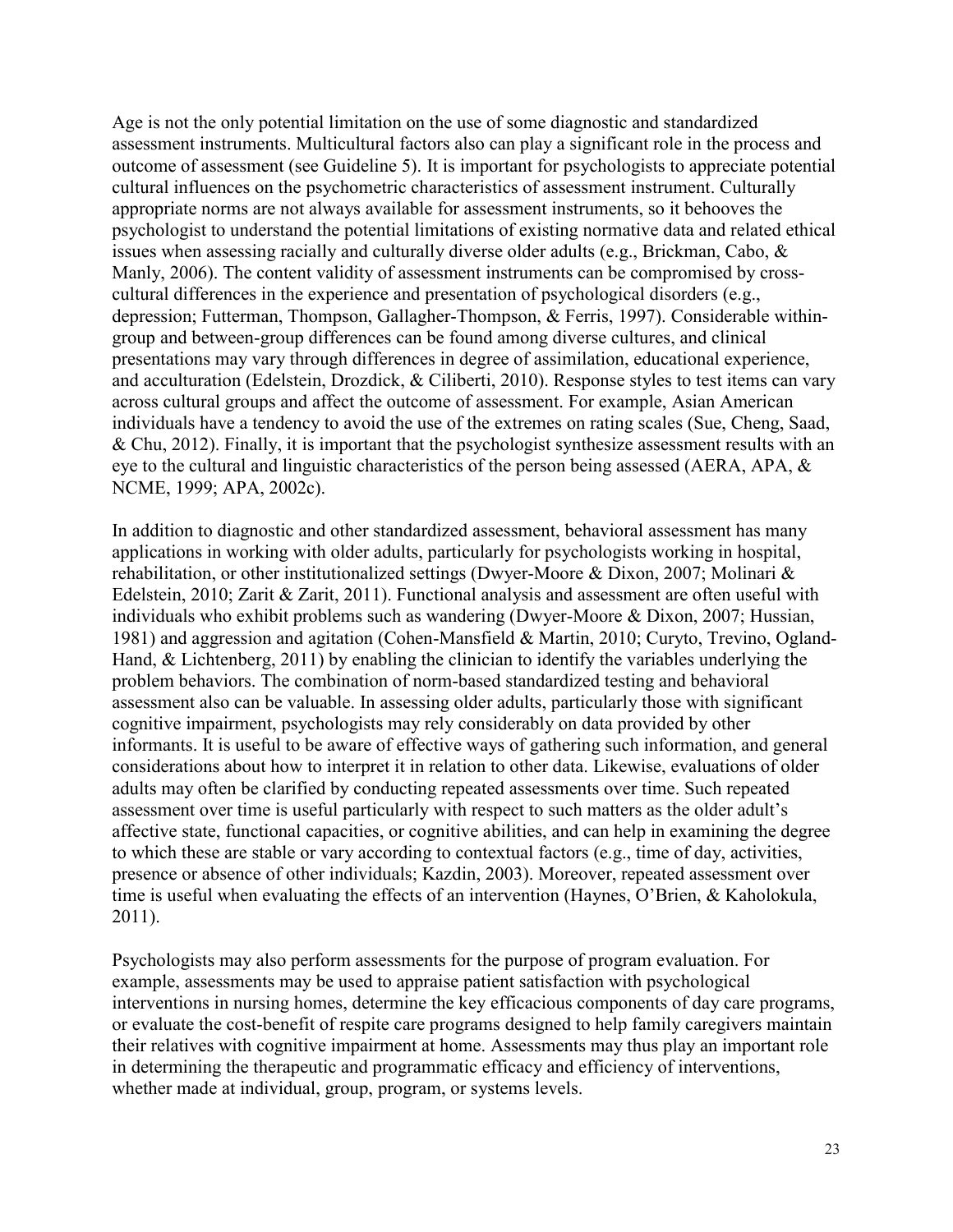Finally, balanced evaluations of older adults include not only attention to deficits, but also the identification of strengths (e.g., cognitive, functional, social) that can be garnered to aid in treatment or for the development of compensatory strategies to address deficits. Support from cultural, ethnic, and religious communities can help the client to further address issues of concern (APA, 2012b).

**Guideline11. Psychologists strive to develop skill in accommodating older adults' specific characteristics and the assessment contexts.** At times the practitioner may face the challenge of adapting assessment procedures to accommodate the particular impairments, or living contexts of older adults (Edelstein, Martin & Gerolimatos, 2012). For example, with older adults who have sensory or communication problems, elements of the evaluation process may include assessing the extent of these impediments, modifying other assessments to work around such problems, and taking these modifications into account when interpreting the test findings. In particular, clinicians would not want to confuse cognitive impairment with sensory deficits. The effects of vision deficits can be attenuated to some degree through oral presentation of assessment questions and encouragement of the use of corrective lenses, non-glare paper, and bright light in the testing environment. To be useful, self-administered assessment forms may have to be reprinted in a larger font (e.g., 16 point) or enlarged if administered by computer. The effects of hearing deficits can be attenuated through the use of hearing aids and other assistive listening devices (e.g., headset with amplifier). Hearing difficulties in older adults tend to be worse at higher frequencies, thus it can be helpful for female psychologists, in particular, to lower the pitch of their voice. When making accommodations in the assessment process, psychologists strive to be knowledgeable about how such accommodations may influence/alter the specific cognitive demands of the task. To reduce the influence of sensory problems, it may also be useful to modify the assessment environment in various ways (e.g., avoid glaring lights, lower background noise, which may tend to be especially distracting; NIDCD, 2010).

Aging individuals with developmental disabilities or preexisting physical or cognitive impairments may present unique challenges for psychological assessment. A number of relevant factors need to be taken into consideration. Sensitivity to these factors may demand exercising special care in selecting assessment methods and instruments appropriate for the individual, and/or making adjustments in methods and diagnostic decision making (APA, 2012b; Burt & Aylward, 1999; Working Group for the Establishment of Criteria for the Diagnosis of Dementia, 2000).

Psychologists who work with older adults are encouraged to consider their multicultural competence (American Psychological Association Committee on Aging, 2009) in the assessment of older adults. Multicultural competence includes explicit consideration of the older adult's ethnic, racial, and cultural background, but also other factors, such as degree of health literacy and prior experience with mental health providers. Multicultural issues and aging are interwoven (Hinrichsen, 2006), and can collectively influence and complicate the assessment process and outcome. The intersection of aging and disability yields similar issues that require culturally competent assessment (Iwasaki, Tazeau, Kimmel, Baker & McCallum, 2009). When selecting assessment instruments, psychologists are encouraged to be aware of the potential methodological problems that can plague the development of assessment instruments (e.g., participant selection, sampling, establishment of equivalence of measures) and the consequence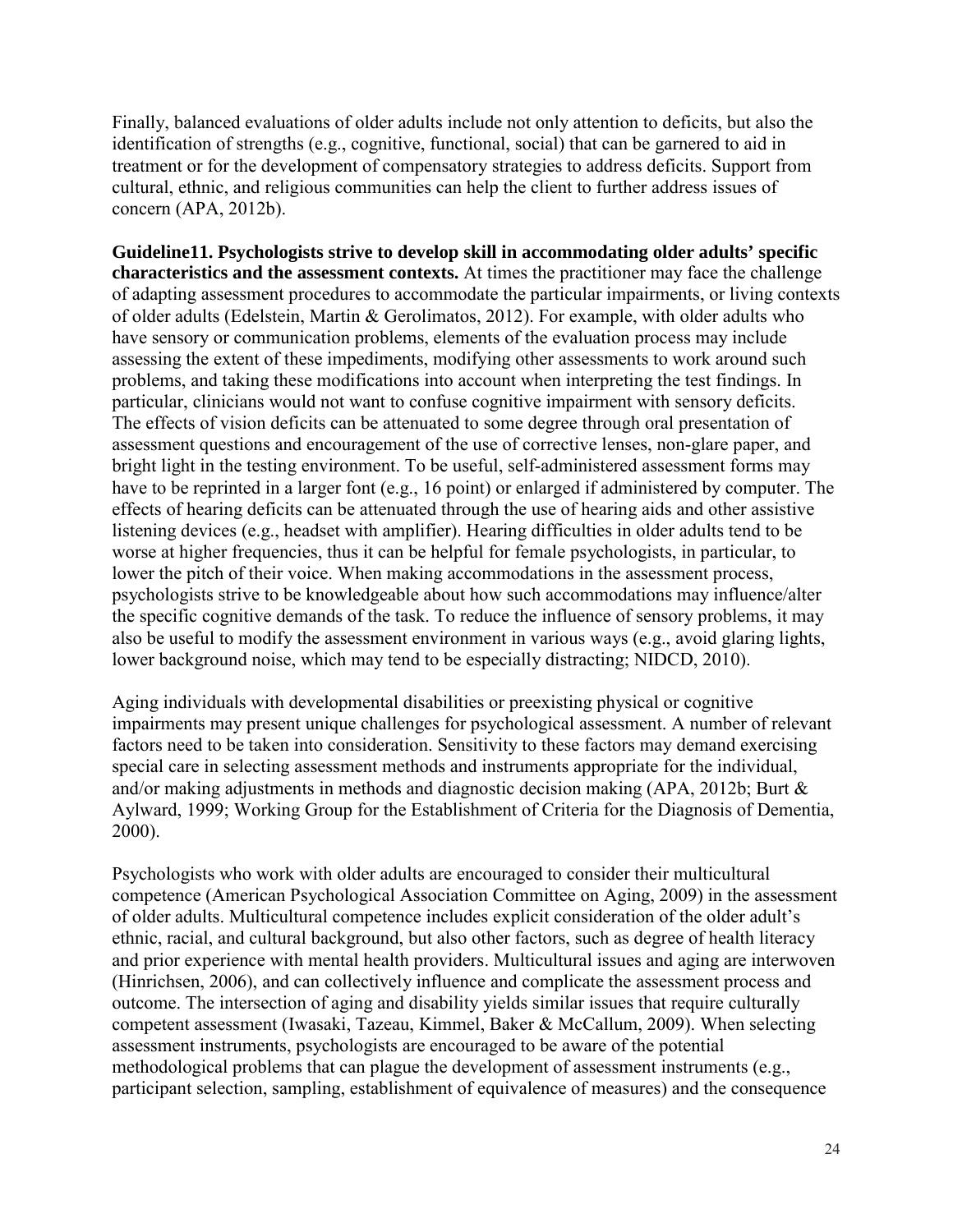of inadequately developed instruments when cultural factors are not considered (Okazaki & Sue, 1995). Once tests are selected, cultural experience can differentially affect test performance and bias performance even when ethnic groups are matched on several demographic factors (Brickman, et al., 2006). The entire assessment enterprise is best informed by specialized knowledge and guided by cultural competence.

The increasing availability of telehealth technology for adults with limited access to care has demonstrated efficacy across rural and urban adults (Buckwalter, Davis, Wakefield, Kienzle, & Murray, 2002; Grubaugh, Caine, Elhai, Patrick, & Frueh, 2008). Nonetheless, it behooves providers to consider older adults' prior experience with, expectations of, and hesitations about this relatively new assessment modality.

**Guideline 12. Psychologists strive to develop skill at conducting and interpreting cognitive and functional ability evaluations.** Quite commonly, when evaluating older adults, psychologists may use specialized procedures to help determine the nature of and bases for cognitive difficulties, functional impairment, or behavioral disturbances (Attix & Welsh-Bohmer, 2006; Cosentino, et al., 2011; Lichtenberg, 2010). Psychologists are often asked to characterize an older adult's current cognitive profile and determine whether it represents a significant change from an earlier time and, if so, whether the observed problems are due to a specific neurodegenerative process, a psychiatric issue, and/or other causes (Morris & Brookes, 2013). Assessments can range from a brief cognitive screening to in depth diagnostic evaluation. Cognitive screening typically involves use of brief instruments to identify global impairment with high sensitivity but with relatively low diagnostic specificity. Diagnostic evaluations include more comprehensive assessment than screening instruments and can be used to characterize the nature and extent of cognitive deficits. Assessment of cognition may be appropriate for older adults who are at risk for dementia or have suspected cognitive decline due to an underlying neurodegenerative, mental disorder, or medical condition. Federal legislation provides for screening for cognitive impairment during annual wellness visits for Medicare beneficiaries (Patient Protection and Affordable Care Act, 2010).

Differentiating factors contributing to cognitive impairment among older adults can be challenging and often requires a neuropsychological evaluation (APA, 2012b). A neuropsychological evaluation includes the integration of objective measures of cognitive performance with historical, neurological, psychiatric, medical, and other diagnostic information by a clinician with competency in neuropsychological assessment. By comparing standardized test performance with culturally and demographically (e.g., age and education) appropriate normative data, psychologists first determine whether the cognitive profile is consistent with normal aging or whether it represents a significant decline. Using profile analysis, the pattern of test performance differentiates the sources of cognitive impairment [\(Lezak, Howieson, Bigler, &](#page-52-0)  [Tranel, 2012\)](#page-52-0). Prompt evaluation of cognitive complaints may be useful in identifying potentially reversible causes of cognitive impairment (APA, 2012b). Repeated neuropsychological evaluation can help further characterize the nature and course of cognitive impairment. Consideration of practice or exposure effects is an important element of repeated assessment.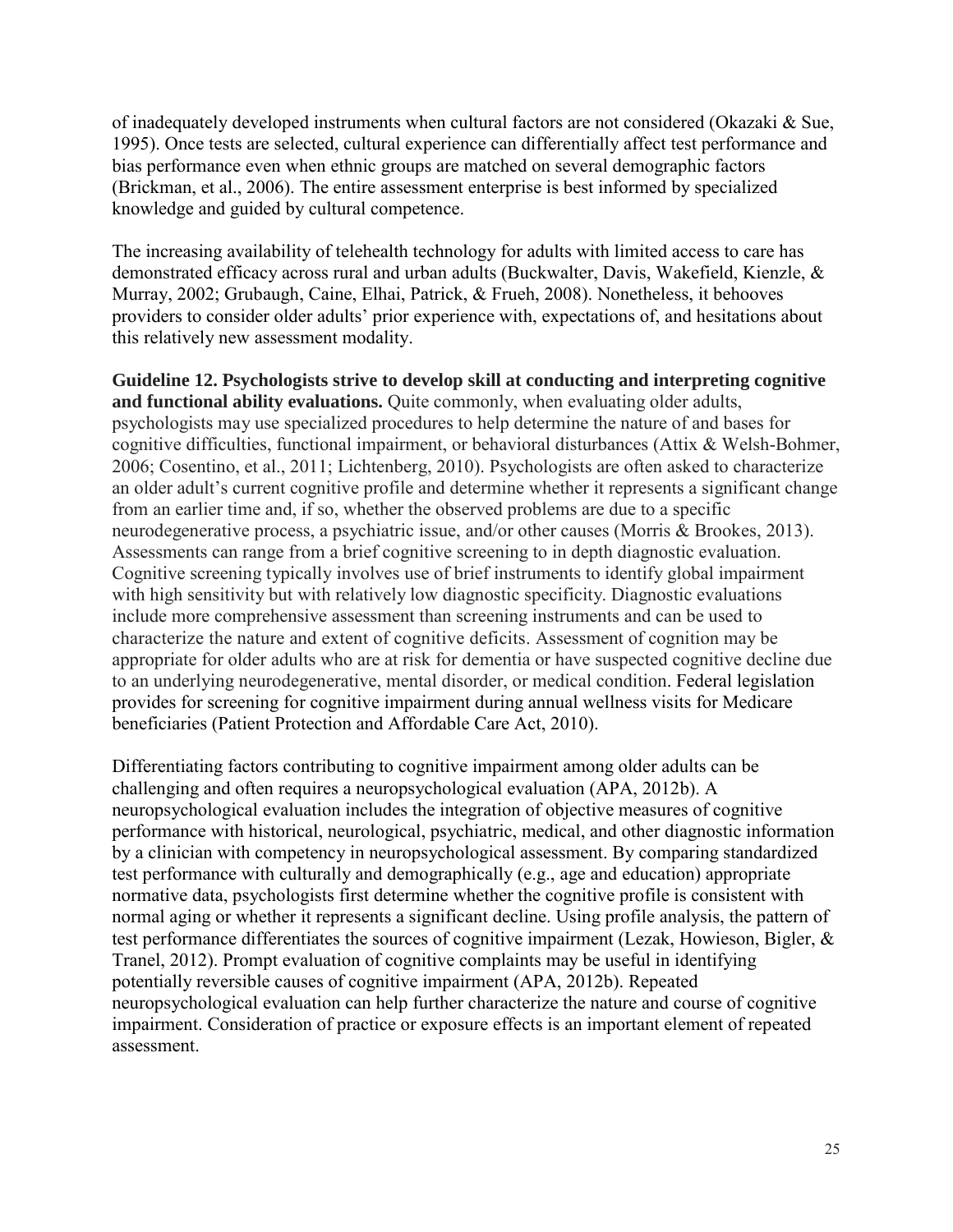The ability to conduct valid assessments and make appropriate referrals in this area depends upon knowledge of normal and abnormal aging, including age-related changes in cognitive abilities. In conducting such assessments, psychologists rely upon their familiarity with agerelated brain changes, diseases that affect the brain, tests of cognition, age- and culturallyappropriate normative data on cognitive functioning, the client's premorbid cognitive abilities, and consideration of the quality of education in addition to the absolute number of years of education (Brickman, Cabo, & Manly, 2006; Manly & Echemendia, 2007; Morris & Becker, 2004; Salthouse, 2010; Schaie & Willis, 2011; Manly, Jacobs, Touradji, Small, & Stern, 2002). Brief cognitive screening tests do not substitute for a thorough evaluation, although some older adults may not be able to tolerate long assessment batteries due to frailty, severe cognitive impairment, or other reasons. Psychologists make referrals to clinical neuropsychologists (for comprehensive neuropsychological assessments), geropsychologists, rehabilitation psychologists, neurologists, or other specialists as appropriate. See the *APA Guidelines for the Evaluation of Dementia and Age-Related Cognitive Change* (2012) for more information.

Advances continue in the development of biological markers derived from blood or cerebrospinal fluid (Trojanowski et al., 2010) and in the identification of relevant genes (Bertram & Tanzi, 2012). Newly developed positron emission tomography (PET) neuroimaging techniques can be used for the detection of one of the hallmark pathological changes of Alzheimer's disease and have received approval from the U.S. Food and Drug Administration for clinical diagnosis (Yang, Rieves, & Ganley, 2012). However, at present these techniques are chiefly utilized for research. Psychologists conducting cognitive diagnostic assessments with older adults are encouraged to be informed of developments related to pathogenesis and diagnosis from the biological literature. As reliable biological markers continue to be developed for clinical use, cognitive and neuropsychological assessment will remain essential for characterization of disease course, determination of onset of symptoms, and to track treatment response.

In-person cognitive evaluation of older adults is often difficult because of mobility issues and access to healthcare professionals in certain geographical regions. Widespread availability of low-cost computers, high definition digital cameras, and software for video conferencing increase the option for conducting these evaluations remotely (Charness, Demiris, & Krupinksi, 2011; Fortney, Burgess, Bosworth, Booth, & Kaboli, 2011). Much work is still required to develop valid and reliable remote evaluation protocols including ensuring that assessment procedures administered remotely are comparable to an in-person evaluation. Nonetheless, there is emerging evidence of comparability between remote and in-person assessment (Hyler, Gangure, & Batchelder, 2005).

In addition to the evaluation of cognitive functioning, psychologists are often called upon to assess the functional abilities of older adults, which typically include the ability to perform activities of daily living (ADLs; e.g., bathing, eating, dressing) and independent activities of daily living (IADLs; e.g., managing finances, preparing meals, managing health). All of these abilities require a combination of cognitive and behavioral skills. In 2008, 14.5 million older adults reported having some level of disability, which was 37.8% of the older adult U.S. population (Centers for Disease Control and Prevention, 2008). In addition, increasingly psychologists are being asked to evaluate older adults' decision-making capacity relevant to,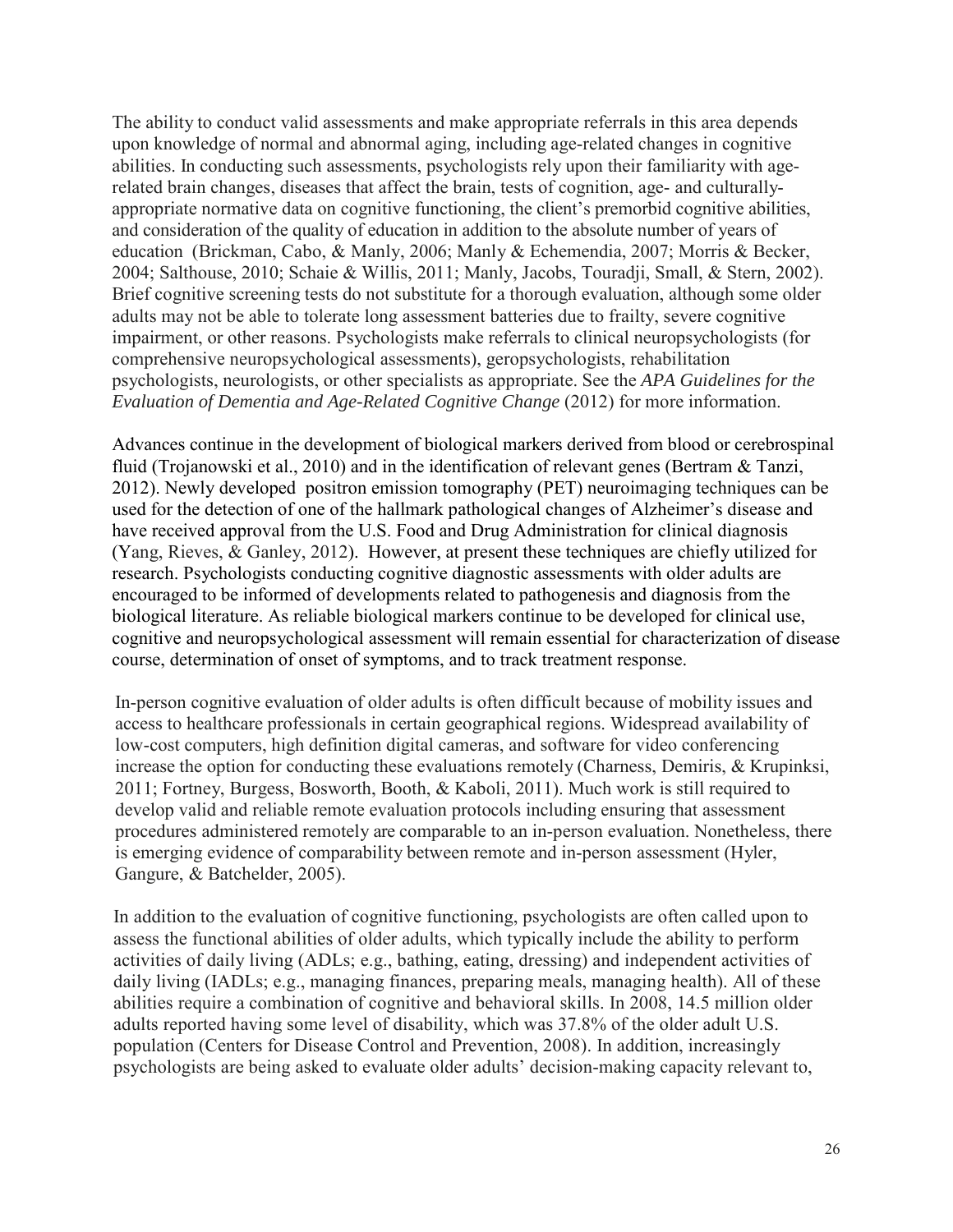for example, finances, driving, wills, living wills, durable powers of attorney, health care proxies, and independent living. (See Guideline 19.)

Disabilities among older adults are often due to age-related cognitive and physical changes (e.g., sensory system, cardiovascular system, musculoskeletal system; Saxon, Etten, & Perkins, 2010) and the direct and indirect effects of chronic diseases. Psychologists are encouraged to be proficient in the functional assessment of strengths and limitations in ADLs and IADLs in the context of environmental demands and supports. To make ecologically valid recommendations in these areas, the psychologist often integrates the assessment results with clinical interview information gathered from both the older adult and collateral sources, direct observations of the older adult's functional performance, along with other pertinent considerations (e.g., the immediate physical environment, available social supports, or local legal standards; see Guideline 19). Several approaches can be taken to assess functional abilities, ranging from questionnaires to performance-based evaluation.

### **Intervention, Consultation and Other Service Provision**

**Guideline 13. Psychologists strive to be familiar with the theory, research, and practice of various methods of intervention with older adults, particularly with current research evidence about their efficacy with this age group.** Psychologists have been adapting their treatments and doing psychological interventions with older adults over the entire history of psychotherapy (Knight, Kelly, & Gatz, 1992; Molinari, 2011). As different theoretical approaches have emerged, each has been applied to older adults, including psychodynamic psychotherapy, behavior modification, cognitive therapy, interpersonal psychotherapy, and problem solving therapy. In addition, efforts have been made to use the knowledge base from research on adult development and aging to inform intervention efforts with older adults in a way that draws upon psychological and social capacities built during the individual's life-span (Anderson et al., 2012; Knight, 2004).

Evidence documents that older adults respond well to a variety of forms of psychotherapy and can benefit from psychological interventions to a degree comparable with younger adults (APA, 2012d; Pinquart & Sorensen, 2001; Scogin, 2007; Zarit & Knight, 1996). Both individual and group psychotherapies have demonstrated efficacy in older adults (Burlingame, Fuhriman, & Mosier, 2003; Payne & Marcus, 2008). Cognitive-behavioral, psychodynamic, problem-solving and other approaches have shown utility in the treatment of specific problems among older adults (Floyd, Scogin, McKendree-Smith, Floyd, & Rokkee, 2004; Gatz et al., 1998; Scogin & Shah, 2012; Teri & McCurry, 1994).

The problems for which efficacious psychological interventions have been demonstrated in older adults include depression (Pinquart, Duberstein, & Lyness, 2007; Scogin, Welsh, Hanson, Stump, & Coates, 2005), anxiety (Ayers, Sorrell, Thorp, & Wetherell, 2007), sleep disturbance (McCurry, et al., 2007) and alcohol abuse (Blow & Barry, 2012). Behavior therapy and modification strategies, problem-solving therapy, socio-environmental modifications and related interventions have been found useful in treating depression, reducing behavioral disturbance, and improving functional abilities in cognitively impaired older adults (Areán, Hegel, Vannoy, Fan, & Unutzer, 2008; Curyto, et al., 2012; Logsdon, McCurry, & Teri, 2007).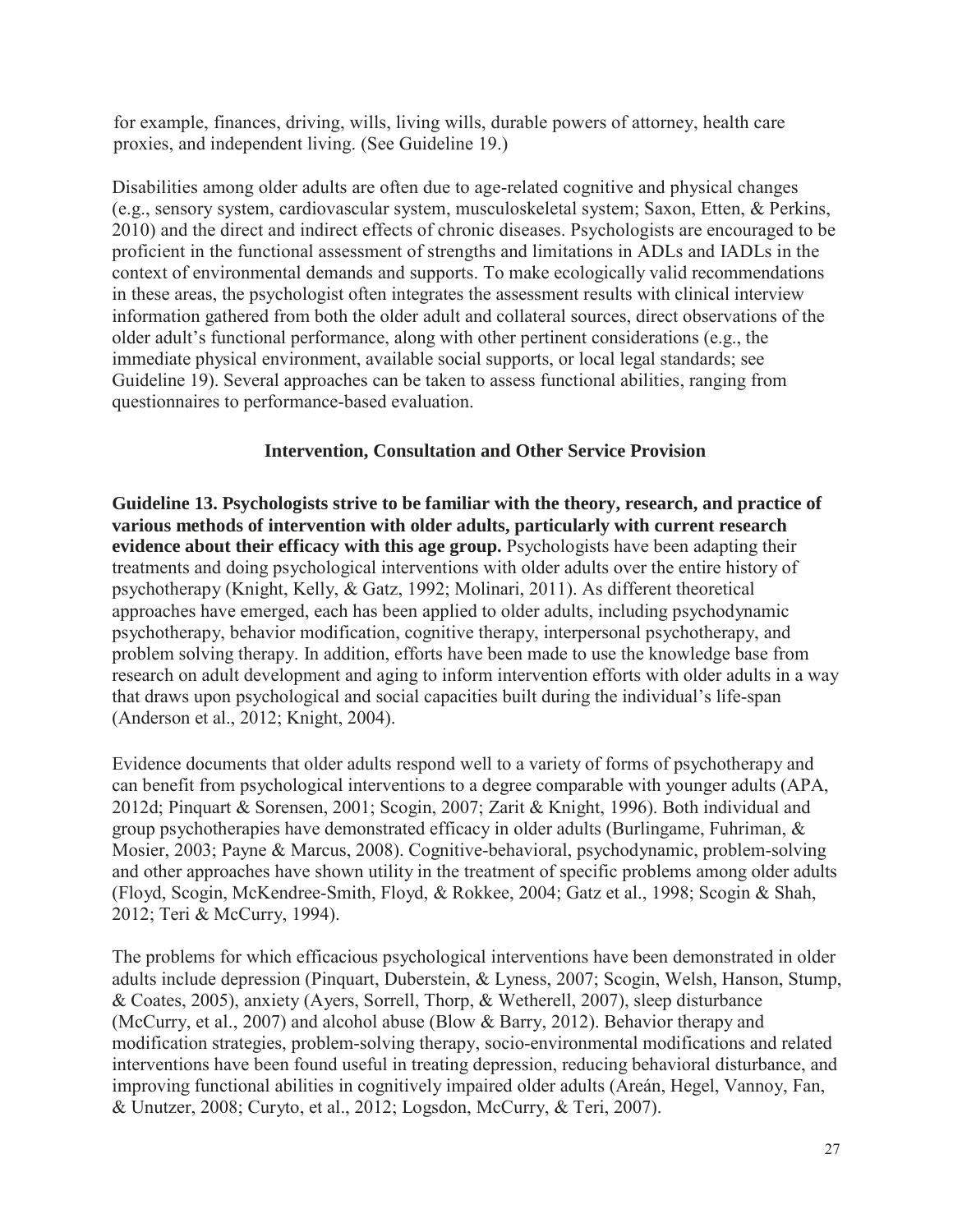Reminiscence or life review therapy has shown utility as a technique in various applications for the treatment of depression (Scogin et al., 2005). The clinical utility of exposure-based therapies (prolonged exposure; cognitive processing therapy) for older adult trauma survivors demonstrates mixed results, with more research on the cumulative effect of trauma on older adults (Hiskey, Luckie, Davies & Brewin, 2008) and less on assessment of treatment efficacy (Clapp & Beck, 2012; Owens, Baker, Kasckow, Ciesla, & Mohamed, 2005). However, the research is more limited on efficacy of psychological interventions with ethnic minority as compared with majority older adults (American Psychological Association Committee on Aging, 2009; Areán, 2003; Hinrichsen, 2006; Tazeau, 2011; Yeo & Gallagher-Thompson, 2006).

Psychotherapies delivered as part of integrated care models have also been found to be effective in the treatment of depression in primary care settings (Skultety & Zeiss, 2006). Psychological interventions are also effective in the behavioral medicine arena as adjunctive approaches for managing a variety of issues in care for those with primary medical conditions, such as managing pain (Hadjistavropoulos & Fine, 2007; Morone & Greco, 2007) and behavioral aspects of urinary incontinence (Burgio, 1998). They also can provide valuable assistance to older adults adapting to changing life circumstances, improving interpersonal relationships, and/or experiencing sexual concerns, or other issues (Hinrichsen, 2008; Hillman, 2012; *Aging and Human Sexuality Resource Guide*, APA, 2007). As with other age groups, practitioners are encouraged to use evidence-based practices with older adults (APA Task Force on Evidence-Based Practice, 2006).

**Guideline 14. Psychologists strive to be familiar with and develop skill in applying culturally sensitive, specific psychotherapeutic interventions and environmental modifications with older adults and their families, including adapting interventions for use** with this age group. Such interventions may include individual, group, couples and family therapies. Examples of interventions that may be unique to older adults or that are very commonly used with this population include reminiscence and life review; grief therapy; psychotherapy focusing on developmental issues and behavioral adaptations in late life; expressive therapies for those with communication difficulties; methods for enhancing cognitive function in later years; and psychoeducational programs for older adults, family members and other caregivers (*APA Family Caregiver Briefcase*, 2011;

[http://www.apa.org/pi/about/publications/caregivers/index.aspx;](http://www.apa.org/pi/about/publications/caregivers/index.aspx) Qualls, 2008). No single modality of psychological intervention is preferable for all older adults. The selection of the most appropriate treatments and modes of delivery depends on the nature of the problem(s) involved, clinical goals, the immediate situation, and the individual patient's characteristics, preferences, gender, cultural background (Gum et al., 2006; Landreville, Landry, Baillargeon, Guerette, & Matteau, 2001), place on the continuum of care (for case examples, see Karel, Ogland-Hand, & Gatz, 2002; Knight, 2004; Pachana, Laidlaw, & Knight, 2010) and, as noted earlier, availability of an evidence-based practice. For example, community dwelling older adults who are quite functional both physically and mentally may respond very well to forms of psychotherapy often delivered in outpatient settings (e.g., individual, group, family therapies). Given that many disorders of late life are chronic or recurrent rather than acute, clinical objectives often are focused on symptom management and rehabilitative maximization of function rather than cure (Knight & Satre, 1999).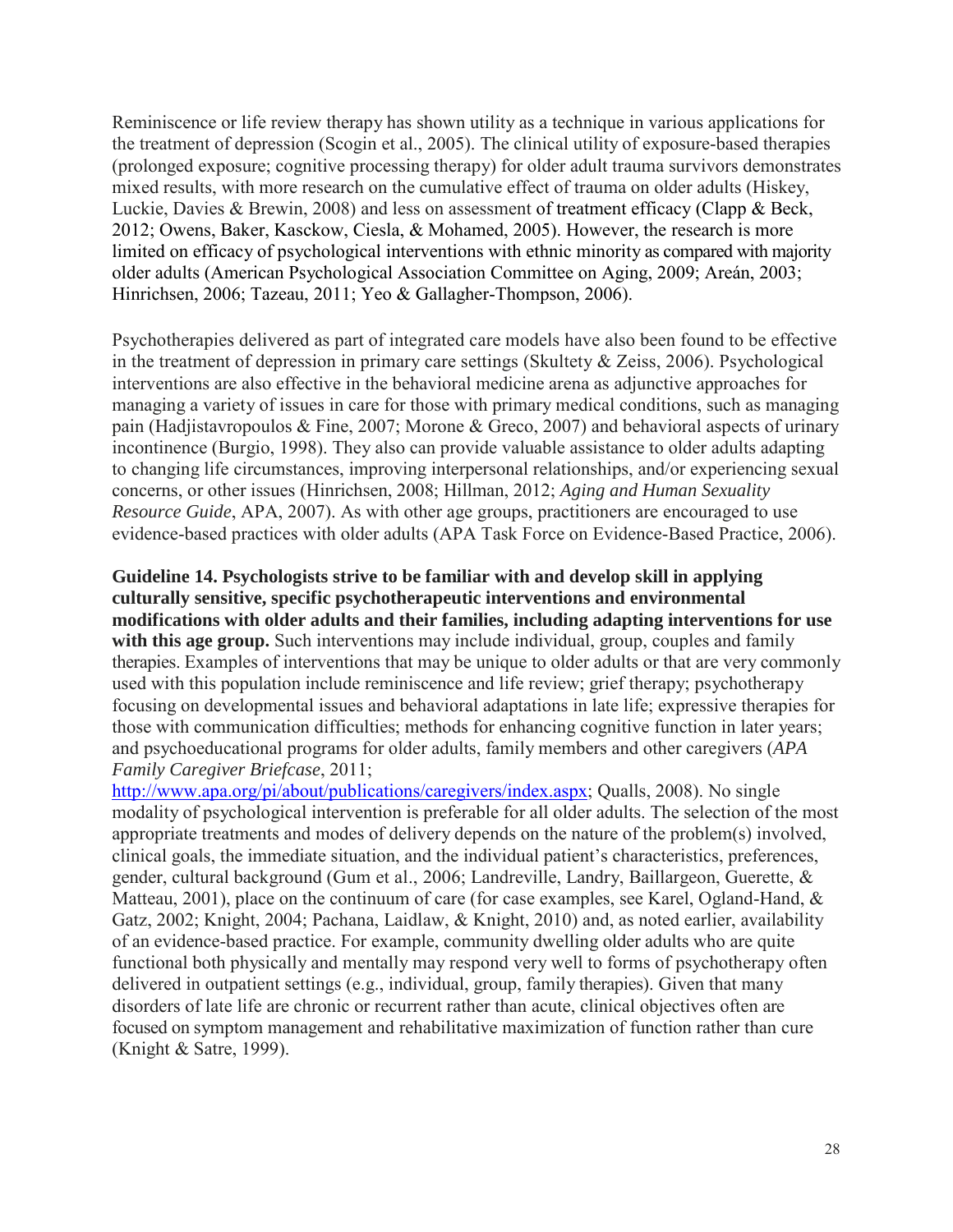The research literature provides evidence of the importance of specialized skills in working with the older adult population (Pinquart  $&$  Sorensen, 2001). A variety of special issues characterize work with older adults that may require that psychologists evidence sensitivity to age-related issues and sometimes utilize specialized intervention techniques (see *Psychotherapy and Older Adults Resource Guide*, APA, 2009b). For example, some older adults (including those in certain cultural groups) may view use of mental health services as stigmatizing in which case practitioners often make active efforts to engage them and discuss their concerns. Culturally sensitive psychotherapy may incorporate aspects of the older adult's (in some cultures "elder" is the preferred term) indigenous spiritual beliefs or cultural practices and customs. In some clinical situations, intervention techniques developed particularly for use with older adults, such as reminiscence therapy, may be appropriate. Reminiscence is frequently used as a supportive therapeutic intervention to assist older adults in integrating their experiences (Scogin et al. 2005; Shah, Scogin, & Floyd, 2012).

Because physical health issues are so commonly present, psychological interventions with older adults frequently address the older adult's adaptation to medical problems (for example, pain management or enhancing adherence with medical treatment; Hadjistavropoulos & Fine, 2007). When facing life limiting health problems and end-of-life, older adults may require assistance with managing this process for which therapeutic models exist (Breitbart & Applebaum, 2011; Haley, Larson, Kasl-Godley, Niemeyer, & Kwilosz, 2003; Qualls & Kasl-Godley, 2010).

For some older adults, standard therapeutic approaches can be modified with respect to process or content (Frazer, Hinrichsen, & Jongsma, 2011)*.* Examples of process change might include modifying the pace of therapy (Gallagher-Thompson & Thompson, 1996), accommodating sensory limitations by reducing ambient noise and glare, and speaking more slowly. Modification to the content of therapy may include more attention to physical illness, grief, cognitive decline, and stressful practical problems experienced by some older adults than is usually the case with younger adults (Knight & Satre, 1999). It is also important to adapt interventions to the clinical setting (e.g. private office, home, hospital or long- term care facility: see Guideline 15).

Often psychologists provide services to older adults as active participants in family, social, or institutional systems. Therefore in working with older adults, practitioners may need to intervene at various levels of these systems. For example, psychologists may assist family members by providing education and/or emotional support, facilitating conceptualization of problems and potential solutions, and improving communication and the coordination of care (Qualls & Zarit, 2009). Or the psychologist may provide behavioral training and consultation on environmental modifications to long-term care staff for dementia related problem behaviors (Qualls & Zarit, 2009).

**Guideline 15. Psychologists strive to understand and address issues pertaining to the provision of services in the specific settings in which older adults are typically located or encountered.** Psychologists often work with older adults in a variety of settings, reflecting the continuum of care along which most services are delivered (APA Presidential Task Force on Integrated Health Care for and Aging Population, 2008). These service delivery sites encompass various community settings where older people are found, including community-based and inhome care settings (e.g., senior centers, their own homes or apartments; see Yang, Garis, Jackson,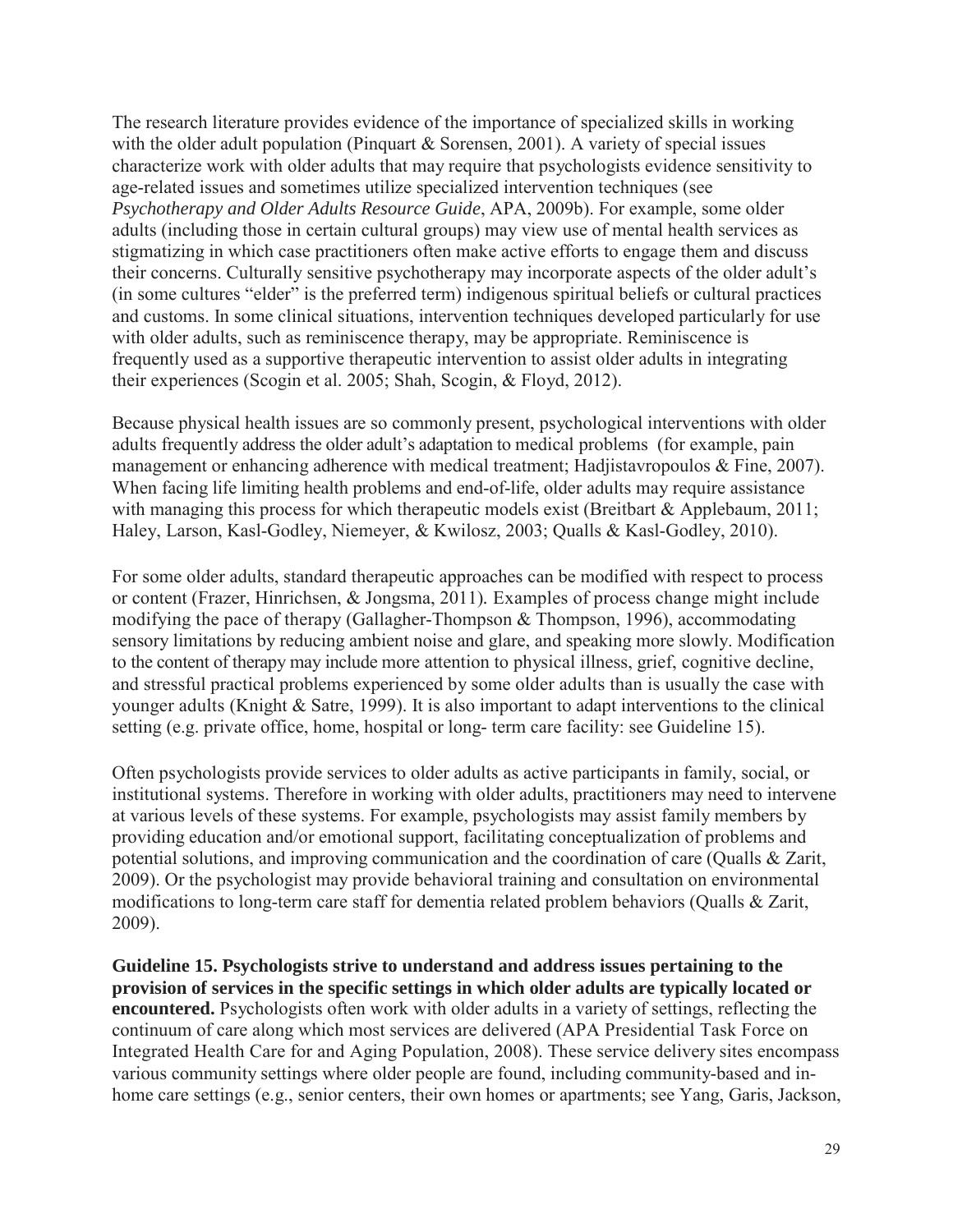& McClure, 2009 for issues in provision of in-home services); outpatient settings (e.g., mental health or primary care clinics, independent practitioner offices, or outpatient group programs); day programs (such as adult day care centers, psychiatric partial hospitalization programs) serving older adults with multiple or complex problems; inpatient medical or psychiatric hospital settings; and long-term care settings (such as nursing homes, assisted living, hospice and other congregate care sites). Some psychologists provide services within the criminal justice system to the growing number of older adults who are or have been incarcerated (Rikard & Rosenberg, 2007). Some institutions include a variety of care settings. For example, consultation in continuing care retirement communities may range from older adults living in independent apartments to assisted living settings to the skilled nursing facility. Because residence patterns are often concentrated by virtue of service needs, older adults seen in these various contexts usually differ in degree of impairment and functional ability. In the outpatient setting, for instance, a psychologist will most likely see functionally capable older adults, whereas in longterm care facilities the practitioner will usually provide services to older people with functional or cognitive limitations.

A set of practice guidelines is available for psychologists who provide services in long-term care settings (Lichtenberg et al., 1998), as well as useful volumes discussing various facets of such professional practice (Hyer & Intrieri, 2006; Molinari, 2000; Norris, Molinari, & Ogland-Hand, 2002; Rosowsky, Casciani, & Arnold, 2009; see also *Psychological Services for Long-term care Resource Guide,* APA, 2013).

**Guideline 16. Psychologists strive to recognize and address issues related to the provision of prevention and health promotion services with older adults.** Psychologists may contribute to the health and well-being of older adults by helping to provide psychoeducational programs (e.g., Alvidrez, Areán, & Stewart, 2005) and by involvement in broader prevention efforts and other community-oriented interventions. Related efforts include advocacy within health care and political legal systems (Hartman-Stein, 1998; Hinrichsen et al., 2010; Karel, et al., 2012; Norris, 2000). In such activities, psychologists integrate their knowledge of clinical problems and techniques with consultation skills, strategic interventions, and preventive community or organizational programming to benefit substantial numbers of older adults (Cohen, et al., 2006). Such work may entail becoming familiar with outreach, case finding, referral and early intervention, as these relate to particular groups of at risk older adults (Berman & Furst, 2011). An important aspect of these efforts is for psychologists to understand the strengths and limitations of local community resources relative to their domains of practice, or the risk factors affecting the older adult group of concern. For example, if attempting to reduce isolation as a risk factor for depression, it might be pertinent to consider the availability of organized opportunities for older adult socialization and whether to increase these (Casado, Quijano, Stanley, Cully, Steinberg, & Wilson, 2012). Similarly, relative to fostering older adults' general sense of wellbeing, it might be useful to advocate for more health promotion activities designed to facilitate their participation in exercise, good nutrition and healthy lifestyles (www.cdc.gov\aging).

An area of particular concern for preventive efforts in the older adult population is that of suicide prevention (*Depression and Suicide in Older Adults Resource Guide*, APA, 2009a; *Late Life Suicide Prevention Toolkit,* Canadian Coalition for Seniors' Mental Health, 2008; *Promoting emotional health and preventing suicide: A toolkit for senior living communities*,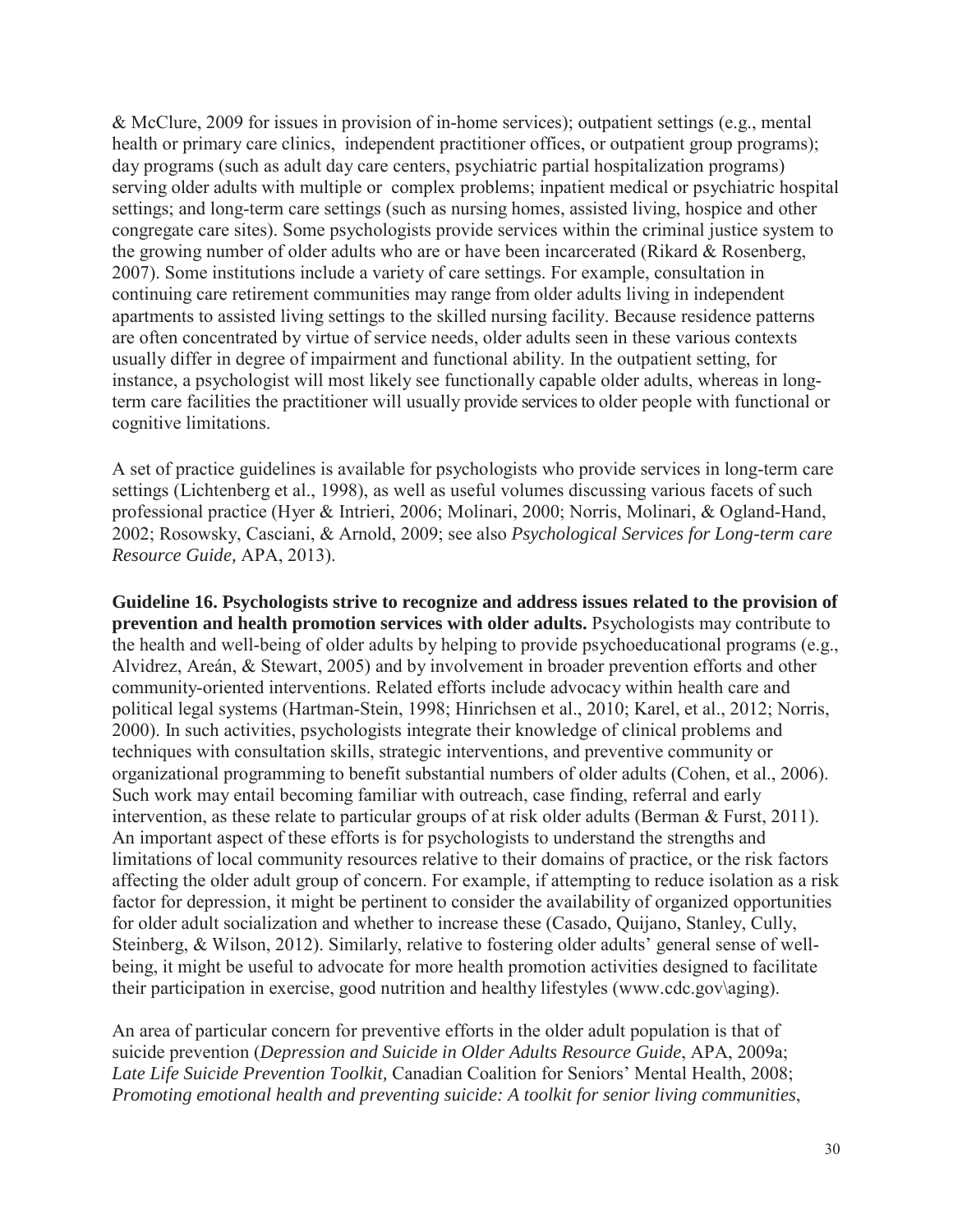SAMHSA, 2011). Older adults, especially older White men, are the age group at particularly high risk for suicide (Conwell, VanOrden, & Caine, 2011). Practitioners are encouraged to be vigilant about assessing suicide risk in older adults across a variety of settings (e.g., health, mental health, and long-term care; Reiss & Tishler, 2008). For example, the majority of older people who have died because of suicide have seen a physician within a month before death (Conwell, 2001). Therefore it is important to enlist primary care physicians in efforts to prevent late-life suicide (Schulberg, Bruce, Lee, Williams, & Dietrich, 2004), through improved recognition of depressive symptoms and other risk factors (Huh, Weaver, Martin, Caskey, O'Riley, & Kramer, 2012; Scogin & Avani, 2006), and referral to appropriate treatment (Pearson & Brown, 2000). Treatment of depressive symptoms in older primary care patients has, in fact, been found to reduce suicidal ideation (Bruce et al., 2004).

**Guideline 17. Psychologists strive to understand issues pertaining to the provision of consultation services in assisting older adults.** Psychologists who work with older adults are frequently asked to provide consultation on aging-related issues to a variety of groups and individuals. Many psychologists possess a complement of knowledge and skills that are especially valuable in the provision of consultation including social psychology, developmental psychology, diversity, group dynamics, communications, program design and evaluation, and others. Psychologists who work with older adults possess those knowledge and skills with specific relevance to the older adult age group (APA Presidential Task Force on Integrated Health Care for an Aging Population, 2008). Psychologists frequently consult with family members of older relatives who have mental health problems especially those with dementia. Given the anticipated dearth of aging specialists as the size of the older population rapidly grows, psychologists with aging expertise will likely play important roles in educating other professionals about aging (Institute of Medicine, 2012).

In consultation to other professionals, institutions, agencies, and community organizations psychologists may play key roles in training and education of staff who work directly with older adults in a many different settings (Haley, Larson, Kasl-Godley, Kwilosz, & Neimeyer, 2003; Kramer & Smith, 2000; Zarit & Zarit, 2007). In the staff training role, psychologists teach basic knowledge of normal aging and development, improved communication with older adults (Gerontological Society of America, 2012), appropriate management of problem behaviors (Logsdon & Teri, 2010), and facilitated social engagement (Meeks, Young, & Looney, 2007). For example, many long-term care staff members recognize that they lack adequate knowledge of how to implement evidence based non-psychopharmacological protocols to address the mental health needs of residents, particularly those with Serious Mental Illness or dementia (Molinari, et al. 2008). More staff consultation and training in behavioral principles may result in a reduction in the over-use of psychoactive medications and improved quality of life for this vulnerable population (Camp, Cohen-Mansfield, & Capezuti, 2002). Psychologists may contribute to program development, evaluation and quality assurance related to aging services (Hartman-Stein, 1998; Hyer, Carpenter, Bishmann, & Wu, 2005). When consulting with health care teams/organizations, psychologists can facilitate increased collaboration among members of interdisciplinary care teams especially those that have client populations with complex medical and psychosocial needs (Geriatrics Interdisciplinary Advisory Group, 2006).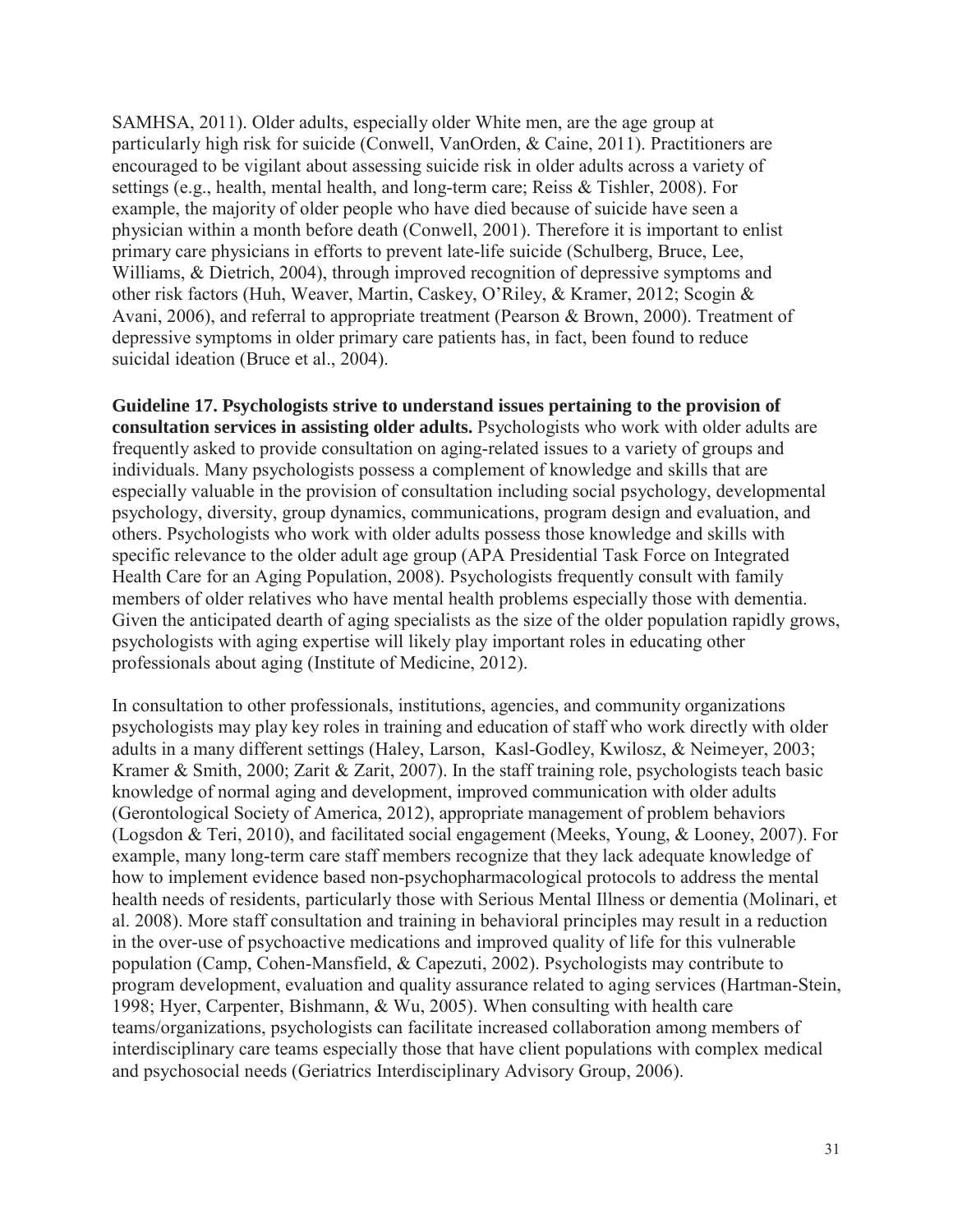**Guideline 18. In working with older adults, psychologists are encouraged to understand the importance of interfacing with other disciplines, and to make referrals to other disciplines and/or to work with them in collaborative teams and across a range of sites, as appropriate.**  In their work with older adults, psychologists are encouraged to be cognizant of the importance of a coordinated care approach and may collaborate with other health, mental health, or social service professionals who are responsible for and/or provide particular forms of care to the same older individuals. As most older adults suffer from chronic health problems for which medications have been prescribed, coordination with the professionals prescribing them to the older adult is often very useful*.* Other disciplines typically involved in coordinated care, either as part of a team or to which referrals may be appropriate include physicians, nurses, social workers, pharmacists, and associated others such as direct care workers, clergy, and lawyers. Psychologists can help a group of professionals become an interdisciplinary team rather than function as a multidisciplinary one by generating effective strategies for integration and coordination of services provided by the various team members (Zeiss, 2003; Zeiss & Karlin, 2008; see *Blueprint for change: Achieving integrated healthcare for an aging population*, APA Presidential Task Force on Integrated Health Care for an Aging Population, 2008). For effective collaboration with other professionals, whether through actual teamwork or referrals, it is useful for psychologists to be knowledgeable about services available from other disciplines and their potential contributions to a coordinated effort. To make their particular contribution to such an effort, psychologists may often find it important to educate others as to the skills and role of the psychologist and to present both clinical and didactic material in language understandable to other specific disciplines. The ability to communicate, educate, and coordinate with other concerned individuals (e.g., providers, family members) may often be a key element in providing effective psychological services to older adults (APA Presidential Task Force on Integrated Health Care for an Aging Population, 2008). To provide psychological services in a particular setting, it is important to be familiar with the culture, institutional dynamics, and challenges of providing mental health services to older adults.

Sometimes psychologists in independent practice or settings which lack close linkages with other disciplines, have limited contact with those who provide care to the older adult. In such cases practitioners are encouraged to be proactively involved in outreach to and coordination with the relevant professionals. To provide the most comprehensive care to older adults, practitioners are encouraged to familiarize themselves with aging-relevant resources in their communities (e.g., Area Agency on Aging, [http://www.n4a.org\)](http://www.n4a.org/) and make appropriate referrals.

**Guideline 19. Psychologists strive to understand the special ethical and/or legal issues entailed in providing services to older adults.** It is important for psychologists to strive to ensure the right of older adults with whom they work to direct their own lives. Conflicts sometimes arise among family members, formal caregivers and physically frail or cognitively impaired older adults because some concerned individuals may believe that these older adults do not possess the ability to make decisions about their own lives that can affect their safety and well-being. Psychologists are sometimes called upon to evaluate one or more domains of capacity of older adults (e.g., medical decision making, financial, contractual, testamentary, independent living (Moye, Marson, & Edelstein, 2013). The publication, *Assessment of Older Adults with Diminished Capacity: A Handbook for Psychologists*, is one in a series of three handbooks published by the American Bar Association (ABA) Commission on Law and Aging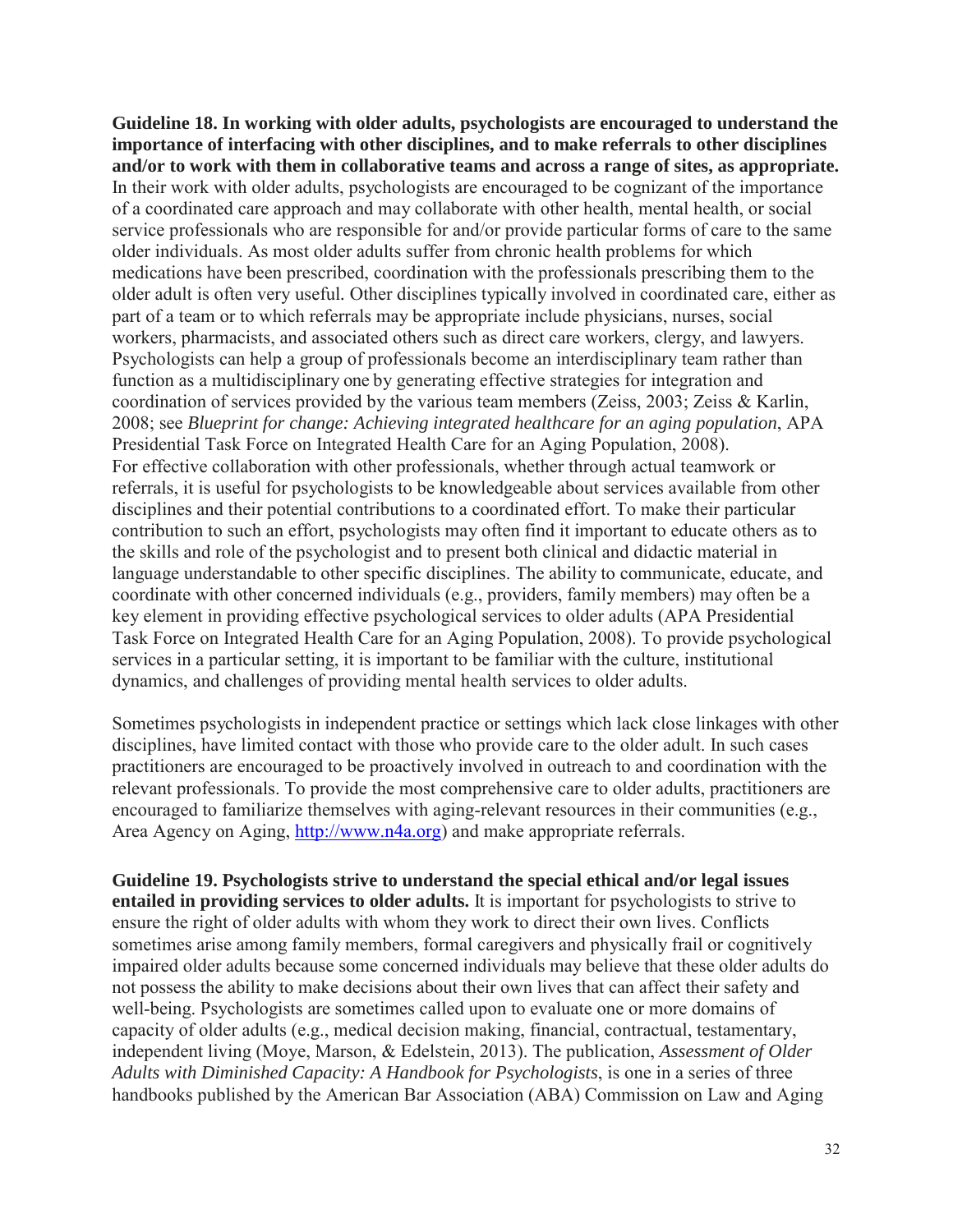and the American Psychological Association (APA). It provides guidance to psychologists on this important issue. Psychologists working with older adults are encouraged to be prepared to work through difficult ethical dilemmas in ways that balance considerations of the ethical principles of beneficence and autonomy-- that is, guarding the older adult's safety and well-being as well as recognizing the individual's right to make his or her own decisions to the extent possible (Karel, 2011; Marson, et al., 2011; Moye & Marson, 2007). This dilemma is especially relevant to older adults with Serious Mental Illness living in long-term care settings. Their desire to live in less restrictive environments is optimally balanced against the needs of family members and mental health practitioners to assure proper care for those who they believe may be unable to make their own decisions.

Similar considerations regarding informed consent for treatment apply in work with older adults as in work with younger people. Ethical and legal issues may enter the picture when some degree of cognitive impairment is present, or when the older individual lacks familiarity with treatment options. For example, some older adults may initially display an unwillingness to consent to participate in psychotherapy. However, once informed of what treatment entails, consent is often given. When older adults are brought in for therapy by family members, practitioners are encouraged to take steps to assure that it is the older adult's decision whether to participate in treatment or not, independent of the desires of the family. In fact, obtaining the individual's consent and reminding the individual and the family about the confidentiality of the treatment process may be an important part of building initial rapport with the older adult (Knight, 2004).

A diagnosis of dementia is not equivalent to lacking capacity in one or more areas. Even older adults with dementia often maintain the capacity to give or withhold consent well into illness progression (ABA & APA, 2008; Moye & Marson, 2007; Qualls & Smyer, 2007). The particular point at which a transition occurs from having capacity to lacking capacity with respect to one or more areas requires careful evaluation. Even after the older adult is assessed as lacking a specific capacity, the individual often remains able to indicate assent to decisions. Assessment of capacity requires an understanding of both clinical and legal models of diminished capacity, functional abilities linked to legal standards, and appropriate use of instruments to assess functional abilities, neurocognitive abilities, and psychiatric symptoms. Often the psychologist may need to determine if a capacity assessment is indicated, or if the situation can be resolved in another manner. Knowledge of geriatric support services and mechanisms for shared or substitute decision making are critical. Some individuals may have diminished capacity in one domain but not others. Because some domains of diminished capacity may improve over time, reassessment of capacity may be required (Qualls & Smyer, 2007). Older adults with apparent diminished capacity and who have few or no social connections are especially vulnerable and require careful evaluation and, as needed, advocacy on their behalf (Karp & Wood, 2003).

Psychologists working with older adults may often encounter confidentiality issues in situations that involve families, interdisciplinary teams, long-term care settings, or other support systems. A common values conflict with regard to confidentiality involves older adults who are moderately to severely cognitively impaired and may be in some danger of causing harm to themselves or others as a result. Careful consideration is useful in view of these issues and consultation with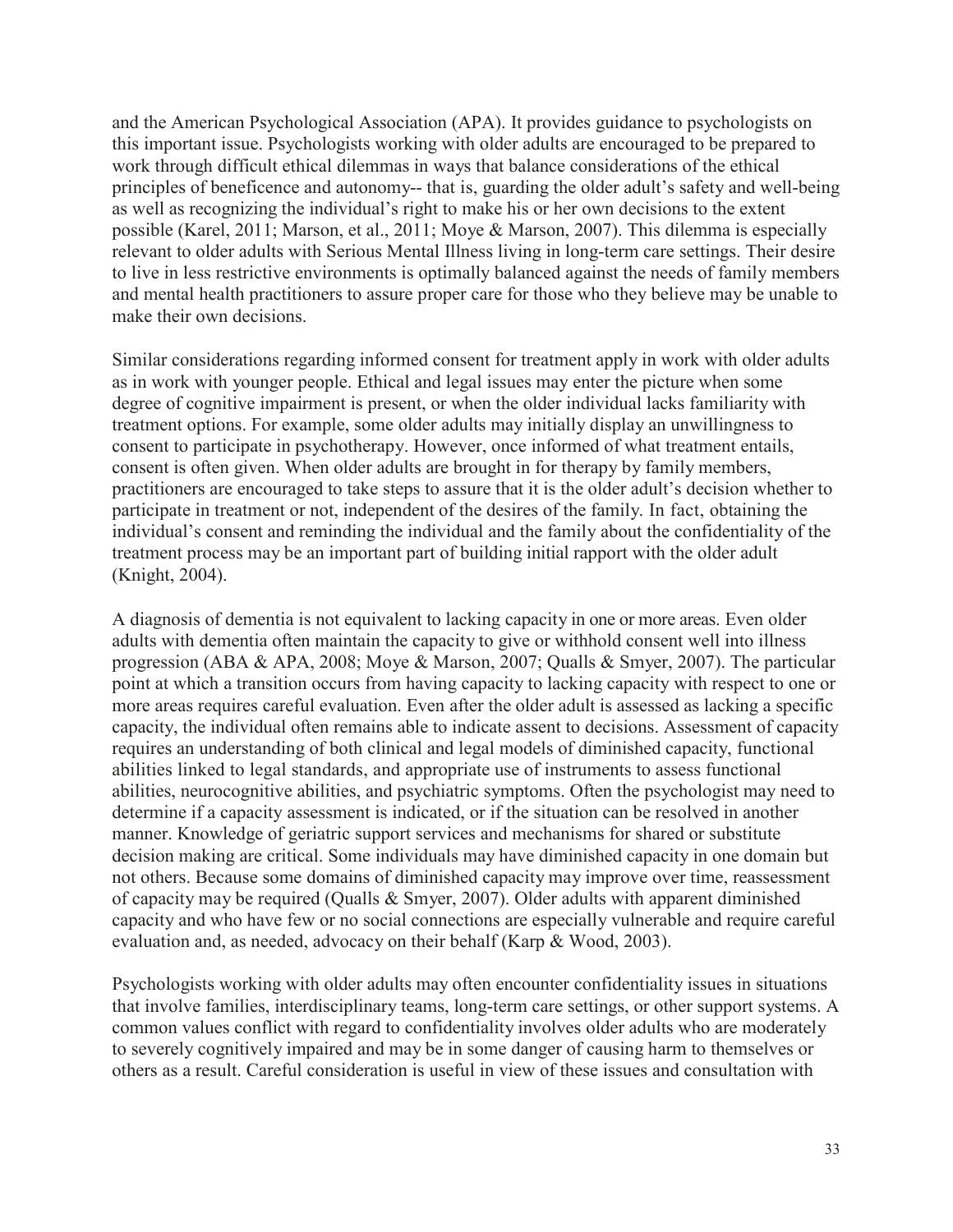other professionals may be especially helpful. For some older adults, preservation of their autonomy may be worth tolerating some risk of self-harm (ABA & APA, 2008).

In some settings (e.g., long-term care facilities) mental health services may be provided in the residence in which the older adult lives. In these settings psychologists may be particularly challenged to protect client confidentiality. For example, it may be difficult to find a place to meet that is private. In addition, in such settings it is important to establish clear boundaries about what will and will not be shared with residence staff, both verbally and in written records (Karel, 2009; Knapp & Slattery, 2004; Lichtenberg et al., 1998).

Psychologists working with older adults may at times experience pressure from family members or other involved helping professionals to share information about the older person. Such information sharing is often justified in terms of the need to help the older adult, and collaboration with others may be very advantageous. Nonetheless, older adults in treatment relationships have as much right to full confidentiality as younger adults, and provide documented consent to permit the sharing of information with others (Knight, 2004).

Another set of ethical issues involves handling potential conflicts of interest between older adults and family members, particularly in situations of substitute decision making. Even when cognitive incapacity does interfere with a person's ability to exercise autonomy in the present, it may remain possible to ascertain what the individual's values are or have been in the past and act according to those values. When there is a substitute decision maker, there may be some risk that the substitute decision maker will act for his or her own good rather than in the best interests of the older adult with dementia (ABA & APA, 2008). This potential for conflict of interests arises both with formally and legally appointed guardians as well as decision making by family members. Such conflict can also arise during decisions about end-of-life care for older family members (Haley, Allen, Reynolds, Chen, Burton, & Gallagher-Thompson, 2002).

Psychologists may experience role conflicts when working in long-term care facilities. For example, instances arise in which the best interests of the older adult may be at odds with those of the staff or facility management. Such ethical dilemmas are best resolved by placing uppermost priority on serving the best interests of the older adult even when the psychologist has been hired by the facility (Rosowky, Casciani, & Arnold, 2009).

At times, psychologists may encounter situations in which it is suspected that older adults may be victims of abuse or neglect. Individuals over age 80 are more likely than younger age groups to be victims of elder abuse, as are those who need more physical assistance or who have compromised cognitive functioning. Women are more likely than men to be victims of elder abuse. In part this may be related to the longer life expectancy of women which increases the number of years in which they may have greater contact with potential abusers (Kreinert, 2009; MetLife Mature Market Institute, 2012). In addition, women are subjected to higher rates of family violence across the lifespan, and researchers have shown that previous exposure to a traumatic life event (e.g., interpersonal and domestic violence) elevates an older adult's risk of late life mistreatment (Acierno et al., 2010).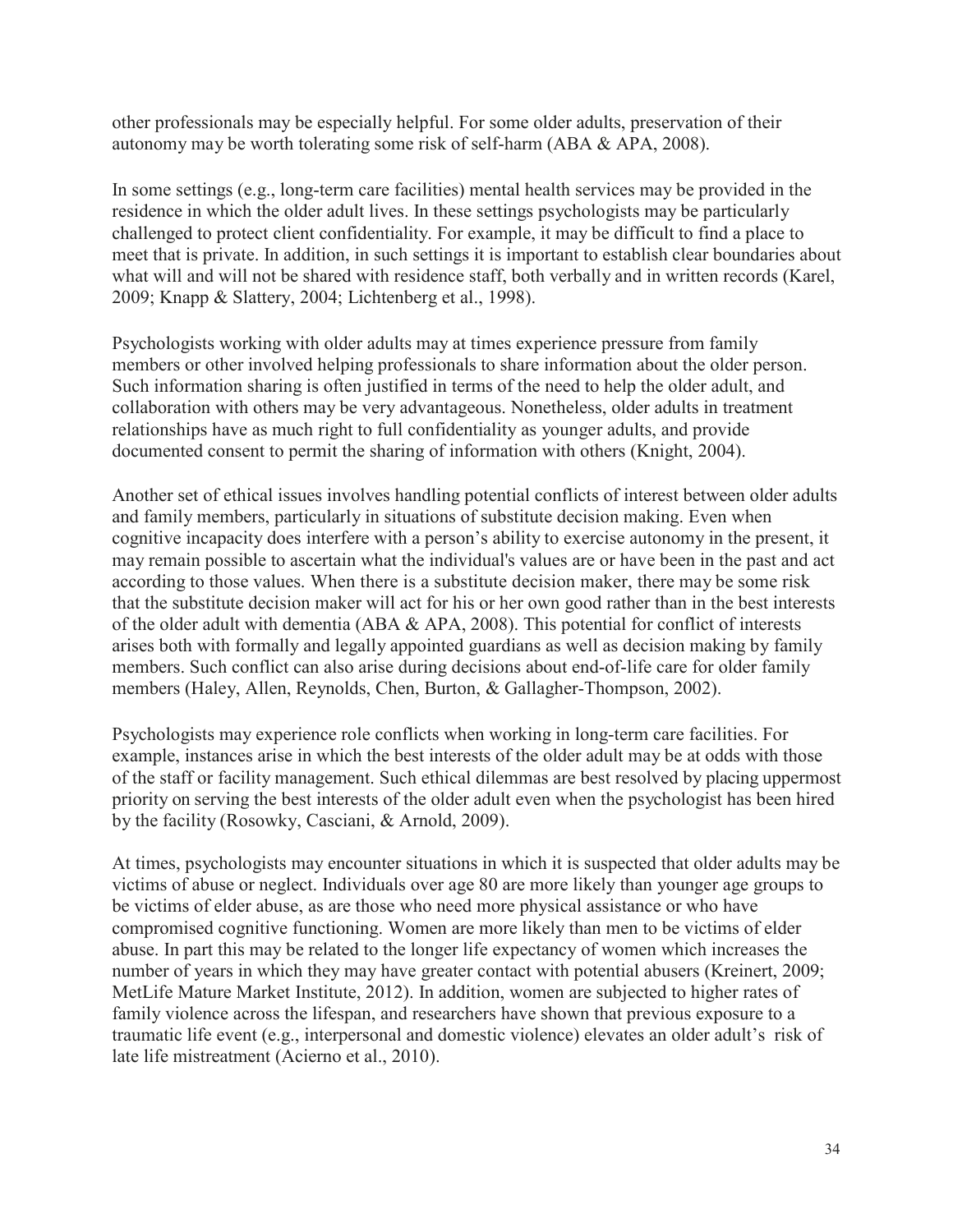In most states practitioners are legally obligated to report suspected abuse and neglect to appropriate authorities. Serving older adults well under these circumstances entails being knowledgeable about applicable statutory requirements and local community resources, as well as collaborating in arranging for the involvement of adult protective services (*Elder Abuse and Neglect in Search of Solutions*, APA Committee on Aging, 2012; *National Center on Elder Abuse*, http://www.ncea.aoa.gov). Likewise, because death and dying are age-related, psychologists who work with the older adult population may often find it useful to be well informed about legal concerns and professional ethics surrounding these matters (APA Working Group on Assisted Suicide and End-of-Life Decisions, 2000; Haley, et al., 2002).

#### **Professional Issues and Education**

**Guideline 20: Psychologists strive to be knowledgeable about public policy, state and federal laws and regulations related to the provision of and reimbursement for psychological services to older adults and the business of practice**. With recent passage of the Affordable Care Act, the health care landscape continues to change. Psychologists who serve older adults are encouraged to be alert to changes in health care policy and practice that will impact their professional work including practice establishment, state laws that govern practice, potential for litigation, and reimbursement for services.

Medicare (the federal health insurance program for persons 65 years of age and younger persons with disabilities) is a chief payer of mental health services for older adults. Psychologists were named as independent providers under Medicare in 1989 and the regulations that govern provision of services as well as reimbursement rules and regulations have evolved in the intervening years (Hinrichsen, 2010). Therefore, it is important for those who provide psychological services to older adults to be knowledgeable of the structure of the Medicare program and the rules that govern provision of and reimbursement for services billed to Medicare (Hartman-Stein & Georgoulakis, 2008). Some older adults have insurance that supplements Medicare coverage (so called "Medigap" policies). Knowledge of Medicaid (the federal/state insurance program for low income Americans) is also useful; and some states provide reimbursement for mental health services for older adults who have both Medicare and Medicaid ("dual eligibles"). Some individuals with Medicaid coverage may find it more difficult to find mental health providers because of reimbursement rates and program restrictions or requirements. Psychologists may also benefit by being knowledgeable of Social Security from which the vast majority of older adults receive payment as well as a broad range of services that are provided through the Older American's Act (O'Shaughnessey, 2011) and other sources. The business of psychological practice with older adults requires a practical knowledge of not only requirements for reimbursement but also office management, collaboration with other professionals, protection from potential litigation, and practice development (Hartman-Stein, 2006; Vacha-Haase, 2011). For those who provide services in hospital and long-term care settings, substantive knowledge of institutional policies (e.g., reimbursement, documentation, protection of patient privacy) is highly desirable.

**Guideline 21***.* **Psychologists are encouraged to increase their knowledge, understanding, and skills with respect to working with older adults through training, supervision, consultation, and continuing education.** As the need for psychological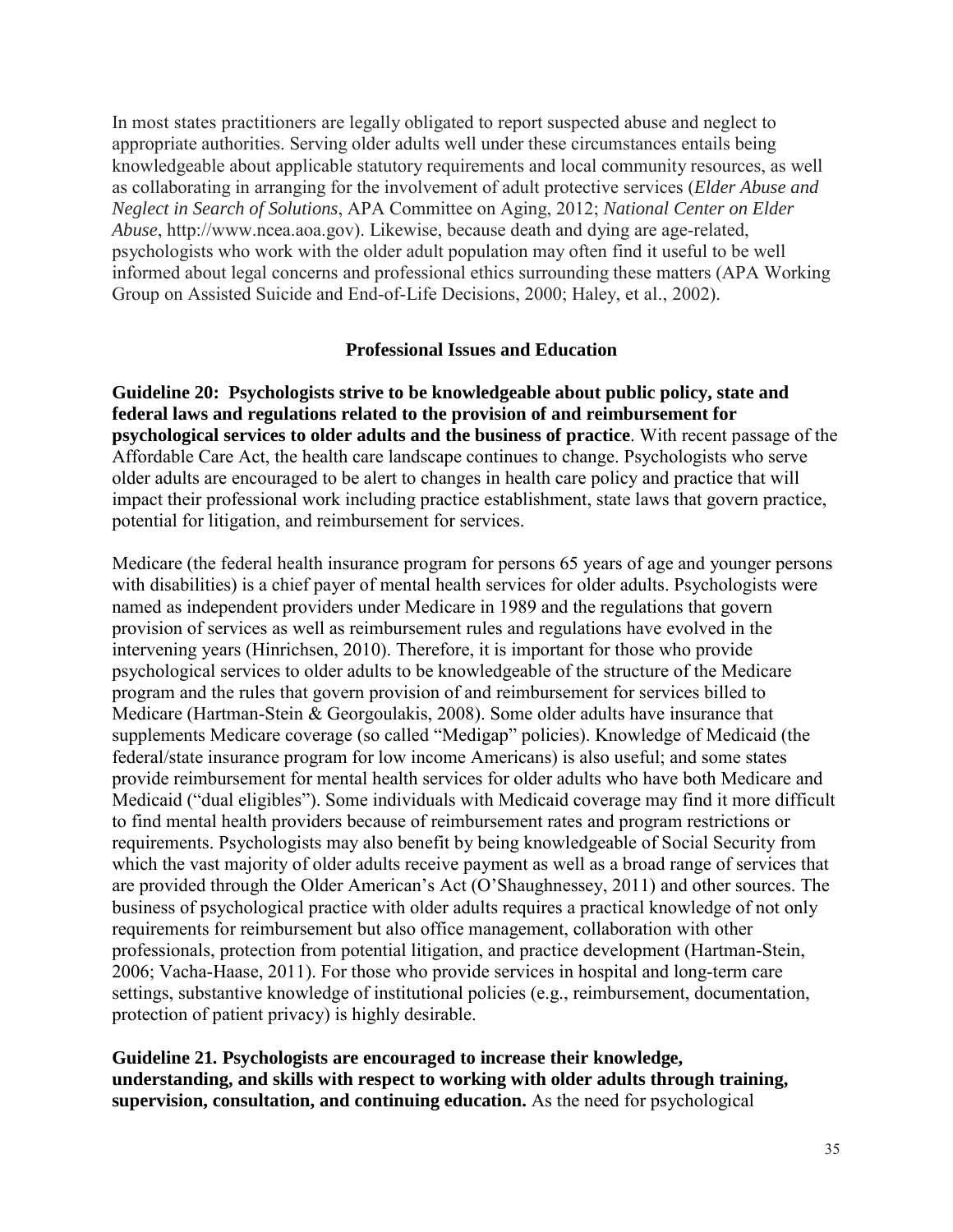services grows in the older population, additional health care providers will be required, especially those with knowledge and skills in working with older adults (IOM, 2012). Practitioners often work competently with older adults who have issues similar to those of younger clients. With increasing problem complexity, psychological practice with older adults benefits from the acquisition and application of specialized knowledge and skills (Knight et al., 2009). For example, older adults can present with a range of unique, life-stage challenges including adjustment to retirement, aging with acquired and congenital disabilities, chronic illnesses, progressive cognitive impairment, and end-of-life issues that most young and middle-aged adults encounter less frequently.

A persistent call has been made for additional training in aging across all levels of professional development (Holtzer, Zweig & Siegel, 2012; Zimmerman, Fiske, & Scogin, 2011). Training recommendations to prepare psychologists to work with older adults have been offered for graduate (Qualls, Scogin, Zweig, & Whitbourne, 2010) and internship and postdoctoral levels (Hinrichsen, Zeiss, Karel, & Molinari, 2010). The development of the Pikes Peak Model for training in professional geropsychology (Knight et al., 2009) recognized that entry into psychological practice with older adults can occur at different stages of a psychologist's career with many pathways to achieve competency. These pathways include doctoral and respecialization programs, internship, postdoctoral fellowships, continuing education activities (workshops, in-service training/seminars, distance learning), self-study and/or supervised selfstudy, or combinations of such alternatives. Psychologists who see some older adults in clinical practice are encouraged to pursue continuing education to develop and enhance their competence in providing psychological services to older adults (Karel, et al., 2010). Psychologists may also gain additional education and access useful materials through interactions with professional organizations, including APA Division 20 [\(http://apadiv20.phhp.ufl.edu/\)](http://apadiv20.phhp.ufl.edu/), Division 12-Section II [\(http://www.geropsychology.org/\)](http://www.geropsychology.org/), and the APA Offices on Aging [\(http://www.apa.org/pi/aging/index.aspx\)](http://www.apa.org/pi/aging/index.aspx) and Continuing Education [\(http://www.apa.org/ed/ce/index.aspx\)](http://www.apa.org/ed/ce/index.aspx), as well as The Council of Professional Geropsychology Training Programs [\(http://www.copgtp.org/\)](http://www.copgtp.org/), Psychologists in Long-term care (PLTC; [http://www.pltcweb.org/index.php\)](http://www.pltcweb.org/index.php) and the Gerontological Society of America (GSA; [http://www.geron.org/\)](http://www.geron.org/).

The Pikes Peak Geropsychology Knowledge and Skill Assessment Tool (Karel, et al., 2010) is a structured self-evaluation of learning needs to assist psychologists in evaluating their own scope of competence for working with older adults. The tool is intended for use by professional psychologists who are currently working with older adults, as well as trainees and their supervisors to rate progress over the course of a training experience (Karel et al., 2012). Psychologists can match the extent and types of their work with their competence and, as needed, seek additional knowledge and skills.

#### **References**

Abeles, N., Cooley, S., Deitch, I. M., Harper, M. S., Hinrichsen, G., Lopez, M. A., & Molinari, V. A. (1998). *What practitioners should know about working with older adults*. Retrieved from [http://www.apa.org/pi/aging/resources/guides/practitioners-should](http://www.apa.org/pi/aging/resources/guides/practitioners-should-) know.aspx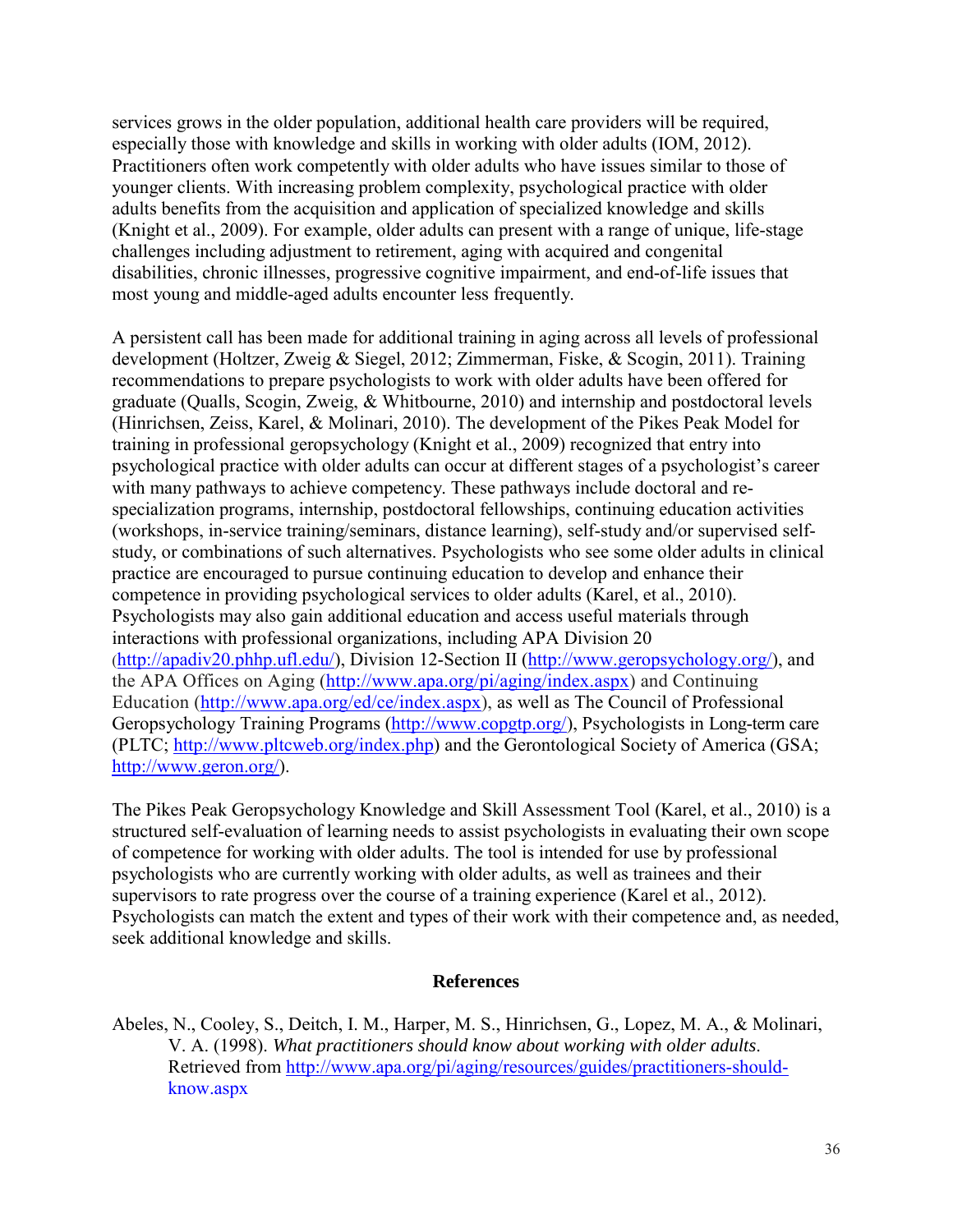- Acierno, R., Hernandez, M. A., Amstadter, A. B., Resnick, H. S., Steve, K., Muzzy, W., & Kilpatrick, D. G. (2010). Prevalence and correlates of emotional, physical, sexual, and financial abuse and potential neglect in the United States: The National Elder Mistreatment Study. *American Journal of Public Health, 100*, 292-297.
- Administration on Aging, (2011). *Minority Aging*. Retrieved from [http://www.aoa.gov/aoaroot/aging\\_statistics/minority\\_aging/Index.aspx](http://www.aoa.gov/aoaroot/aging_statistics/minority_aging/Index.aspx)
- Aldwin, C. M., Park, C. L., & Spiro, A. (Eds.). (2007). *Handbook of health psychology and aging.* NY: Guildford Press.
- Aldwin, C. M., Yancura, L. A., & Boeninger, D. K. (2007). Coping, health, and aging. In C. M. Aldwin, C. Park, & A. Spiro (Eds.). (2007). *Handbook of health psychology and aging*. New York: Guilford.
- Alvidrez, J., Areán, P. A., & Stewart, A. L. (2005). Psychoeducation to increase psychotherapy entry for older African Americans. *American Journal of Geriatric Psychiatry, 13*(7), 554- 561. doi: [http://dx.doi.org/10.1097/00019442-200507000-00003](http://dx.doi.org/10.1097%2F00019442-200507000-00003)
- American Bar Association & American Psychological Association. (2008). *Assessment of Older Adults with Diminished Capacity: A Handbook for Psychologists*. Retrieved from <http://www.apa.org/pi/aging/programs/assessment/capacity-psychologist-handbook.pdf>
- American Educational Research Association, American Psychological Association, & National Council of Measurement in Education (1999; under revision). *Standards for educational and psychological testing*. Washington, DC: AERA
- American Psychiatric Association. (2000). *The Diagnostic and Statistical Manual of Mental Disorders: 4th Edition*. American Psychiatric Publishing, Inc.: Washington, DC.
- American Psychological Association. (2002a). Ethical principles of psychologists and code of conduct. *American Psychologist, 57*(12)*,* 1060-1073. doi: [10.1037/0003-](http://psycnet.apa.org/doi/10.1037/0003-066X.57.12.1060) [066X.57.12.1060](http://psycnet.apa.org/doi/10.1037/0003-066X.57.12.1060)
- American Psychological Association. (2002b). Criteria for practice guideline development and evaluation. *American Psychologist*, *57*, 1048-1051. doi: [10.1037/0003-066X.57.12.1048](http://psycnet.apa.org/doi/10.1037/0003-066X.57.12.1048)
- American Psychological Association. (2002c). *Guidelines on Multicultural Education, Training Research, Practice, and Organizational Change for Psychologists*. Retrieved from [http://www.apa.org/pi/oema/resources/policy/multicultural-guidelines.aspx.](http://www.apa.org/pi/oema/resources/policy/multicultural-guidelines.aspx) doi: [10.1037/0003-066X.58.5.377](http://psycnet.apa.org/doi/10.1037/0003-066X.58.5.377)
- American Psychological Association. (2002d). *Resolution on Ageism*. Retrieved from <http://www.apa.org/about/policy/ageism.aspx>
- American Psychological Association. (2004). Guidelines for psychological practice with older adults. *American Psychologist, 59*(4), 236-260. doi: [10.1037/0003-066X.59.4.236](http://psycnet.apa.org/doi/10.1037/0003-066X.59.4.236)
- American Psychological Association. (2007). *Aging and Human Sexuality Resource Guide*. Retrieved from<http://www.apa.org/pi/aging/resources/guides/sexuality.aspx>
- American Psychological Association. (2009a). Depression and Suicide in Older Adults Resource Guide. Retrieved from<http://www.apa.org/pi/aging/resources/guides/depression.aspx>
- American Psychological Association. (2009b). *Psychotherapy and Older Adults Resource Guide*. Retrieved from<http://www.apa.org/pi/aging/resources/guides/psychotherapy.aspx>
- American Psychological Association. (2010a). Amendments to the 2002 "Ethical Principles of Psychologists and Code of Conduct. *American Psychologist, 65*(5), 493. doi: 10.1037/a00201682010
- American Psychological Association. (2010b). *Public Description of Professional Geropsychology*. Retrieved from http://www.apa.org/ed/graduate/specialize/gero.aspx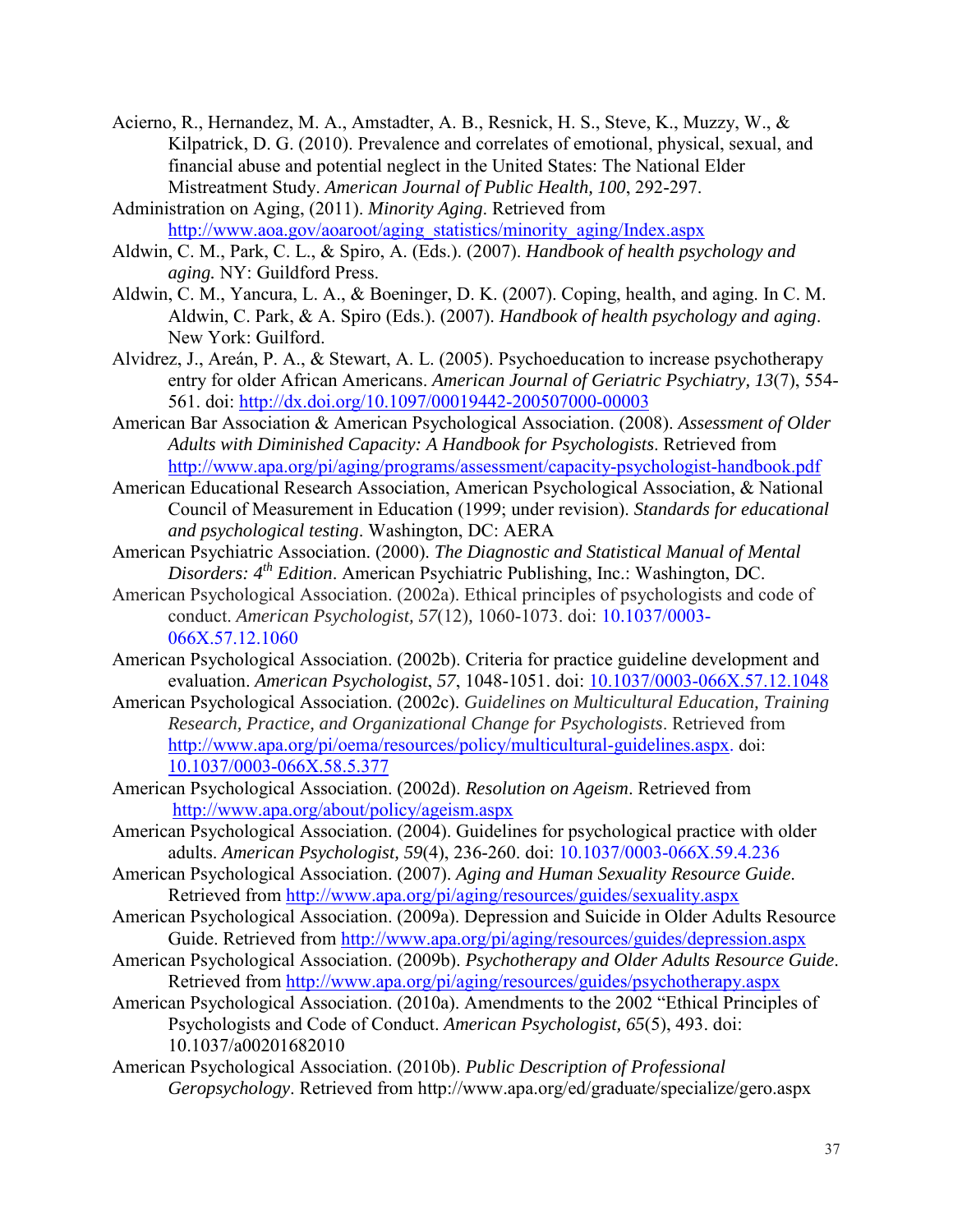American Psychological Association. (2010*). Publication manual of the American Psychological*  Association,  $6^{th}$  ed. Washington, DC: American Psychological Association.

- American Psychological Association. (2011). *Resolution on Family Caregivers*. Retrieved from <http://www.apa.org/pi/about/publications/caregivers/index.aspx>
- American Psychological Association. (2012a). *Guidelines for Assessment of and Intervention with Persons with Disabilities.* Retrieved from <http://www.apa.org/pi/disability/resources/assessment-disabilities.aspx>

American Psychological Association. (2012b*). Guidelines for the Evaluation of Dementia and Age Related Cognitive Change*. Retrieved from <http://www.apa.org/pi/aging/resources/dementia-guidelines.pdf>

American Psychological Association. (2012c). *Guidelines for Psychological Practice with Lesbian, Gay and Bisexual Clients*. Retrieved from <http://www.apa.org/pi/lgbt/resources/guidelines.aspx>

American Psychological Association. (2012d). *Resolution on the Recognition of Psychotherapy Effectiveness*. Retrieved from

<http://www.apa.org/news/press/releases/2012/08/resolution-psychotherapy.aspx>

- American Psychological Association. (2013). *Psychological Services for Long-term care Resource Guide*. Retrieved from [http://www.apa.org/pi/aging/resources/guides/long](http://www.apa.org/pi/aging/resources/guides/long-term-care.pdf)[term-care.pdf](http://www.apa.org/pi/aging/resources/guides/long-term-care.pdf)
- American Psychological Association, Center for Workforce Studies. (2008). *2008 APA Survey of Psychology Health Service Providers.* Retrieved from <http://www.apa.org/workforce/publications/08-hsp/index.aspx>
- American Psychological Association, Commission on Accreditation. (2008). *Implementing Regulations*, Section C. Retrieved from <http://www.apa.org/ed/accreditation/about/policies/implementing-regs.pdf>
- American Psychological Association, Committee on Aging Working Group on *Multicultural Competency in Geropsychology*. (2009). Retrieved from <http://www.apa.org/pi/aging/programs/pipeline/multicultural-geropsychology.aspx>
- American Psychological Association, Committee on Aging. (2012). *Elder Abuse & Neglect: In Search of Solutions*. Retrieved from <http://www.apa.org/pi/aging/resources/guides/elder-abuse.aspx>
- American Psychological Association, Joint Task Force of APA Divisions 17 and 35. (2007). *Guidelines for Psychological Practice with Girls and Women.* Retrieved from *<http://www.apa.org/practice/guidelines/girls-and-women.pdf>*
- American Psychological Association, Presidential Task Force on Caregivers. (2011). *APA Family Caregiver Briefcase*. Retrieved from [http://www.apa.org/pi/about/publications/caregivers/index.aspx.](http://www.apa.org/pi/about/publications/caregivers/index.aspx)

American Psychological Association, Presidential Task Force on Integrated Health Care for an Aging Population. (2008). *Blueprint for change: Achieving integrated health care for an aging population*. Retrieved from

<http://www.apa.org/pi/aging/programs/integrated/integrated-healthcare-report.pdf>

- American Psychological Association, Task Force on Evidence-Based Practice. (2006). Evidencebased practice in psychology. *American Psychologist, 61*, 271–285. DOI: 10.1037/0003- 066X.61.4.271
- American Psychological Association, Task Force on Serious Mental Illness and Severe Emotional Disturbance. (2009*). Resolution on APA Endorsement of the concept of*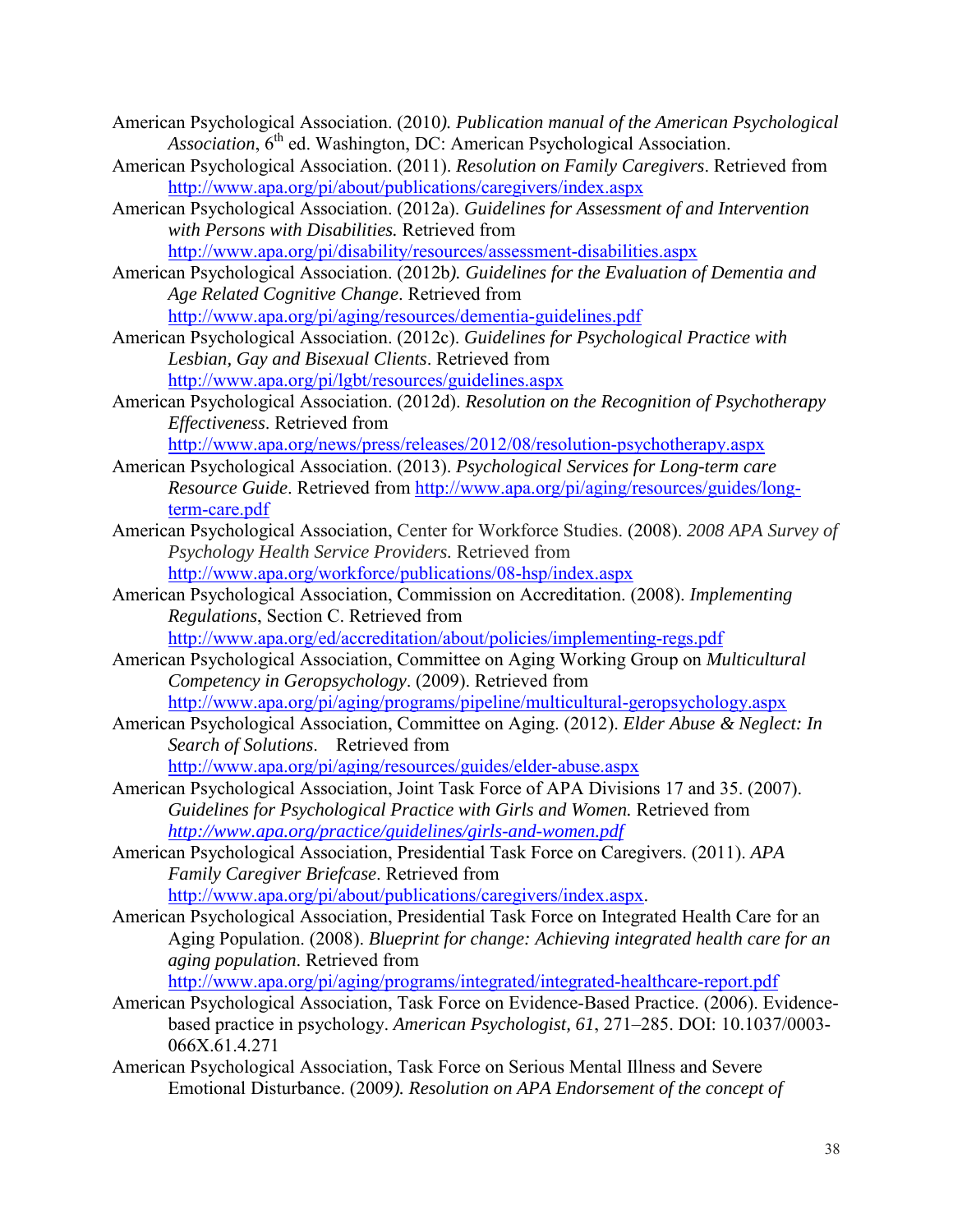*recovery for people with Serious Mental Illness*. Retrieved from <http://www.apa.org/practice/leadership/smi/recovery-resolution.pdf>

- American Psychological Association, Working Group on Assisted Suicide and End-of-Life Decisions. (2000). *Report to the Board of Directors*. Retrieved from <http://www.apa.org/pubs/info/reports/aseol-full.pdf>
- Ancoli-Israel, S., & Ayalon, L. (2006). Diagnosis and treatment of sleep disorders in older adults. *American Journal of Geriatric Psychiatry,14*(2), 95-103. [doi:10.1097/01.JGP.0000196627.12010.d1](http://dx.doi.org/10.1097%2F01.JGP.0000196627.12010.d1)
- Anderson, M. L., Goodman, J., & Schlossberg, N. K. (2012)*. Counseling adults in transition: Linking Scholossberg's theory with practice in a diverse world*. New York: Springer.
- Andreescu, C., Lenze, E. J., Mulsant, B. H., Wetherellet, J. L., Begley, A. E., Mazumdar, S., & Reynolds, C. F. (2009). High worry severity is associated with poorer acute and maintenance efficacy of antidepressants in late life depression. *Depression and Anxiety, 26*(3)*,* 266-272. [doi:10.1002/da.20544](http://dx.doi.org/10.1002%2Fda.20544)
- Antonucci T. C., Birdett, K. S., & Ajrouch, K. (2011). Convoys of social relations: Past, present and future. In K. L. Fingerman, C. A. Berg, J. Smith., & T. C. Antonucci (Eds.), *Handbook of Life-Span Development.* (pp. 161-182). New York: Springer.
- Aranda, M.P & Knight, B.G. (1997). The influence of ethnicity and culture on caregiver stress and coping process: A sociocultural review and analysis. *The Gerontologist, 37*, 342-354. doi: 10.1093/geront/37.3.342.
- Areán, P. A. (2003). Advances in psychotherapy for mental illness in late life. *American Journal of Geriatric Psychiatry, 11*, 4-6.
- Areán, P. A., Ayalon, L., Hunkeler, E., Lin, E. H., Tang, L., Harpole, L., … Unützer, J. (2005). Improving depression care for older, minority patients in primary care. *Medical Care, 43*(4), 381-390.
- Areán, P., Hegel, M., Vannoy, S., Fan, M. Y., & Unutzer, J. (2008). Effectiveness of problem solving therapy for older primary care patient with depression: Results from the IMPACT project. *The Gerontologist, 48*(3), 311-323. [doi:10.1093/geront/48.3.311](http://dx.doi.org/10.1093%2Fgeront%2F48.3.311)
- Arnold, M. (2008). Polypharmacy and older adults: A role for psychology and psychologists. *Professional Psychology: Research and Practice, 39*(3), 283-289. doi: [10.1037/0735-7028.39.3.283](http://psycnet.apa.org/doi/10.1037/0735-7028.39.3.283)
- Attix, D. K., & Welsh-Bohmer, K. A. (Eds.), (2006). *Geriatric Neuropsychology: Assessment and Intervention*. New York: The Guilford Press.
- Averill, J.B. (2012). Priorities for Action in a Rural Older Adults Study. *Family & Community Health, 35*(4), 358–372. doi: 10.1097/FCH.0b013e3182666559
- Ayers, C. R., Sorrell, J. T., Thorp, S. R., & Wetherell, J. L. (2007). Evidence-based psychological treatments for late-life anxiety. *Psychology and Aging*, *22*(1), 8-17. doi: [10.1037/0882-7974.22.1.8](http://psycnet.apa.org/doi/10.1037/0882-7974.22.1.8)
- Bäckman, L., Jones, S., Small, B. J., Agüero-Torres, H., & Fratiglioni, L. (2003). Rate of cognitive decline in preclinical Alzheimer's disease: The role of comorbidity. *The Journals of Gerontology, Series B, Psychological Sciences and Social Sciences*, *58*, 228- 236. doi: 10.1093/geronb/58(4), 228. [http://dx.doi.org/10.1093/geronb/58.4.P228](http://dx.doi.org/10.1093%2Fgeronb%2F58.4.P228)
- Balsis, S., & Carpenter, B. D. (2006). Evaluations of elderspeak in a caregiving context. *Clinical Gerontologist, 29*, 79-96. doi: [10.1300/J018v29n01\\_07](http://dx.doi.org/10.1300%2FJ018v29n01_07)
- Baltes, M. M. (1996). *The many faces of dependency in old age*. Cambridge: Cambridge University Press.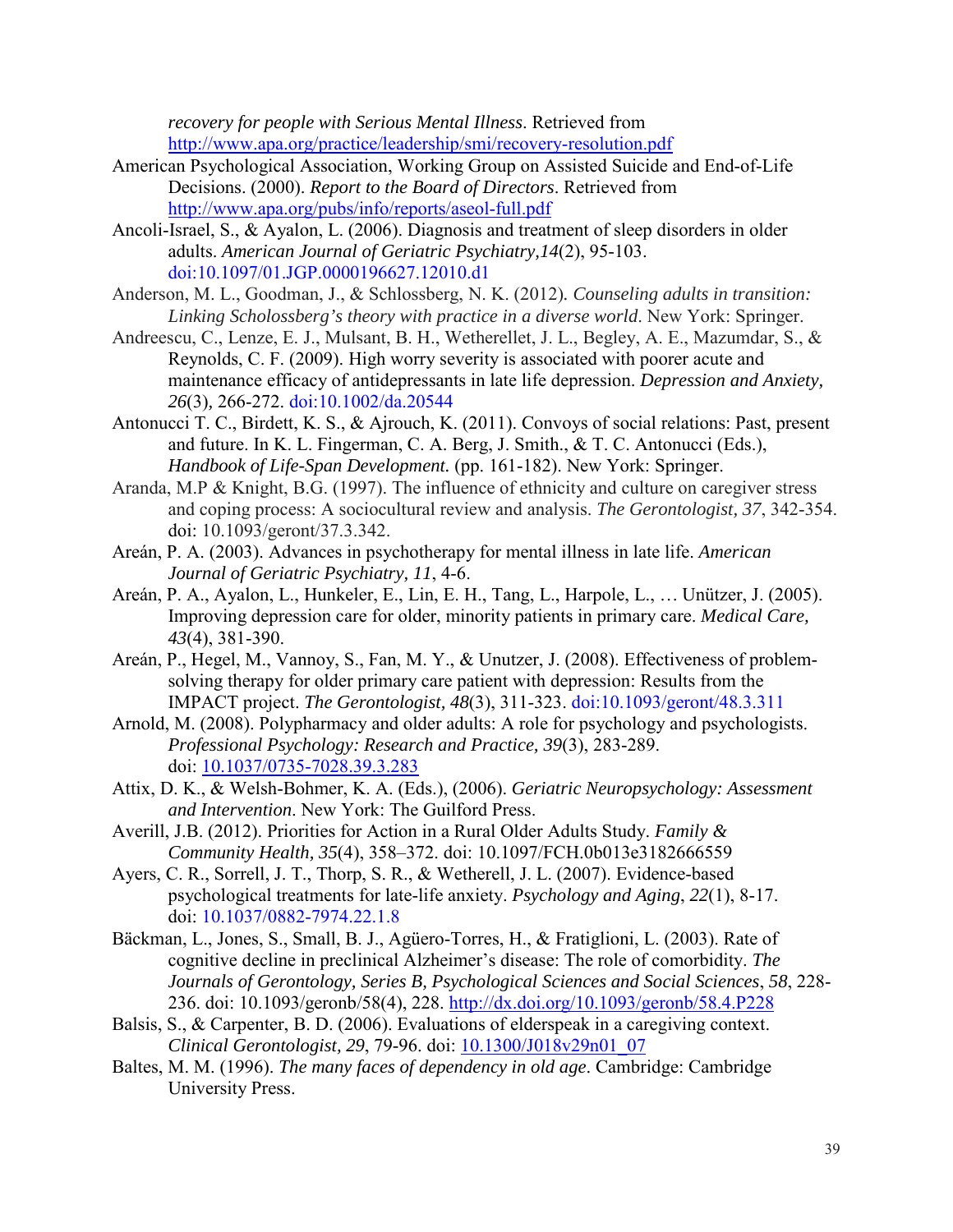- Baltes, P. B. (1993). The aging mind: Potential and limits. *The Gerontologist, 33*(5), 580-594. doi: [10.1093/geront/33.5.580](http://dx.doi.org/10.1093%2Fgeront%2F33.5.580)
- Baltes, P. B. (1997). On the incomplete architecture of human ontogeny: Selection, optimization, and compensation as foundation of developmental theory. *American Psychologist, 52*(4), 366-380. doi: [10.1037//0003-066X.52.4.366](http://dx.doi.org/10.1037%2F0003-066X.52.4.366)
- Baltes, P. B., Lindenberger, U., &, Staudinger, U. M. (2006). Theoretical models of human development. In R. M Lerner, & W. Damon (Eds.), *Life Span Theory in Developmental Psychology. Handbook of child psychology* (6th ed., Vol.1, pp. 569-664). Hoboken, NJ, US: John Wiley & Sons Inc.
- Baltes, P. B., Reese, H. W., & Nesselroade, J. R. (1988). *Life-span developmental psychology: Introduction to research methods*. Hillsdale, NJ: Lawrence Erlbaum.
- Baltes, P. B., & Staudinger, U. M. (2000). Wisdom: A metaheuristic (pragmatic) to orchestrate mind and virtue towards excellence. *American Psychologist, 55*(1)*,* 122-136. [doi:10.1037/0003-066X.55.1.122](http://dx.doi.org/10.1037%2F0003-066X.55.1.122)
- Barnes, D. E., & Yaffe, K. (2011). The projected effect of risk factor reduction on Alzheimer's disease prevalence. *The Lancet Neurology, 10*(9), 819-828. [doi:10.1016/S1474-4422\(11\)70072-2](http://dx.doi.org/10.1016%2FS1474-4422%2811%2970072-2)
- Bengtson, V. L. (2001). Beyond the nuclear family: The increasing importance of multigenerational bonds (The Burgess Award Lecture). *Journal of Marriage and the Family, 63*, 1-16. [doi:10.1111/j.1741-3737.2001.00001.x](http://dx.doi.org/10.1111%2Fj.1741-3737.2001.00001.x)
- Bengtson, V. L. Gans, D., Putney, N., & Silverstein, M. (Eds.). (2008). *Handbook of theories of aging* (2nd ed.). NY: Springer.
- Berman, J., & Furst, L. M. (2011). *Depressed older adults: Education and screening*. New York: Springer.
- Bertram, L., & Tanzi, R. E. (2012). The Genetics of Alzheimer's Disease. In B. T. David (Ed.), *Progress in Molecular Biology and Translational Science,* 107, 79-100. Academic Press. [doi:10.1016/B978-0-12-385883-2.00008-4](http://dx.doi.org/10.1016%2FB978-0-12-385883-2.00008-4)
- Beyer, J. L. (2007). Managing Depression in Geriatric Populations. *Annals of Clinical Psychiatry, 19*(4), 221-238. [doi:10.1080/10401230701653245](http://dx.doi.org/10.1080%2F10401230701653245)
- Blazer, D., C. Hybels, E. Simonsick, and J. T. Hanlon. (2000). Sedative, hypnotic, and Antianxiety medication use in an aging cohort over ten years: A racial comparison. *Journal of the American Geriatrics Society* 48(9):1073-1079.
- Blieszner, R. & Roberto, K. A. (2012). Partners and friends in adulthood. In S. K. Whitbourne & M. J. Sliwinski (Eds.), *The Wiley-Blackwell Handbook of Adult Development and Aging,*  381-398.West Sussex, UK: Blackwell Publishing Ltd. [doi:10.1002/9781118392966.ch19](http://dx.doi.org/10.1002%2F9781118392966.ch19)
- Blow, F. C. (1998). *Substance abuse among older adults: Treatment improvement protocol (TIP) series 26*. Pub. No. (SMA) 98-3179. Rockville, MD: Substance Abuse and Mental Health Services Administration.
- Blow, F. C., and K. L. Barry. (2002). Use and misuse of alcohol among older women. *Alcohol Research and Health, 26*(4):308-315.
- Blow, F. C., & Barry, K. L. (2012). Identification and treatment of alcohol or drug dependence in the elderly. *Current Psychiatry Reports*, *14*, 310- 319. [doi:10.1007/978-1-4419-0338-](http://dx.doi.org/10.1007%2F978-1-4419-0338-9_70) [9\\_70](http://dx.doi.org/10.1007%2F978-1-4419-0338-9_70)
- Blow, F. C., Oslin, D. W., & Barry, K. L. (2002). Use and abuse of alcohol, illicit drugs and psychoactive medication among older people. *Generations, 25*(1), 50-54.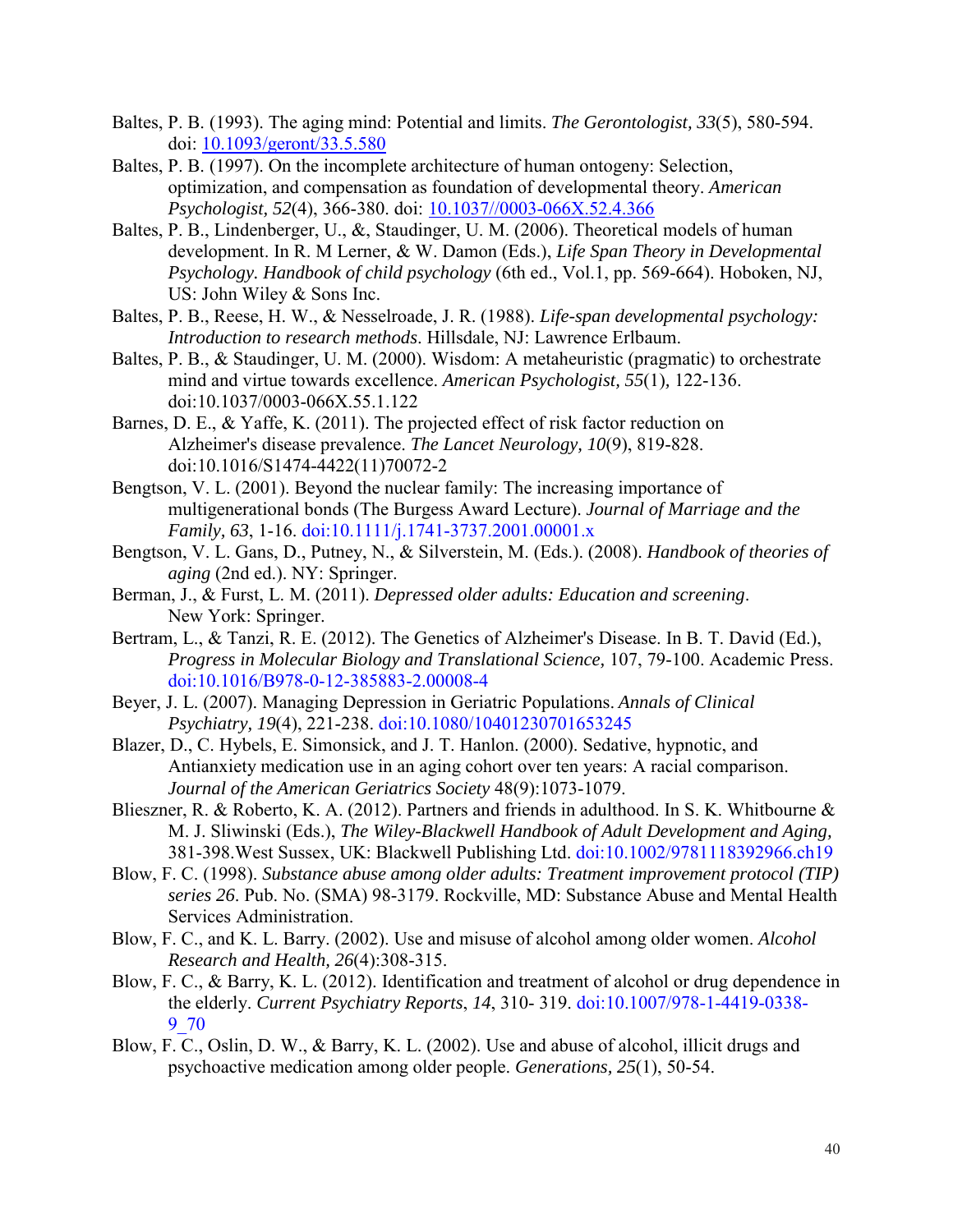- Blum, S., Luchsinger, J. A., Manly, J. J., Schupf, N., Stern, Y., Brown, T. R., & Brickman, A. M. (2012). Memory after silent stroke: Hippocampus and infarcts both matter. *Neurology, 78*(1), 38-46. [doi:10.1212/WNL.0b013e31823ed0cc](http://dx.doi.org/10.1212%2FWNL.0b013e31823ed0cc)
- Bogner, H. R., de Vries, H. F., Maulik, P. K., & Unützer, J. (2009). Mental health services use: Baltimore Epidemiologic Catchment Area Follow-up. *The American Journal of Geriatric Psychiatry, 17*(8), 706-715. [doi:10.1097/JGP.0b013e3181aad5c5](http://dx.doi.org/10.1097%2FJGP.0b013e3181aad5c5)
- Bonanno, G. A., Wortman, C. B., & Nesse, R. M. (2004). Prospective Patterns of Resilience and Maladjustment during Widowhood. *Psychology and Aging*, *19*(2), 260-271. [doi:10.1037/0882-7974.19.2.260](http://dx.doi.org/10.1037%2F0882-7974.19.2.260)
- Breitbart, W., & Applebaum, A. (2011). Meaning-centered group psychotherapy. In M. Watson & D.W. Kissane (Eds.), *Handbook of Psychotherapy in Cancer Care*. New York: Wiley. [doi:10.1002/9780470975176.ch12](http://dx.doi.org/10.1002%2F9780470975176.ch12)
- Brickman, A. M., Cabo, R., & Manly, J. J. (2006). Ethical issues in cross-cultural neuropsychology. *Applied Neuropsychology, 13*(2), 91-100. [doi:10.1207/s15324826an1302\\_4](http://dx.doi.org/10.1207%2Fs15324826an1302_4)
- Brickman, A. M., & Stern, Y. (2009). Aging and memory in humans. In L. R. Squire (Ed.), *Encyclopedia of Neuroscience, 1,* pp. 175-180. Oxford: Academic Press.
- Brown, A., & Draper, P. (2003). Accommodative speech and terms of endearment: Elements of a language mode often experienced by older adults. *Journal of Advanced Nursing, 41*(1), 15-21. [doi:10.1046/j.1365-2648.2003.02500.x](http://dx.doi.org/10.1046%2Fj.1365-2648.2003.02500.x)
- Brown, L. M., Gibson, M., & Elmore, D. (2012). Disaster behavioral health and older adults. American and Canadian readiness and response. In J.L. Framingham & M.L. Teasley (Eds.), *Behavioral Health Response to Disasters*. Boca Raton, FL: CRC. [doi:10.1201/b11954-14](http://dx.doi.org/10.1201%2Fb11954-14)
- Buckwalter, K. C., Davis, L. L., Wakefield, B. J., Kienzle, M. G., & Murray, M. A. (2002). Telehealth for elders and their caregivers in rural communities. *Family & community health*, *25*(3), 31-40.
- Bundick, M. J., Yeager, D. S., King, P. E., & Damon, W. (2010). Thriving across the life span. In W. F. Overton (Ed.), *The handbook of life-span development, Volume 1: Cognition, biology, and methods,* 882-923. New York: Wiley. [doi:10.1002/9780470880166.hlsd001024](http://dx.doi.org/10.1002%2F9780470880166.hlsd001024)
- Burgio, K. L. (1998). Behavioral vs. drug treatment for urge urinary incontinence in older women: A randomized controlled trial. *Journal of the American Medical Association, 280*, 1995-2000. doi: 10.1016/S0022-5347(05)68903-3
- Burlingame, G.M., Fuhriman, A., & Mosier, J. (2003). The differential effectiveness of group psychotherapy: A meta-analytic perspective. *Group dynamics: Theory, Research, and Practice, 7*(1), 3-12. [doi:10.1037/1089-2699.7.1.3](http://dx.doi.org/10.1037%2F1089-2699.7.1.3)
- Burt, D. B. & Aylward, E. H. (1999). Assessment methods for diagnosis of dementia. In M. P. Janicki & A. J.Dalton (Eds.), *Dementia, aging, and intellectual disabilities: A handbook*  (pp. 141-156). Philadelphia: Brunner-Routledge.
- Butler, C., & Zeman, A. Z. (2005). Neurological syndromes which can be mistaken for psychiatric conditions. *Journal of Neurology, Neurosurgery, and Psychiatry, 76*, 31-38. [doi:10.1136/jnnp.2004.060459](http://dx.doi.org/10.1136%2Fjnnp.2004.060459)
- Butler, R. N. (1969). Ageism: Another form of bigotry. *Gerontologist, 9*, 243-246.
- Calasanti, T. M., & Slevin, K. F. (2001). *[Gender, Social Inequalities, and Aging](http://www.altamirapress.com/Catalog/SingleBook.shtml?command=Search&db=%5eDB/CATALOG.db&eqSKUdata=0759101868&thepassedurl=%5bthepassedurl%5d)*. Gender Lens Series. CA: Alta Mira Press.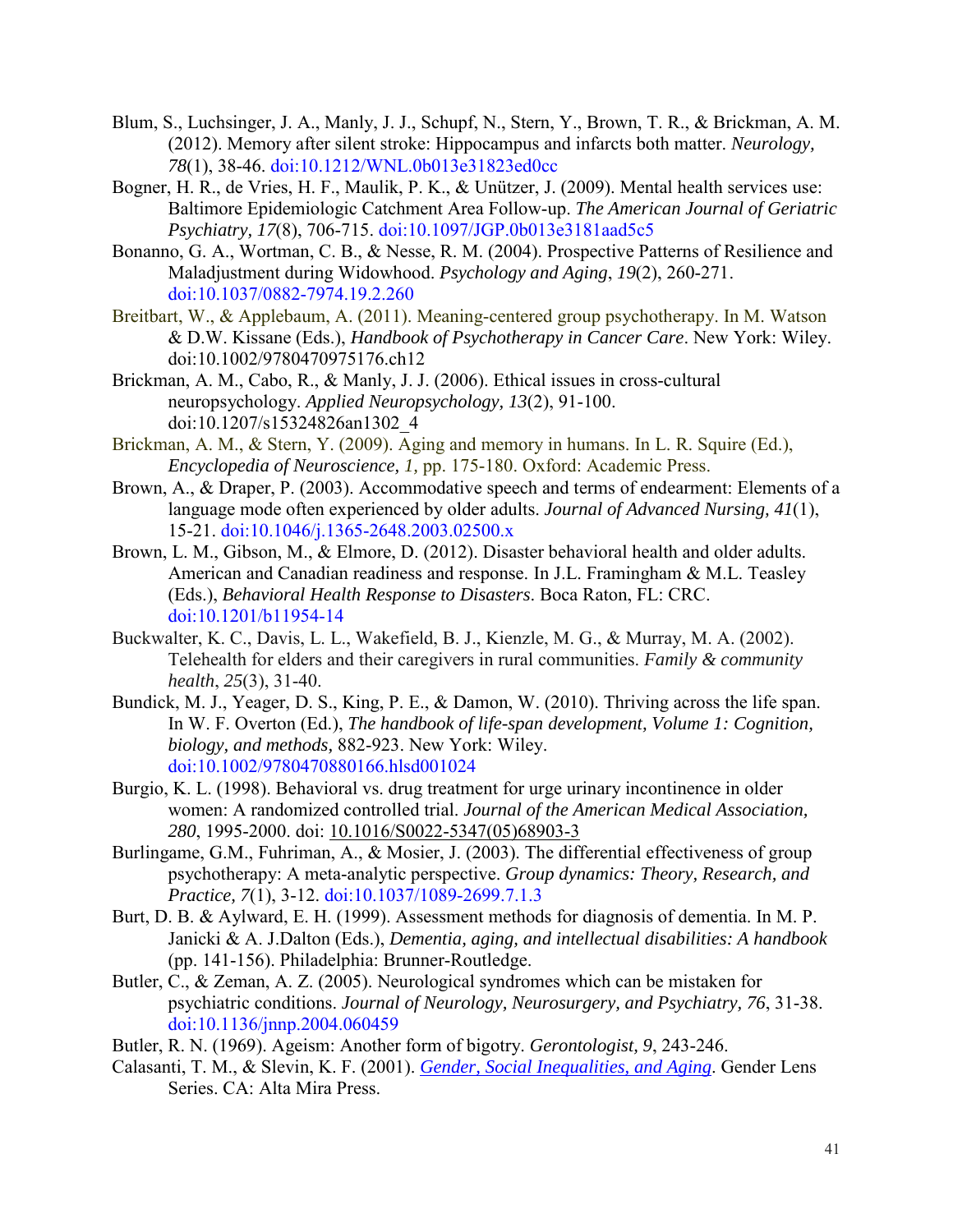- Camp, C. J., Cohen-Mansfield, J., & Capezuti, E. A. (2002). Use of nonpharmacologic interventions among nursing home residents with dementia. *Psychiatric Services, 53*(11), 1397-1401. [doi:10.1176/appi.ps.53.11.1397](http://dx.doi.org/10.1176%2Fappi.ps.53.11.1397)
- Canadian Coalition for Senior's Mental Health. (2008). *Late life suicide prevention toolkit: Suicide assessment and prevention for older adults: Life saving tools for health care providers*. Retrieved from <http://www.ccsmh.ca/en/projects/suicide.cfm>
- Carstensen, L. L. (2006). The influence of a sense of time on human development. *Science*, *312*(5782)*,*1913-1915. [doi:10.1126/science.1127488](http://dx.doi.org/10.1126%2Fscience.1127488)
- Carstensen, L. L., Isaacowitz, D. M., & Charles, S. T. (1999). Taking time seriously: A theory of socioemotional selectivity. *American Psychologist, 54*(3), 165-181. [doi:10.1037//0003-](http://dx.doi.org/10.1037%2F%2F0003-066X.54.3.165) [066X.54.3.165](http://dx.doi.org/10.1037%2F%2F0003-066X.54.3.165)
- Carstensen, L. L., Turan, B., Scheibe, S., Ram, N., Ersner-Hershfield, H., Samanez-Larkin, G. R., Brooks, K.P., & Nesselroade, J.R. (2011). Emotional experience improves with age: Evidence based on over 10 years of experience sampling. *Psychology of Aging, 26*(1), 21- 33. [doi:10.1037/a0021285](http://dx.doi.org/10.1037%2Fa0021285)
- Casado, B. L., Quijano, L. M., Stanley, M. A., Cully, J. A., Steinberg, E. H., & Wilson, N. L. (2012). Healthy IDEAS: Implementation of a depression program through communitybased case management. *The Gerontologist, 48*(6), 828-838. [doi:10.1093/geront/48.6.828](http://dx.doi.org/10.1093%2Fgeront%2F48.6.828)
- Centers for Disease Control and Prevention. (2008). Disability and health: Data and statistics. Retrieved from<http://www.cdc.gov/ncbddd/disabilityandhealth/data.htm>
- Chan, W. C., Lam, L. C. W., & Chen, E. Y. H. (2011). Recent advances in pharmacological treatment of psychosis in late life. *Current Opinion in Psychiatry, 24*, 455-460. [doi:10.1097/YCO.0b013e32834a3f47](http://dx.doi.org/10.1097%2FYCO.0b013e32834a3f47)
- Charles, S. T. (2011). Emotional experience and regulation in later life. In K. W. Schaie & S. Willis (Eds.) *Handbook of the Psychology of Aging* (7<sup>th</sup> ed., pp. 295-310). Burlington, MA: Elsevier Academic Press. [doi:10.1016/B978-0-12-380882-0.00019-X](http://dx.doi.org/10.1016%2FB978-0-12-380882-0.00019-X)
- Charles, S. T. & Carstensen, L. L. (2010). Social and emotional aging. *Annual Review of Psychology, 61*: 383-409. [doi:10.1146/annurev.psych.093008.100448](http://dx.doi.org/10.1146%2Fannurev.psych.093008.100448)
- Charness, N., Demiris, G., & Krupinksi, E. A. (2011). *Designing Telehealth for an Aging Population: A Human Factors Perspective*. Boca Raton: CRC Press. [doi:10.1201/b11229](http://dx.doi.org/10.1201%2Fb11229)
- Chrisler, J.C. (2007). Body image issues of women over 50. In V. Muhlbauer & J.C. Chrisler (Eds), *Women over 50: Psychological perspectives* (pp. 6-25). New York: Springer.
- Clapp, J. D. & Beck, J. G. (2012). Treatment of PTSD in older adults: Do cognitive behavioral interventions remain viable? *Cognitive Behavioral Practice, 19*(1), 126- 135. [doi:10.1016/j.cbpra.2010.10.002](http://dx.doi.org/10.1016%2Fj.cbpra.2010.10.002)
- Clarke, L. H. (2011). Facing age: Women growing older in anti-aging culture. Toronto: Rowman and Littlefield.
- Coburn, A., & Bolda, E. (1999). The rural elderly and long-term care. In T. C. Ricketts (Ed.)., *Rural health in the United States* (pp. 179-189). New York: Oxford University Press.
- Cohen, G. D., Perlstein, S., Chapline, J., Kelly, J., Firth, K., & Simmens, S. (2006). The impact of professionally conducted cultural programs on the physical health, mental health, and social functioning of older adults. *The Gerontologist, 46*(6), 726-734. [doi:10.1093/geront/46.6.726](http://dx.doi.org/10.1093%2Fgeront%2F46.6.726)
- Cohen-Mansfield, J., & Martin, L. S. (2010). Assessment of agitation in older adults. In P. Lichtenberg (Ed.), *Handbook of assessment in clinical gerontology* (2nd ed., pp. 381- 404). New York: Wiley. [doi:10.1016/B978-0-12-374961-1.10015-6](http://dx.doi.org/10.1016%2FB978-0-12-374961-1.10015-6)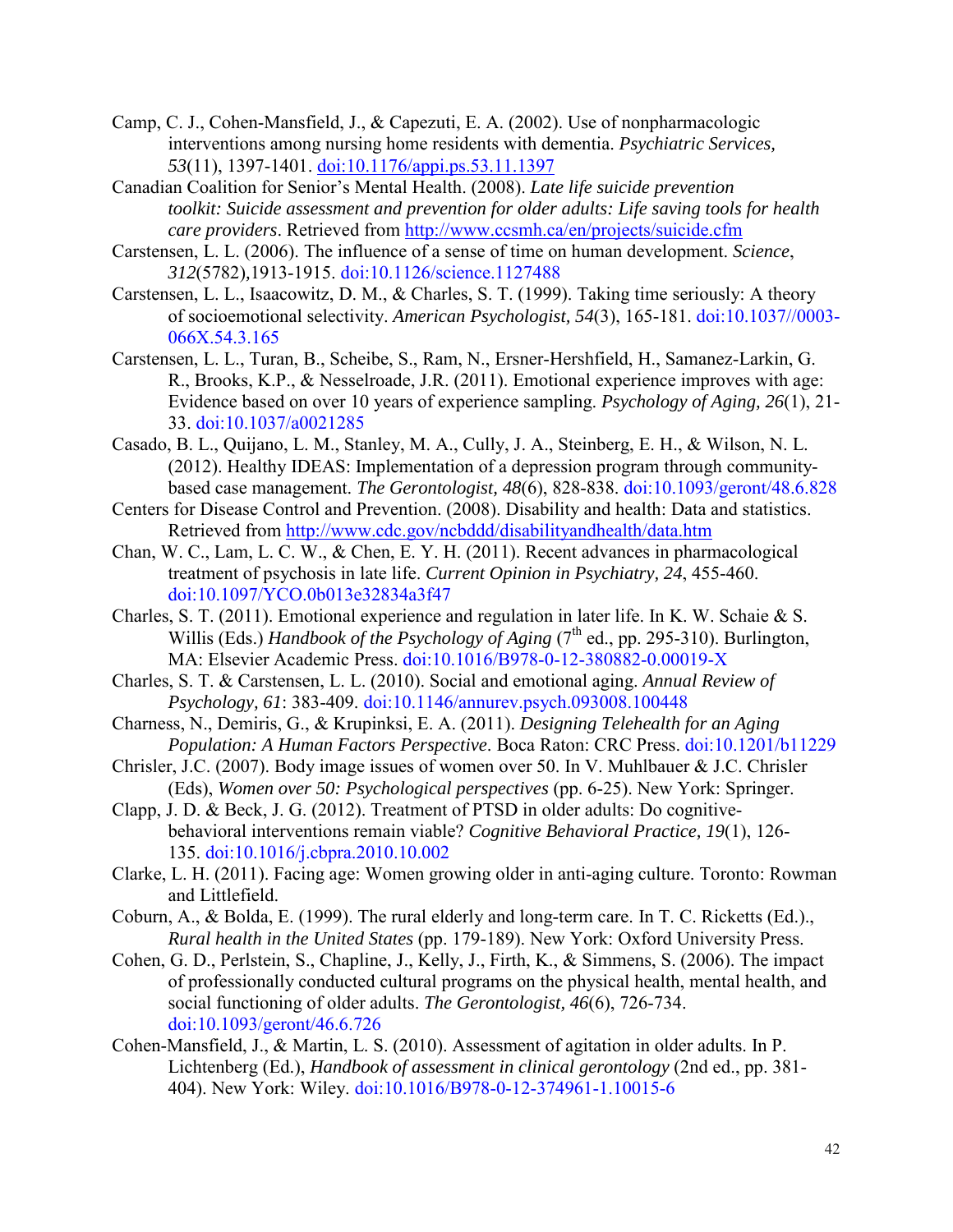Conn, D., Herrmann, N., Kaye, A., Rewilak, D., & Schogt, B. (Eds.). (2007*). Practical psychiatry in the long-term care home*, 3rd Edition. Hogrefe and Huber: Cambridge, MA,

- Conwell , Y. ( 2001). Suicide in later life: a review and recommendations for prevention. *Suicide and Life Threatening Behavior*, 31(Suppl.), 32-47. [doi:10.1521/suli.31.1.5.32.24221](http://dx.doi.org/10.1521%2Fsuli.31.1.5.32.24221)
- Conwell, Y., Duberstein, P. R., & Caine, E.D. (2002). Risk factors for suicide in later life. *Biological Psychiatry, 52*(3), 193-204. [doi:10.1016/S0006-3223\(02\)01347-1](http://dx.doi.org/10.1016%2FS0006-3223%2802%2901347-1)
- Conwell, Y., VanOrden, K., & Caine, E. D. (2011). Suicide in older adults. *Psychiatric Clinics of North America, 34*(2), 451–468. [doi:10.1016/j.psc.2011.02.002](http://dx.doi.org/10.1016%2Fj.psc.2011.02.002)
- Cook, J. M., & Elmore, D. L. (2009). Disaster mental health in older adults: Symptoms, policy and planning. In Y. Neria, S. Galea, & F. Norris, (Eds.), *Mental Health Consequences of Disasters*, (pp.233-263). New York: Cambridge University Press. [doi:10.1017/CBO9780511730030.014](http://dx.doi.org/10.1017%2FCBO9780511730030.014)
- Cook, J. M. & O'Donnell, C. (2005). Assessment and psychological treatment of posttraumatic stress disorder in older adults. *Journal of Psychiatry and Neurology, 18*(2), 61-71. [doi:10.1177/0891988705276052](http://dx.doi.org/10.1177%2F0891988705276052)
- Cooper, C., Selwood, A., & Livingston, G. (2008). The prevalence of elder abuse and neglect: a systematic review. *Age & Ageing, 37*, 151-160. [doi:10.1093/ageing/afm194](http://dx.doi.org/10.1093%2Fageing%2Fafm194)
- Cosentino, S. A., Brickman, A. M., & Manly, J. J. (2011). Neuropsychological assessment of the dementias of late life. In K.W. Schaie, & S. L. Willis (Eds.) *Handbook of the psychology of aging* (7th ed., pp. 339-352). San Diego, CA, US: Elsevier Academic Press. doi: [10.1016/B978-0-12-380882-0.00022-X](http://psycnet.apa.org/doi/10.1016/B978-0-12-380882-0.00022-X)
- Costa, P., & McCrae, R. R. (2011). Contemporary personality psychology. In C. Coffey, J. L. Cummings, M. S. George, D. Weintraub (Eds.), *The American Psychiatric Publishing textbook of geriatric neuropsychiatry* (3rd ed., pp. 537-548). Arlington, VA US: American Psychiatric Publishing, Inc.
- Craik, F. I., & Salthouse, T. A. (2007). *The Handbook of Aging and Cognition* (3rd ed.), New York: Psychological Press.
- Cuddy, A. J., Norton, M. I., & Fiske, S. T. (2005). This old stereotype: The pervasiveness and persistence of the elderly stereotype. *Journal of Social Issues, 61*(2), 267-285. [doi:10.1111/j.1540-4560.2005.00405.x](http://dx.doi.org/10.1111%2Fj.1540-4560.2005.00405.x)
- Crowther, M. R., & Zeiss, A. M. (2003). Aging and mental health. In J. S. Mio & G. Y. Iwamasa (Eds.), *Culturally diverse mental health: The challenge of research and resistance* (pp. 309-322). New York: Brunner-Routledge.
- Curl, A. L., Simons, K., & Larkin, H. (2005). Factors affecting willingness of social work students to accept jobs in aging. *Journal of Social Work Education, 41*(3), 393-406. [doi:10.5175/JSWE.2005.200303100](http://dx.doi.org/10.5175%2FJSWE.2005.200303100)
- Curyto, K. J., Trevino, K. M., Ogland-Hand, S., & Lichtenberg, P. (2012). Evidence-based treatments behavioral disturbances in long-term care. In F. Scogin & A. Shah (Eds.), *Making evidenced-based psychological treatments work with older adults (pp. 167-223).* Washington, DC: American Psychological Association. [doi:10.1037/13753-006](http://dx.doi.org/10.1037%2F13753-006)
- David, S. & Cernin, P. A. (2008). Psychotherapy with lesbian, gay, bisexual, and transgender older adults. *Journal of Gay & Lesbian Social Services, 20*(1-2), 31-49. [doi:10.1080/10538720802178908](http://dx.doi.org/10.1080%2F10538720802178908)
- David, S. & Knight, B. G. (2008). Stress and coping among gay men: age and ethnic differences. *Psychology and Aging, 23*(1), 62-69. [doi:10.1037/0882-7974.23.1.62](http://dx.doi.org/10.1037%2F0882-7974.23.1.62)
- Davidson, P. W., Prasher, V. P. & Janicki, M. P. (2008). *Psychosocial Concerns Among Aging*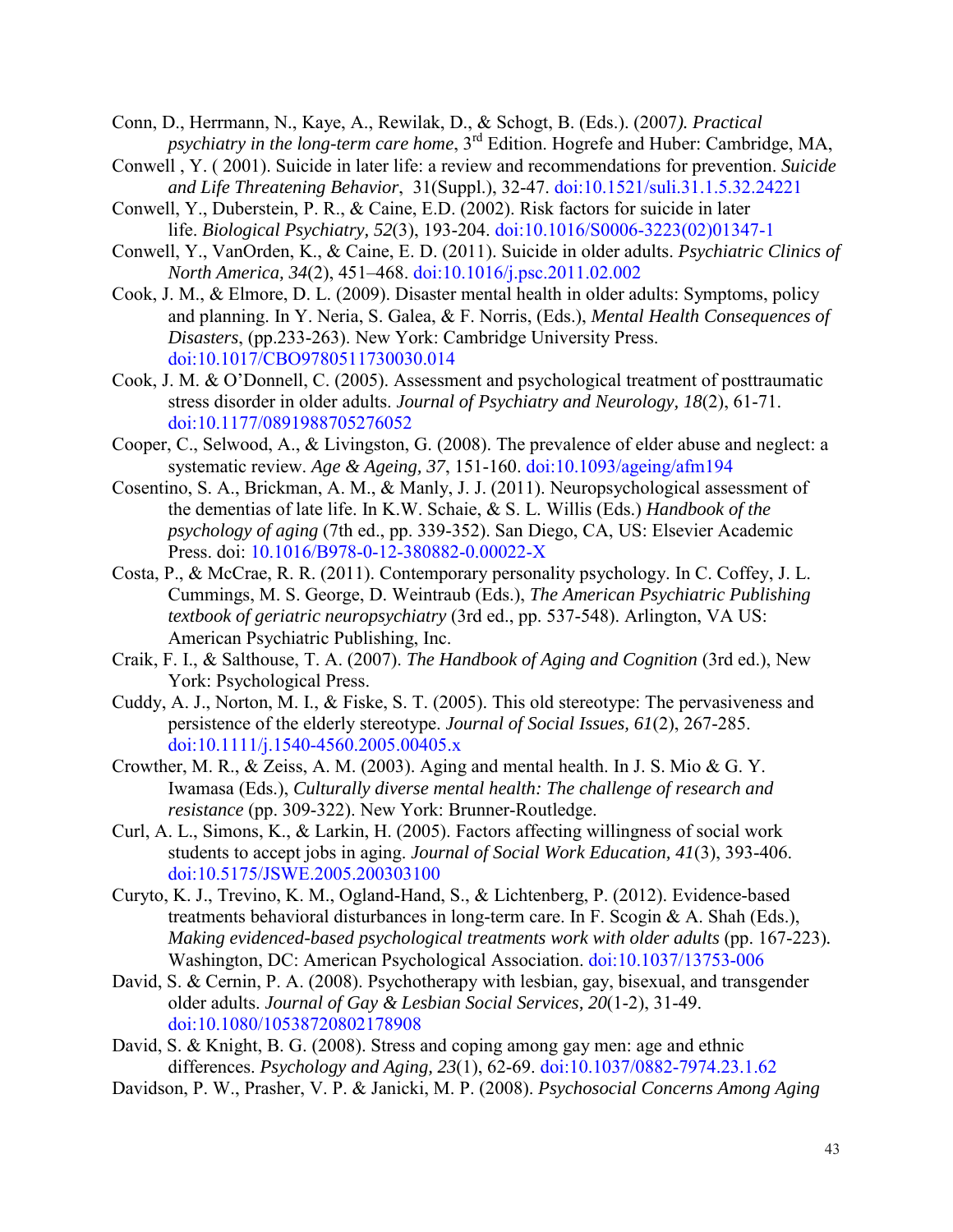*Family Carers, in Mental Health, Intellectual Disabilities, and the Aging Process*, Blackwell Publishing Ltd, Oxford, UK. [doi:10.1002/9780470776179.ch13](http://dx.doi.org/10.1080%2F10538720802178908)

- Depp, C., Loughran, C., Vahia, I., & Molinari, V. (2010). Assessing psychosis in acute and chronically mentally ill older adults. In P. Lichtenberg (Ed.), *Handbook of Assessment in Clinical Gerontology* (2nd ed.) (pp.123-154). New York: John Wiley & Sons. [doi:10.1016/B978-0-12-374961-1.10005-3](http://dx.doi.org/10.1016%2FB978-0-12-374961-1.10005-3)
- Depp, C. A. & Jeste, D. V. (2006). Definitions and predictors of successful aging: A review of larger quantitative studies. *American Journal of Geriatric Psychiatry, 14*, 6-20. [doi:10.1097/01.JGP.0000192501.03069.bc](http://dx.doi.org/10.1097%2F01.JGP.0000192501.03069.bc)
- Dillon, H. R., Wetzler, R. G., & Lichstein, K. L. (2012). Evidence-based treatments for insomnia in older adults. In F. Scogin & A. Shah (Eds.), *Making evidence-based psychological treatments work with older adults* (pp. 47-86). Washington, DC: American Psychological Association. [doi:10.1037/13753-003](http://dx.doi.org/10.1037%2F13753-003)
- Dilworth-Anderson, P. & Gibson, B. E. (2002). The cultural influence of values, norms, meanings, and perceptions in understanding dementia in ethnic minorities. *Alzheimer's Disease and Associated Disorders, 16*, S56-S63. [http://dx.doi.org/10.1097/00002093-](http://dx.doi.org/10.1097%2F00002093-200200002-00005) [200200002-00005](http://dx.doi.org/10.1097%2F00002093-200200002-00005)
- Doka, K. J. (2008). *Counseling individuals with life-threatening illness*. New York: Springer.
- Dwyer-Moore, K. J., & Dixon, M. R. (2007). Functional analysis and treatment of problem behavior of elderly adults in long-term care. *Journal of Applied Behavior Analysis, 40(4),* 679-83. [doi:10.1901/jaba.2007.679-683](http://dx.doi.org/10.1901%2Fjaba.2007.679-683)
- Edelstein, B. A., Drozdick, L.W., & Ciliberti, C. M. (2010). Assessment of Depression and Bereavement in Older Adults. In P. A. Lichtenberg (Ed.), *Handbook of Assessment in Clinical Gerontology* (2<sup>nd</sup> ed., pp. 3–43). Academic Press.
- Edelstein, B. A., & Kalish, K. (1999). Clinical assessment of older adults. In J. C. Cavanaugh and S. Whitbourne (Eds.), *Gerontology: An interdisciplinary perspective* (pp. 269- 304). New York: Oxford University Press.
- Edelstein, B. A., Martin, R. R., & Gerolimatos, L. A. (2012). Assessment in geriatric settings. In J. R. Graham & J. A. Naglieri (Eds.), *Handbook of Psychology: Assessment Psychology* (pp. 425-448). Hoboken NJ: John Wiley  $&$  Sons, Inc. [doi:10.1002/9781118133880.hop210017](http://dx.doi.org/10.1002%2F9781118133880.hop210017)
- Edelstein, B., Woodhead, E., Segal, D., Heisel, M., Bower, E., Lowery, A., & Stoner, S. (2008). Older adult psychological assessment: Current instrument status and related considerations. *Clinical Gerontologist, 31*(3), 1-35. [doi:10.1080/07317110802072108](http://dx.doi.org/10.1080%2F07317110802072108)
- Eisdorfer, C., & Lawton, M. P. (Eds.) (1973). *The psychology of adult development and aging*. Washington, DC: American Psychological Association. [http://dx.doi.org/10.1037/10044-](http://dx.doi.org/10.1037/10044-%09000)  [000](http://dx.doi.org/10.1037/10044-%09000)
- Elder, G. H., Clipp, E. C., Brown, J. S., Martin, L. R., & Friedman, H. S. (2009). The lifelong mortality risks of World War II experiences. *Research on Aging, 31*(4), 391-412. [doi:10.1177/0164027509333447](http://dx.doi.org/10.1177%2F0164027509333447)
- Elder, G. H. Johnson, M. K., & Crosnoe, R. (2003). The Emergence and Development of Life Course Theory. In J. T. Mortimer & M. J. Shanahan (Eds.), *Handbook of the Life Course*. New York: Springer. [doi:10.1007/978-0-306-48247-2\\_1](http://dx.doi.org/10.1007%2F978-0-306-48247-2_1)
- Emlet, C. (2006). "You're awfully old to have this disease": Experiences of stigma and ageism in adults 50 years and older living with HIV/AIDS. *The Gerontologist*, *46*(6), 781-790. [doi:10.1093/geront/46.6.781](http://dx.doi.org/10.1093%2Fgeront%2F46.6.781)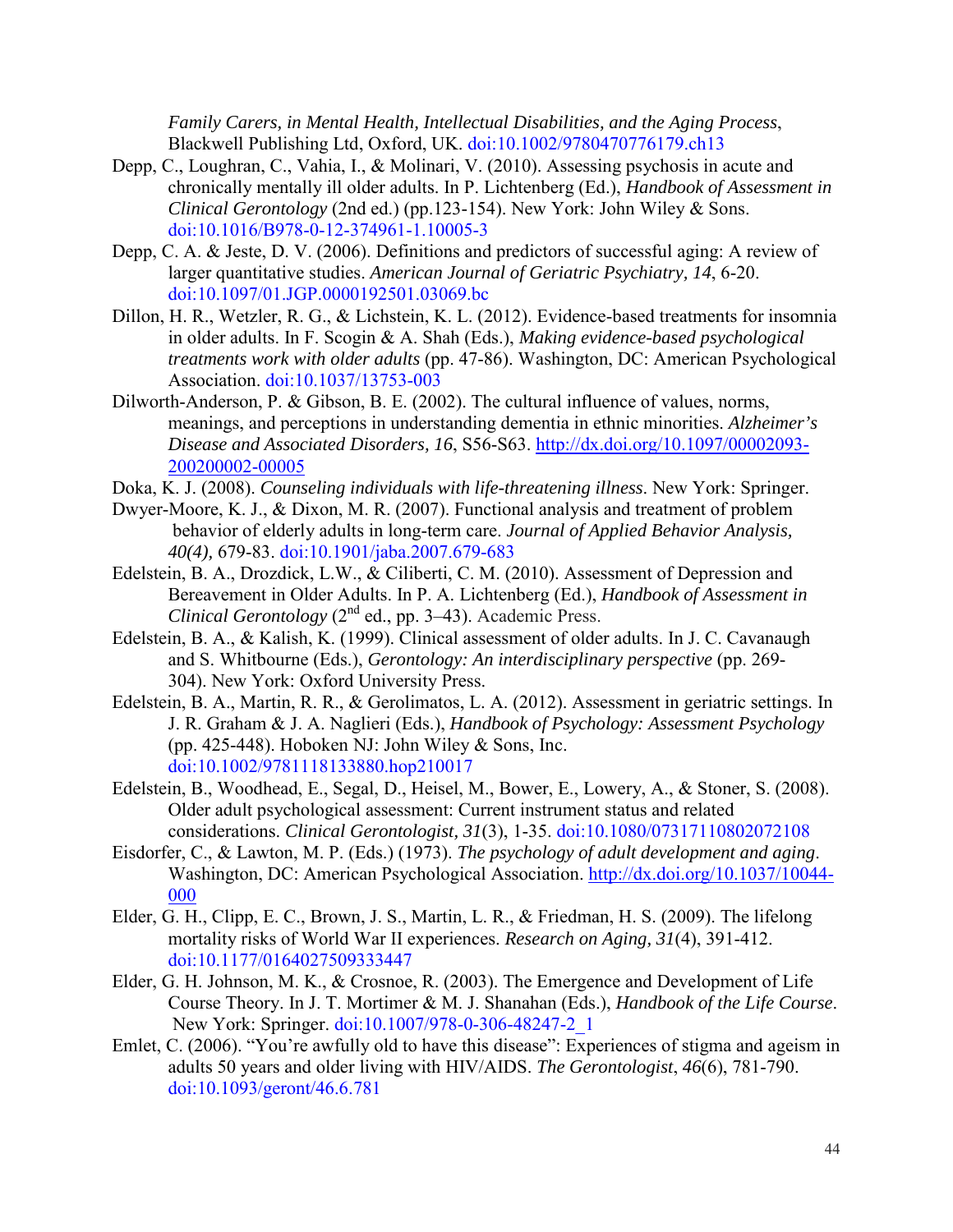- Epstein, E. E., K. Fischer-Elber, and Z. Al-Otaiba. (2007). Women, aging, and alcohol use disorders. *Journal of Women & Aging, 19*(1/2):31-48.
- Fagundes, C. P., Gillie, B. L., Derry, H. M., Bennett, J. M., & Kiecolt-Glaser, J. K. (2012). Resilience and Immune Function in Older Adults. *[Annual Review of Gerontology](http://www.ingentaconnect.com/content/springer/argg)  [and Geriatrics,](http://www.ingentaconnect.com/content/springer/argg) 32* (1), 29-47. [doi:10.1891/0198-8794.32.29](http://dx.doi.org/10.1891%2F0198-8794.32.29)
- Falender, C. A., & Shafranske, E. P. (2007). Competence in competency-based supervision practice: Construct and application. *Professional Psychology: Research and Practice, 38*(3), 232-240. [doi:10.1037/0735-7028.38.3.232](http://dx.doi.org/10.1037%2F0735-7028.38.3.232)
- Fassinger, R. E. & Arseneau, J. R. (2007). "I'd rather get wet than be under that umbrella": Differentiating the experiences and identities of lesbian, gay, bisexual, and transgender people. In K. J. Bieschke, R. M. Perez, & K. A. DeBord (Eds.), *Handbook of counseling and psychotherapy with lesbian, gay, bisexual, and transgender clients* (2nd ed., pp. 19- 49). Washington, D.C: American Psychological Association. [doi:10.1037/11482-001](http://dx.doi.org/10.1037%2F11482-001)
- Federal Interagency Forum on Aging-Related Statistics. (2012). *Older Americans 2012: Key Indicators of Well-Being.* Retrieved from [http://www.agingstats.gov/Main\\_Site/Data/2012\\_Documents/docs/EntireChartbook.pdf](http://www.agingstats.gov/Main_Site/Data/2012_Documents/docs/EntireChartbook.pdf)
- Feldman, D. B., & Periyakoil, V. S. (2006). Posttraumatic stress disorder at the end of life. *Journal of Palliative Care, 9*(1), 213-218. [doi:10.1089/jpm.2006.9.213](http://dx.doi.org/10.1089%2Fjpm.2006.9.213)
- Ferraro, K.F., & Farmer, M.M. (1996). Double jeopardy, aging as leveler, or persistent health inequality? A longitudinal analysis of white and black Americans. *Journals of Gerontology, 51B*, S319-S328. doi: [10.1093/geronb/51B.6.S319](http://dx.doi.org/10.1093%2Fgeronb%2F51B.6.S319)
- Fingerman, K. L., Berg, C., Smith, J., & Antonucci, T. C. (2010). *Handbook of life-span development*. New York: Springer.
- Fingerman, K. L., & Birditt, K. S. (2011). Relationships between adults and their aging parents. In K.W. Schaie, & S. Willis (Eds.), *Handbook of the Psychology of Aging* (7th ed., pp. 219-232). Burlington, MA: Elsevier Academic Press. [doi:10.1016/B978-0-12-](http://dx.doi.org/10.1016%2FB978-0-12-380882-0.00014-0) [380882-0.00014-0](http://dx.doi.org/10.1016%2FB978-0-12-380882-0.00014-0)
- Fingerman, K. L., Brown, B., & Blieszner, R. (2011). Informal ties across the life span: Peers, consequential strangers, and people we encounter in daily life. In K. L. Fingerman, C. A. Berg, J. Smith., & T. C. Antonucci (Eds.), *Handbook of Life-Span Development.* (pp. 487-511). New York: Springer.
- Fiske, A., Wetherell, J. L., & Gatz, M. (2009). Depression in older adults. *Annual Review of Clinical Psychology*, *5*(1), 363-389. [doi:10.1146/annurev.clinpsy.032408.153621](http://dx.doi.org/10.1146%2Fannurev.clinpsy.032408.153621)
- Floyd, M., Scogin, F., McKendree-Smith, N. L., Floyd, D. L., & Rokke, P. D. (2004). Cognitive therapy for depression: A comparison of individual psychotherapy and bibliotherapy for depressed older adults. *Behavior Modification*, *28*(2), 297-318. [doi:10.1177/0145445503259284](http://dx.doi.org/10.1177%2F0145445503259284)
- Fortney, J. C., Burgess, J. F., Jr., Bosworth, H. B., Booth, B. M., & Kaboli, P. J. (2011). A reconceptualization of access for 21st century healthcare. *Journal of General Internal Medicine, 26* (Suppl 2), 639-647. [doi:10.1007/s11606-011-1806-6](http://dx.doi.org/10.1007%2Fs11606-011-1806-6)
- Frank, E., Prigerson, H. G., Shear, M. K., & Reynolds, C. F. (1997). Phenomenology and treatment of bereavement-related distress in the elderly. *International Clinical Psychopharmacology, 12*(7), S25-S30. [doi:10.1097/00004850-199712007-00005](http://dx.doi.org/10.1097%2F00004850-199712007-00005)
- Frazer, D.W., Hinrichsen, G. A., & Jongsma, A. E. (2011). *The older adult psychotherapy treatment planner* (2nd ed.). Hoboken, NJ: Wiley.
- Frazer, D.W., Leicht, M. L., & Baker, M. D. (1996). Psychological manifestations of physical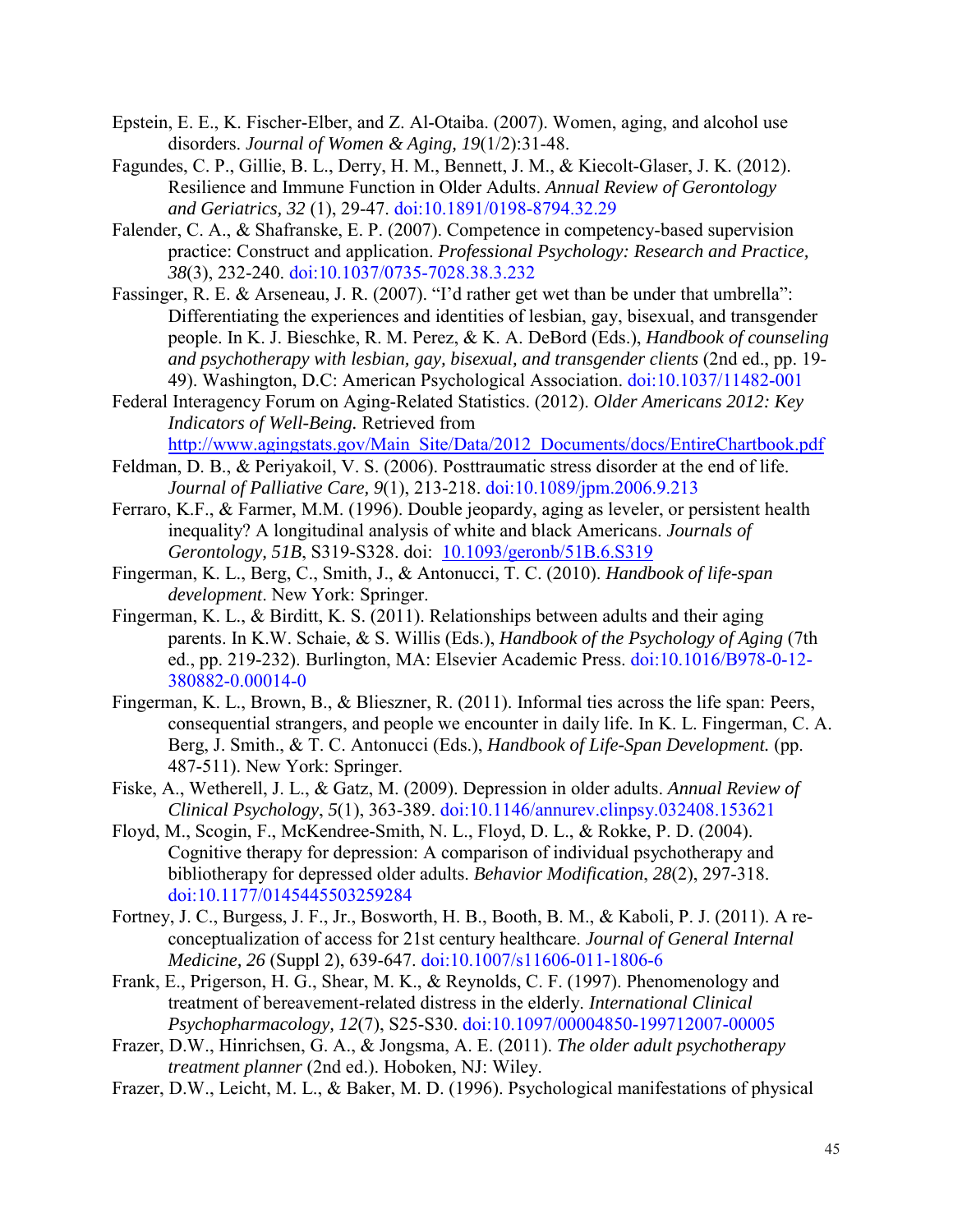disease in the elderly. In L. L. Carstensen, B. A. Edelstein, & L. Dornbrand (Eds.), *The practical handbook of clinical gerontology* (pp. 217-235). Thousand Oaks, CA: Sage

- Fuller-Iglesias, H., Smith, J., & Antonucci, T. C. (2009). Theories of aging from a life-course and life-span perspective. In J. Jackson. T. C. Antonucci, and H. Sterns (Eds.). *Annual Review of Gerontology and Geriatrics, 29*(1)*,* (3-26. New York: Springer. [doi:10.1891/0198-8794.29.3](http://dx.doi.org/10.1891%2F0198-8794.29.3)
- Fuller-Thomson, E., & Minkler, M. (2003). Housing issues and realities facing grandparent caregivers who are renters. *Gerontologist, 43*(1), 92-98. [doi:10.1093/geront/43.1.92](http://dx.doi.org/10.1093%2Fgeront%2F43.1.92)
- Fuller-Thomson, E., Minkler, M., & Driver, D. (1997). A profile of grandparents raising grandchildren in the United States. *Gerontologist, 37*(3), 406-411. [doi:10.1093/geront/37.3.406](http://dx.doi.org/10.1093%2Fgeront%2F37.3.406)
- Futterman, A, Thompson, L., Gallagher-Thompson, D., & Ferris, R. (1997). Depression in later life. Epidemiology, assessment, etiology and treatment. In E.E. Beckham & W.R. Leber (Eds.). Handbook of depression (2nd ed.) (pp. 494-525). New York: Guilford.
- Gallagher-Thompson, D., & Coon, D.W. (2007). Evidenced-based psychological treatments for distress in family caregivers of older adults. *Psychology and Aging, 22*, 37-51.
- Gallagher-Thompson, D., Coon, D. W., Solano, N., Ambler, C., Rabinowitz, Y., & Thompson, L. W. (2003). Change in indices of distress among Latino and Anglo female caregivers of elderly relatives with dementia: Site-specific results from the REACH national collaborative study. *The Gerontologist, 43*(4), 580–591. [doi:10.1093/geront/43.4.580](http://dx.doi.org/10.1093%2Fgeront%2F43.4.580)
- Gallagher-Thompson, D., Haley, W., Guy, D., Rupert, M., Arguelles, T., Zeiss, L. et al. (2003). Tailoring psychological interventions for ethnically diverse dementia caregivers. *Clinical Psychology: Science and Practice, 10*, 423-438. doi: [10.1093/clipsy.bpg042](http://dx.doi.org/10.1093%2Fclipsy.bpg042)
- Gallagher-Thompson, D., & Thompson, L. W. (1996). Applying cognitive-behavioral therapy to the psychological problems of later life. In S. H. Zarit & B. G. Knight (Eds.), *A guide to psychotherapy and aging: Effective clinical interventions in a life-stage context (pp. 61-*82). Washington, DC: American Psychological Association. [doi:10.1037/10211-002](http://dx.doi.org/10.1037%2F10211-002)
- Garber, K. (2012). First FDA-approved beta-amyloid diagnostic hits the market. *National Biotechnology, 30*(7), 575. [doi:10.1038/nbt0712-575](http://dx.doi.org/10.1038%2Fnbt0712-575)
- Gatz, M. (1998). Towards a developmentally-informed theory of mental disorder in older adults. In J. Lomranz (Ed.), *Handbook of aging and mental health* (pp. 101-120). New York: Plenum.
- Gatz, M., & Pearson, C. G. (1988). Ageism revised and provision of psychological services. *American Psychologist, 43*(3), 184-189. [doi:10.1037//0003-066X.43.3.184](http://dx.doi.org/10.1037%2F%2F0003-066X.43.3.184)
- Geldhof, G. J., Little, T. D., & Colombo, J. (2010). Self-regulation across the life span. In M. Lamb & A. M. Freund (Eds.), *The handbook of life span development, Vol.2: Social and emotional development* (pp. 116-157). New York: Wiley. [doi:10.1002/9780470880166.hlsd002005](http://dx.doi.org/10.1002%2F9780470880166.hlsd002005)
- [Gellis, Z. D,](https://library.villanova.edu/Find/Summon/Search?type=Author&lookfor=Gellis%2C%20Zvi%20D) & [Bruce, M. L.](https://library.villanova.edu/Find/Summon/Search?type=Author&lookfor=Bruce%2C%20Martha%20L) (2010). Problem solving therapy for subthreshold depression in home healthcare patients with cardiovascular disease. *American Journal of Geriatric Psychiatry, 18*[\(6\): 464–474.](http://www.ncbi.nlm.nih.gov/entrez/eutils/elink.fcgi?dbfrom=pubmed&retmode=ref&cmd=prlinks&id=20871804)
- Geriatrics Interdisciplinary Advisory Group. (2006). Interdisciplinary care for older adults with complex needs: American Geriatrics Society position statement. *Journal of American Geriatrics Society, 54*(5), 849-852. [doi:10.1111/j.1532-5415.2006.00707.x](http://dx.doi.org/10.1111%2Fj.1532-5415.2006.00707.x)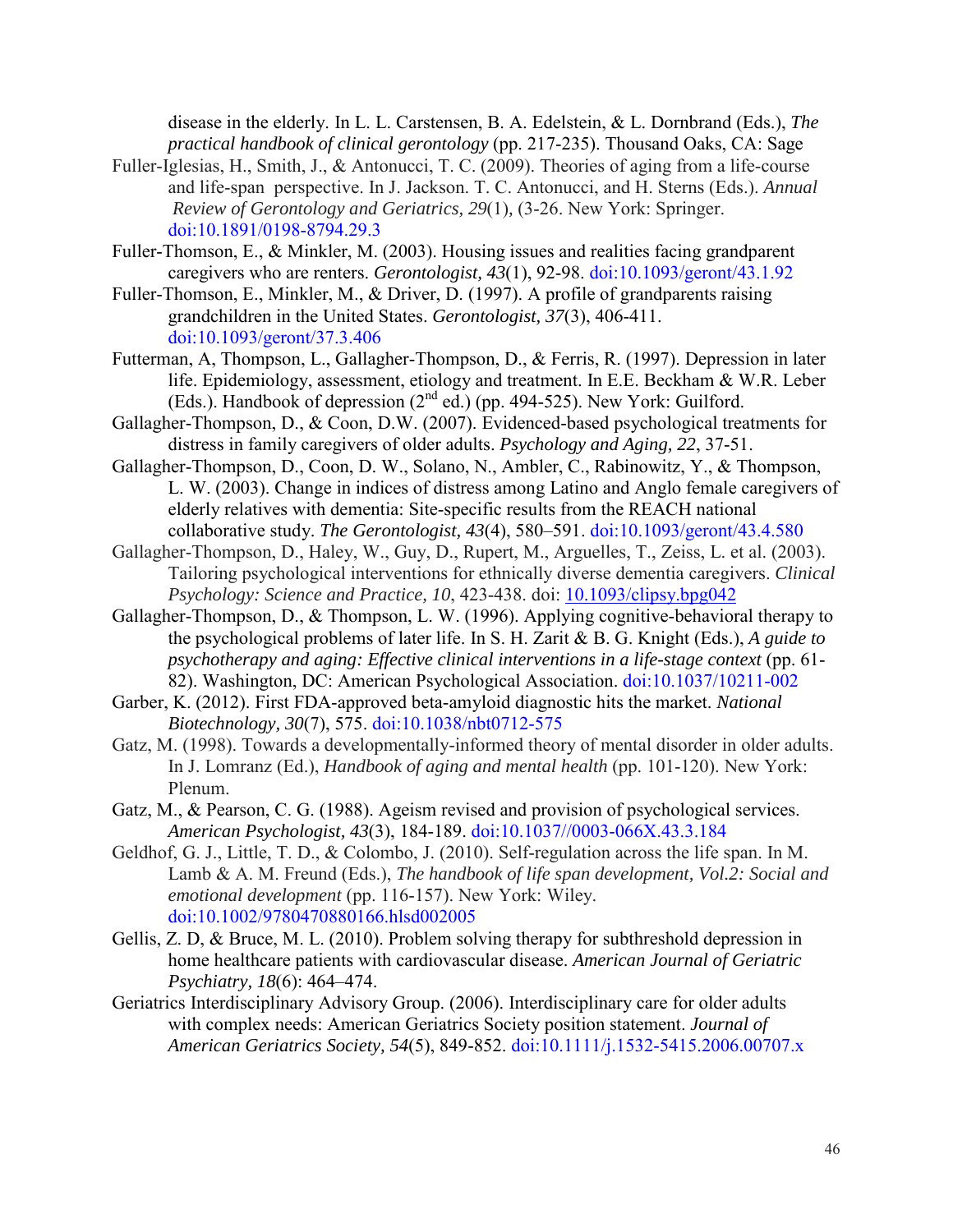- Gerontological Society of America. (2012). *Communicating with Older Adults: An Evidence-Based Review of What Really Works*. Washington, DC: Gerontological Society of America.
- Glisky, E. L. (2007). Changes in cognitive function in human aging. In D. R. Riddle (Ed.), *Brain aging: Models, methods, and mechanisms*. Boca Raton: CRC Press. [doi:10.1201/9781420005523.sec1](http://dx.doi.org/10.1201%2F9781420005523.sec1)
- Gray, S. L., Eggen, A. E., Blough, D., Buchner, D., & LaCroix, A. Z. (2003). Benzodiazepine use in older adults enrolled in a health maintenance organization. *American Journal of Geriatric Psychiatry* 11(5):568-576.
- Grubaugh, A., Cain, G., Elhai, J., Patrick, S., & Frueh, C. (2008). Attitudes toward medical and mental health care delivered via telehealth applications among rural and urban primary care patients. *Journal of Nervous and Mental Disease, 196*, 167-170. doi: 10.1097/NMD.0b013e318162aa2d
- Gum, A. M., Areán, P. A., Hunkeler, E., Tang. L, Kanton, W., Hitchcock, P., … Unützer, J. (2006). Depression treatment preferences in older primary care patients. *The Gerontologist, 46*(1), 14-22. [doi:10.1093/geront/46.1.14](http://dx.doi.org/10.1093%2Fgeront%2F46.1.14)
- Gum, A., King-Kallimanis, B, & Kohn, R. (2009). Prevalence of Mood, Anxiety, and Substance-Abuse Disorders for Older Americans in the National Comorbidity Survey-Replication. *American Journal of Geriatric Psychiatry, 17*(9), 769–781. [doi:10.1097/JGP.0b013e3181ad4f5a](http://dx.doi.org/10.1097%2FJGP.0b013e3181ad4f5a)
- Guralnick, S., Kemel, K., Stamm, B. H., & Grieving, A. M. (2003). Rural geriatrics and gerontology. In B. H. Stamm (Ed.), *Rural behavioral health care: An interdisciplinary guide.* Washington, DC: American Psychological Association. [doi:10.1037/10489-015](http://dx.doi.org/10.1037%2F10489-015)
- Gutmann, D. (1987). Reclaimed powers. NY: Basic Books.
- Hadjistavropoulos, T. & Fine, P.G. (2007). Chronic pain in older persons: Prevalence, assessment, and management. *Reviews in Clinical Geropsychology, 16*(3), 231-241. [doi:10.1017/S0959259807002201](http://dx.doi.org/10.1017%2FS0959259807002201)
- Haley, W. E., Allen, R. S., Reynolds, S., Chen, H., Burton, A., & Gallagher-Thompson, D. (2002). Family issues in end-of-life decision making and end-of-life care. *American Behavioral Scientist, 46*(2), 284-298. [doi:10.1177/000276402236680](http://dx.doi.org/10.1177%2F000276402236680)
- Haley, W. E., Larson, D. G., Kasl-Godley, J., Neimeyer, R. A., & Kwilosz, D. M. (2003). Roles for psychologists in end-of-life care: Emerging models of practice. *Professional Psychology: Research and Practice, 34*, 626-633. [doi:10.1037/0735-7028.34.6.626](http://dx.doi.org/10.1037%2F0735-7028.34.6.626)
- Hartman-Stein, P. E., & Georgoulakis, J. M. (2008). How Medicare shapes behavioral health practice in older adults in the U.S.: Issues and recommendations for practitioners (pp. 323-334). In D. G. Gallagher-Thompson, A. M. Steffen, & L.W. Thompson (Eds.), *Handbook of behavioral and cognitive therapies with older adults*. New York: Springer. [doi:10.1007/978-0-387-72007-4\\_21](http://dx.doi.org/10.1007%2F978-0-387-72007-4_21)
- Hartman-Stein, P. E. (1998). Hope amidst the behavioral healthcare crisis. In P. E. Hartman- Stein (Ed.), *Innovative behavioral healthcare for older adults* (pp. 201-214). San Francisco: Jossey-Bass Publishers.
- Hartman-Stein, P. E. (2006). The basics of building and managing a geropsychology practice. In S. H. Qualls and B. G. Knight (Eds.), *Psychotherapy for depression in older adults*. Hoboken, N.J: Wiley.
- Harvey, P. D. (2005*). Schizophrenia in late life. Aging effects on symptoms and course of illness*. Washington DC: American Psychological Association. [doi:10.1037/10873-000](http://dx.doi.org/10.1037%2F10873-000)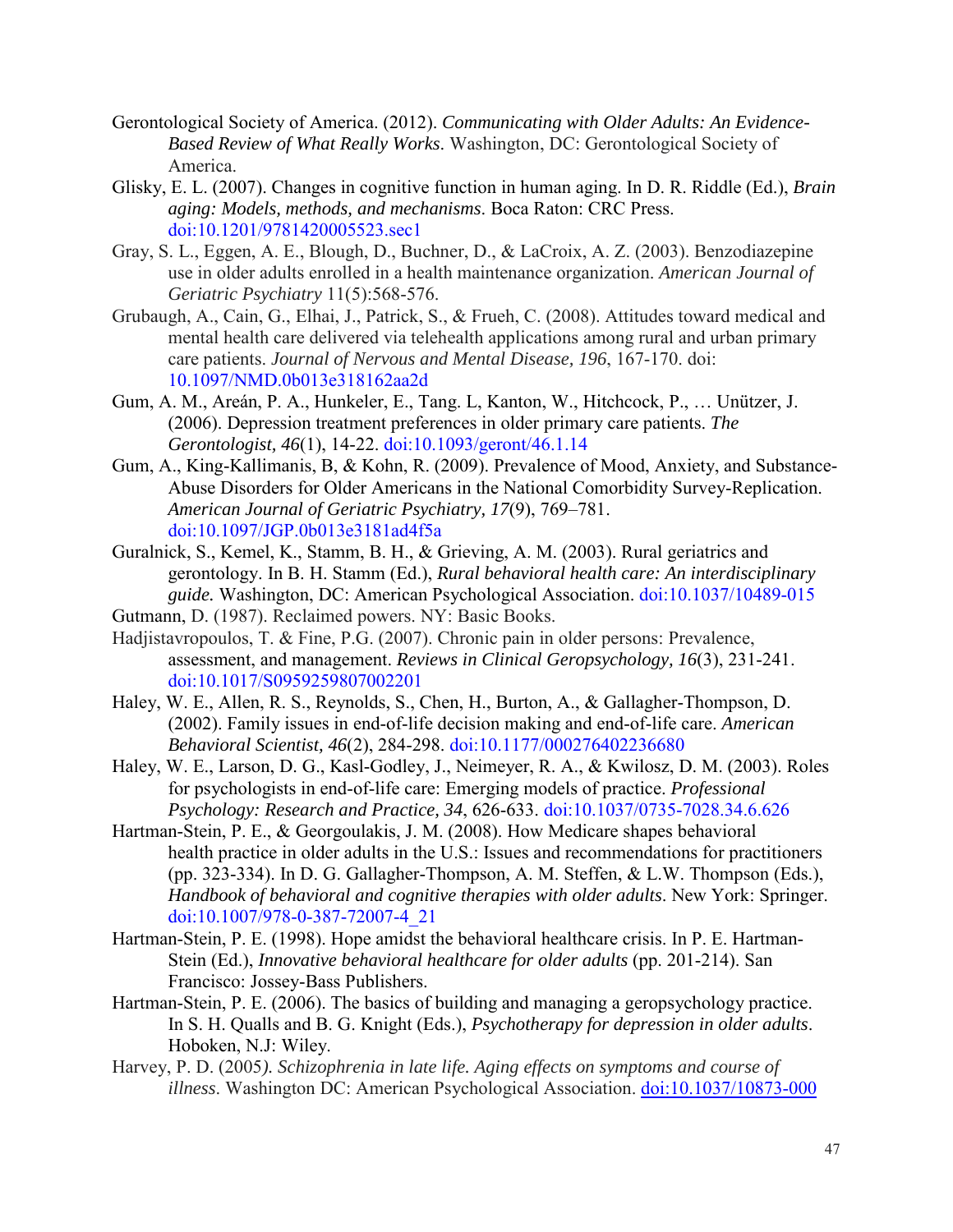- Harvey, P. D., Reichenberg, A., & Bowie, C. R. (2006). Cognition and Aging in Psychopathology: Focus on Schizophrenia and Depression. *Annual Review of Clinical Psychology, 2*, 389–409. doi: 10.1146/annurev.clinpsy.2.022305.095206
- Haynes, S. N., O'Brien, W. H., & Kaholokula, J. (2011). *Behavioral assessment and case formulation.* New York: Wiley.
- Hayslip, B., & Goodman, C. C. (2008). Grandparents raising grandchildren: Benefits and drawbacks? *Journal of Intergenerational Relationships, 5*(4), 117-119. [doi:10.1300/J194v05n04\\_12](http://dx.doi.org/10.1300%2FJ194v05n04_12)
- Hayslip, B., & Kaminski, P. L. (2005). Grandparents Raising Their Grandchildren: A Review of the Literature and Suggestions for Practice. *Gerontologist, 45*(2): 262-269. [doi:10.1093/geront/45.2.262](http://dx.doi.org/10.1093%2Fgeront%2F45.2.262)
- Heisel, M. J., & Duberstein, P. R. (2005). Suicide prevention in older adults. *Clinical Psychology: Science and Practice*, *12*(3), 242-259. [doi:10.1093/clipsy.bpi030](http://dx.doi.org/10.1093%2Fclipsy.bpi030)
- Hill, R. (2005). *Positive aging: A guide for mental health professionals and consumers*. New York, NY: W.W. Norton & Co.
- Hillman, J. (2012). *Sexuality and aging: Clinical perspectives*. New York: Springer.
- Hines, L. E., & Murphy, J. E. (2011). Potentially harmful drug-drug interactions in the elderly: a review. *The American Journal of Geriatric Pharmacotherapy, 9*(6):364-77. [doi:10.1016/j.amjopharm.2011.10.004](http://dx.doi.org/10.1016%2Fj.amjopharm.2011.10.004)
- Hinrichsen, G. A. (2000). Knowledge of and interest in geropsychology among psychology trainees. *Professional Psychology: Research and Practice, 31*(4)*,* 442–445. [doi:10.1037/0735-7028.31.4.442](http://dx.doi.org/10.1037%2F0735-7028.31.4.442)
- Hinrichsen, G. A. (2006). Why multicultural issues matter for practitioners working with older adults. *Professional Psychology: Research and Practice, 37*(1), 29-35. [doi:10.1037/0735-7028.37.1.29](http://dx.doi.org/10.1037%2F0735-7028.37.1.29)
- Hinrichsen, G. A. (2008). Interpersonal psychotherapy as a treatment for depression in late life. *Professional Psychology: Research and Practice, 39*, 306-312.
- Hinrichsen, G.A. (2010). Public policy and the provision of psychological services to older adults. *Professional Psychology: Research and Practice, 41*(2), 97-103. [doi:10.1037/a0018643](http://dx.doi.org/10.1037%2Fa0018643)
- Hinrichsen, G. A. & Emery, E. E. (2005). Interpersonal factors and Late-Life Depression. *Clinical Psychology: Science and Practice, 12*(3), 264-275. [doi:10.1093/clipsy.bpi027](http://dx.doi.org/10.1093%2Fclipsy.bpi027)
- Hinrichsen, G. A., Kietzman, K. G., Alkema, G. E., Bragg, E. J., Hensel, B. K., Miles, T. P., ... & Zerzan, J. (2010). Influencing public policy to improve the lives of older Americans. *The* G*erontologist, 50*(6)*,* 735-743. [doi:10.1093/geront/gnq034](http://dx.doi.org/10.1093%2Fgeront%2Fgnq034)
- Hinrichsen, G. A., Zeiss, A., Karel, M. J., & Molinari, V. A. (2010). Competency based geropsychology training in doctoral internships and postdoctoral fellowships. *Training and Education in Professional Psychology, 4*(2)*,* 91-98. [doi:10.1037/a0018149](http://dx.doi.org/10.1037%2Fa0018149)
- Hiskey, S., Luckie, M., Davies, S., & Brewin, C. R. (2008). The emergence of posttraumatic distress in later life: A review. *Journal of Geriatric Psychiatry and Neurology, 21*, 232-241.
- Horvath, A. O., & Bedi, R. P. (2002). The alliance. In J. C. Norcross (Ed.), *Psychotherapy relationships that work* (pp. 37-70). New York: Oxford University Press.
- Holtzer, R. Zweig, R. A. & Siegel, L. (2012). Learning from the past and planning for the future: The challenges of and solutions for integrating aging into doctoral psychology training.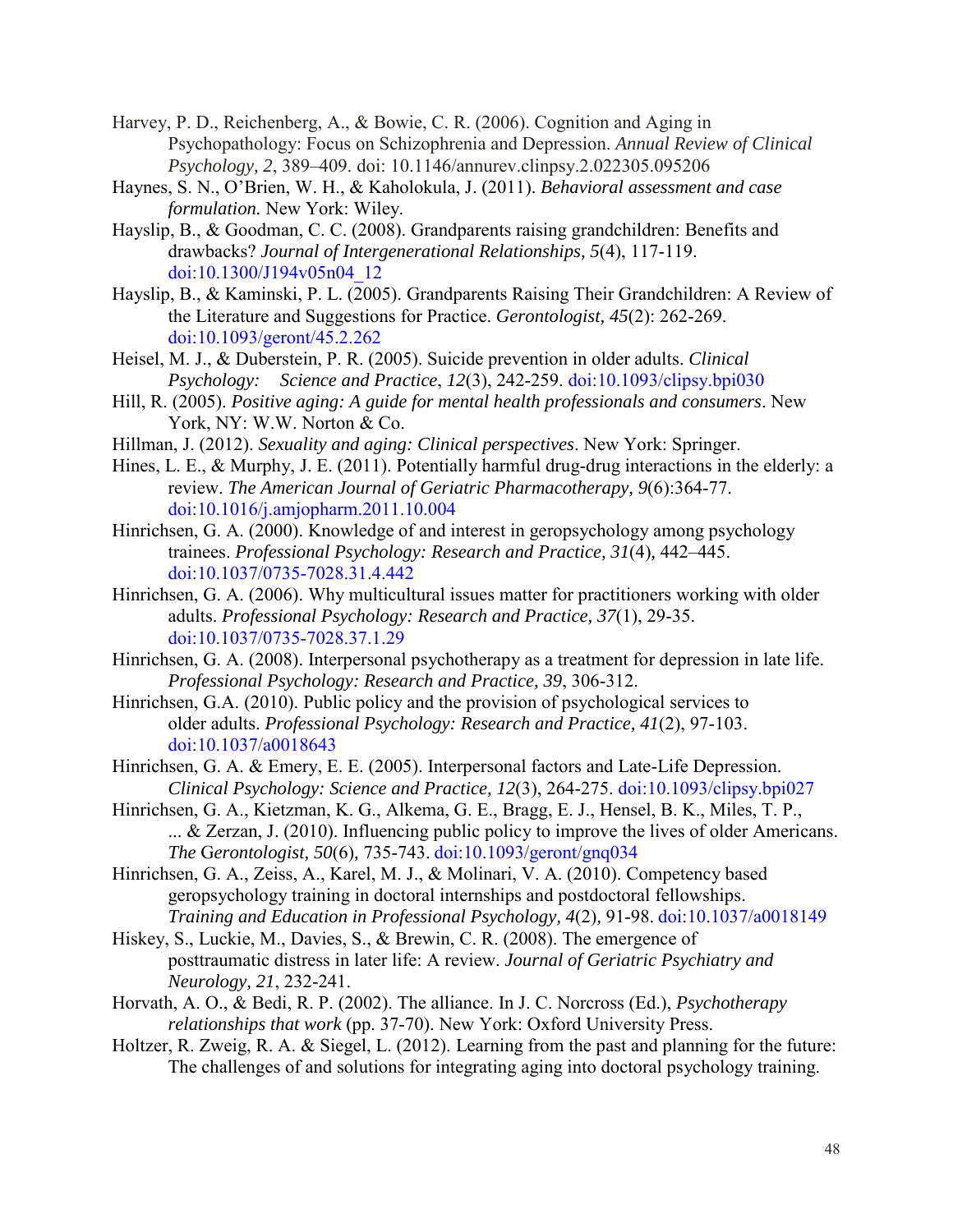*Training and Education in Professional Psychology, 6*(3), 142-150. [doi:10.1037/a0029365](http://dx.doi.org/10.1037%2Fa0029365)

- Huh, J. T., Weaver, C. M., Martin, J. L., Caskey, N. H., O'Riley, A., & Kramer, B. J. (2012). Effects of a late-life suicide risk-assessment training on multidisciplinary healthcare providers. *Journal of the American Geriatrics Society, 60*(4), 775-780. [doi:10.1111/j.1532-5415.2011.03843.x](http://dx.doi.org/10.1111%2Fj.1532-5415.2011.03843.x)
- Hussian, R. A. (1981). *Geriatric psychology: A behavioral perspective*. New York: Van Nostrand Reinhold.
- Huybrechts, K. F., Rothman, K. J., Silliman, R. A., Brookhart, M. A., &, Schneeweiss, S. (2011). Risk of death and hospital admission for major medical events after initiation of psychotropic medications in older adults admitted to nursing homes. *Canadian Medical Association Journal, 183*(7), 411-419. [http://dx.doi.org/10.1503/cmaj.101406](http://dx.doi.org/10.1503%2Fcmaj.101406)
- Hyer, L., Carpenter, B., Bishmann, D., & Wu, H. (2005). Depression in long-term care. *Clinical Psychology: Science and Practice*, *12*(3), 280-299. [doi:10.1093/clipsy.bpi031](http://dx.doi.org/10.1093%2Fclipsy.bpi031)
- Hyer, L., & Intrieri, R. (Eds.), (2006). *Geropsychological interventions in long-term care*. NY: Springer.
- Hyer, L. A., & Sohnle, S. J. (2001). *Trauma among older people: Issues and treatment.*  Philadelphia: Bruner-Routledge.
- Hyler, S. E., Gangure, D. P., & Batchelder, S. T. (2005). Can telepsychiatry replace in-person psychiatric assessments? A review and meta-analysis of comparison studies. *CNS Spectrums, 10*(5), 403-413.
- Inouye, S. K. (2006). Delirium in older persons. *New England Journal of Medicine, 354*(11), 1157-1165. [doi:10.1056/NEJMra052321](http://dx.doi.org/10.1056%2FNEJMra052321)
- Institute of Medicine. (2012). *The Mental Health and Substance Use Workforce for Older Adults: In Whose Hands?* Retrieved from [http://www.iom.edu/Reports/2012/The-Mental-](http://www.iom.edu/Reports/2012/The-Mental-Health-and-Substance-Use-Workforce-for-Older-Adults.aspx)[Health-and-Substance-Use-Workforce-for-Older-Adults.aspx](http://www.iom.edu/Reports/2012/The-Mental-Health-and-Substance-Use-Workforce-for-Older-Adults.aspx)
- International Longevity Center, Anti-Ageism Taskforce. (2006). *Ageism in America*. Retrieved from [http://www.imsersomayores.csic.es/documentos/documentos/ilg-ageism-](http://www.imsersomayores.csic.es/documentos/documentos/ilg-ageism-01.pdf)[01.pdf.](http://www.imsersomayores.csic.es/documentos/documentos/ilg-ageism-01.pdf)
- Ivey, D. C., Wieling, E., & Harris, S. M. (2000). Save the young the elderly have lived their lives: Ageism in marriage and family therapy. *Family Process, 39*(2), 163-175. [doi:10.1111/j.1545-5300.2000.39202.x](http://dx.doi.org/10.1111%2Fj.1545-5300.2000.39202.x)
- Iwasaki, M., Tazeau, Y.N., Kimmel, D., & McCallum, T. J. (2009). Gerodiversity and social justice: Voices of minority elders. In J.L. Chin (Ed.), *Diversity in Mind and Action: Vol. 4. Social, Psychological, and Political Challenges*. Westport, CT: Praeger.
- Jack Jr., C. R., Knopman, D. S., Jagust, W. J., Shaw, L. M., Aisen, P. S., Weiner, M. W., & Trojanowski, J. Q. (2010). Hypothetical model of dynamic biomarkers of the Alzheimer's pathological cascade. *The Lancet Neurology, 9*(1), 119-128. doi: [doi:10.1016/S1474-](http://dx.doi.org/10.1016%2FS1474-4422%2809%2970299-6) [4422\(09\)70299-6](http://dx.doi.org/10.1016%2FS1474-4422%2809%2970299-6)
- James, J. W., & Haley, W. E. (1995). Age and health bias in practicing clinical psychologists. *Psychology and Aging*, *10*, 610-616. [doi:10.1037//0882-7974.10.4.610](http://dx.doi.org/10.1037%2F%2F0882-7974.10.4.610)
- Janicki, M. P., & Dalton, A. J. (1999). (Eds.) *Dementia, aging, and intellectual disabilities: A handbook*. Philadelphia: Brunner-Routledge.
- Jeste, D. V., Alexopoulos, G. S., Bartels, S. J., Cummings, J. L., Gallo, J. J., Gottlieb, G. L, …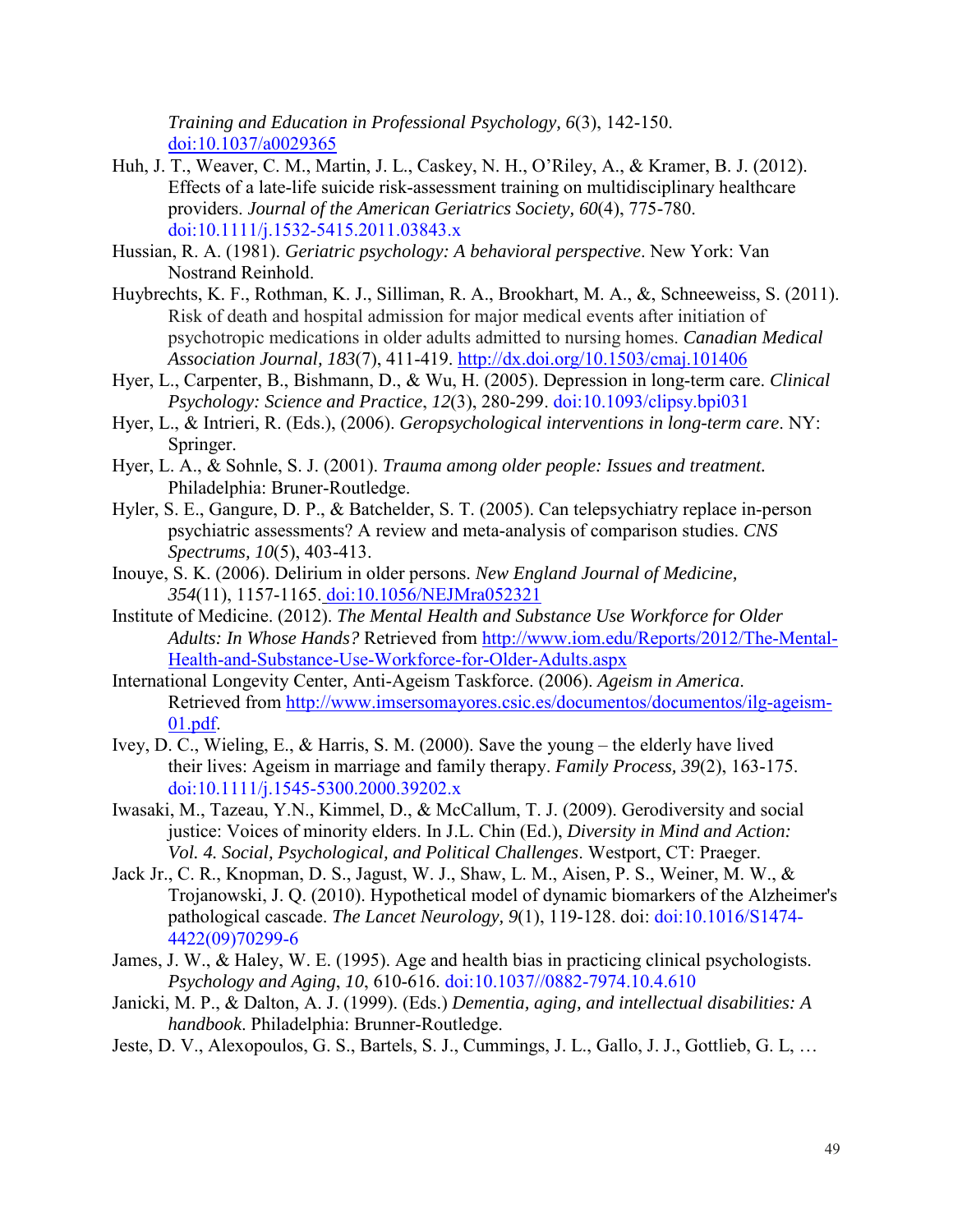Lebowitz, B.D. (1999). Consensus statement on the upcoming crisis in geriatric mental health: Research agenda for the next 2 decades. *Archives of General Psychiatry, 56*(9), 848-853. [doi:10.1001/archpsyc.56.9.848](http://dx.doi.org/10.1001%2Farchpsyc.56.9.848)

- Jin, H., Shih, P. A., Golshan, S., Mudaliar, S., Henry, R., Glorioso, D. K., … Jeste, D. V. (2012). Comparison of longer-term safety and effectiveness of 4 atypical antipsychotics in patients over age 40: a trial using equipoise-stratified randomization. *The Journal of Clinical Psychiatry, 74*(1), 10-18. [http://dx.doi.org/10.4088/JCP.12m08001](http://dx.doi.org/10.4088%2FJCP.12m08001)
- Kane, M. N. (2002). Awareness of ageism, motivation, and countertransference in the care of elders with Alzheimer's disease. *American Journal of Alzheimer's Disease and Other Dementias, 17*, 101-109. [doi:10.1177/153331750201700206](http://dx.doi.org/10.1177%2F153331750201700206)
- Kane, M. N. (2004). Ageism and intervention: What social work students believe about treating people differently because of age. *Educational Gerontology, 30*(9), 767-784. [doi:10.1080/03601270490498098](http://dx.doi.org/10.1080%2F03601270490498098)
- Karel, M. J. (2009). Ethical issues in long-term care. In E. Rosowsky, J. M. Casciani, & M. Arnold (Eds.) *Geropsychology and Long-term care. A Practitioner's Guide.* NY: Springer. doi: 10.1007/978-0-387-72648-9
- Karel, M. J. (2011). Ethics. In V. Molinari (Ed.) *Specialty competencies in geropsychology* (pp. 115-142). New York: Oxford University Press.
- Karel, M. J., Emery, E. E., Molinari, V., & CoPGTP Task Force on the Assessment of Geropsychology Competencies. (2010). Development of a tool to evaluate geropsychology knowledge and skill competencies. *International Psychogeriatrics,22,*  886 – 896. [doi:10.1017/S1041610209991736](http://dx.doi.org/10.1017%2FS1041610209991736) . Retrieved from http://www.copgtp.org/uploads/documents/Pikes\_Peak\_Evaluation\_Tool.pdf
- Karel, M. J., Gatz, M. & Smyer, M. A. (2012). Aging and mental health in the decade ahead: What psychologists need to know. *American Psychologist*, *67*, 184-198. [doi:10.1037/a0025393](http://dx.doi.org/10.1037%2Fa0025393)
- Karel, M. J., Holley, C. K., Whitbourne, S. K., Segal, D. L., Tazeau, Y. N., Emery, E. E., Molinari, V., Yang, J., & Zweig, R. A. (2012). Preliminary validation of a tool to assess competencies for professional geropsychology practice. *Professional Psychology: Research and Practice, 43*(2), 110-117. [doi:10.1037/a0025788](http://dx.doi.org/10.1037%2Fa0025788)
- Karel, M. J., Knight, B. G., Duffy, M., Hinrichsen, G. A., & Zeiss, A. M. (2010). Attitude, knowledge, and skill competencies for practice in professional geropsychology: Implications for training and building a geropsychology workforce. *Training and Education in Professional Psychology, 4*(2)*,* 75–84. [doi:10.1037/a0018372](http://dx.doi.org/10.1037%2Fa0018372)
- Karel, M. J., Ogland-Hand, S., & Gatz, M. (2002). *Assessing and treating late-life depression: A casebook and resource guide*. New York: Basic Books.
- Karlin, B. E., Duffy, M., & Gleavs, D. H. (2008). Patterns and predictors of mental health service use and mental illness among older and younger adults in the United States. *Psychological Services, 5*(3), 275-294. [doi:10.1037/1541-1559.5.3.275](http://dx.doi.org/10.1037%2F1541-1559.5.3.275)
- Karp, N. & Wood, E. (2003). *Incapacitated and alone: Health care decision-making for the unbefriended elderly*. Washington, DC: American Bar Association Commission on Law and Aging.
- Kastenbaum, R. (1999). Dying and bereavement. In J. C. Cavanaugh & S. K. Whitbourne (Eds.), *Gerontology: An interdisciplinary perspective* (pp. 155-185). New York: Oxford University Press.
- Kazdin, A. (2003). *Research designs in clinical psychology*. New York: Oxford.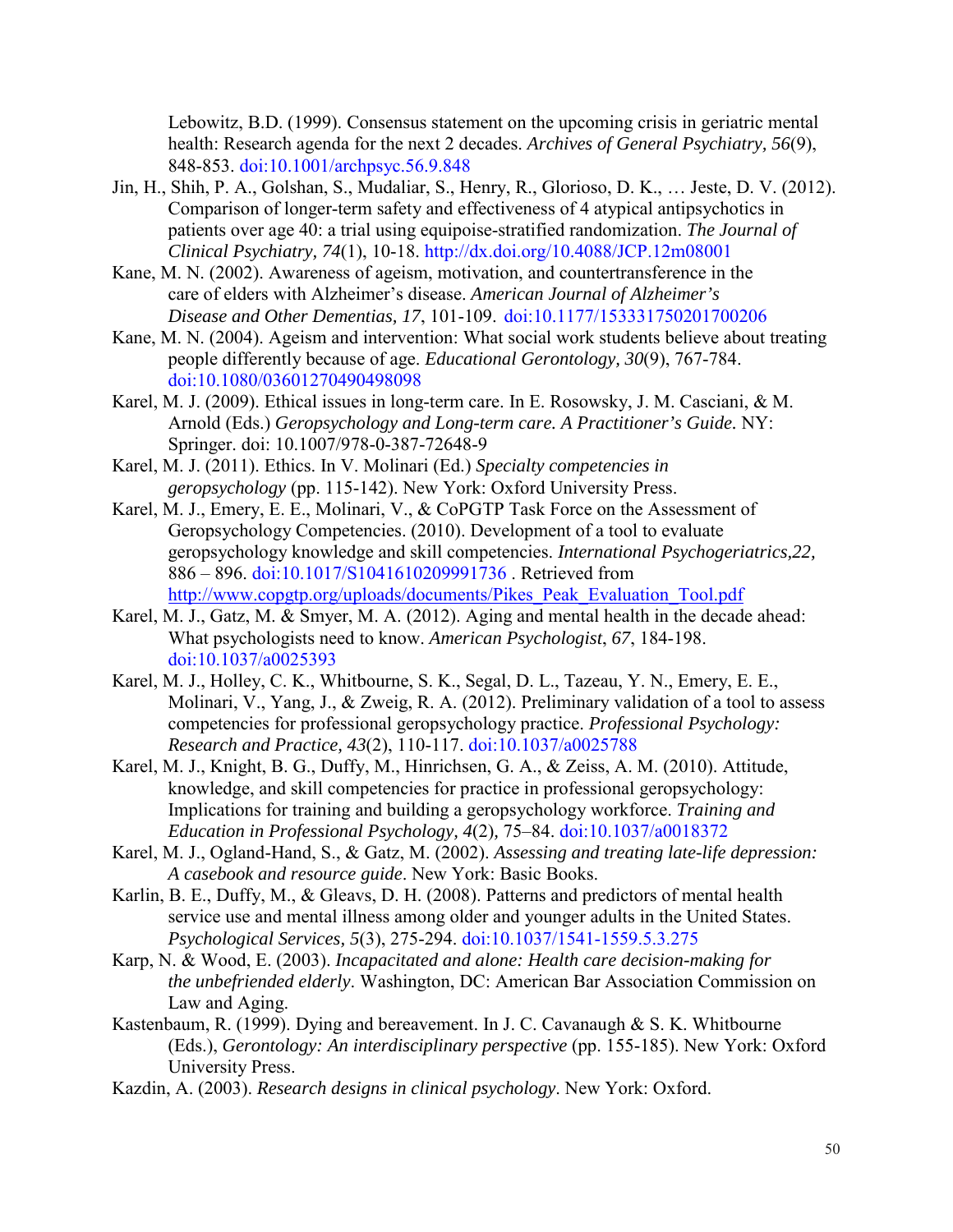- Kelley-Moore, J. A., & Ferraro, K. F. (2004). The black/white disability gap: Persistent inequality in later life? *Journal of Gerontology: Social Sciences, 59*(4), S34-S43. [doi:10.1093/geronb/59.1.S34](http://dx.doi.org/10.1093%2Fgeronb%2F59.1.S34)
- Kimerling, R. E., Zeiss, A. M., & Zeiss, R. A. (2000). Therapist emotional responses to patients: Building learning based language. *Cognitive and Behavioral Practice, 7,* 312-321. [doi:10.1016/S1077-7229\(00\)80089-9](http://dx.doi.org/10.1016%2FS1077-7229%2800%2980089-9)
- Kimmel, D., Rose, T., & David, S. (Eds.). (2006). *Lesbian, gay, bisexual, and transgender aging: Research and clinical perspectives.* New York: Columbia University Press.
- King. D. A., Heisel, M. J., & Lyness, J. M. (2005). Assessment and psychological treatment of depression in older adults with terminal or life-threatening illness. *Clinical Psychology: Science and Practice*, *12*(3), 339-353. [doi:10.1093/clipsy.bpi029](http://dx.doi.org/10.1093%2Fclipsy.bpi029)
- King, D. A. & Wynne, L. C. (2004). The emergence of "family integrity" in later life. *Family Process, 43*(1), 7-21. [doi:10.1111/j.1545-5300.2004.04301003.x](http://dx.doi.org/10.1111%2Fj.1545-5300.2004.04301003.x)
- Kinsella, K. & Wan, H. (2009). An aging world: 2008. *U.S. Census Bureau, International Population Reports, P95/09-1*, U.S. Government Printing Office: Washington, DC.
- Kite, M.E., & Wagner, L.S. (2002). Attitudes toward older adults. In T.D. Nelson (Ed), *Ageism: Stereotyping and prejudice against older persons* (pp. 129-161). Cambridge, MA: MIT Press.
- Klap, R., Unroe, K. T., & Unützer, J. (2003). Caring for mental illness in the United States: A focus on older adults. *The American Journal of Geriatric Psychiatry, 11*(5), 517-524. [doi:10.1176/appi.ajgp.11.5.517](http://dx.doi.org/10.1176%2Fappi.ajgp.11.5.517)
- Knapp, S. & Slattery, J. M. (2004). Professional boundaries in nontraditional settings. *Professional Psychology: Research and Practice, 35*(5), 553-558. [doi:10.1037/0735-](http://dx.doi.org/10.1037%2F0735-7028.35.5.553) [7028.35.5.553](http://dx.doi.org/10.1037%2F0735-7028.35.5.553)
- Knight, B. G. (2004). *Psychotherapy with older adults* (3<sup>rd</sup> ed.), Thousand Oaks, CA: Sage Publications.
- Knight, B. G. (2009). Clinical supervision for psychotherapy with older adults. In N.A. Pachana, K. Laidlaw, & B.G. Knight (Eds.), *Casebook of Clinical Geropsychology. International Perspectives on Practice*, (pp. 107-118). NY: Oxford University.
- Knight, B. G., Karel, M. J., Hinrichsen, G. A., Qualls, S. H., & Duffy, M. (2009). Pikes Peak model for training in professional geropsychology. *American Psychologist, 64*(3), 205- 214. [doi:10.1037/a0015059](http://dx.doi.org/10.1037%2Fa0015059)
- Knight, B. G., Kelly, M., & Gatz, M. (1992). Psychotherapy and the older adult: An historical review. In D. K. Freedheim (Ed.), *History of psychotherapy: A century of change* (pp. 528-551). Washington, DC: American Psychological Association.
- Knight, B. G., & Lee, L. O. (2008). [Contextual adult lifespan theory for adapting psycho](http://psycnet.apa.org.elibrary.einstein.yu.edu/index.cfm?fa=search.displayRecord&id=D24DDE09-C6AB-A67D-44DD-7DFAF7DFC0F9&resultID=25&page=1&dbTab=all)[therapy. I](http://psycnet.apa.org.elibrary.einstein.yu.edu/index.cfm?fa=search.displayRecord&id=D24DDE09-C6AB-A67D-44DD-7DFAF7DFC0F9&resultID=25&page=1&dbTab=all)n K. Laidlaw & B. Knight (Eds.), *Handbook of emotional disorders in later life: Assessment and treatment* (pp. 59-88). New York, NY: Oxford University Press.
- Knight, B. G., & Losada, A. (2011). Family caregiving for cognitively or physically frail older adults: Theory, research and practice. In K.W. Schaie & S. Willis (Eds.), *Handbook of the Psychology of Aging* (7th ed., pp. 353-365). Burlington, MA: Elsevier Academic Press. [doi:10.1016/B978-0-12-380882-0.00023-1](http://dx.doi.org/10.1016%2FB978-0-12-380882-0.00023-1)
- Knight, B. G., & Satre, D. D. (1999). Cognitive Behavioral Psychotherapy with Older Adults. *Clinical Psychology: Science and Practice, 6*(2), 188-203. [doi:10.1093/clipsy.6.2.188](http://dx.doi.org/10.1093%2Fclipsy.6.2.188)
- Knight, B.G., & Sayegh, P. (2010). Cultural values and caregiving: The updated sociocultural stress and coping model. *Journal of Gerontology Series B, 65B*, 5-13.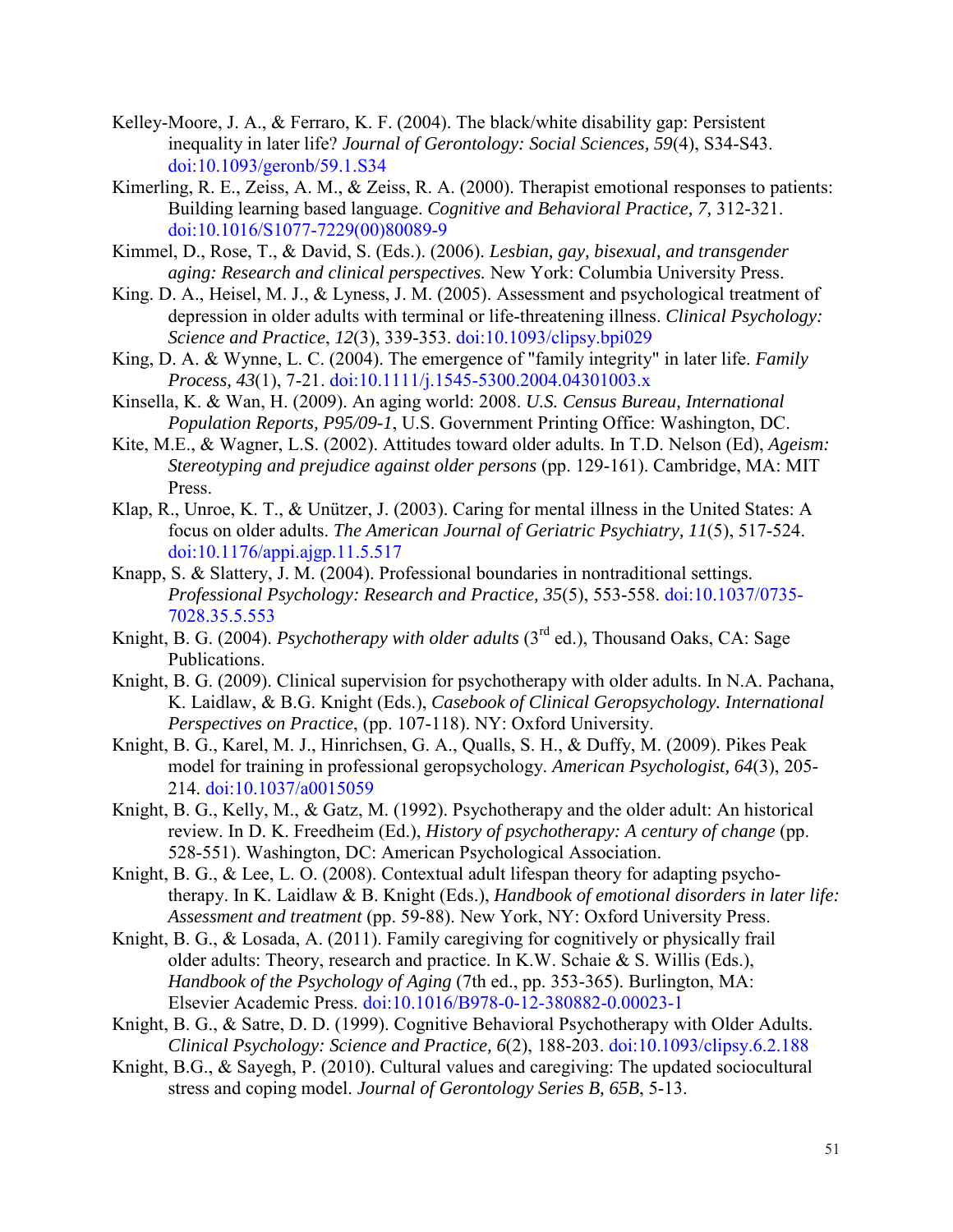[doi:10.1093/geronb/gbp096](http://dx.doi.org/10.1093%2Fgeronb%2Fgbp096)

- Knight, B. G., Teri, L., Wohlford, P., & Santos, J. (Eds.). (1995). *Mental health services for older adults: Implications for training and practice in geropsychology*. Washington, DC: American Psychological Association. [doi:10.1037/10184-000](http://dx.doi.org/10.1037%2F10184-000)
- Koch, S., Gloth, F. M., & Nay, R. (Eds.). (2010). *Medication management in older adults: A concise guide for clinicians*. New York: Springer.
- Kochanek, K. D., Xu, J., Murphy, S. L., Miniño, A. M., & Kung, H. (2012). Deaths: Final Data for 2009. *National Vital Statistics reports*; *60* (3). Hyattsville, MD.
- Kramer, N. A., & Smith, M. C. (2000). Training nursing assistants to care for nursing home residents with dementia. In V. Molinari (Ed.), *Professional psychology in long term care: A comprehensive guide* (pp. 227-256). New York: Hatherleigh Press.
- Krienert, J. L., Walsh, J. A., & Turner, M. (2009). Elderly in America: A descriptive study of elder abuse examining National Incident-based Reporting System (NIBRS) Data, 2000- 2005. Journal of Elder Abuse & Neglect, 21(4), 325-345.
- Labouvie-Vief, G., Diehl, M., Jain, E., & Zhang, F. (2007). [Six-year change in affect](http://psycnet.apa.org.elibrary.einstein.yu.edu/index.cfm?fa=search.displayRecord&id=458C4C44-03DA-CF3C-DBA9-5A0CDACA1029&resultID=9&page=1&dbTab=all) [optimization and affect complexity across the adult life span: A further examination.](http://psycnet.apa.org.elibrary.einstein.yu.edu/index.cfm?fa=search.displayRecord&id=458C4C44-03DA-CF3C-DBA9-5A0CDACA1029&resultID=9&page=1&dbTab=all)  *Psychology and Aging, 22*(4), 738-751. doi: [10.1037/0882-7974.22.4.738](http://psycnet.apa.org.elibrary.einstein.yu.edu/doi/10.1037/0882-7974.22.4.738)
- Ladika, D. J., & Gurevitz, S. L. (2011) Identifying the most common causes of reversible dementias: A review*. Journal of the American Academy of Physicians Assistants,* Retrieved from [http://www.jaapa.com/identifying-the-most-common-causes-of](http://www.jaapa.com/identifying-the-most-common-causes-of-reversible-dementias-a-)[reversible-dementias-a-](http://www.jaapa.com/identifying-the-most-common-causes-of-reversible-dementias-a-) review/article/197282/2/
- Laidlaw, K., & Pachana, N. A. (2009). Aging, mental health, and demographic change: Challenges for psychotherapists. *Professional Psychology: Research and Practice*, *40*(6), 601-608. [doi:10.1037/a0017215](http://dx.doi.org/10.1037%2Fa0017215)
- Laidlaw, K., & Knight B. (Eds.). (2008). *Handbook of emotional disorders in later life: Assessment and treatment.* Oxford, UK: Oxford University Press.
- Lamberty, G. L., & Bares, K. K. (2013). Neuropsychological assessment and management of older adults with multiple somatic symptoms. In L. D. Ravdin & H. L. Katzen (Eds.). *Handbook on the neuropsychology of aging and dementia* (pp. 121-134). New York: Springer. [doi:10.1007/978-1-4614-3106-0\\_9](http://dx.doi.org/10.1007%2F978-1-4614-3106-0_9)
- Landreville, P., Landry, J., Baillargeon, L., Guerette, A., & Matteau, E. (2001). Older adults' acceptance of psychological and pharmacological treatments for depression. *Journal of Gerontology: Psychological Sciences, 56*(5), 285-291. [doi:10.1093/geronb/56.5.P285](http://dx.doi.org/10.1093%2Fgeronb%2F56.5.P285)
- Lauderdale, S. A., Cassidy-Eagle, E. L., Nguyen, C., & Sheikh, J. I. (2011). Late life anxiety disorders. In M. E. Agronin & G. J. Maletta (Eds.) *Principles and Practice of Geriatric Psychiatry* (2nd ed.) (pp. 493-514). Philadelphia, PA: Lippincott Williams & Wilkins.
- Lawton, M. P. (1989). Environmental proactivity and affect in older people. In S. Spacapan & S. Oskamp (Eds.), *The social psychology of aging* (pp. 135-163). Newbury Park, CA: Sage.
- Lee, K. M., Volans, P. J., & Gregory, N. (2003). Attitudes towards psychotherapy with older people among trainee clinical psychologists. *Aging & Mental Health, 7*(2), 133-141. [doi:10.1080/1360786031000072303](http://dx.doi.org/10.1080%2F1360786031000072303)
- Levenson, R. W., Carstensen, L. L., & Gottman, J. M. (1993). Long-term marriage: Age, gender, and satisfaction. *Psychology and Aging, 8*(2), 301-313. [doi:10.1037//0882-](http://dx.doi.org/10.1037%2F%2F0882-7974.8.2.301) [7974.8.2.301](http://dx.doi.org/10.1037%2F%2F0882-7974.8.2.301)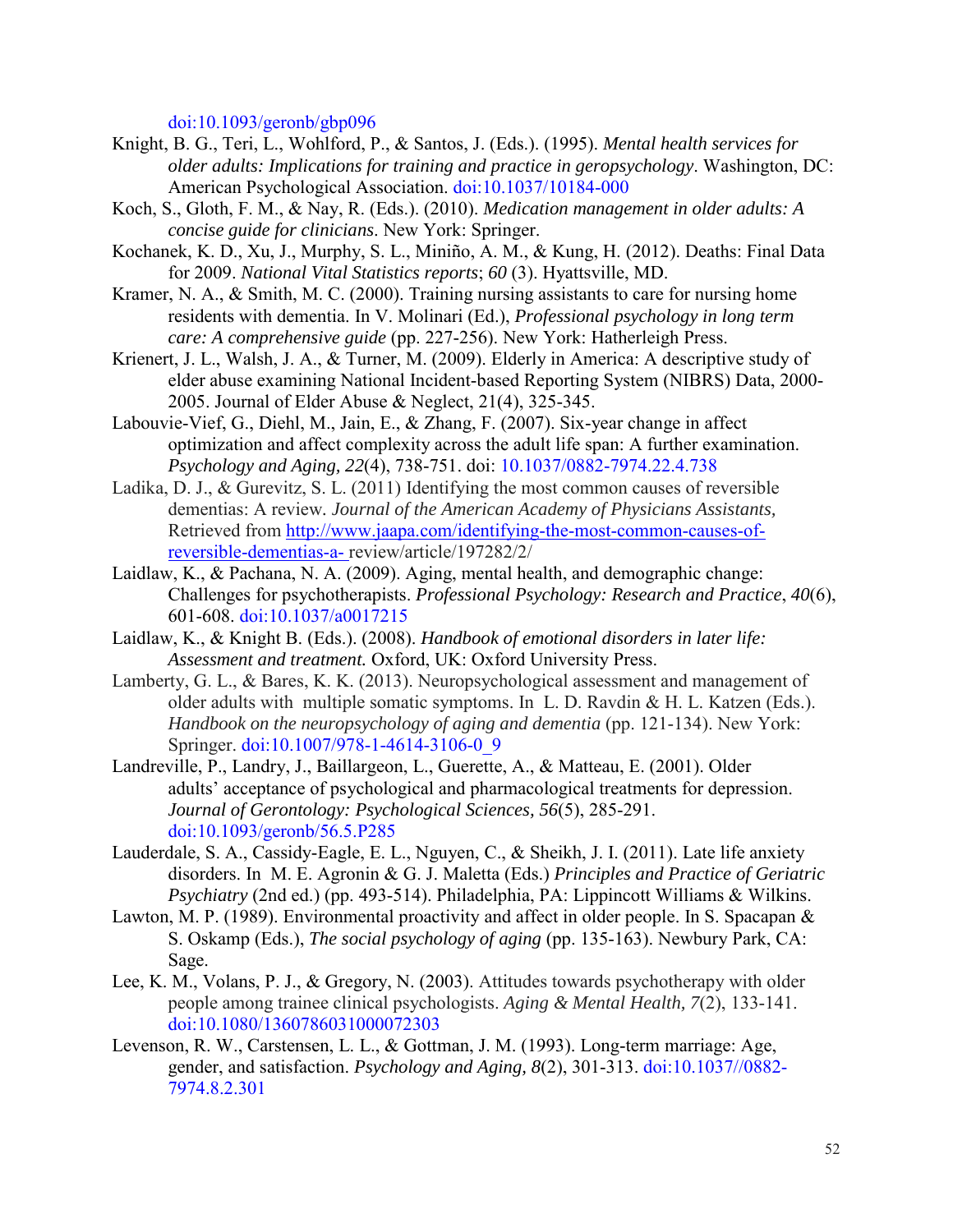- Levy, B. (2009). Stereotype embodiment: A Psychosocial Approach to Aging. *Current Directions in Psychological Science, 18*, 332-336. [doi:10.1111/j.1467-](http://dx.doi.org/10.1111%2Fj.1467-8721.2009.01662.x) [8721.2009.01662.x](http://dx.doi.org/10.1111%2Fj.1467-8721.2009.01662.x)
- Levy, B. R., & Leifheit-Limson, E. (2009). The Stereotype-Matching Effect: Greater Influence on Functioning When Age Stereotypes Correspond to Outcomes. *Psychology and Aging, 24*(1), 230-233. [doi:10.1037/a0014563](http://dx.doi.org/10.1037%2Fa0014563)
- Levy, B. R., & Myers, L. M. (2004). Preventive health behaviors influenced by self-perceptions of aging. *Preventive Medicine, 39*(3), 625-629. [doi:10.1016/j.ypmed.2004.02.029](http://dx.doi.org/10.1016%2Fj.ypmed.2004.02.029)
- Levy, B. R., Slade, M., & Kasl, S. (2002). Longitudinal benefit of positive self-perceptions of aging on functioning health. *Journal of Gerontology: Psychological Science, 57*(5), 409- 417. [doi:10.1093/geronb/57.5.P409](http://dx.doi.org/10.1093%2Fgeronb%2F57.5.P409)
- Levy, B. R., Slade, M., Kunkel, S., & Kasl, S. (2002). Longevity increased by positive self-perceptions of aging. *Journal of Personality and Social Psychology, 83*(2), 261- 270. [doi:10.1037/0022-3514.83.2.261](http://dx.doi.org/10.1037%2F0022-3514.83.2.261)
- Levy, B. R., Zonderman, A. B., Slade, M. D., & Ferrucci, L. (2012). Memory shaped by age stereotypes over time. *Journal of Gerontology: Psychological Sciences, 67*(4) 432-436. [doi:10.1093/geronb/gbr120](http://dx.doi.org/10.1093%2Fgeronb%2Fgbr120)
- Lezak, M. D., Howieson, D. B., Bigler, E. D., & Tranel, D. (2012). *Neuropsychological Assessment* (5th ed.). Oxford: Oxford University Press.
- Lichtenberg, P. A. (Ed.). (2010). *Handbook of Assessment in Clinical Gerontology* (2nd ed.). New York: Wiley.
- Lichtenberg, P. A., Smith, M., Frazer, D., Molinari, V., Rosowsky, E., Crose, R., … Gallagher-Thompson D (1998). Standards for psychological services in long-term care facilities. *Gerontologist, 38*, 122-127.
- Lichtenthal, W.G., Cruess, D.G., Prigerson, H.G. (2004). A case for establishing complicated grief as a distinct mental disorder in DSM-V. *Clinical Psychology Review, 24*(6), 637 [doi:10.1016/j.cpr.2004.07.002](http://dx.doi.org/10.1016%2Fj.cpr.2004.07.002)
- Lodi-Smith, J., Turiano, N., & Mroczek, D. (2011). Personality trait development across the life span. In K. L. Fingerman, C. A. Berg, J. Smith., & T. C. Antonucci (Eds.), *Handbook of Life-Span Development.* (pp. 513-529). New York: Springer.
- Logsdon, R.G., McCurry, S.M., & Teri, L. (2007). Evidence-based psychological treatments for disruptive behaviors in individuals with dementia. *Psychology and Aging, 22*(1), 28-36. [doi:10.1037/0882-7974.22.1.28](http://dx.doi.org/10.1037%2F0882-7974.22.1.28)
- <span id="page-52-0"></span>Logsdon, R., & Teri, L. (2010). An evidence-based exercise and behavior management program for dementia care. *Generations*; *34*(1), 80-83.
- Lyketsos, C. G., Rabins, P. V., Lipsey, J. R., & Slavney, P. R. (Eds.)(2008). *Psychiatric aspects of neurologic diseases: Practical approaches to patient care*. New York: Oxford University Press.
- Mackenzie, C. S., Gekoski, W. L., & Knox, V. J. (2006). Age, gender, and the underutilization of mental health services: the influence of help-seeking attitudes. *Aging & Mental Health,10*(6), 574-582. [doi:10.1080/13607860600641200](http://dx.doi.org/10.1080%2F13607860600641200)
- Manly, J. J., & Echemendia, R. J. (2007). Race-specific norms: using the model of hypertension to understand issues of race, culture, and education in neuropsychology. *Archives of Clinical Neuropsychology, 22*(3), 319-325. [doi:10.1016/j.acn.2007.01.006](http://dx.doi.org/10.1016%2Fj.acn.2007.01.006)
- Manly, J.J., Jacobs, D.M., Touradji, P., Small, S.A., & Stern, Y. (2002). Reading level attenuates differences in neuropsychological test performance between African American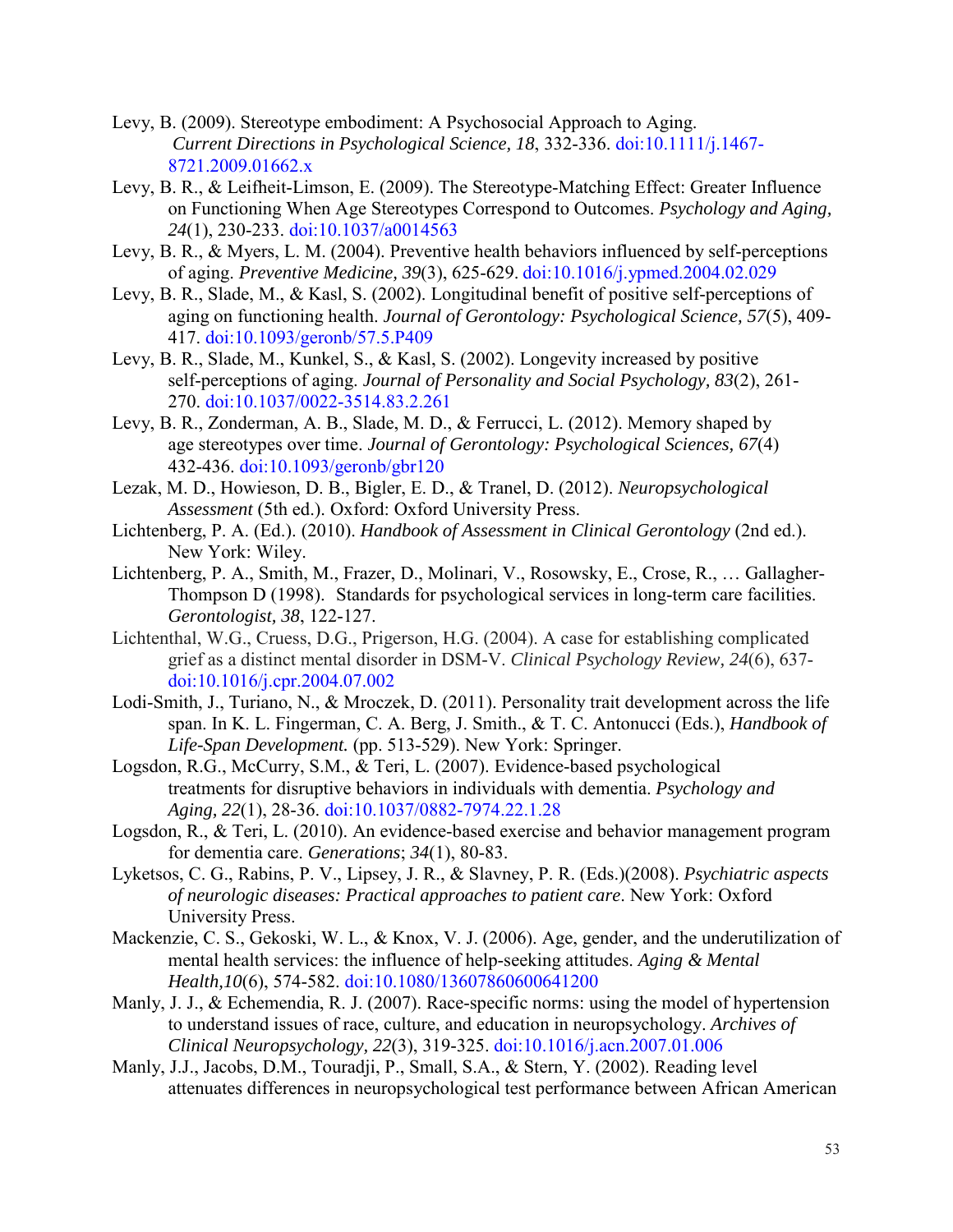and White elders. *Journal of the International Neuropsychological Society, 8,* 341-348. doi: [10.1017/S1355617702813157](http://dx.doi.org/10.1017%2FS1355617702813157)

- Markland, A. D., Vaughan, C. P., Johnson, T. M., Burgio, K. L., & Goode, P. S. (2011). Incontinence. *Medical Clinics of North America, 95*, 539-554.
- Marson, D. C., Hebert, K., & Solomon, A. C. (2011). Assessing civil competencies in older adults with dementia: Consent capacity, financial capacity, and testamentary capacity. In G. J. Larrabee (Ed.), *Forensic Neuropsychology. A Scientific Approach.* NY: Oxford University.
- Masoro, E. J., & Austad, S. N. (Eds.) (2010). *Handbook of the Biology of Aging (7<sup>th</sup> ed.*). Academic Press.
- Matthias, R. E., Lubben, J. E., Atchison, K. A., & Schweitzer, S.O. (1997). Sexual activity and satisfaction among very old adults: Results from a community dwelling Medicare population survey. *The Gerontologist 37*(1)*,* 6-14. [doi:10.1093/geront/37.1.6](http://dx.doi.org/10.1093%2Fgeront%2F37.1.6)
- McCallion, P., Kolomer S. R. (Eds.). (2008). *Mental Health, Intellectual Disabilities, and the Aging Process*, Blackwell Publishing Ltd, Oxford, UK. doi: 10.1002/9780470776179
- McClearn, G. E., & Vogler, G. P. (2001). The genetics of behavioral aging. In J. E. Birren & K. W. Schaie (Eds.), *Handbook of the psychology of aging* (5th ed., pp. 109-131). San Diego: Academic Press.
- McCrae, R. R., Costa Jr., P. T., Ostendorf, F., Angleitner, A., Hřebíčková, M., Avia, M. D., … Smith, P. B. (2000). Nature over nurture: Temperament, personality, and life span development. *Journal of Personality and Social Psychology, 78*(1), 173-186. [doi:10.1037/0022-3514.78.1.173](http://dx.doi.org/10.1037%2F0022-3514.78.1.173)
- McCurry, S.M., Logsdon, R.G., Teri, L., & Vitiello, M.V. (2007). Evidence-based psychological treatments for insomnia in older adults. *Psychology and Aging, 22(1)*, 18-27. [doi:10.1037/0882-7974.22.1.18](http://dx.doi.org/10.1037%2F0882-7974.22.1.18)
- McFadden, S. H. (2010). Religion and well-being in aging persons in an aging society. *Journal of Social Issues, 51*, [doi:10.1111/j.1540-4560.1995.tb01329.x](http://dx.doi.org/10.1111%2Fj.1540-4560.1995.tb01329.x)
- McKhann, G., Drachman, D., Folstein, M., Katzman, R., Price, D., & Stadlan, E. M. (1984). Clinical diagnosis of Alzheimer's disease: report of the NINCDS-ADRDA Work Group under the auspices of Department of Health and Human Services Task Force on Alzheimer's Disease. *Neurology, 34*(7), 939-944. [doi:10.1212/WNL.34.7.939](http://dx.doi.org/10.1212%2FWNL.34.7.939)
- Meeks, S., Young, C. M., & Looney, S. W. (2007). Activity participation and affect among nursing home residents: Support for a behavioral model of depression. *Aging and Mental Health, 11*, 751-760*.*
- Meschede, T. Sullivan, L., & Shapiro, T. (2011). *The crisis of economic insecurity for African american and Latino seniors*. Retrieved from [http://iasp.brandeis.edu/pdfs/InsecuritySeniorsOfColor.pdf.](http://iasp.brandeis.edu/pdfs/InsecuritySeniorsOfColor.pdf)
- Mohlman, J., Sirota, K. G., Papp, L. A., Staples, A., M., King, A., & Gorenstein, E. E. (2011*). Clinical interviewing with older adults. Cognitive and Behavioral Practice, 19, 89-100.*
- Mojtabai, R. & Olfson, M. (2008). National patterns in antidepressant treatment by psychiatrists and general medical providers: results from the national comorbidity survey replication. *The Journal of Clinical Psychiatry, 69*(7),1064-74. [doi:10.4088/JCP.v69n0704](http://dx.doi.org/10.4088%2FJCP.v69n0704)
- Molinari, V. (2000). *Professional psychology in long-term care: A comprehensive guide*. NY: Hatherleigh Press.
- Molinari, V. (2011). Professional identification. In V. Molinari (Ed.), *Specialty competencies in geropsychology* (pp. 1-13). New York: Oxford University Press.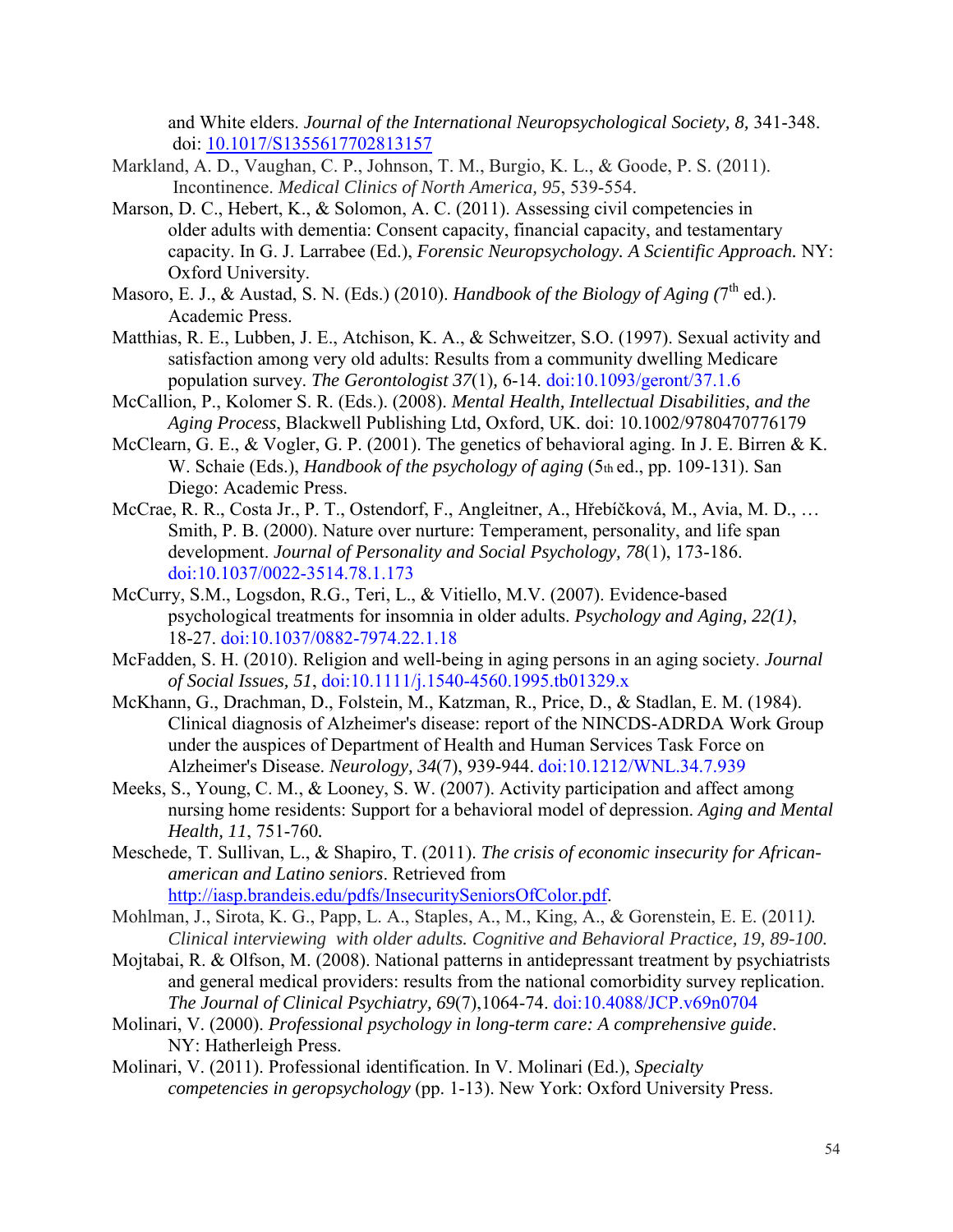- Molinari, V., & Edelstein, B. (2010). Commentary on the Current Status and the Future of Behavior Therapy in Long-Term Care Settings. *Behavior Therapy, 42*, 59-65. [doi:10.1016/j.beth.2010.08.002](http://dx.doi.org/10.1016%2Fj.beth.2010.08.002)
- Molinari, V., Merritt, S., Mills, W., Chiriboga, D., Conboy, A., Hyer, K., & Becker, M. (2008). Serious mental illness in Florida nursing homes: Need for training. Gerontology and Geriatrics Education, 29(1), 66-83. [doi:10.1080/02701960802074321](http://dx.doi.org/10.1080%2F02701960802074321)
- Molinari, V., Karel, M., Jones, S., Zeiss, A., Cooley, S., Wray, L., … Gallagher-Thompson, D. (2003). Recommendations about the knowledge and skills required of psychologists working with older adults. *Professional Psychology: Research and Practice, 34*, 435-443.
- Morone, N. E. & Greco, C. M. (2007). Mind-body interventions for chronic pain in older adults: A structured review. *Pain Medicine, 8*, 359-375.
- Morris, R. G., & Brookes, R. L. (2013). Neuropsychological assessment of older adults. In L. H. Goldstein & J. E. McNeil (Eds.), *Clinical Neuropsychology: A Practical Guide to Assessment and Management for Clinicians* (2nd ed., pp. 347-374): John Wiley & Sons Ltd.
- Morris, R. G., & Becker, J. T. (Eds.), (2004). *Cognitive Neuropsychology of Alzheimer's Disease* (2nd ed.), Oxford: Oxford University Press.
- Morthland, M. & Scogin, F. (2011). Mental health concerns for caregivers in rural communities. In R.C. Talley et al (Eds.), *Rural caregiving in the United States: Research, practice, policy* (pp. 85-102). NY: Springer. [doi:10.1007/978-1-4614-0302-9\\_6](http://dx.doi.org/10.1007%2F978-1-4614-0302-9_6)
- Moye, J. & Marson, D. C. (2007). Assessment of decision making capacity in older adults: An emerging area of research and practice. *Journal of Gerontology, 62*(1), 3-11. [doi:10.1093/geronb/62.1.P3](http://dx.doi.org/10.1093%2Fgeronb%2F62.1.P3)
- Moye, J., Marson, D. C., & Edelstein, B. (2013). Assessment of capacity in an aging society. *American Psychologist, 68*(3), 158-171. doi: [10.1037/a0032159](http://dx.doi.org/10.1037%2Fa0032159)
- National Center on Elder Abuse. (2011). *State Resources: Helplines, Hotlines, and Information*. Retrieved from [http://www.ncea.aoa.gov/ncearoot/Main\\_Site/index.aspx](http://www.ncea.aoa.gov/ncearoot/Main_Site/index.aspx)
- National Center for Health Statistics. (2011). *Health, United States, 2010: With special feature on death and dying. Table 65—heavier drinking and drinking five or more drinks in a day among adults 18 years of age and older by selected characteristics: United States, selected years, 1997-2009.* Hyattsville, MD.
- National Committee for the Prevention of Elder Abuse & MetLife Mature Market Institute (2012*). The Essentials: Preventing Elder Abuse*. Retrieved from [https://www.metlife.com/assets/cao/mmi/publications/essentials/mmi-preventing-elder](https://www.metlife.com/assets/cao/mmi/publications/essentials/mmi-preventing-elder-)abuse-essentials.pdf
- National Institute on Deafness and Other Communication Disorders (2010). *Healthy People 2010 Hearing Health Progress Review*. Retrieved from [http://www.nidcd.nih.gov/health/healthyhearing/what\\_hh/pages/progress\\_review\\_04.aspx](http://www.nidcd.nih.gov/health/healthyhearing/what_hh/pages/progress_review_04.aspx)
- Nelson, T. D. (Ed). (2002). *Stereotyping and prejudice against older persons.* Cambridge, MA: MIT Press.
- Nelson, T. D. (2005). Ageism: Prejudice against our feared future self. *Journal of Social Issues, 61*, 207-221. [doi:10.1111/j.1540-4560.2005.00402.x](http://dx.doi.org/10.1111%2Fj.1540-4560.2005.00402.x)
- New Freedom Commission on Mental Health (2003). *Achieving the Promise: Transforming Mental Health Care in America*. Retrieved from [http://govinfo.library.unt.edu/mentalhealthcommission/reports/FinalReport/downloads/do](http://govinfo.library.unt.edu/mentalhealthcommission/reports/FinalReport/downloads/downloads.html) [wnloads.html](http://govinfo.library.unt.edu/mentalhealthcommission/reports/FinalReport/downloads/downloads.html)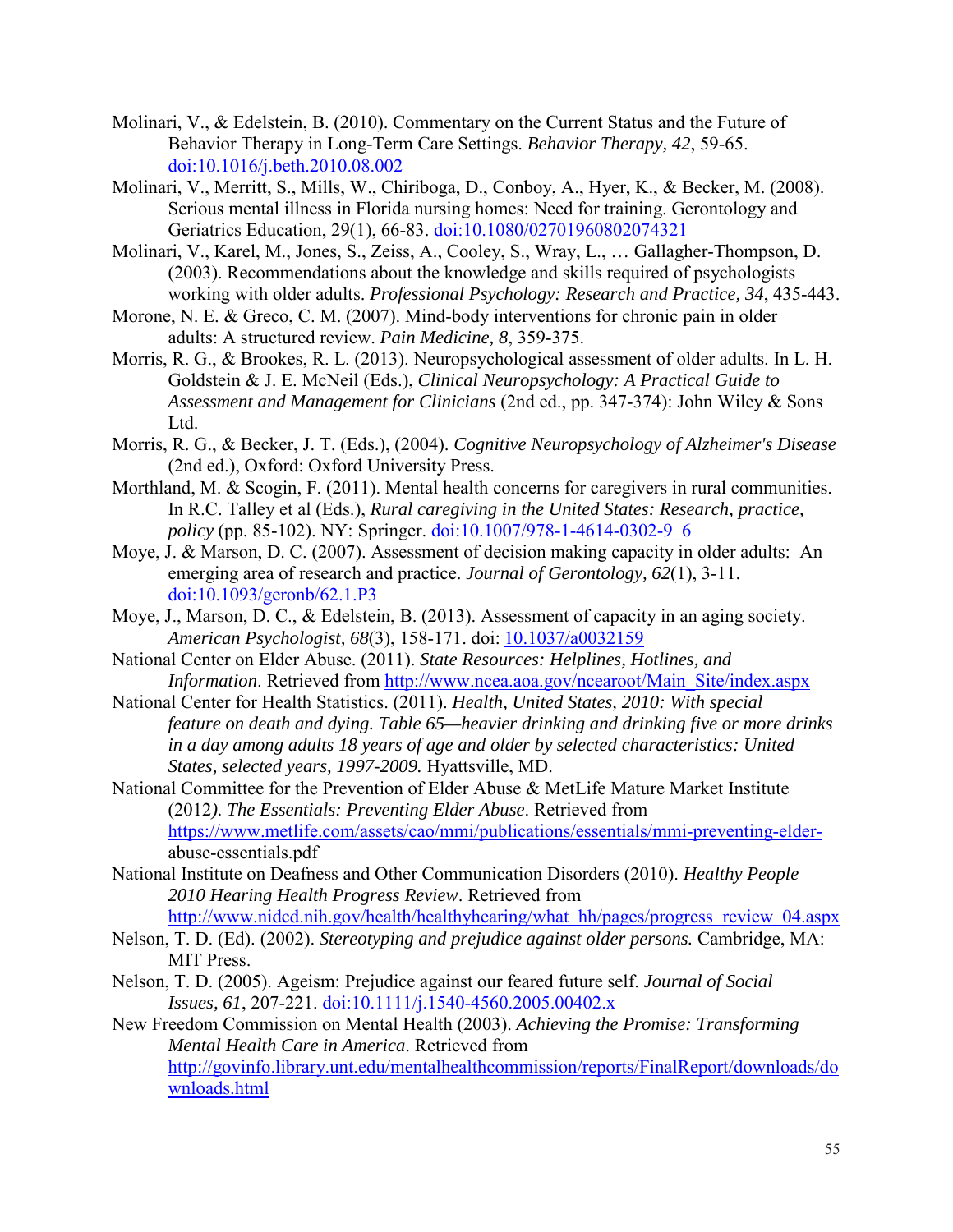- Newton, N. A., & Jacobowitz, J. (1999). Transferential and countertransferential process in therapy with older adults. In M. Duffy (Ed.), *Handbook of counseling and psychotherapy with older adults*. New York: Wiley.
- Norris, M. P. (2000). Public policy and the delivery of mental health care to older adults. In V. Molinari (Ed.), *Professional psychology in long-term care: A comprehensive guide* (pp. 425-443). New York: Hatherleigh Press.
- Norris, M. P., Molinari, V., & Ogland-Hand, S. (Eds.) (2002). *Emerging trends in psychological practice in long-term care*. Binghamton, NY: Haworth Press.
- Norton, M. C. Skoog, I., Toone, L., Corcoran, C. Tschanz, J.T., Lisota, R.D.,Hart, A.D.,Zandi, P. P.,Breitner, J. C. S., Welsh-Bohmer, K. A., Steffens, D.C., Cache County Investigators. Three-Year Incidence of First-Onset Depressive Syndrome in a Population Sample of Older Adults: The Cache County Study. *The American Journal of Geriatric Psychiatry*, *14*(3), Mar 2006, 237-245. doi: [10.1097/01.JGP.0000196626.34881.42](http://psycnet.apa.org.elibrary.einstein.yu.edu/doi/10.1097/01.JGP.0000196626.34881.42)
- Olfson, M. & Marcus, S.C. (2009). National Patterns in Antidepressant Medication Treatment. *Archives of General Psychiatry, 66*(8), 848-856. [doi:10.1001/archgenpsychiatry.2009.81](http://dx.doi.org/10.1001%2Farchgenpsychiatry.2009.81)
- Okazaki, S., & Sue, S. (1995). Methodological Issues in Assessment Research With Ethnic Minorities. *Psychological Assessment, 7*(3), 367-375. doi: [10.1037/1040-3590.7.3.367](http://psycnet.apa.org/doi/10.1037/1040-3590.7.3.367)
- O'Rourke, N., Cappeliez, P., & Claxton, A. (2011). Functions of reminiscence and the psychological well-being of young-old and older adults over time. *Aging & Mental Health*, *15*(2), 272-281. [doi:10.1080/13607861003713281](http://dx.doi.org/10.1080%2F13607861003713281)
- O'Shaughnessy, C.V. (2011). The aging services network: Serving a vulnerable and growing elderly population in tough economic times. Background paper No. 83. *The National Health Policy Forum.* The George Washington University.
- Owens, G. P., Baker, D. G., Kasckow, J., Ciesla, J. A., & Mohamed, S. (2005). Review of assessment and treatment of PTSD among elderly American armed forces veterans. *International Journal of Geriatric Psychiatry, 20*, 1118-1130. DOI: 10.1002/gps.1408.
- Pachana N. A., & Laidlaw, K. (Eds.) (in press). *Oxford Handbook of Geropsychology*. Oxford, UK: Oxford University Press.
- Pachana, N. A., Laidlaw, K., & Knight, B. G. (2010). *Casebook of clinical geropsychology: International perspectives on practice*. Oxford, U.K.: Oxford University Press.
- Palmer, B. W., Folsom, D., Bartels, S., & Jeste, D. V. (2002). Psychotic disorders in late life: Implications for treatment and future directions for clinical services. *Generations: Journal of the American Society on Aging, 26*, 39-43.
- Park, D. C., & Schwarz, N. (Eds.), (2000). *Cognitive aging: A primer*. Philadelphia: Psychology Press.
- Patient Protection and Affordable Care Act of 2010, 42 CFR. x410.15(a). 2010. Retrieved from: <http://ecfr.gpoaccess.gov/cgi/t/> text/text-idx?c5ecfr&sid56b50669da0f96db4eea346533db23747& rgn5div8&view5text&node542:2.0.1.2.10.2.35.4&idno542.
- Payne, K. T., & Marcus, D. K. (2008). The efficacy of group psychotherapy for older client: A meta-analysis. *Group Dynamics: Theory, Research, and Practice, 12*(4), 268- 278. [doi:10.1037/a0013519](http://dx.doi.org/10.1037%2Fa0013519)
- Pearson, J. L., & Brown, G. K. (2000). Suicide prevention in late life: Directions for science and practice. *Clinical Psychology Review, 20,* 685-705.
- Perdue, C. W. & Gurtman, M. B. (1990). *Journal of Experimental Social Psychology, 26*, 199-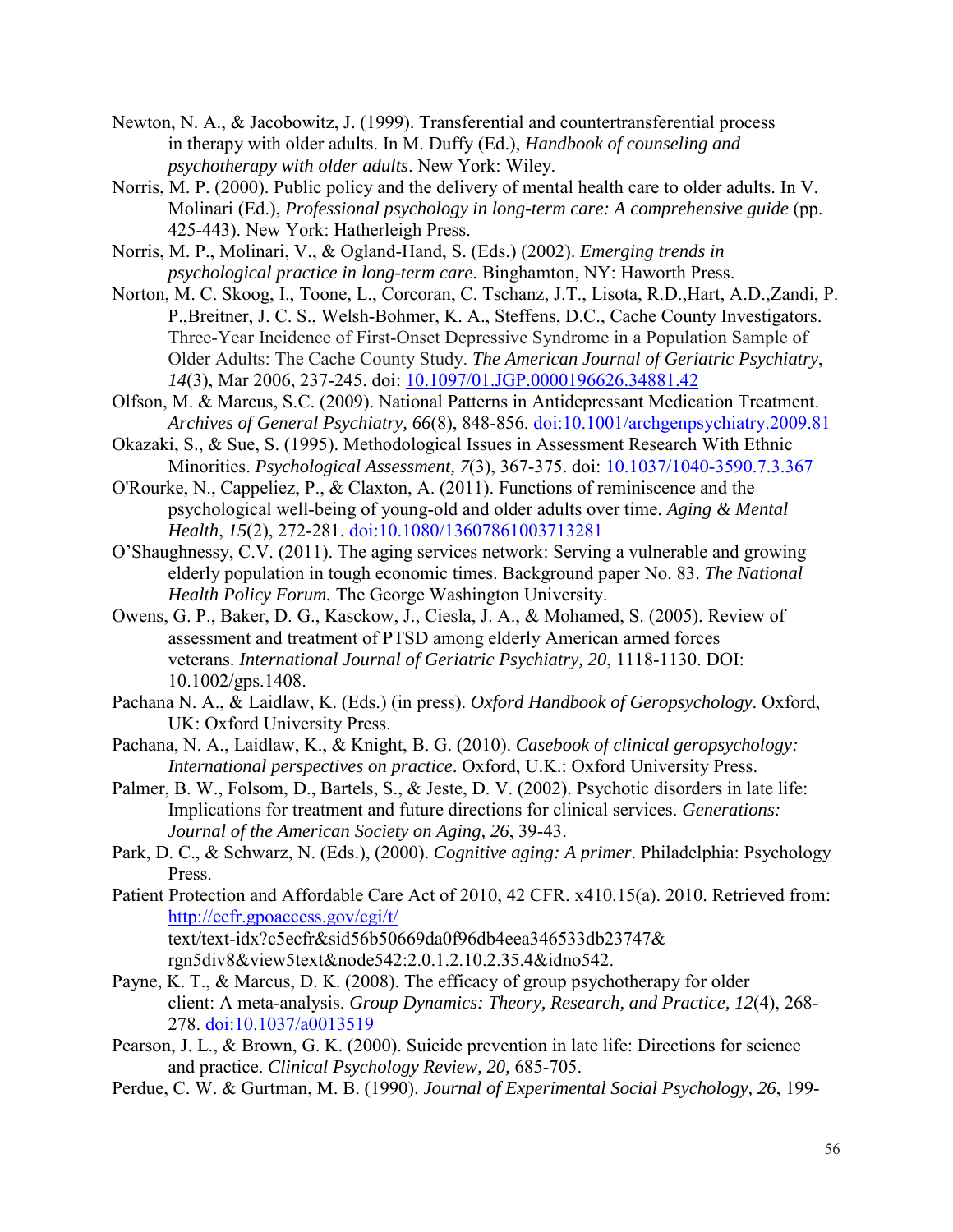216. doi:10.1177/153331750201700206

- Pinquart, M., Duberstein, P. R., & Lyness, J. M. (2007). Effects of psychotherapy and other behavioral interventions on clinically depressed older adults: A metaanalysis. *Aging & Mental Health, 11*(6), 645-657. [doi:10.1080/13607860701529635](http://dx.doi.org/10.1080%2F13607860701529635)
- Pinquart, M., & Soerensen, S. (2001). How effective are psychotherapeutic and other psychosocial interventions with older adults? A meta analysis*. Journal of Mental Health and Aging, 7,* 207-243.
- Plassman, B. L., Langa, K. M., Fisher, G. G., Heeringa, S. G., Weir, D. R., Ofstedal, M. B., … Wallace, R. B. (2007). Prevalence of dementia in the United States: The Aging, Demographics, and Memory Study. *Neuroepidemiology, 29*(1-2), 125-132. [doi:10.1159/000109998](http://dx.doi.org/10.1159%2F000109998)
- Qualls, S. H. (2008). Caregiver family therapy. In B. Knight & K. Laidlaw (Eds.), *Handbook of emotional disorders in older adults* (pp. 183-209). Oxford University Press.
- Qualls, S. H. & Benight, C. C. (2007). The role of clinical health geropsychology in the health care of older adults. In C. M. Aldwin, C. L. Park, & A. Spiro (Eds.), *Handbook of Health Psychology and Aging.* NY: Guilford Press.
- Qualls, S. H., & Kasl-Godley, J. (2010). *End-of-life Issues, Grief, and Bereavement: What Clinicians Need to Know*. Wiley Series in Clinical Geropsychology, John Wiley & Sons, Inc.
- Qualls, S. H. & Noecker, T. L. (2009). Caregiver family therapy for conflicted families. In S. H. Qualls and S. H. Zarit (Eds.), *Aging families and caregiving* (pp. 155-188). Hoboken, NJ: John Wiley & Sons.
- Qualls, S. H., Scogin, F., Zweig, R., & Whitbourne, S. K. (2010) Predoctoral training models in professional geropsychology. *Training and Education in Professional Psychology, 4*(2), 85-90. [doi:10.1037/a0018504](http://dx.doi.org/10.1037%2Fa0018504)
- Qualls, S. H., Segal, D., Norman, S., Niederehe, G., & Gallagher-Thompson, D. (2002). Psychologists in practice with older adults: Current patterns, sources of training, and need for continuing education. *Professional Psychology: Research and Practice, 33*, 435-442. [http://dx.doi.org/10.1037/0735-7028.33.5.435](http://dx.doi.org/10.1037%2F0735-7028.33.5.435)
- Qualls, S. H., & Smyer, M. A. (2007). *Changes in decision-making capacity in older adults: Assessment and intervention*. Hoboken, N.J.: John Wiley.
- Qualls, S. H., and Zarit, S. H. (Eds.). (2009). *Aging Families and Caregiving.* Hoboken, NJ: John Wiley & Sons.
- Ramsey, J. L. (2012). Spirituality and Aging: Cognitive, Affective, and Relational Pathways to Resiliency. *[Annual Review of Gerontology and Geriatrics,](http://www.ingentaconnect.com/content/springer/argg) 32*(1), 131-150. [doi:10.1891/0198-8794.32.131](http://dx.doi.org/10.1891%2F0198-8794.32.131)
- Reiss, N. S., & Tishler, C.L. (2008). Suicidality in nursing home residents: Part I. Prevalence, risk factors, methods, assessment, and management. *Professional Psychology: Research and Practice, 39*(3), 264-270. doi: [10.1037/0735-7028.39.3.264](http://psycnet.apa.org/doi/10.1037/0735-7028.39.3.264)
- Reynolds, C. F., III., & Charney, D. S. (Eds.) (2002). Unmet needs in the diagnosis and treatment of mood disorders in later life. *Biological Psychiatry, 52*(3, Special Issue), 145-303. [doi:10.1016/S0006-3223\(02\)01464-6](http://dx.doi.org/10.1016%2FS0006-3223%2802%2901464-6)
- Richardson, L. K., Frueh, B. C., Grubaugh, A. L., Egede, L., & Elhai, J. D. (2009). Current directions in videoconferencing tele-mental health research. *Clinical Psychology: Science and Practice, 16*(3), 323–338. [doi:10.1111/j.1468-2850.2009.01170.x](http://dx.doi.org/10.1111%2Fj.1468-2850.2009.01170.x)
- Rikard, R. V., & Rosenberg, E. (2007). Aging Inmates: A Convergence of Trends in the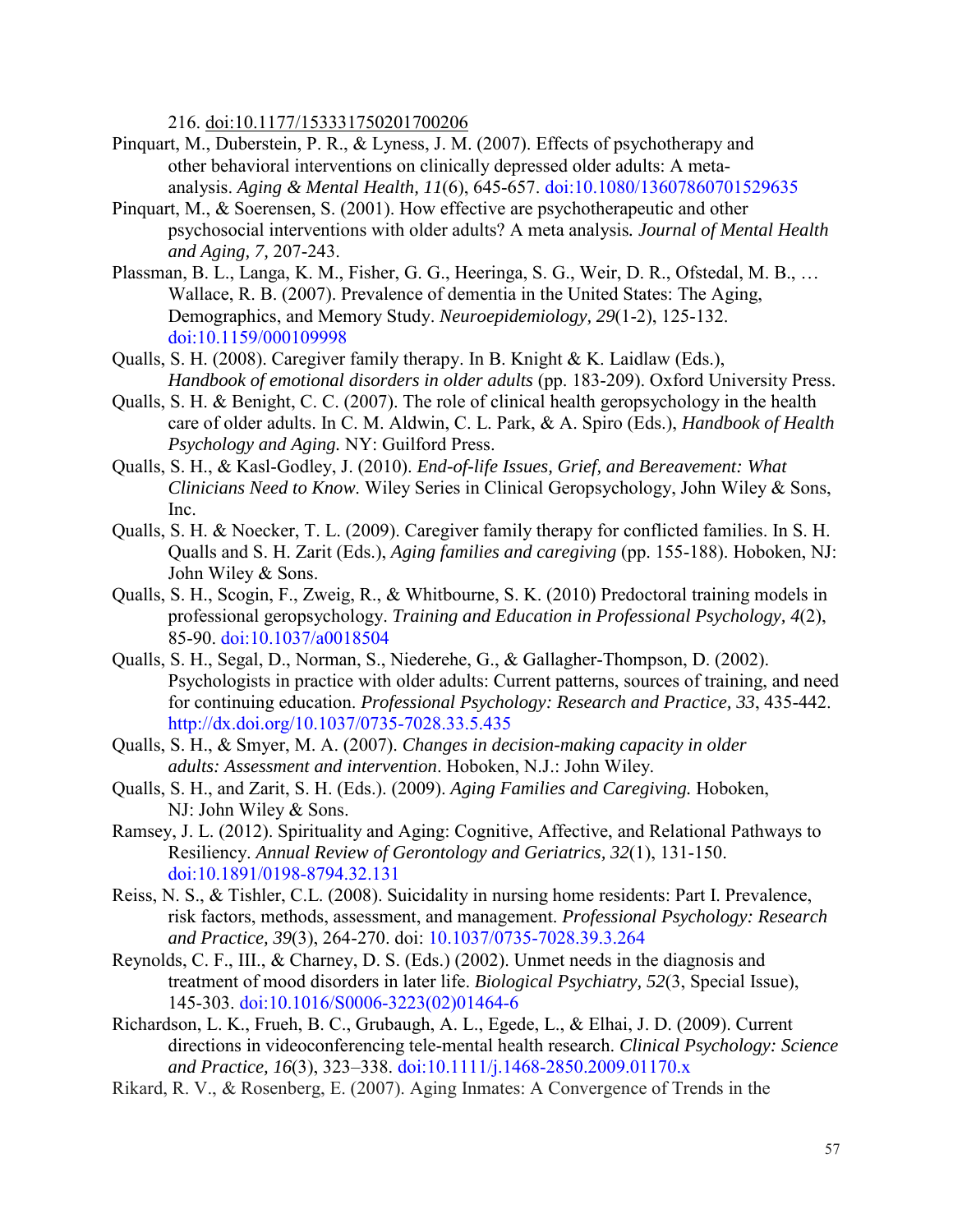American Criminal Justice System. *Journal of Correctional Health Care,13*(3):150-162.

- Robb, C., Chen, H., & Haley, W. E. (2002). Ageism in mental health and health care: A critical review. *Journal of Clinical Geropsychology, 8*, 1-12. doi: [10.1023/A:1013013322947](http://psycnet.apa.org/doi/10.1023/A:1013013322947)
- Robb, C., Haley, W. E., Becker, M. A., Polivka, L. A., & Chwa, H.-J. (2003). Attitudes towards mental health care in younger and older adults: Similarities and differences. *Aging and Mental Health, 7*, 142-152. [http://dx.doi.org/10.1080/1360786031000072321](http://dx.doi.org/10.1080%2F1360786031000072321)
- Roberts, B.W., Walton, K. E., & Viechtbauer, W. (2006). Patterns of mean-level change in personality traits across the life course: A meta-analysis of longitudinal studies. *Psychological Bulletin*, *132*(1), 1-25. [doi:10.1037/0033-2909.132.1.1](http://dx.doi.org/10.1037%2F0033-2909.132.1.1)
- Rose, J. 2012. Lessons for spinal cord injury rehabilitation taken from adult developmental psychology: 2011 Essie Morgan Lecture. The Journal of Spinal Cord Medicine, 35(2), 133-139.
- Rosowsky, E. (2005). Ageism and professional training in aging: Who will be there to help? *Generations, 29*, 55-58.
- Rosowsky, E., Casciani, J., & Arnold, M. (2009). *Geropsychology and long-term care: A practitioner's guide*. New York: Springer.
- Rowe, J.W. & Kahn, R.L. (1997). Successful aging. *The Gerontologist, 37*(4), 433-440. [doi:10.1093/geront/37.4.433](http://dx.doi.org/10.1093%2Fgeront%2F37.4.433)
- Salthouse, T. A. (1996). The processing-speed theory of adult age differences in cognition. *Psychology Review, 103*(3), 403-428. [doi:10.1037//0033-295X.103.3.403](http://dx.doi.org/10.1037%2F%2F0033-295X.103.3.403)
- Salthouse, T. A. (2010). *Major Issues in Cognitive Aging*. Oxford: Oxford University Press. [doi:10.1093/acprof:oso/9780195372151.001.0001](http://dx.doi.org/10.1093%2Facprof%3Aoso%2F9780195372151.001.0001)
- Santos, J. F., & VandenBos, G. R. (Eds.). (1982). *Psychology and the older adult: Challenges for training in the 1980s*. Washington, DC: American Psychological Association.
- Saxon, S. V., Etten, M. J., & Perkins, E. A. (2010). *Physical change and aging: A guide for the helping professions*. NY: Springer
- Scarmeas, N., Luchsinger, J. A., Schupf, N., Brickman, A. M., Cosentino, S., Tang, M. X., & Stern, Y. (2009). Physical activity, diet, and risk of Alzheimer disease. *Journal of the American Medical Association, 302*(6), 627-637. [doi:10.1001/jama.2009.1144](http://dx.doi.org/10.1001%2Fjama.2009.1144)
- Schaie, K. W. (1977). Quasi-experimental designs in the psychology of aging. In J. E. Birren and K. W. Schaie (Eds.), *Handbook of the psychology of aging* (pp. 1-19). New York: Van Nostrand Reinhold.
- Schaie, K. W. (2011). Historical influences on aging and behavior. In S. K. Warner & S. L. Willis (Eds.) *Handbook of the psychology of aging* (7th ed., pp. 41-55). Elsevier Academic Press: San Diego, CA.
- Schaie, K. W., & Willis, S. (Eds.). (2011). *Handbook of the Psychology of Aging* (7th ed.). New York: Academic Press.
- Scheibe, S., & Carstensen, L. (2010). Emotional aging: Recent findings and future trends. *The Journals of Gerontology: Series B: Psychological Sciences and Social Sciences, 65B*(2), , 135-144. doi: 10.1093/geronb/gbp132
- Schooler, C., Mulatu, M. S., & Oates, G. (1999). The continuing effects of substantively complex work on the intellectual functioning of older workers. *Psychology and Aging, 14*(3), 483-506.
- Schulberg, H. C., Bruce, M. L., Lee, P. W., Williams, J. W., & Dietrich, A. J. (2004).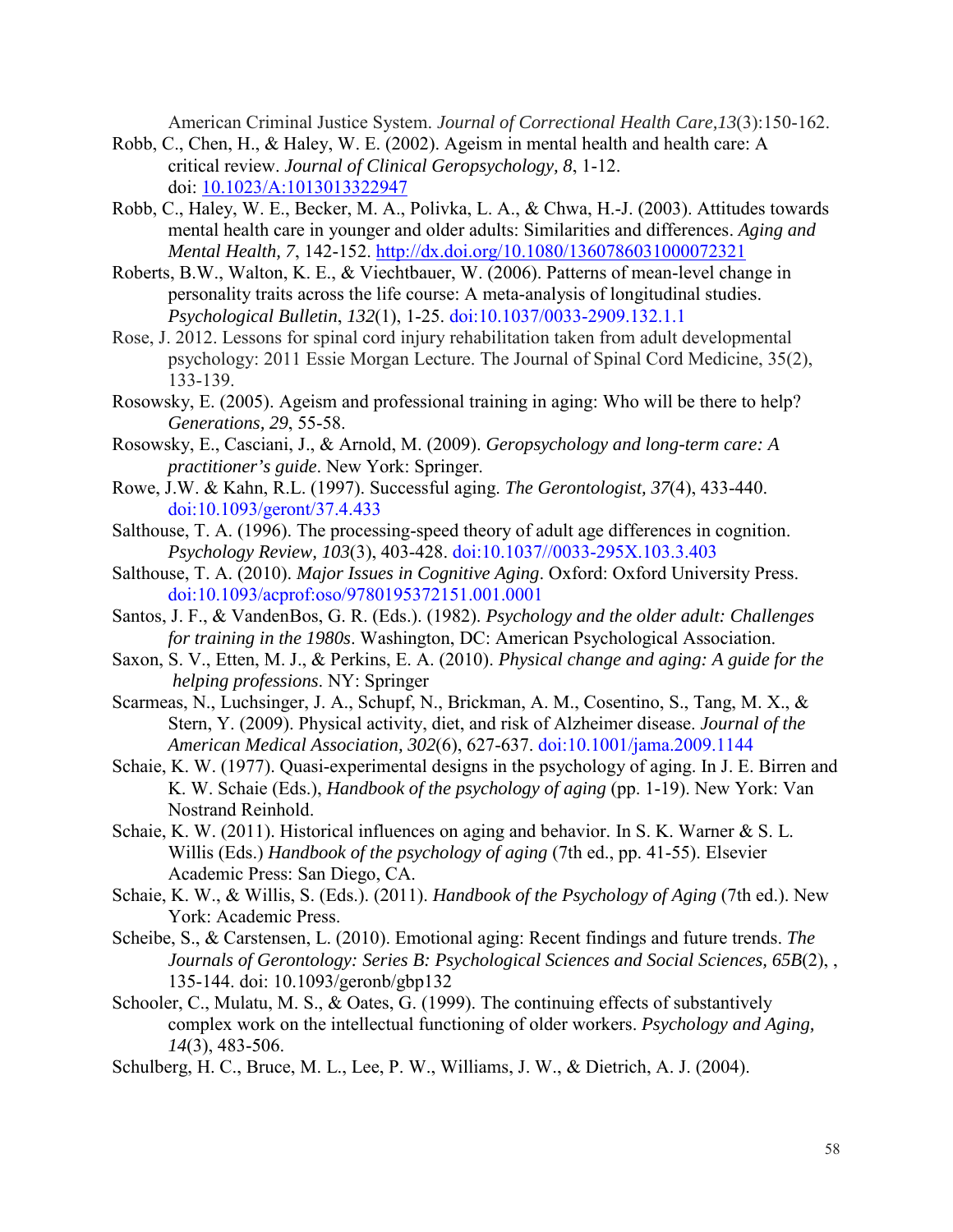Preventing suicide in primary care patients. The primary care physician's role. *General Hospital Psychiatry, 26*, 337-345.

- Schulz, R., & Heckhausen, J. (1996). A life span model of successful aging. *American Psychologist, 51*, 702-714.
- Schulz, R., & Martire, L. M. (2004). Family Caregiving of Persons With Dementia. *The Journal of the American Medical Association, 12*(3), 240-249. 2003-09669-008  $\lceil$ pii $\rceil$
- Schulz, R., Martire, L. M., Beach, S. R., & Scherer, M. F. (2000). Depression and mortality in the elderly. *Current Directions in Psychological Science, 9*, 204-208.
- Scogin (2007). Introduction to special section on evidence-based psychological treatments for older adults. *Psychology and Aging, 22*, 1-3. doi: [http://dx.doi.org/10.1037/0882-](http://dx.doi.org/10.1037/0882-%097974.22.1.1)  [7974.22.1.1](http://dx.doi.org/10.1037/0882-%097974.22.1.1)
- Scogin, F. & Avani, S. (2006). Screening older adults for depression in primary care settings. *Health Psychology, 25*, 675-677.
- Scogin, F., & Shah, A. (2012). *Making evidence-based psychological treatment work with older adults*. Washington, DC: American Psychological Association.
- Scogin, F., Welsh, D., Hanson, A., Stump, J., & Coates, A. (2005). Evidence-based psychotherapies for depression in older adults. *Clinical Psychology: Science and Practice, 12*(3), 222-237. [doi:10.1093/clipsy.bpi033](http://dx.doi.org/10.1093%2Fclipsy.bpi033)
- Segal, D. L., Coolidge, F. L., Mincic, M. S., & O'Riley, A. (2005). Beliefs about mental illness and willingness to seek help: A cross-sectional study. *Aging and Mental Health, 9*, 363-367. doi: [10.1080/13607860500131047](http://psycnet.apa.org/doi/10.1080/13607860500131047)
- Segal, D. L., Coolidge, F. L., & Rosowsky, E. (2006). *Personality Disorders and Older Adults: Diagnosis, Assessment, and Treatment.* Hoboken, NJ: Wiley.
- Segal, D. L., Qualls, S. H., & Smyer, M. A. (2011). *Aging and mental health* (2nd ed.), United Kingdom: Blackwell.
- Segal, D. L., Zweig, R., & Molinari, V. (2012). Personality disorders in later life. In S.K. Whitbourne & M. Sliwinski (Eds.) *Handbook of Developmental Psychology: Adult Development and Aging* (pp. 312-330). New York: Blackwell Publishing Ltd.
- Shah, A., Scogin, F., & Floyd, M. (2012). Evidence-based psychological treatments for geriatric depression. In F. Scogin & A. Shah (Eds.,), *Making evidence-based psychological treatments work with older adults*. Washington, DC: American Psychological Association.
- Skultety, K. M., & Zeiss, A. (2006). The treatment of depression in older adults in the primary care setting: an evidence-based review. *Health Psychology, 25*(6), 665-674. [doi:10.1037/0278-6133.25.6.665](http://dx.doi.org/10.1037%2F0278-6133.25.6.665)
- Sliwinski, M., & Buschke, H. (1999). Cross-sectional and longitudinal relationships among age, cognition, and processing speed. *Psycholology and Aging, 14*(1), 18-33. [http://dx.doi.org/10.1037//0882-7974.14.1.18](http://dx.doi.org/10.1037%2F%2F0882-7974.14.1.18)
- Sprenkel, D. G. (1999). Therapeutic issues and strategies in group therapy with older men. In M. Duffy (Ed.), *Handbook of counseling and psychotherapy with older adults* (pp. 214- 227). New York: John Wiley & Sons.
- Stanley, M. A., & Beck, J.G. (2000). Anxiety disorders. *Clinical Psychology Review, 20(*6), 731- 754. [http://dx.doi.org/10.1016/S0272-7358\(99\)00064-1](http://dx.doi.org/10.1016%2FS0272-7358%2899%2900064-1)
- Staudinger, U. M., & Bowen, C. E. (2010). Life-span perspectives on positive personality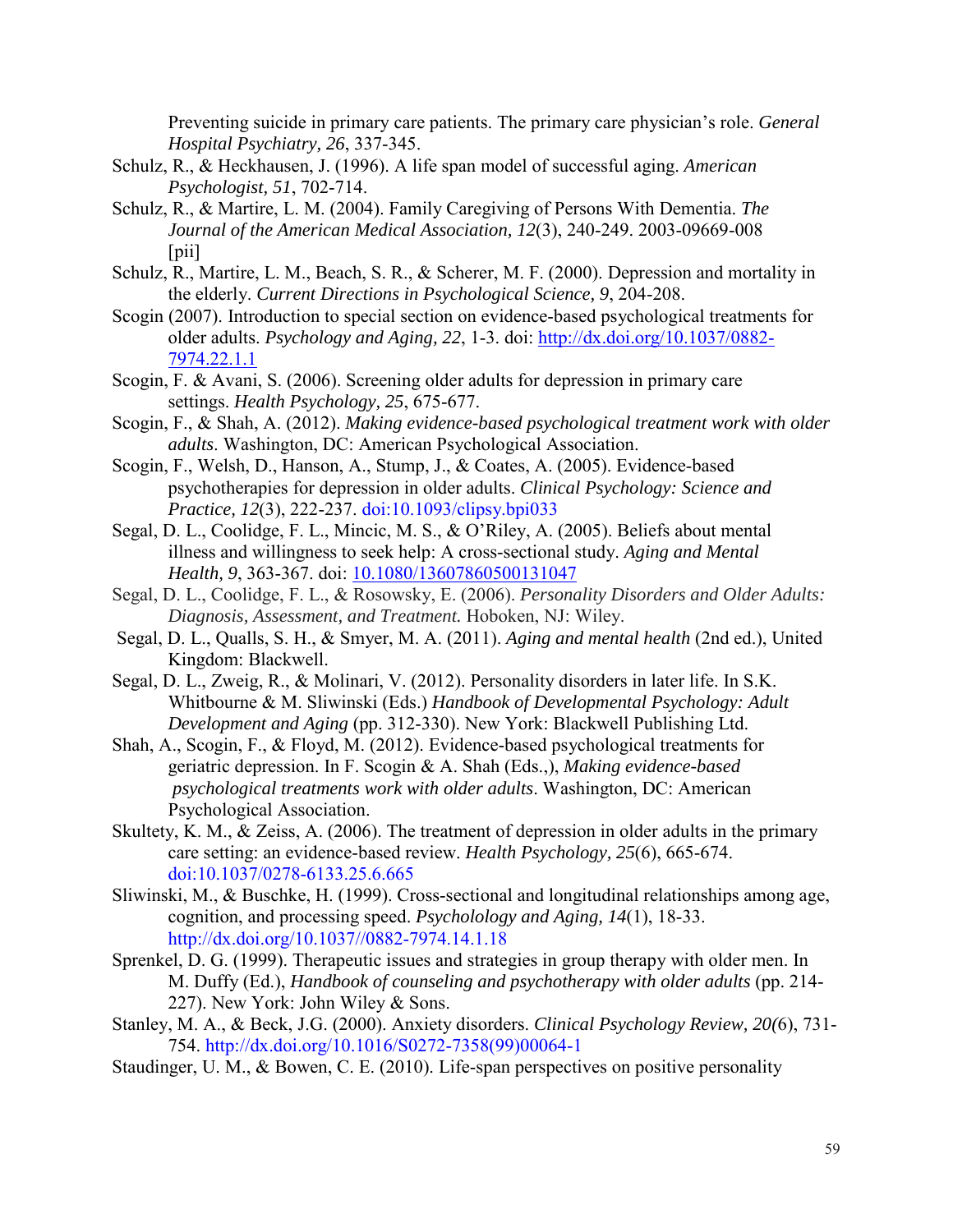development in adulthood and aging. In M. Lamb & A. M. Freund (Eds.), *The handbook of lifespan development, vol.2: Social and emotional development* (pp. 254-297). New York: Wiley.

- Sternberg, R. J., & Lubart T. I. (2001). Wisdom and creativity. In J. E. Birren & K. W. Schaie (Eds.), *Handbook of the psychology of aging* (5th ed., pp. 500-522). San Diego: Academic Press.
- Sterns, H. L., & Dawson, N. T. (2012). Emerging Perspectives on Resilience in Adulthood and Later Life: Work, Retirement, and Resilience. *Annual Review of Gerontology and Geriatrics, 32*(1), 1, 211-230. [http://dx.doi.org/10.1891/0198-8794.32.211](http://dx.doi.org/10.1891%2F0198-8794.32.211)
- Substance Abuse and Mental Health Services Administration. (2011). *Providing Emotional health and preventing suicide: A toolkit for senior living communities*. Retrieved from <http://store.samhsa.gov/shin/content/SMA10-4515/SMA10-4515.ToolkitOverview.pdf>
- Tazeau, Y. (2011). Individual and cultural diversity considerations in geropsychology. In V. Molinari (Ed.), *Specialty Competencies in Geropsychology*, NY: Oxford University Press.
- Teri, L., & McCurry, S. M. (1994). Psychosocial therapies with older adults. In C. E. Coffey & J. L. Cummings (Eds.), *Textbook of geriatric neuropsychiatry* (pp. 662-682). Washington, DC: American Psychiatric Press.
- Terry, P. (2008). Ageism and projective identification. *Psychodynamic practice: Individuals, Groups, and Organizations, 14*, 155-168. [http://dx.doi.org/10.1080/14753630801961750](http://dx.doi.org/10.1080%2F14753630801961750)
- Trevorrow, T. (2010). Assessing sleep problems of older adults. In P. Lichtenberg (Ed.), *Handbook of assessment in clinical gerontology*  $(2<sup>nd</sup>$  ed.)(pp. 405-426). New York: Elsevier.
- Trojanowski, J. Q., Vandeerstichele, H., Korecka, M., Clark, C. M., Aisen, P. S., Petersen, R. C., Shaw, L. M. (2010). Update on the biomarker core of the Alzheimer's Disease Neuroimaging Initiative subjects. *Alzheimer's & Dementia, 6*(3), 230-238. doi: [http://dx.doi.org/10.1016/j.jalz.2010.03.008](http://dx.doi.org/10.1016%2Fj.jalz.2010.03.008)
- Trotman, F. K., & Brody, C. M. (Eds). (2002). *Psychotherapy and counseling with older women: Cross-cultural, family, and end-of-life issues*. New York, NY, US: Springer.
- Tsai, J. L., & Carstensen, L. L. (1996). Clinical intervention with ethnic minority elders. In L.L. Carstensen, B. Edelstein, & L. Dornbrand (Eds.) *The Practical Handbook of Clinical Gerontology* (pp. 76-106). Thousand Oaks, CA: Sage Publications.
- Tsiouris, J. A., Prasher, V. P., Janicki, M. P., Fernando, A., & Service, K. P. (2011). The aging patient with intellectual disabilities. In M.E. Agronin, G. J. Maletta (Eds.), *Principles and Practice of Geriatric Psychiatry* (2<sup>nd</sup> ed. pp. 627-648). Philadelphia: Lippincott, Williams, & Wilkins.
- Turk, D. C., & Burwinkle, D.C. (2005). Clinical Outcomes, Cost-Effectiveness, and the Role of Psychology in Treatments for Chronic Pain Sufferers. *Professional Psychology: Research and Practice, 36*(6), 602-610. [doi:10.1037/0735-7028.36.6.602](http://dx.doi.org/10.1037%2F0735-7028.36.6.602)
- Urv, T. K,. Zigman, W. B., & Silverman, W. (2008). Maladaptive behaviors related to dementia status in adults with Down syndrome. *American Journal of Mental Retardation, 113*, 73-86.
- Vacha-Haase, T. (2011). Teaching, supervision, and the business of geropsychology. In V. Molinari (Ed.), *Specialty competencies in geropsychology*. New York: Oxford University Press.
- Vacha-Haase, T., Wester, S. R., & Christianson, H. (2010). *Psychotherapy with older men*. New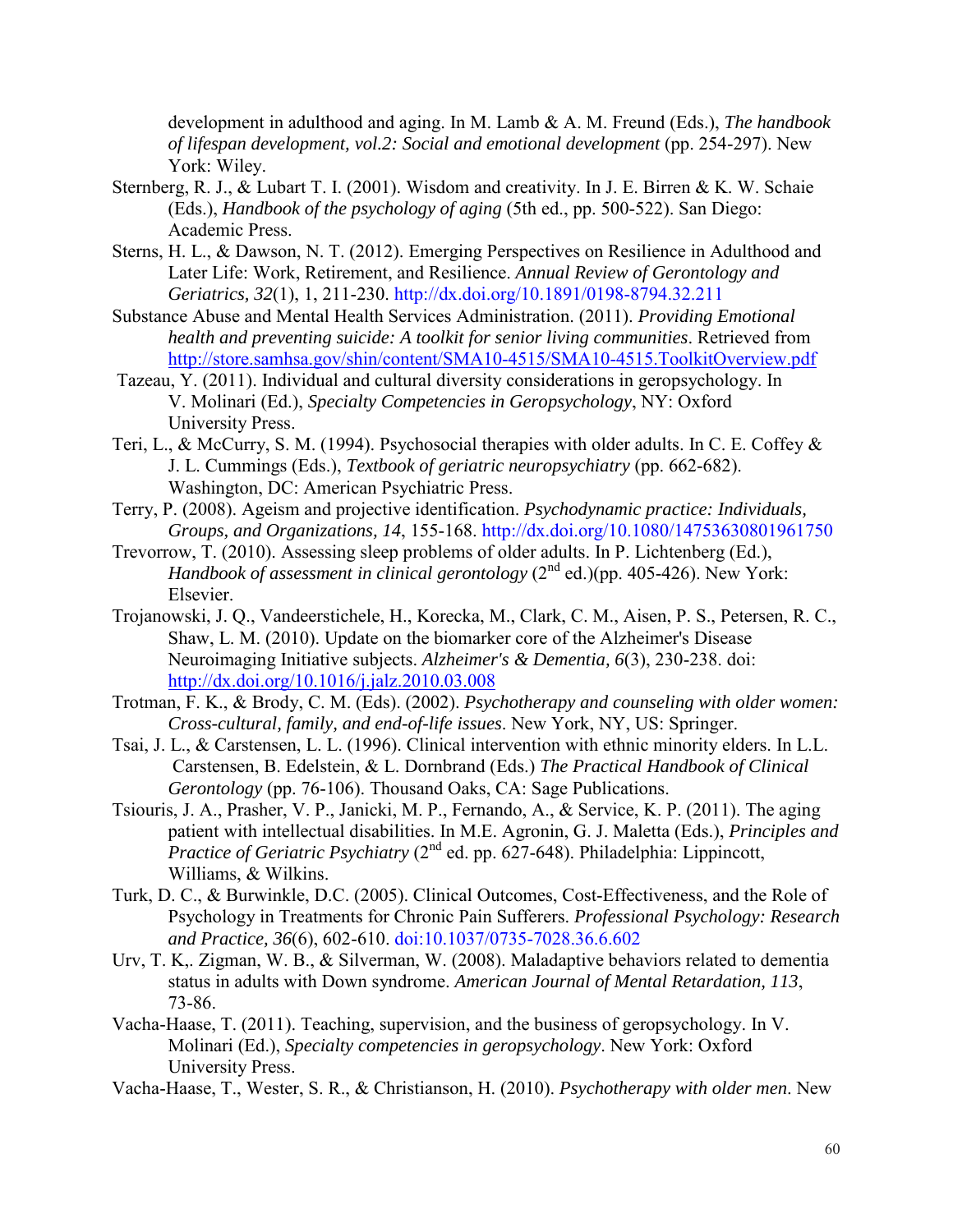York, NY: Routledge.

- van der Hooft, C. S., Schoofs, M.W., Ziere, G., Hofman, A., Pols, H. A., Sturkenboom, M. C., & Stricker, B. H. (2008). Inappropriate benzodiazepine use in older adults and the risk of fracture. *British Journal of Clinical Pharmacology*, *66*(2): 276–282. [10.1111/j.1365-](http://dx.doi.org/10.1111%2Fj.1365-2125.2008.03185.x) [2125.2008.03185.x](http://dx.doi.org/10.1111%2Fj.1365-2125.2008.03185.x)
- Wahl, H.W., Fange, A., Oswald, F., Gitlin, L. N., & Iwarsson, S. (2009). The home environment and disability-related outcomes in aging individuals: What is the empirical evidence? *Gerontologist, 49(3)*, 355-367.doi: [http://dx.doi.org/10.1093/geront/gnp056](http://dx.doi.org/10.1093%2Fgeront%2Fgnp056)
- Wahl, H. W., Iwarsson, S., & Oswald, F. (2012). Aging well and the environment: Toward an integrative model and research agenda for the future. *Gerontologist, 52*, 306-316. doi: 10.1093/geront/gnr154
- Waldstein, S. R. (2000). Health effects on cognitive aging. In P. C. Stern & L. L. Carstensen (Eds.), *The aging mind: Opportunities in cognitive research* (pp. 189-217). Washington, DC: National Academy Press.
- Wang, P. S., Lane, M., Olfson, M., Pincus, H. A., Wells, K. B., & Kessler, R. C. (2005). Twelvemonth use of mental health services in the United States: Results from the National Comorbidity Survey replication. *Archives of General Psychiatry, 62*(6), 629-640.
- Webster, J. (1995). Adult age differences in reminiscence functions. In B. K. Haight & J. D. Webster (Eds.), *The art and science of reminiscing: Theory, research methods, and applications.* Bristol, PA: Taylor & Francis.
- Weintraub, D., Furlan, P., & Katz, I. R. (2002). Depression and coexisting medical disorders in late life. *Generations: Journal of the American Society on Aging, 26*, 55-58.
- Wells, Y. (2004). Research and practice with older adults: The picture in Australia. *Australian Psychologist, 40,* 2-7.
- West, R. L. (1996) An application of prefrontal cortex function theory to cognitive aging. *Psychological Bulletin 120*(2), 272–92. [doi:10.1037/0033-2909.120.2.272](http://dx.doi.org/10.1037%2F0033-2909.120.2.272)
- Wetherell, J. L., Lenze, E. J., & Stanley, M. A. (2005). Evidence-based treatment of geriatric anxiety disorders. *Psychiatric Clinics of North America*, *28*(4), 871-896. [doi:10.1016/j.psc.2005.09.006](http://dx.doi.org/10.1016%2Fj.psc.2005.09.006)
- Whitbourne, S. K. (Ed.) (2000). *Psychopathology in later adulthood*. New York: Wiley.
- Whitbourne, S. & Meeks, S. (2011). Psychopathology, bereavement, and aging. In K.W. Schaie & S. Willis (Eds.) *Handbook of the Psychology of Aging* (7th ed., pp. 311-323). Burlington, MA: Elsevier Academic Press. [doi:10.1016/B978-0-12-380882-0.00020-6](http://dx.doi.org/10.1016%2FB978-0-12-380882-0.00020-6)
- Whitbourne S. K., & Whitbourne, S. B. (2012). Demography of aging: Behavioral and social implications. In S. K. Whitbourne & M. J. Sliwinski (Eds.) *The Wiley-Blackwell Handbook of Adult Development and Aging* (pp. 25-48).West Sussex, UK: Blackwell Publishing Ltd. [doi:10.1002/9781118392966.ch2](http://dx.doi.org/10.1002%2F9781118392966.ch2)
- Whitfield, K. E., Thorpe, R. & Szanton, K. S. (2011). Health disparities, social class and aging. In K. W. Schaie & S. Willis (Eds.) *Handbook of the Psychology of Aging* (7<sup>th</sup> ed., pp. 207-218). Burlington, MA: Elsevier Academic Press. [doi:10.1016/B978-0-12-380882-0.00013-9](http://dx.doi.org/10.1016%2FB978-0-12-380882-0.00013-9)
- Williams, K., Kemper, S., & Hummert, M. L. (2004). Enhancing communication with older adults: Overcoming elderspeak. *Journal of Gerontological Nursing, 30*, 1-10.
- Williams, K. N., Herman, R., Gajewski, B., & Wilson, K. (2009). Elderspeak communication: Impact on dementia care. *American Journal of Alzheimer's Disease and Other Dementias, 24*, 11-20. [doi:10.1177/1533317508318472](http://dx.doi.org/10.1177%2F1533317508318472)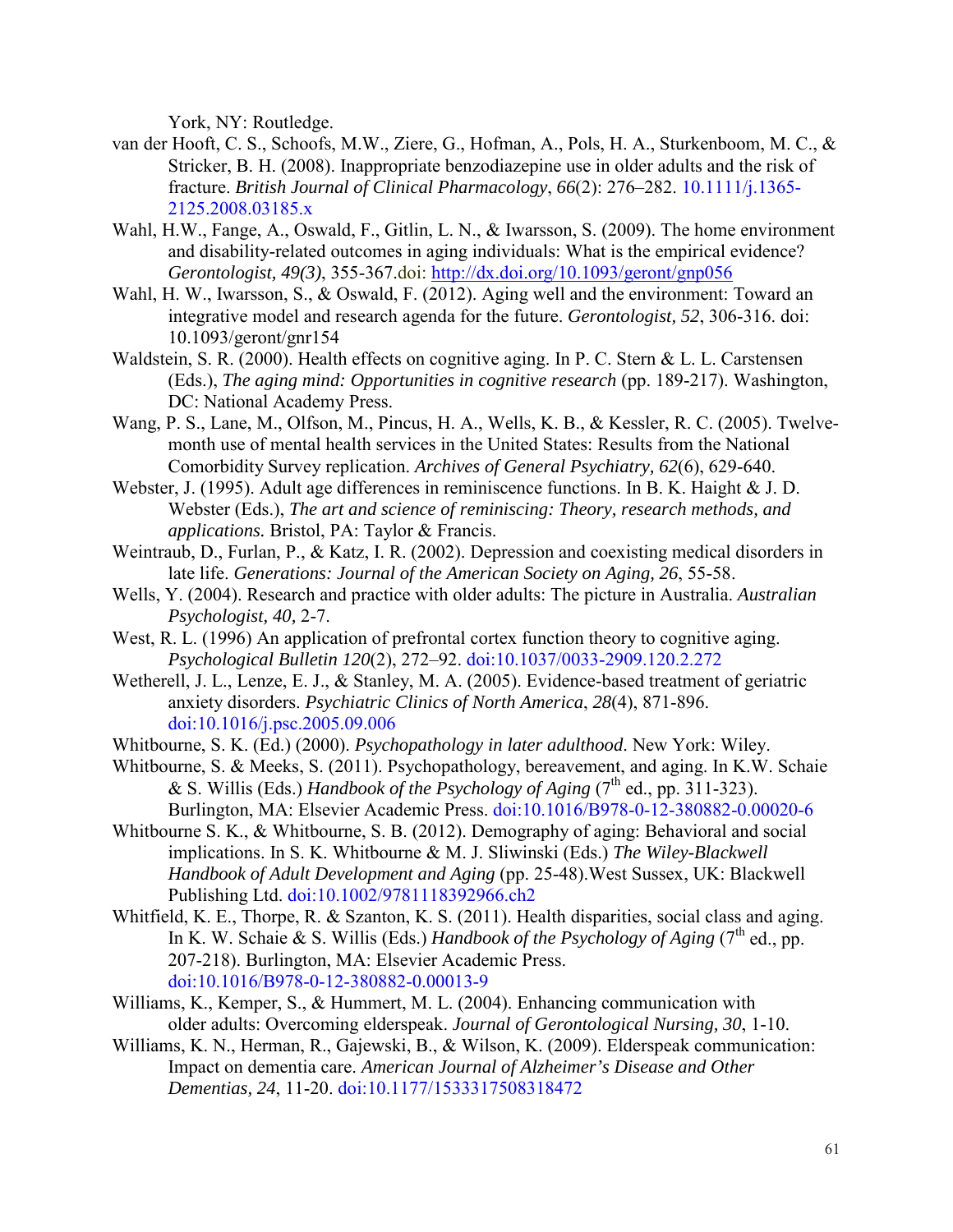- Wilmoth, J., London, L., & Parker, W. 2010. "Military service and men's health trajectories in later life." *Journal of Gerontology: Social Sciences,*56(6): 744-755. [doi:10.1093/geronb/gbq072](http://dx.doi.org/10.1093%2Fgeronb%2Fgbq072)
- Wilson, R. S., Mendes De Leon, C. F., Barnes, L. L., Schneider, J. A., Bienias, J. L., Evans, D. A., & Bennett, D. A. (2002). Participation in cognitively stimulating activities and risk of incident Alzheimer disease. *Journal of the American Medical Association, 287*(6), 742- 748. [doi:10.1001/jama.287.6.742](http://dx.doi.org/10.1001%2Fjama.287.6.742)
- Wilson, I. B., Schoen, C., Neuman, P., Strollo, M. K., Rogers, W. H., Chang, H., & Safran, D. G. (2007). Physician-patient communication about prescription medication nonadherence: a 50-state study of America's seniors. *Journal of General Internal Medicine*, *22*(1), 6-12. [doi:10.1007/s11606-006-0093-0](http://dx.doi.org/10.1007%2Fs11606-006-0093-0)
- Winblad, B ., Palmer, K., Kivipelto, M., Jelic, V., Fratiglioni, L., Wahlund, O., … & Petersen, C. (2004). Mild cognitive impairment – beyond controversies, towards a consensus: report of the International Working Group on Mild Cognitive Impairment. *Journal of Internal Medicine*, *256*(3), 240-246.
- Wolf, M. S., Gazmararian, J. A., & Baker, D. W. (2005). Health literacy and functional health status among older adults. *Archives of Internal Medicine, 165*, 1946-1952. [doi:10.1001/archinte.165.17.1946](http://dx.doi.org/10.1001%2Farchinte.165.17.1946)
- Wolitzky-Taylor, K. B., Castriotta, N., Lenze, E. J., Stanley, M. A., & Craske, M. G. (2010). Anxiety Disorders in Older Adults: A Comprehensive Review. *Depression and Anxiety, 27(2),* 190-211. [doi:10.1002/da.20653](http://dx.doi.org/10.1002%2Fda.20653)
- Working Group for the Establishment of Criteria for the Diagnosis of Dementia. (2000). Test battery for the diagnosis of dementia in individuals with intellectual disability. *Journal of Intellectual Disability Research, 44*, 175-180.
- World Health Organization (2008). *WHO global report on falls intervention in older age*. Albany, NY: World Health Organization.
- Yalom, I. (2008). Staring at the sun: Overcoming the terror of death. *The Humanistic Psychologist, 36*, 283-297. [doi:10.1080/08873260802350006](http://dx.doi.org/10.1080%2F08873260802350006)
- Yang, J. A., Garis, J., Jackson, C., & McClure, R. (2009). Providing Psychotherapy to Older Adults In-Home: Benefits, Challenges and Decision-Making Guidelines. *Clinical Gerontologist, 32*(4), 333-346. [doi:10.1080/07317110902896356](http://dx.doi.org/10.1080%2F07317110902896356)
- Yang, L., Rieves, D., & Ganley, C. (2012). Brain Amyloid Imaging FDA Approval of Florbetapir F18 Injection. *New England Journal of Medicine, 367*(10), 885-887. [doi:10.1056/NEJMp1208061](http://dx.doi.org/10.1056%2FNEJMp1208061)
- Yeo, G. (2001). Curriculum in Ethnogeriatrics. Retrieved <http://www.stanford.edu/group/ethnoger/>
- Yeo, G. & Gallagher-Thompson, D. (2006). Ethnicity and the dementias, (2<sup>nd</sup> ed.) NY: Taylor & Francis Group.
- Zarit, S. H., & Knight, B. G. (Eds.) (1996). *A guide to psychotherapy and aging: Effective clinical interventions in a life-stage context*. Washington, DC: American Psychological Association.
- Zarit, S. H., & Zarit, J. M. (2007). Consultation in institutional settings. In S.H. Zarit & J. M. Zarit, *Mental disorders in older adults: Fundamentals of assessment and treatment* (2nd ed.), (pp. 351-379). New York: Guilford.
- Zarit, S. H., & Zarit, J. M. (2011). *Mental disorders in older adults: Fundamentals of assessment and treatment (2nd ed.),* New York: Guilford.